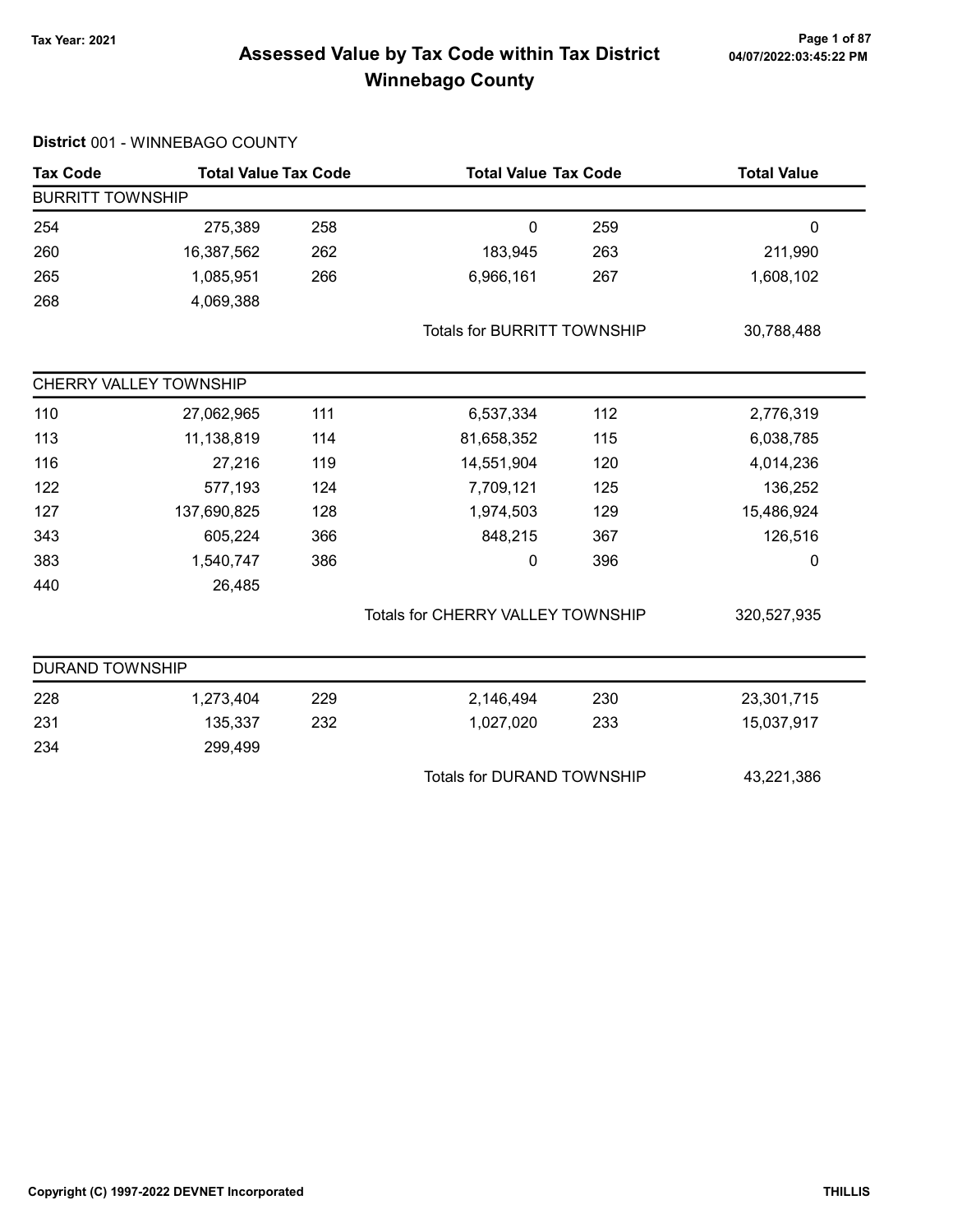# Page 2 of 87<br>Assessed Value by Tax Code within Tax District <sub>04/07/2022:03:45:22 PM</sub> Winnebago County

| <b>Tax Code</b>          | <b>Total Value Tax Code</b> |     | <b>Total Value Tax Code</b>       |     | <b>Total Value</b> |  |
|--------------------------|-----------------------------|-----|-----------------------------------|-----|--------------------|--|
| <b>HARLEM TOWNSHIP</b>   |                             |     |                                   |     |                    |  |
| 006                      | 148,597,669                 | 007 | 5,854,176                         | 012 | 201,386            |  |
| 019                      | 0                           | 020 | 26,325                            | 026 | 36,305,876         |  |
| 042                      | 3,695,131                   | 045 | 356,847                           | 049 | 24,781,177         |  |
| 078                      | 328,714                     | 108 | 54,982                            | 109 | 36,369,674         |  |
| 118                      | 366,998                     | 130 | 4,490,226                         | 133 | 118,356,697        |  |
| 134                      | 13,078                      | 135 | 8,061,109                         | 136 | 30,162,987         |  |
| 137                      | 55,881,059                  | 138 | 31,856                            | 139 | 8,628,714          |  |
| 140                      | 59,035                      | 141 | 223,002                           | 142 | 4,504              |  |
| 143                      | 3,254,789                   | 144 | 122,029,670                       | 145 | 5,047,840          |  |
| 147                      | 74,541                      | 149 | 34,557,667                        | 151 | 888                |  |
| 152                      | 4,906,042                   | 153 | 790,328                           | 158 | 6,814,716          |  |
| 159                      | 269,903                     | 160 | 536,480                           | 163 | 2,012,783          |  |
| 164                      | 98,049                      | 194 | 2,673,434                         | 208 | 50,751             |  |
| 413                      | 515,299                     | 414 | 1,126,975                         | 416 | 6,280,937          |  |
| 427                      | 10,969                      | 428 | 1,889,927                         | 429 | 4,613              |  |
| 430                      | 148,776                     | 433 | 1,486,648                         | 434 | 225,630            |  |
| 435                      | 6,534,832                   | 442 | 1,036,911                         | 443 | 53,848             |  |
| 444                      | 14,351                      | 454 | 30,306                            |     |                    |  |
|                          |                             |     | <b>Totals for HARLEM TOWNSHIP</b> |     | 685,329,125        |  |
| <b>HARRISON TOWNSHIP</b> |                             |     |                                   |     |                    |  |
| 246                      | 9,698,246                   | 247 | 7,614,717                         | 248 | 78,917             |  |
|                          |                             |     | Totals for HARRISON TOWNSHIP      |     | 17,391,880         |  |
| <b>LAONA TOWNSHIP</b>    |                             |     |                                   |     |                    |  |
| 212                      | 151                         | 220 | 38,668,397                        |     |                    |  |
|                          |                             |     | <b>Totals for LAONA TOWNSHIP</b>  |     | 38,668,548         |  |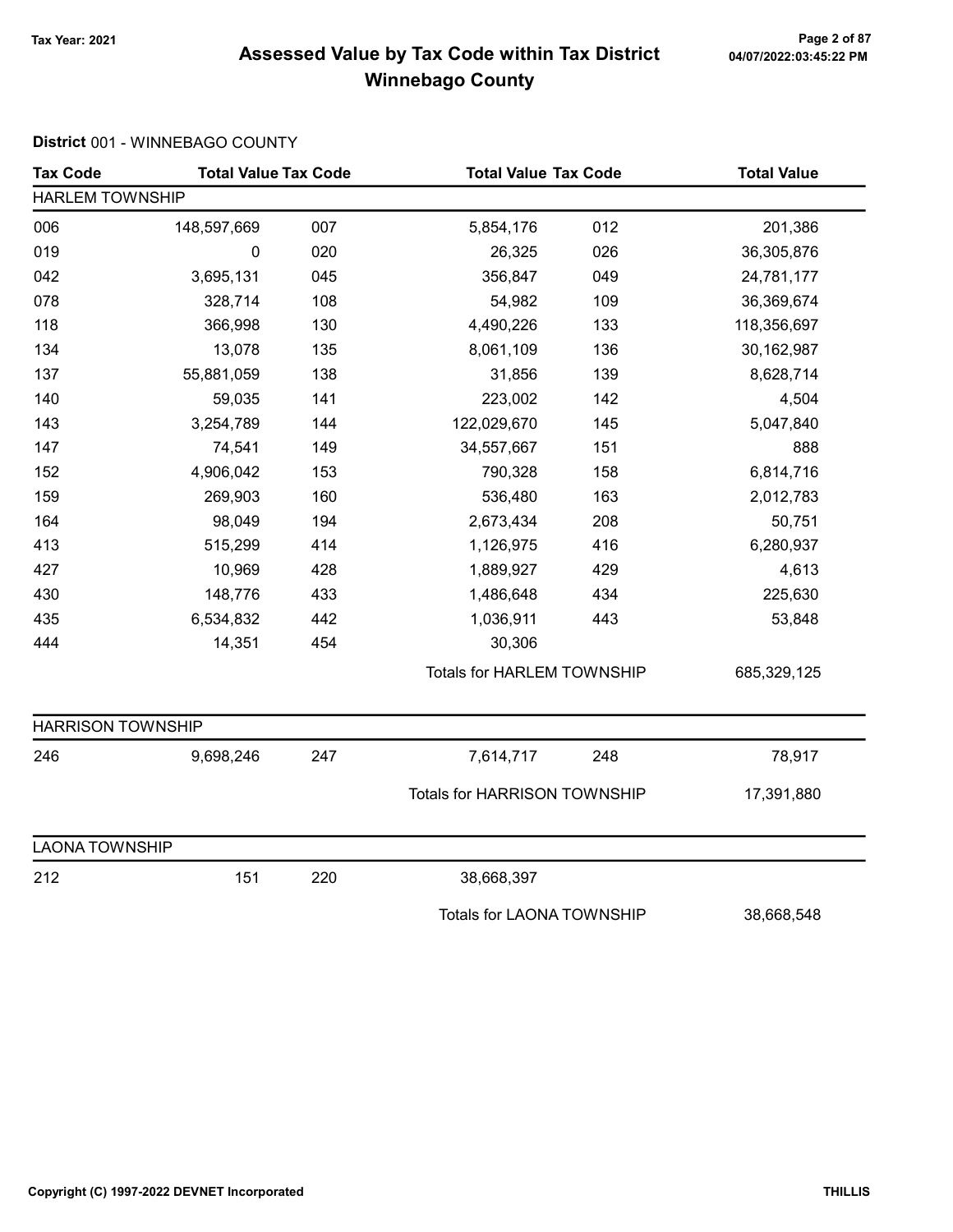### Page 3 of 87<br>Assessed Value by Tax Code within Tax District <sub>04/07/2022:03:45:22 PM</sub> Winnebago County

### Tax Code Total Value Tax Code Total Value Tax Code Total Value Tax Code OWEN TOWNSHIP 046 1,023 36,405 146 18,997,285 148 150 116,906 121,018 154 155 8,763,244 156 19,820,245 91,655 157 161 137,589 162 571,072 16,283,767 165 167 6,001,379 168 0 169 169 8,660,569 170 120,912 171 153,924 248,799 172 200 1,967,761 358 0 4,055 359 360 0 361 4,504 1,138,298 362 363 57,442 364 281,811 365 12,197,158 368 368 0 369 123,018 Totals for OWEN TOWNSHIP 95,899,839 PECATONICA TOWNSHIP 281 48,769,310 207,085 282 283 168,792 284 38,991 30,558,238 286 425 67,034 Totals for PECATONICA TOWNSHIP 79,809,450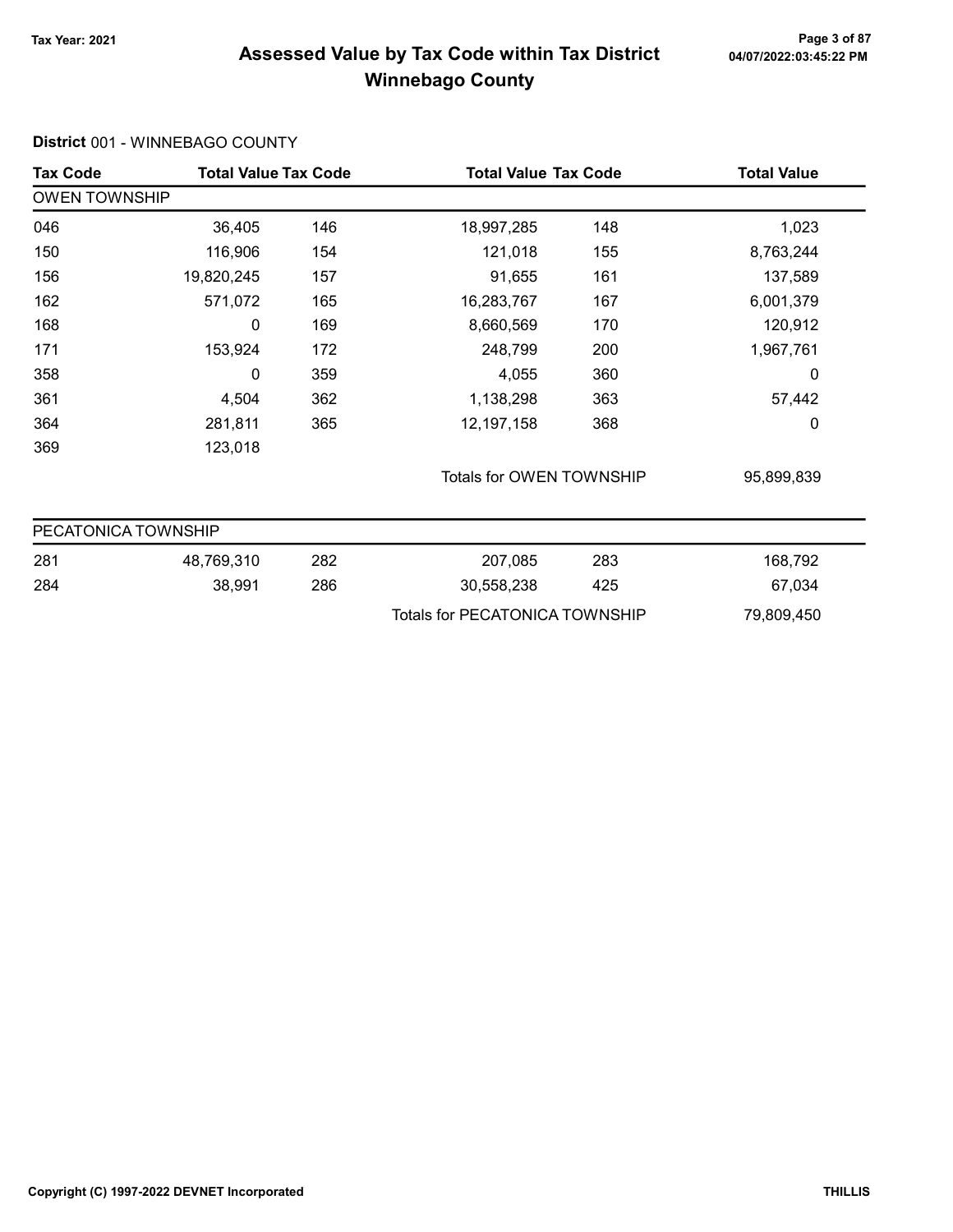# Page 4 of 87<br>Assessed Value by Tax Code within Tax District <sub>04/07/2022:03:45:22 PM</sub> Winnebago County

| <b>Tax Code</b>   | <b>Total Value Tax Code</b> |     |                              | <b>Total Value Tax Code</b> |               |
|-------------------|-----------------------------|-----|------------------------------|-----------------------------|---------------|
| ROCKFORD TOWNSHIP |                             |     |                              |                             |               |
| 001               | 1,415,156,299               | 002 | 116,985,736                  | 003                         | 30,393,220    |
| 005               | 12,259,711                  | 008 | 61,925,180                   | 010                         | 3,414,800     |
| 013               | 25,089,699                  | 014 | 876,211                      | 016                         | 0             |
| 017               | 26,356,781                  | 018 | 58,107,796                   | 021                         | 19,491,167    |
| 030               | 414,534                     | 031 | 5,224,067                    | 035                         | 837,690       |
| 036               | 14,533,462                  | 040 | 64,980                       | 044                         | 53,925        |
| 047               | 3,861                       | 048 | 65,420                       | 050                         | 6,928,985     |
| 051               | 10,451,178                  | 052 | 449,945                      | 053                         | 2,010,368     |
| 057               | 10,752,010                  | 058 | 1,801,748                    | 059                         | 1,660,979     |
| 060               | 1,808,731                   | 061 | 3,264,894                    | 062                         | 7,917,934     |
| 063               | 2,234,242                   | 064 | 15,498,124                   | 066                         | 13,794,975    |
| 069               | 7,359,509                   | 070 | 2,094,872                    | 071                         | 11,931,734    |
| 072               | 51,753                      | 073 | 46,444                       | 076                         | 1,001,877     |
| 077               | 159,622                     | 083 | 673,733                      | 084                         | 593,720       |
| 085               | 9,412,827                   | 086 | 1,270,696                    | 090                         | 7,739         |
| 091               | 10,514,285                  | 092 | 5,087,036                    | 093                         | 1,479,699     |
| 095               | 4,996,143                   | 096 | 8,960,972                    | 099                         | 5,834,011     |
| 104               | 2,389,933                   | 117 | 11,628,297                   | 123                         | 747,364       |
| 126               | 1,895,242                   | 131 | 4,261                        | 223                         | 7,122,732     |
| 226               | 768,475                     | 351 | 828,760                      | 370                         | 0             |
| 372               | 4,375,523                   | 373 | 2,163,891                    | 374                         | 1,684,891     |
| 378               | 52,587,197                  | 379 | 993,249                      | 380                         | 1,019,910     |
| 381               | 7,928,818                   | 382 | 183,084                      | 385                         | 1,010,142     |
| 391               | 914,701                     | 392 | 23,616,381                   | 393                         | 459,482       |
| 394               | $\mathbf 0$                 | 397 | $\pmb{0}$                    | 400                         | 2,200         |
| 403               | 70,087                      | 404 | 1,158,343                    | 405                         | 1,586,543     |
| 406               | 10,548                      | 407 | 703,984                      | 408                         | 281,186       |
| 409               | 11,680,922                  | 410 | 7,930,819                    | 411                         | 507           |
| 412               | 101,985                     | 417 | 861,229                      | 418                         | 5,949,394     |
| 419               | 482,327                     | 421 | 15,092,219                   | 422                         | 9,682,440     |
| 423               | 12,739,182                  | 424 | 8,929,189                    | 426                         | 2,368,152     |
| 436               | 238,617                     | 438 | 586,532                      | 439                         | 485,239       |
| 441               | 465,025                     | 448 | 11,686                       | 450                         | 219,194       |
| 451               | 43,025,487                  | 452 | 30,668                       | 453                         | 176,597       |
| 455               | 6,527,617                   | 456 | 4,263,480                    | 460                         | 859,185       |
|                   |                             |     | Totals for ROCKFORD TOWNSHIP |                             | 2,200,148,240 |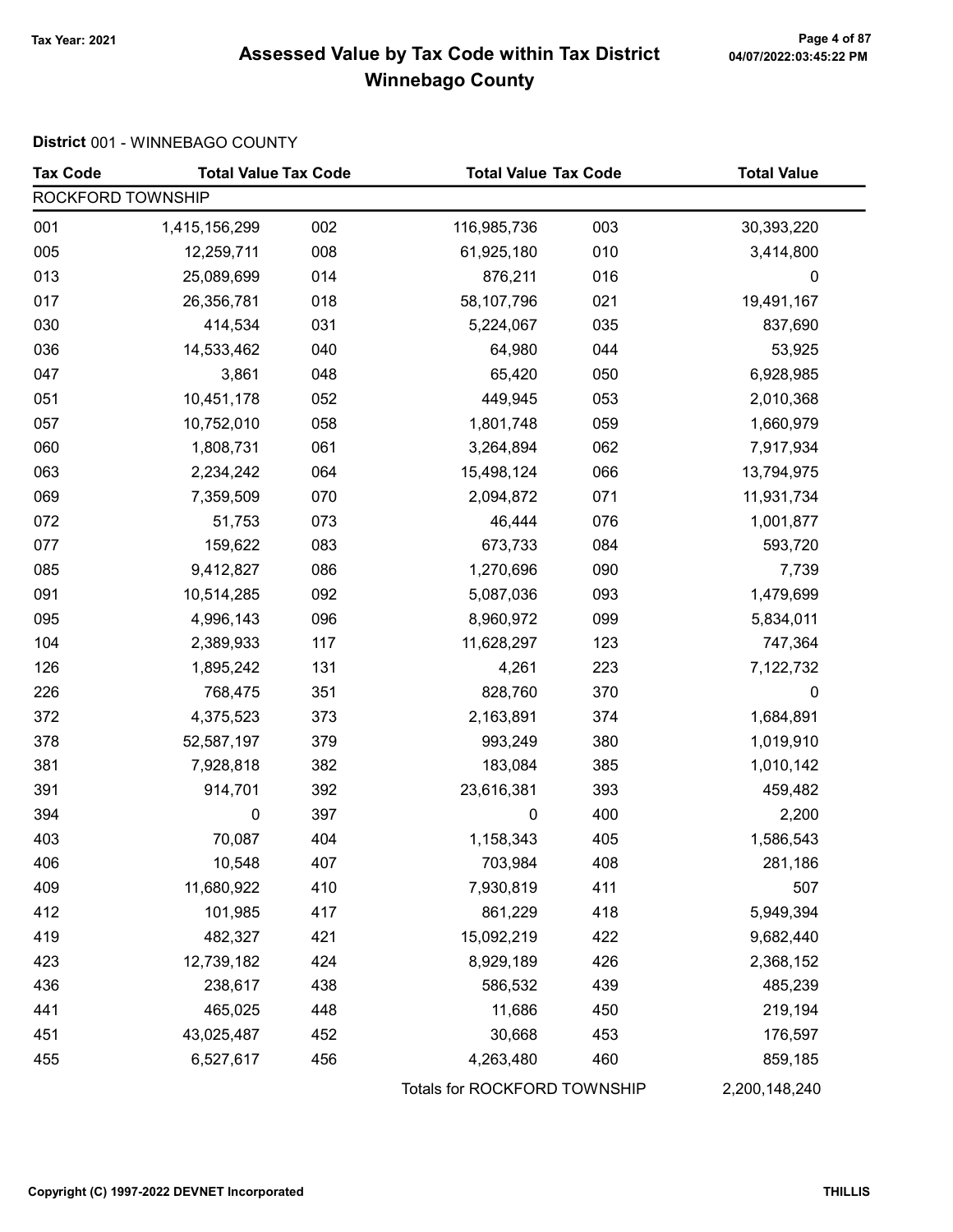# Page 5 of 87<br>Assessed Value by Tax Code within Tax District <sub>04/07/2022:03:45:22 PM</sub> Winnebago County

|  |  | District 001 - WINNEBAGO COUNTY |  |
|--|--|---------------------------------|--|
|--|--|---------------------------------|--|

| <b>Tax Code</b>         | <b>Total Value Tax Code</b> |     |                                     | <b>Total Value Tax Code</b> |                  |
|-------------------------|-----------------------------|-----|-------------------------------------|-----------------------------|------------------|
| <b>ROCKTON TOWNSHIP</b> |                             |     |                                     |                             |                  |
| 190                     | 42,729,310                  | 191 | 13,651,846                          | 193                         | 9,464,532        |
| 197                     | 117,905,413                 | 201 | 19,518,313                          | 202                         | 49,354,491       |
| 203                     | 5,255,366                   | 204 | 33,597                              | 205                         | 238,671          |
| 206                     | 22,615,336                  | 290 | 0                                   | 348                         | 60,862           |
| 401                     | 4,009,467                   | 402 | 535,055                             | 420                         | 1,726,858        |
| 458                     | 5,016,413                   |     |                                     |                             |                  |
|                         |                             |     | Totals for ROCKTON TOWNSHIP         |                             | 292,115,530      |
| ROSCOE TOWNSHIP         |                             |     |                                     |                             |                  |
| 068                     | 3,383,176                   | 175 | 46,977,470                          | 176                         | $\boldsymbol{0}$ |
| 177                     | 12,773,450                  | 178 | 0                                   | 179                         | 10,056,637       |
| 180                     | 77,503,855                  | 181 | 152,061,092                         | 182                         | 710,466          |
| 183                     | 0                           | 184 | 1,209,062                           | 185                         | 14,436,614       |
| 187                     | 2,926,326                   | 188 | 891,472                             | 189                         | 76,615,029       |
| 192                     | 18,503,709                  | 196 | 15,039                              | 198                         | 4,892,772        |
| 199                     | 47,463,729                  | 207 | 0                                   | 209                         | 46,359,872       |
| 347                     | 304,604                     | 415 | 1,208,379                           | 447                         | 390,181          |
| 457                     | 1,645,701                   |     |                                     |                             |                  |
|                         |                             |     | Totals for ROSCOE TOWNSHIP          |                             | 520,328,635      |
| <b>SEWARD TOWNSHIP</b>  |                             |     |                                     |                             |                  |
| 305                     | 310,822                     | 306 | 443,393                             | 308                         | 821,486          |
| 309                     | 6,008,496                   | 310 | 8,525,972                           | 311                         | 4,416,579        |
| 312                     | 1,705,529                   | 313 | 1,970,681                           | 314                         | 4,836,773        |
|                         |                             |     | Totals for SEWARD TOWNSHIP          |                             | 29,039,731       |
| SHIRLAND TOWNSHIP       |                             |     |                                     |                             |                  |
| 210                     | 0                           | 211 | $\pmb{0}$                           | 213                         | 7,805,127        |
| 214                     | 18,766,803                  |     |                                     |                             |                  |
|                         |                             |     | <b>Totals for SHIRLAND TOWNSHIP</b> |                             | 26,571,930       |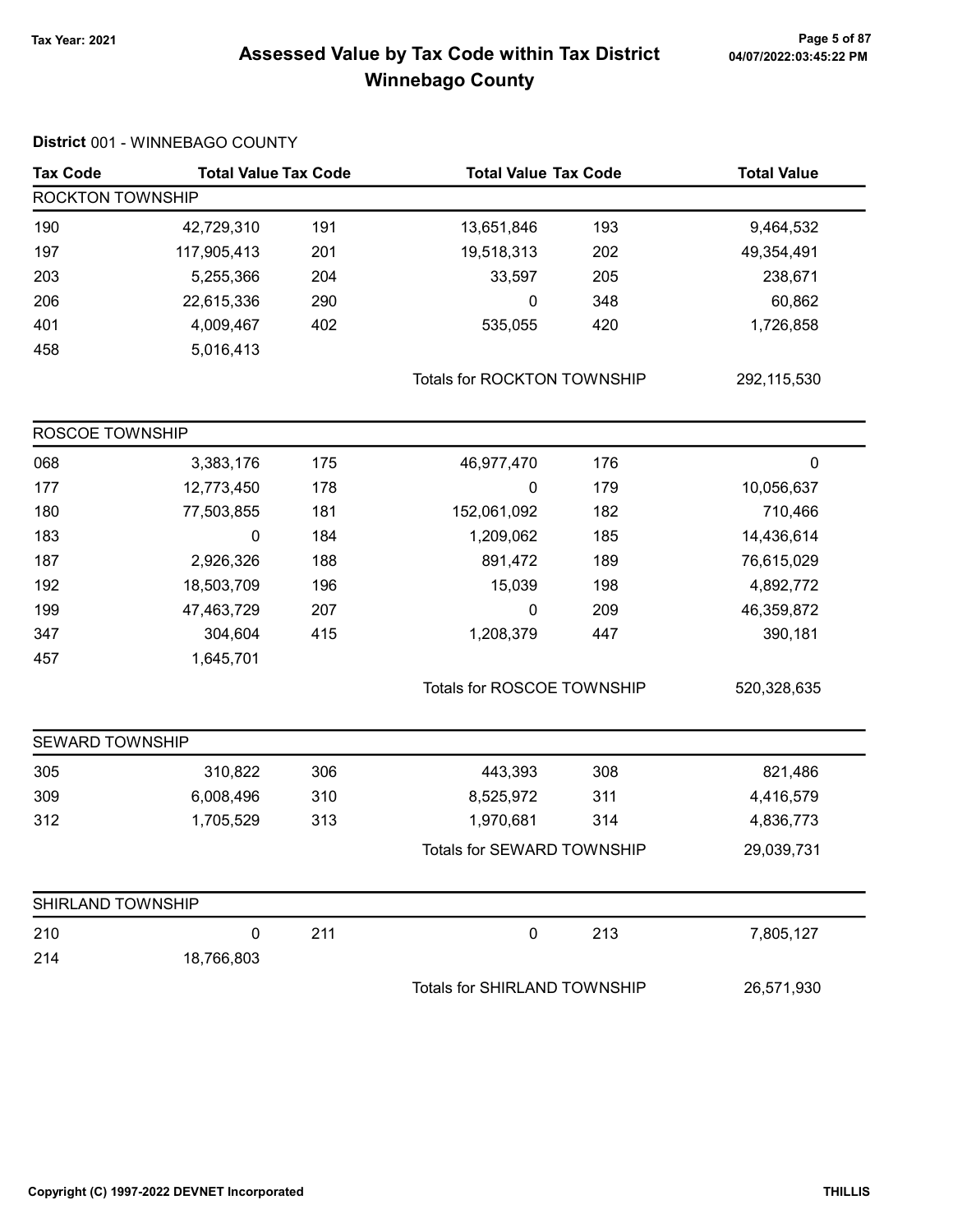# 04/07/2022:03:45:22 PM

# Tax Year: 2021 Page 6 of 87 Assessed Value by Tax Code within Tax District Winnebago County

|                           | District 001 - WINNEBAGO COUNTY |     |                                                |                                    |                    |
|---------------------------|---------------------------------|-----|------------------------------------------------|------------------------------------|--------------------|
| <b>Tax Code</b>           | <b>Total Value Tax Code</b>     |     | <b>Total Value Tax Code</b>                    |                                    | <b>Total Value</b> |
| <b>WINNEBAGO TOWNSHIP</b> |                                 |     |                                                |                                    |                    |
| 315                       | 77,478                          | 324 | 2,019,530                                      | 325                                | 336,086            |
| 326                       | 51,759,645                      | 327 | 54,711                                         | 328                                | 54,627,451         |
| 329                       | 1,959,641                       |     |                                                |                                    |                    |
|                           |                                 |     | Totals for WINNEBAGO TOWNSHIP                  |                                    | 110,834,542        |
|                           |                                 |     | <b>Totals for 001 - WINNEBAGO COUNTY</b>       |                                    | 4,490,675,259      |
|                           |                                 |     |                                                | <b>State Railroad</b>              | 12,100,833         |
|                           |                                 |     |                                                | <b>Abatement difference</b>        | 0                  |
|                           |                                 |     | <b>Grand Totals for 001 - WINNEBAGO COUNTY</b> |                                    | 4,502,776,092      |
|                           | District 002 - FOREST PRESERVE  |     |                                                |                                    |                    |
| <b>Tax Code</b>           | <b>Total Value Tax Code</b>     |     | <b>Total Value Tax Code</b>                    |                                    | <b>Total Value</b> |
| <b>BURRITT TOWNSHIP</b>   |                                 |     |                                                |                                    |                    |
| 254                       | 275,389                         | 258 | $\pmb{0}$                                      | 259                                | $\pmb{0}$          |
| 260                       | 16,387,562                      | 262 | 183,945                                        | 263                                | 211,990            |
| 265                       | 1,085,951                       | 266 | 6,966,161                                      | 267                                | 1,608,102          |
| 268                       | 4,069,388                       |     |                                                |                                    |                    |
|                           |                                 |     |                                                | <b>Totals for BURRITT TOWNSHIP</b> |                    |
|                           | CHERRY VALLEY TOWNSHIP          |     |                                                |                                    |                    |
| 110                       | 27,062,965                      | 111 | 6,537,334                                      | 112                                | 2,776,319          |
| 113                       | 11,138,819                      | 114 | 81,658,352                                     | 115                                | 6,038,785          |
| 116                       | 27,216                          | 119 | 14,551,904                                     | 120                                | 4,014,236          |
| 122                       | 577,193                         | 124 | 7,709,121                                      | 125                                | 136,252            |
| 127                       | 137,690,825                     | 128 | 1,974,503                                      | 129                                | 15,486,924         |
| 343                       | 605,224                         | 366 | 848,215                                        | 367                                | 126,516            |
| 383                       | 1,540,747                       | 386 | 0                                              | 396                                | $\pmb{0}$          |
| 440                       | 26,485                          |     |                                                |                                    |                    |
|                           |                                 |     | Totals for CHERRY VALLEY TOWNSHIP              |                                    | 320,527,935        |
| <b>DURAND TOWNSHIP</b>    |                                 |     |                                                |                                    |                    |
| 228                       | 1,273,404                       | 229 | 2,146,494                                      | 230                                | 23,301,715         |
| 231                       | 135,337                         | 232 | 1,027,020                                      | 233                                | 15,037,917         |
| 234                       | 299,499                         |     |                                                |                                    |                    |
|                           |                                 |     | Totals for DURAND TOWNSHIP                     |                                    | 43,221,386         |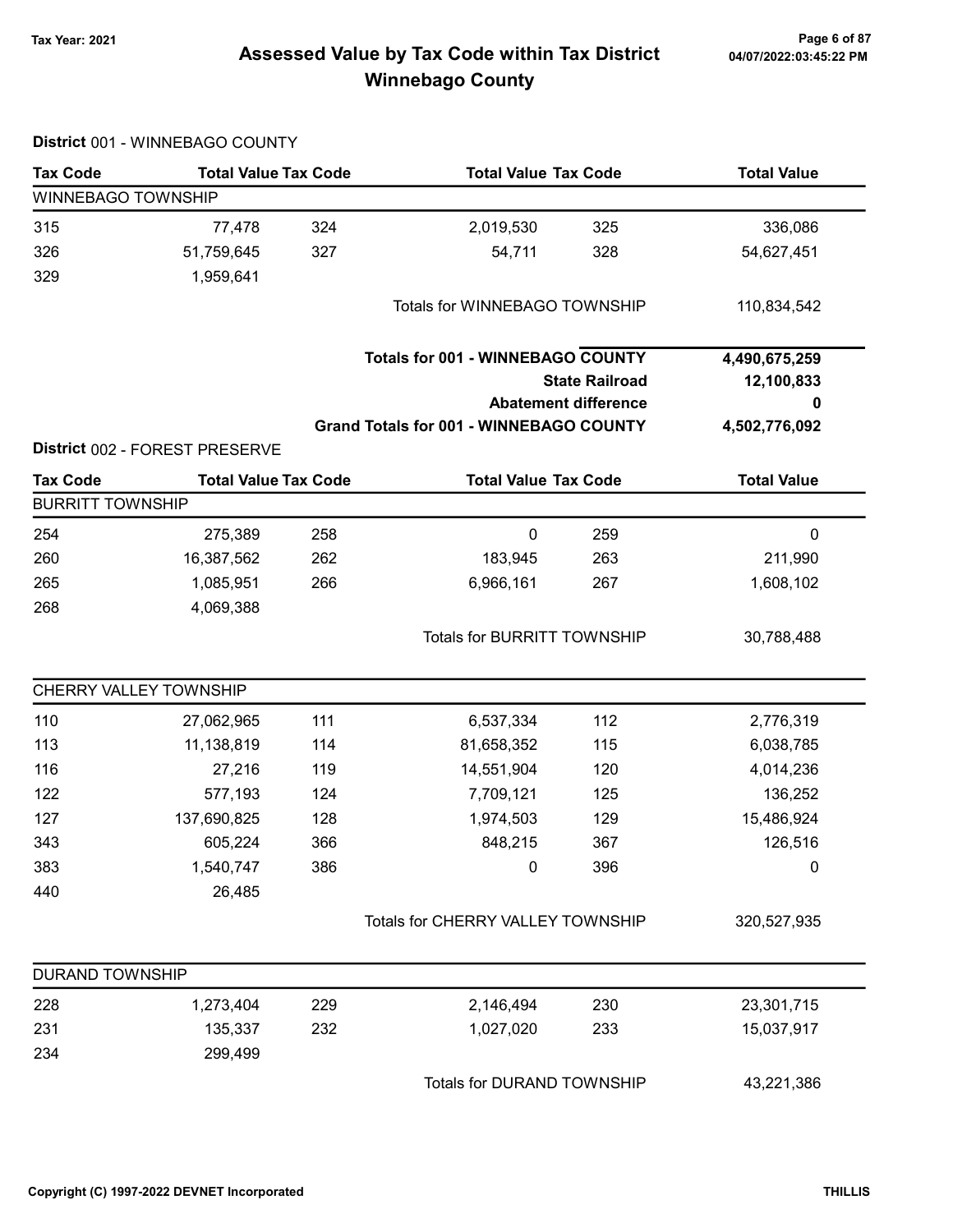# Page 7 of 87<br>Assessed Value by Tax Code within Tax District <sub>04/07/2022:03:45:22 PM</sub> Winnebago County

### District 002 - FOREST PRESERVE

| <b>Tax Code</b>          | <b>Total Value Tax Code</b> |     |                                   | <b>Total Value Tax Code</b> |             |
|--------------------------|-----------------------------|-----|-----------------------------------|-----------------------------|-------------|
| <b>HARLEM TOWNSHIP</b>   |                             |     |                                   |                             |             |
| 006                      | 148,597,669                 | 007 | 5,854,176                         | 012                         | 201,386     |
| 019                      | 0                           | 020 | 26,325                            | 026                         | 36,305,876  |
| 042                      | 3,695,131                   | 045 | 356,847                           | 049                         | 24,781,177  |
| 078                      | 328,714                     | 108 | 54,982                            | 109                         | 36,369,674  |
| 118                      | 366,998                     | 130 | 4,490,226                         | 133                         | 118,356,697 |
| 134                      | 13,078                      | 135 | 8,061,109                         | 136                         | 30,162,987  |
| 137                      | 55,881,059                  | 138 | 31,856                            | 139                         | 8,628,714   |
| 140                      | 59,035                      | 141 | 223,002                           | 142                         | 4,504       |
| 143                      | 3,254,789                   | 144 | 122,029,670                       | 145                         | 5,047,840   |
| 147                      | 74,541                      | 149 | 34,557,667                        | 151                         | 888         |
| 152                      | 4,906,042                   | 153 | 790,328                           | 158                         | 6,814,716   |
| 159                      | 269,903                     | 160 | 536,480                           | 163                         | 2,012,783   |
| 164                      | 98,049                      | 194 | 2,673,434                         | 208                         | 50,751      |
| 413                      | 515,299                     | 414 | 1,126,975                         | 416                         | 6,280,937   |
| 427                      | 10,969                      | 428 | 1,889,927                         | 429                         | 4,613       |
| 430                      | 148,776                     | 433 | 1,486,648                         | 434                         | 225,630     |
| 435                      | 6,534,832                   | 442 | 1,036,911                         | 443                         | 53,848      |
| 444                      | 14,351                      | 454 | 30,306                            |                             |             |
|                          |                             |     | <b>Totals for HARLEM TOWNSHIP</b> |                             | 685,329,125 |
| <b>HARRISON TOWNSHIP</b> |                             |     |                                   |                             |             |
| 246                      | 9,698,246                   | 247 | 7,614,717                         | 248                         | 78,917      |
|                          |                             |     | Totals for HARRISON TOWNSHIP      |                             | 17,391,880  |
| <b>LAONA TOWNSHIP</b>    |                             |     |                                   |                             |             |
| 212                      | 151                         | 220 | 38,668,397                        |                             |             |
|                          |                             |     | <b>Totals for LAONA TOWNSHIP</b>  |                             | 38,668,548  |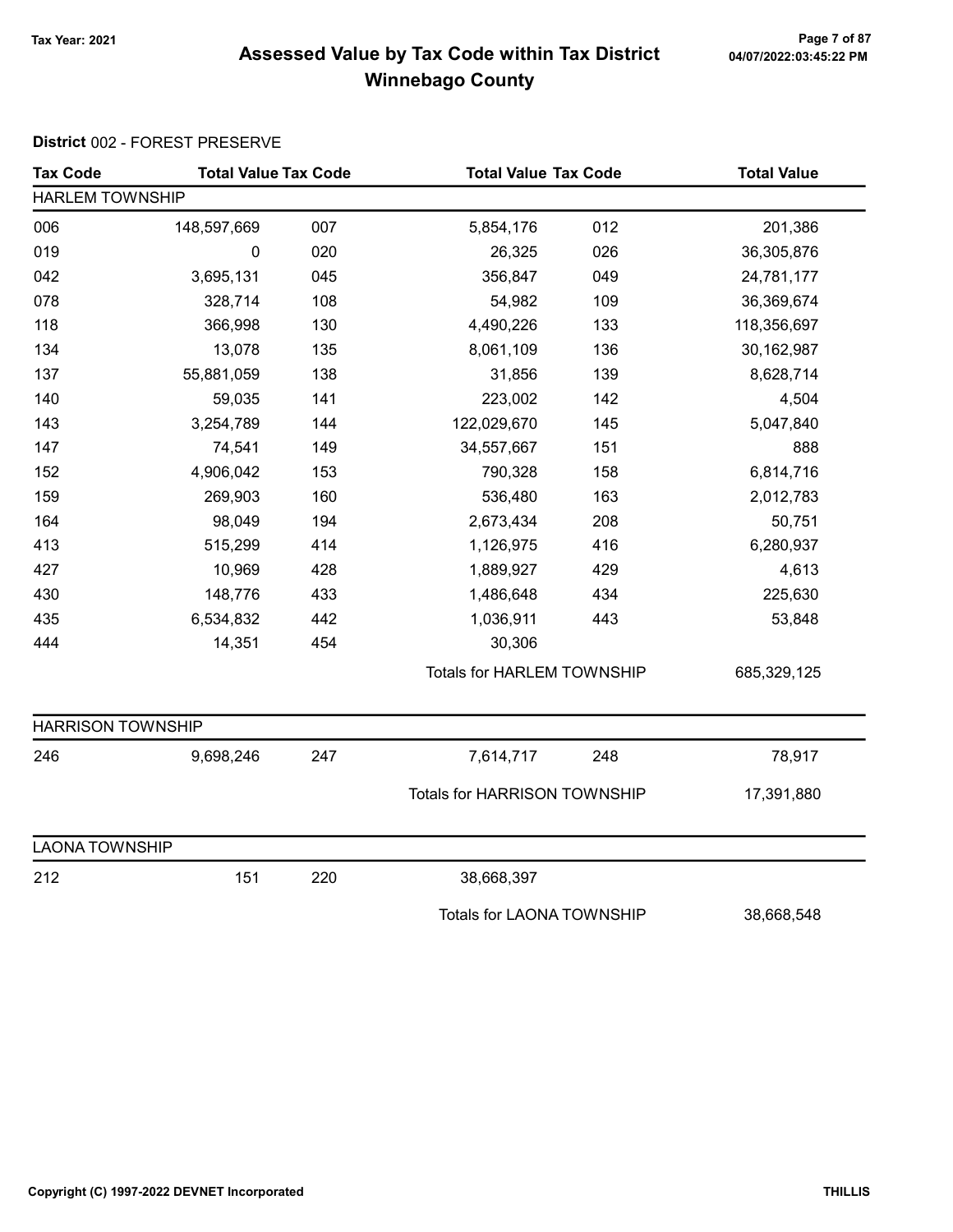# Page 8 of 87<br>Assessed Value by Tax Code within Tax District <sub>04/07/2022:03:45:22 PM</sub> Winnebago County

| <b>Tax Code</b>      | <b>Total Value Tax Code</b> |     | <b>Total Value Tax Code</b>           |     | <b>Total Value</b> |  |  |
|----------------------|-----------------------------|-----|---------------------------------------|-----|--------------------|--|--|
| <b>OWEN TOWNSHIP</b> |                             |     |                                       |     |                    |  |  |
| 046                  | 36,405                      | 146 | 18,997,285                            | 148 | 1,023              |  |  |
| 150                  | 116,906                     | 154 | 121,018                               | 155 | 8,763,244          |  |  |
| 156                  | 19,820,245                  | 157 | 91,655                                | 161 | 137,589            |  |  |
| 162                  | 571,072                     | 165 | 16,283,767                            | 167 | 6,001,379          |  |  |
| 168                  | 0                           | 169 | 8,660,569                             | 170 | 120,912            |  |  |
| 171                  | 153,924                     | 172 | 248,799                               | 200 | 1,967,761          |  |  |
| 358                  | 0                           | 359 | 4,055                                 | 360 | 0                  |  |  |
| 361                  | 4,504                       | 362 | 1,138,298                             | 363 | 57,442             |  |  |
| 364                  | 281,811                     | 365 | 12, 197, 158                          | 368 | 0                  |  |  |
| 369                  | 123,018                     |     |                                       |     |                    |  |  |
|                      |                             |     | Totals for OWEN TOWNSHIP              |     | 95,899,839         |  |  |
| PECATONICA TOWNSHIP  |                             |     |                                       |     |                    |  |  |
| 281                  | 48,769,310                  | 282 | 207,085                               | 283 | 168,792            |  |  |
| 284                  | 38,991                      | 286 | 30,558,238                            | 425 | 67,034             |  |  |
|                      |                             |     | <b>Totals for PECATONICA TOWNSHIP</b> |     | 79,809,450         |  |  |

#### District 002 - FOREST PRESERVE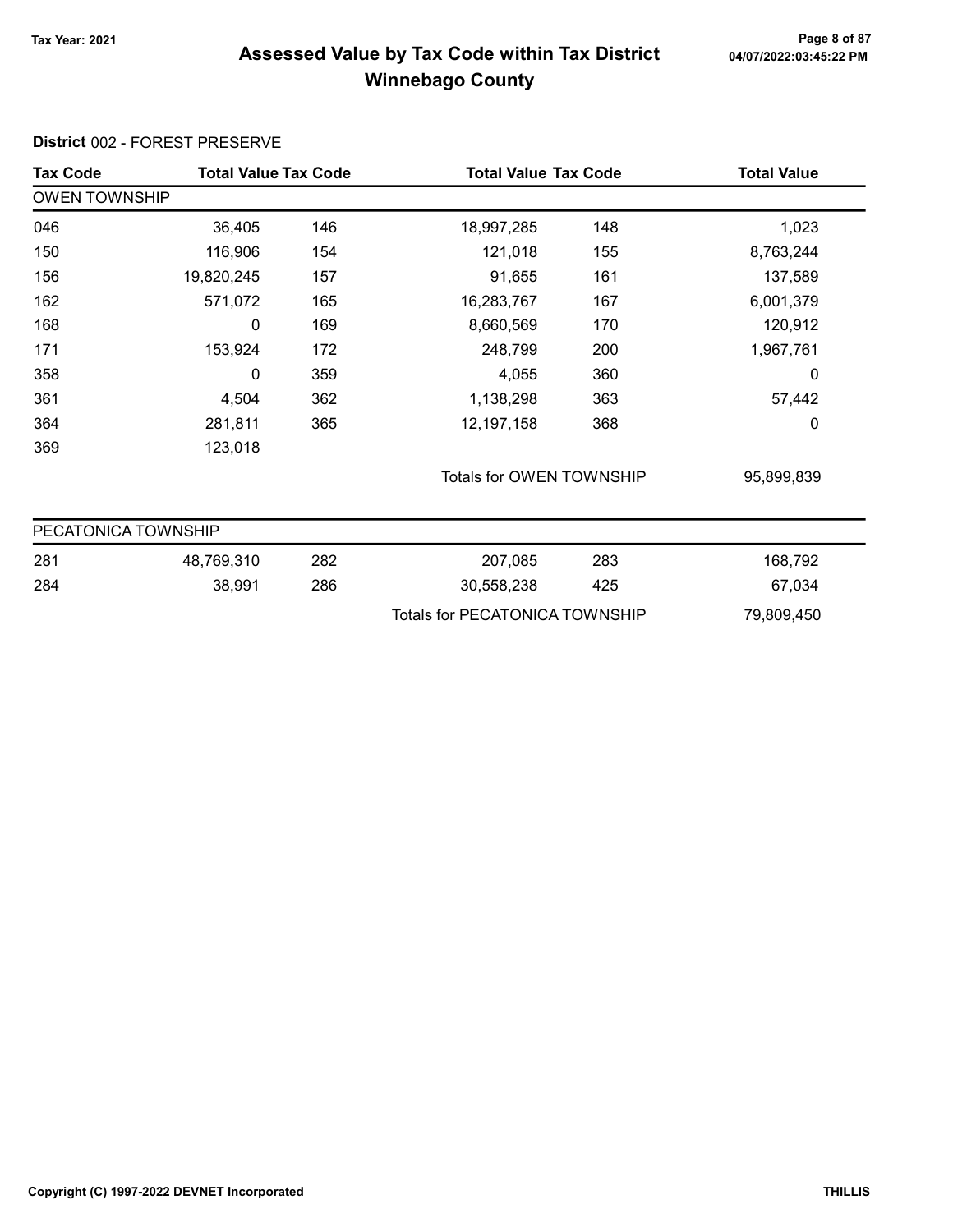# Page 9 of 87<br>Assessed Value by Tax Code within Tax District <sub>04/07/2022:03:45:22 PM</sub> Winnebago County

### District 002 - FOREST PRESERVE

| <b>Tax Code</b>   | <b>Total Value Tax Code</b> |     |                              | <b>Total Value Tax Code</b> |               |
|-------------------|-----------------------------|-----|------------------------------|-----------------------------|---------------|
| ROCKFORD TOWNSHIP |                             |     |                              |                             |               |
| 001               | 1,415,156,299               | 002 | 116,985,736                  | 003                         | 30,393,220    |
| 005               | 12,259,711                  | 008 | 61,925,180                   | 010                         | 3,414,800     |
| 013               | 25,089,699                  | 014 | 876,211                      | 016                         | 0             |
| 017               | 26,356,781                  | 018 | 58,107,796                   | 021                         | 19,491,167    |
| 030               | 414,534                     | 031 | 5,224,067                    | 035                         | 837,690       |
| 036               | 14,533,462                  | 040 | 64,980                       | 044                         | 53,925        |
| 047               | 3,861                       | 048 | 65,420                       | 050                         | 6,928,985     |
| 051               | 10,451,178                  | 052 | 449,945                      | 053                         | 2,010,368     |
| 057               | 10,752,010                  | 058 | 1,801,748                    | 059                         | 1,660,979     |
| 060               | 1,808,731                   | 061 | 3,264,894                    | 062                         | 7,917,934     |
| 063               | 2,234,242                   | 064 | 15,498,124                   | 066                         | 13,794,975    |
| 069               | 7,359,509                   | 070 | 2,094,872                    | 071                         | 11,931,734    |
| 072               | 51,753                      | 073 | 46,444                       | 076                         | 1,001,877     |
| 077               | 159,622                     | 083 | 673,733                      | 084                         | 593,720       |
| 085               | 9,412,827                   | 086 | 1,270,696                    | 090                         | 7,739         |
| 091               | 10,514,285                  | 092 | 5,087,036                    | 093                         | 1,479,699     |
| 095               | 4,996,143                   | 096 | 8,960,972                    | 099                         | 5,834,011     |
| 104               | 2,389,933                   | 117 | 11,628,297                   | 123                         | 747,364       |
| 126               | 1,895,242                   | 131 | 4,261                        | 223                         | 7,122,732     |
| 226               | 768,475                     | 351 | 828,760                      | 370                         | 0             |
| 372               | 4,375,523                   | 373 | 2,163,891                    | 374                         | 1,684,891     |
| 378               | 52,587,197                  | 379 | 993,249                      | 380                         | 1,019,910     |
| 381               | 7,928,818                   | 382 | 183,084                      | 385                         | 1,010,142     |
| 391               | 914,701                     | 392 | 23,616,381                   | 393                         | 459,482       |
| 394               | $\mathbf 0$                 | 397 | $\pmb{0}$                    | 400                         | 2,200         |
| 403               | 70,087                      | 404 | 1,158,343                    | 405                         | 1,586,543     |
| 406               | 10,548                      | 407 | 703,984                      | 408                         | 281,186       |
| 409               | 11,680,922                  | 410 | 7,930,819                    | 411                         | 507           |
| 412               | 101,985                     | 417 | 861,229                      | 418                         | 5,949,394     |
| 419               | 482,327                     | 421 | 15,092,219                   | 422                         | 9,682,440     |
| 423               | 12,739,182                  | 424 | 8,929,189                    | 426                         | 2,368,152     |
| 436               | 238,617                     | 438 | 586,532                      | 439                         | 485,239       |
| 441               | 465,025                     | 448 | 11,686                       | 450                         | 219,194       |
| 451               | 43,025,487                  | 452 | 30,668                       | 453                         | 176,597       |
| 455               | 6,527,617                   | 456 | 4,263,480                    | 460                         | 859,185       |
|                   |                             |     | Totals for ROCKFORD TOWNSHIP |                             | 2,200,148,240 |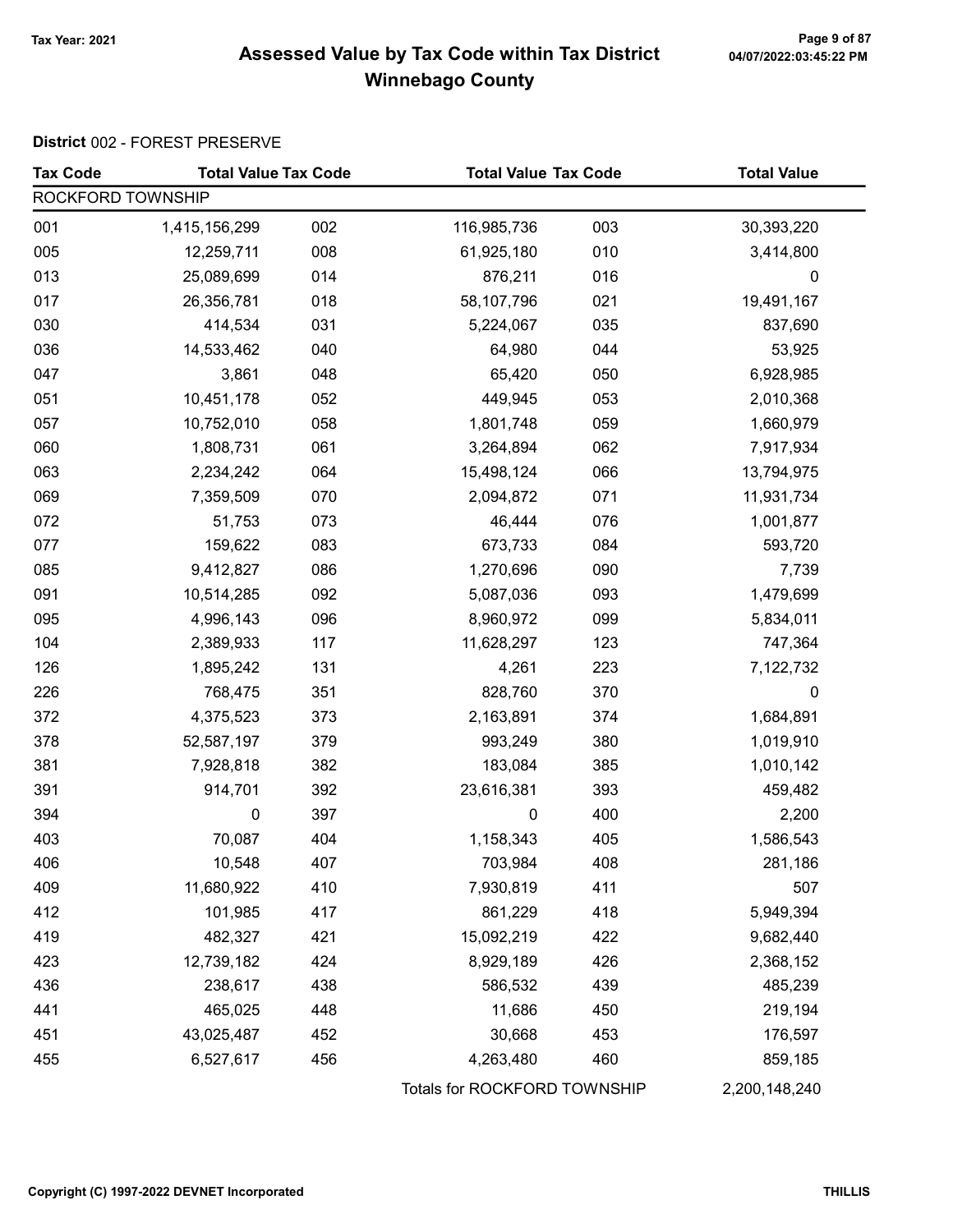# 7ax Year: 2021 Page 10 of 87<br>Assessed Value by Tax Code within Tax District 04/07/2022:03:45:22 PM Winnebago County

| <b>Tax Code</b>   | <b>Total Value Tax Code</b> |                    |                              | <b>Total Value Tax Code</b> |             |
|-------------------|-----------------------------|--------------------|------------------------------|-----------------------------|-------------|
| ROCKTON TOWNSHIP  |                             | <b>Total Value</b> |                              |                             |             |
| 190               | 42,729,310                  | 191                | 13,651,846                   | 193                         | 9,464,532   |
| 197               | 117,905,413                 | 201                | 19,518,313                   | 202                         | 49,354,491  |
| 203               | 5,255,366                   | 204                | 33,597                       | 205                         | 238,671     |
| 206               | 22,615,336                  | 290                | 0                            | 348                         | 60,862      |
| 401               | 4,009,467                   | 402                | 535,055                      | 420                         | 1,726,858   |
| 458               | 5,016,413                   |                    |                              |                             |             |
|                   |                             |                    | Totals for ROCKTON TOWNSHIP  |                             | 292,115,530 |
| ROSCOE TOWNSHIP   |                             |                    |                              |                             |             |
| 068               | 3,383,176                   | 175                | 46,977,470                   | 176                         | 0           |
| 177               | 12,773,450                  | 178                | 0                            | 179                         | 10,056,637  |
| 180               | 77,503,855                  | 181                | 152,061,092                  | 182                         | 710,466     |
| 183               | $\pmb{0}$                   | 184                | 1,209,062                    | 185                         | 14,436,614  |
| 187               | 2,926,326                   | 188                | 891,472                      | 189                         | 76,615,029  |
| 192               | 18,503,709                  | 196                | 15,039                       | 198                         | 4,892,772   |
| 199               | 47,463,729                  | 207                | $\mathbf 0$                  | 209                         | 46,359,872  |
| 347               | 304,604                     | 415                | 1,208,379                    | 447                         | 390,181     |
| 457               | 1,645,701                   |                    |                              |                             |             |
|                   |                             |                    | Totals for ROSCOE TOWNSHIP   |                             | 520,328,635 |
| SEWARD TOWNSHIP   |                             |                    |                              |                             |             |
| 305               | 310,822                     | 306                | 443,393                      | 308                         | 821,486     |
| 309               | 6,008,496                   | 310                | 8,525,972                    | 311                         | 4,416,579   |
| 312               | 1,705,529                   | 313                | 1,970,681                    | 314                         | 4,836,773   |
|                   |                             |                    | Totals for SEWARD TOWNSHIP   |                             | 29,039,731  |
| SHIRLAND TOWNSHIP |                             |                    |                              |                             |             |
| 210               | $\pmb{0}$                   | 211                | 0                            | 213                         | 7,805,127   |
| 214               | 18,766,803                  |                    |                              |                             |             |
|                   |                             |                    | Totals for SHIRLAND TOWNSHIP |                             | 26,571,930  |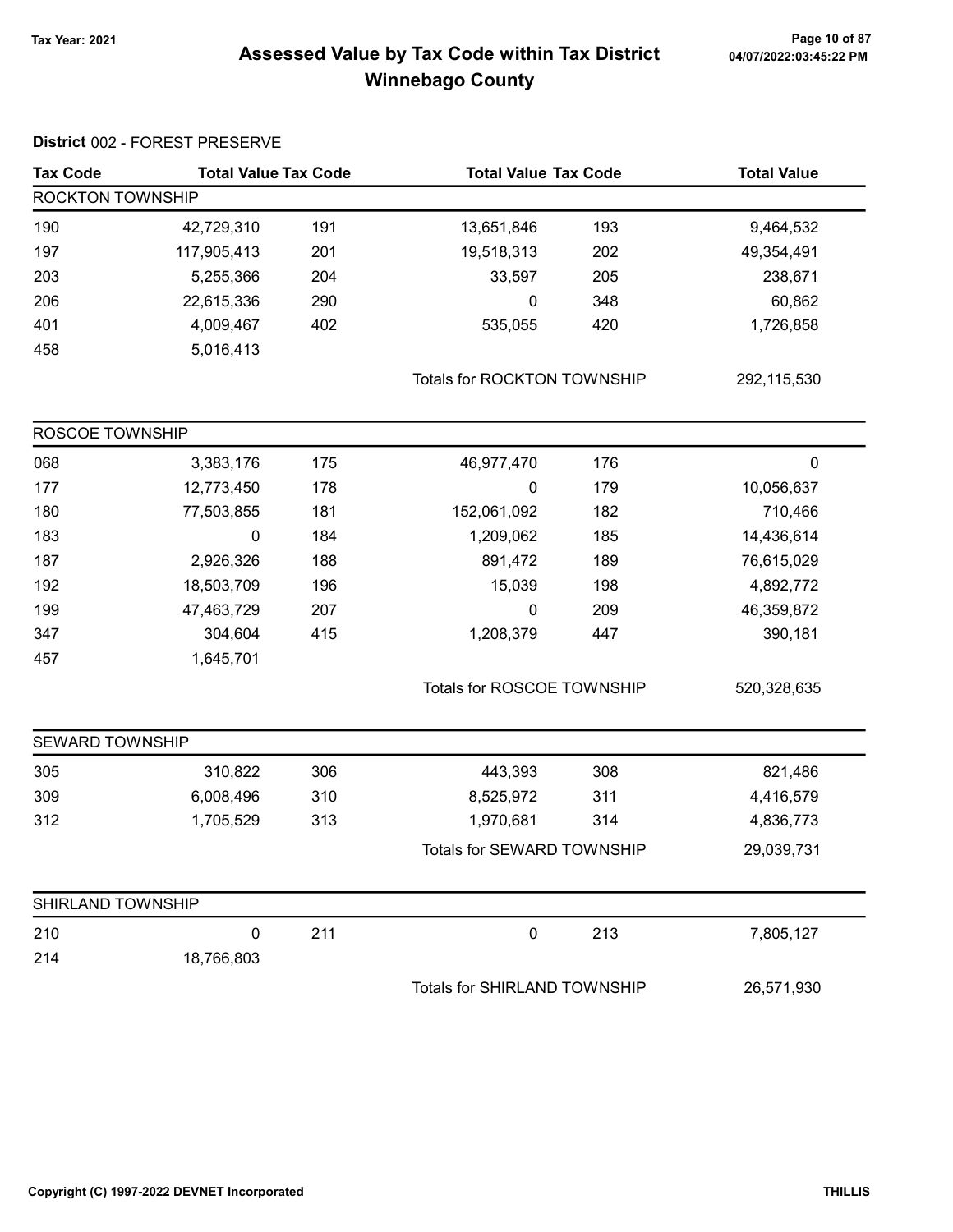# 04/07/2022:03:45:22 PM

# 7ax Year: 2021 Page 11 of 87<br>Assessed Value by Tax Code within Tax District 04/07/2022:03:45:22 PM Winnebago County

|                         | District 002 - FOREST PRESERVE  |     |                                                |                             |                    |
|-------------------------|---------------------------------|-----|------------------------------------------------|-----------------------------|--------------------|
| <b>Tax Code</b>         | <b>Total Value Tax Code</b>     |     | <b>Total Value Tax Code</b>                    |                             | <b>Total Value</b> |
| WINNEBAGO TOWNSHIP      |                                 |     |                                                |                             |                    |
| 315                     | 77,478                          | 324 | 2,019,530                                      | 325                         | 336,086            |
| 326                     | 51,759,645                      | 327 | 54,711                                         | 328                         | 54,627,451         |
| 329                     | 1,959,641                       |     |                                                |                             |                    |
|                         |                                 |     | Totals for WINNEBAGO TOWNSHIP                  |                             | 110,834,542        |
|                         |                                 |     | <b>Totals for 002 - FOREST PRESERVE</b>        |                             | 4,490,675,259      |
|                         |                                 |     |                                                | <b>State Railroad</b>       |                    |
|                         |                                 |     |                                                | <b>Abatement difference</b> | 0                  |
|                         | District 003 - BURRITT TOWNSHIP |     | <b>Grand Totals for 002 - FOREST PRESERVE</b>  |                             | 4,502,776,092      |
| <b>Tax Code</b>         | <b>Total Value Tax Code</b>     |     |                                                | <b>Total Value Tax Code</b> |                    |
| <b>BURRITT TOWNSHIP</b> |                                 |     |                                                |                             |                    |
| 254                     | 275,389                         | 258 | 0                                              | 259                         | 0                  |
| 260                     | 16,387,562                      | 262 | 183,945                                        | 263                         | 211,990            |
| 265                     | 1,085,951                       | 266 | 6,966,161                                      | 267                         | 1,608,102          |
| 268                     | 4,069,388                       |     |                                                |                             |                    |
|                         |                                 |     | Totals for BURRITT TOWNSHIP                    |                             | 30,788,488         |
|                         |                                 |     | <b>Totals for 003 - BURRITT TOWNSHIP</b>       |                             | 30,788,488         |
|                         |                                 |     |                                                | <b>State Railroad</b>       | 0                  |
|                         |                                 |     |                                                | <b>Abatement difference</b> | 0                  |
|                         |                                 |     | <b>Grand Totals for 003 - BURRITT TOWNSHIP</b> |                             | 30,788,488         |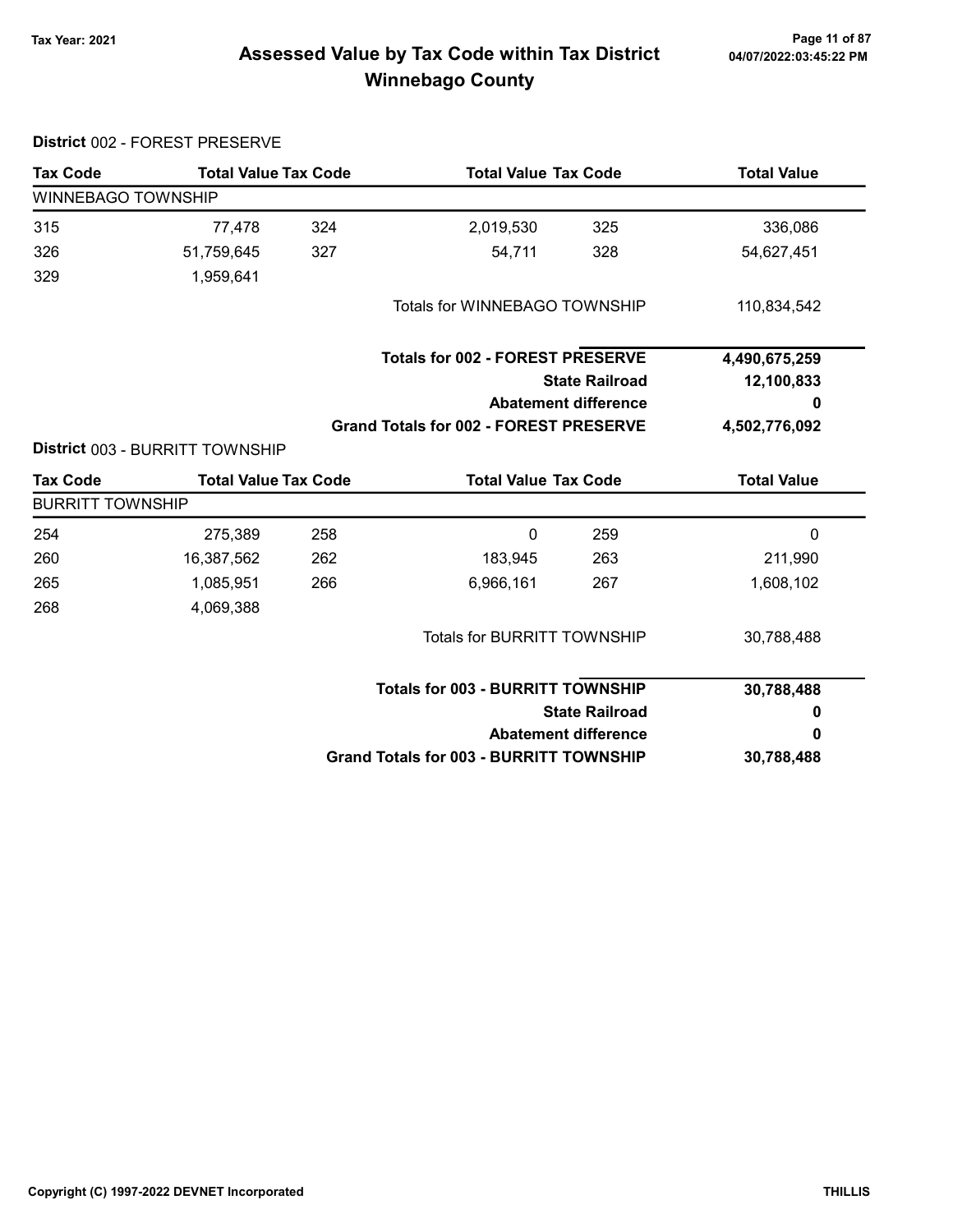District 004 - CHERRY VALLEY TOWNSHIP

# 7ax Year: 2021 Page 12 of 87<br>Assessed Value by Tax Code within Tax District 04/07/2022:03:45:22 PM Winnebago County

| <b>Tax Code</b>        | <b>Total Value Tax Code</b>    |     | <b>Total Value Tax Code</b>                          |                             | <b>Total Value</b> |  |
|------------------------|--------------------------------|-----|------------------------------------------------------|-----------------------------|--------------------|--|
|                        | CHERRY VALLEY TOWNSHIP         |     |                                                      |                             |                    |  |
| 110                    | 27,062,965                     | 111 | 6,537,334                                            | 112                         | 2,776,319          |  |
| 113                    | 11,138,819                     | 114 | 81,658,352                                           | 115                         | 6,038,785          |  |
| 116                    | 27,216                         | 119 | 14,551,904                                           | 120                         | 4,014,236          |  |
| 122                    | 577,193                        | 124 | 7,709,121                                            | 125                         | 136,252            |  |
| 127                    | 137,690,825                    | 128 | 1,974,503                                            | 129                         | 15,486,924         |  |
| 343                    | 605,224                        | 366 | 848,215                                              | 367                         | 126,516            |  |
| 383                    | 1,540,747                      | 386 | 0                                                    | 396                         | 0                  |  |
| 440                    | 26,485                         |     |                                                      |                             |                    |  |
|                        |                                |     | <b>Totals for CHERRY VALLEY TOWNSHIP</b>             |                             | 320,527,935        |  |
|                        |                                |     | <b>Totals for 004 - CHERRY VALLEY TOWNSHIP</b>       |                             | 320,527,935        |  |
|                        |                                |     |                                                      |                             |                    |  |
|                        |                                |     |                                                      | <b>State Railroad</b>       | 1,802,318          |  |
|                        |                                |     |                                                      | <b>Abatement difference</b> | 0                  |  |
|                        | District 005 - DURAND TOWNSHIP |     | <b>Grand Totals for 004 - CHERRY VALLEY TOWNSHIP</b> |                             | 322,330,253        |  |
| <b>Tax Code</b>        | <b>Total Value Tax Code</b>    |     | <b>Total Value Tax Code</b>                          |                             | <b>Total Value</b> |  |
| <b>DURAND TOWNSHIP</b> |                                |     |                                                      |                             |                    |  |
| 228                    | 1,273,404                      | 229 | 2,146,494                                            | 230                         | 23,301,715         |  |
| 231                    | 135,337                        | 232 | 1,027,020                                            | 233                         | 15,037,917         |  |
| 234                    | 299,499                        |     |                                                      |                             |                    |  |
|                        |                                |     | Totals for DURAND TOWNSHIP                           |                             | 43,221,386         |  |
|                        |                                |     | <b>Totals for 005 - DURAND TOWNSHIP</b>              |                             |                    |  |
|                        |                                |     |                                                      | <b>State Railroad</b>       | 43,221,386<br>0    |  |
|                        |                                |     |                                                      | <b>Abatement difference</b> | 0                  |  |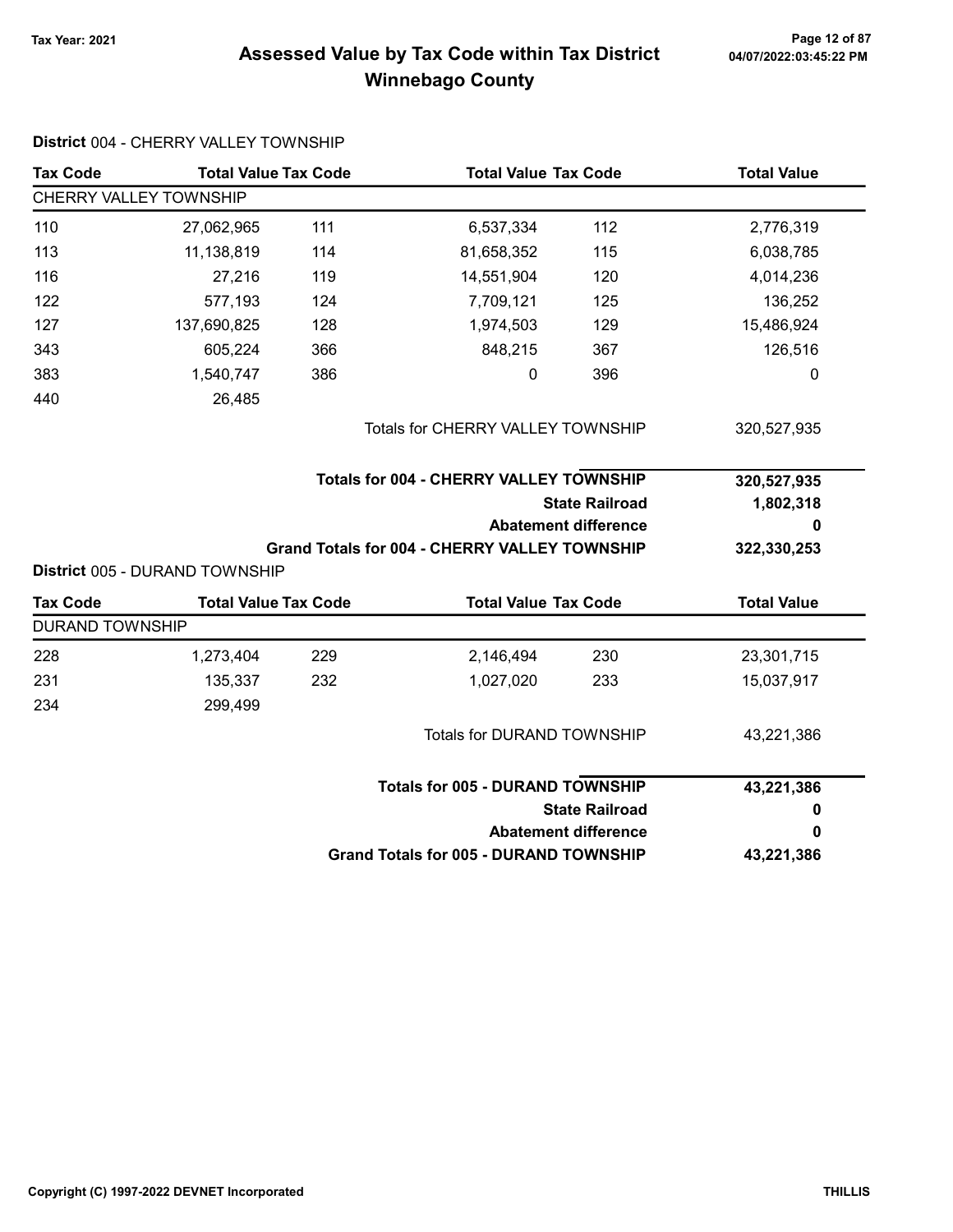# Tax Year: 2021 Page 13 of 87 Assessed Value by Tax Code within Tax District Winnebago County

### District 006 - HARLEM TOWNSHIP

| <b>Tax Code</b>          | <b>Total Value Tax Code</b>      |     | <b>Total Value Tax Code</b>                   |                             | <b>Total Value</b> |  |  |
|--------------------------|----------------------------------|-----|-----------------------------------------------|-----------------------------|--------------------|--|--|
| <b>HARLEM TOWNSHIP</b>   |                                  |     |                                               |                             |                    |  |  |
| 006                      | 148,597,669                      | 007 | 5,854,176                                     | 012                         | 201,386            |  |  |
| 019                      | 0                                | 020 | 26,325                                        | 026                         | 36,305,876         |  |  |
| 042                      | 3,695,131                        | 045 | 356,847                                       | 049                         | 24,781,177         |  |  |
| 078                      | 328,714                          | 108 | 54,982                                        | 109                         | 36,369,674         |  |  |
| 118                      | 366,998                          | 130 | 4,490,226                                     | 133                         | 118,356,697        |  |  |
| 134                      | 13,078                           | 135 | 8,061,109                                     | 136                         | 30,162,987         |  |  |
| 137                      | 55,881,059                       | 138 | 31,856                                        | 139                         | 8,628,714          |  |  |
| 140                      | 59,035                           | 141 | 223,002                                       | 142                         | 4,504              |  |  |
| 143                      | 3,254,789                        | 144 | 122,029,670                                   | 145                         | 5,047,840          |  |  |
| 147                      | 74,541                           | 149 | 34,557,667                                    | 151                         | 888                |  |  |
| 152                      | 4,906,042                        | 153 | 790,328                                       | 158                         | 6,814,716          |  |  |
| 159                      | 269,903                          | 160 | 536,480                                       | 163                         | 2,012,783          |  |  |
| 164                      | 98,049                           | 194 | 2,673,434                                     | 208                         | 50,751             |  |  |
| 413                      | 515,299                          | 414 | 1,126,975                                     | 416                         | 6,280,937          |  |  |
| 427                      | 10,969                           | 428 | 1,889,927                                     | 429                         | 4,613              |  |  |
| 430                      | 148,776                          | 433 | 1,486,648                                     | 434                         | 225,630            |  |  |
| 435                      | 6,534,832                        | 442 | 1,036,911                                     | 443                         | 53,848             |  |  |
| 444                      | 14,351                           | 454 | 30,306                                        |                             |                    |  |  |
|                          |                                  |     | Totals for HARLEM TOWNSHIP                    |                             | 685,329,125        |  |  |
|                          |                                  |     | <b>Totals for 006 - HARLEM TOWNSHIP</b>       |                             | 685,329,125        |  |  |
|                          |                                  |     |                                               | <b>State Railroad</b>       | 0                  |  |  |
|                          |                                  |     |                                               | <b>Abatement difference</b> | 0                  |  |  |
|                          | District 007 - HARRISON TOWNSHIP |     | <b>Grand Totals for 006 - HARLEM TOWNSHIP</b> |                             | 685,329,125        |  |  |
| <b>Tax Code</b>          | <b>Total Value Tax Code</b>      |     | <b>Total Value Tax Code</b>                   |                             | <b>Total Value</b> |  |  |
| <b>HARRISON TOWNSHIP</b> |                                  |     |                                               |                             |                    |  |  |
| 246                      | 9,698,246                        | 247 | 7,614,717                                     | 248                         | 78,917             |  |  |
|                          |                                  |     | <b>Totals for HARRISON TOWNSHIP</b>           |                             | 17,391,880         |  |  |
|                          |                                  |     | <b>Totals for 007 - HARRISON TOWNSHIP</b>     |                             | 17,391,880         |  |  |
|                          |                                  |     |                                               | <b>State Railroad</b>       | 0                  |  |  |
|                          |                                  |     |                                               | <b>Abatement difference</b> | 0                  |  |  |
|                          |                                  |     | Grand Totals for 007 - HARRISON TOWNSHIP      |                             | 17,391,880         |  |  |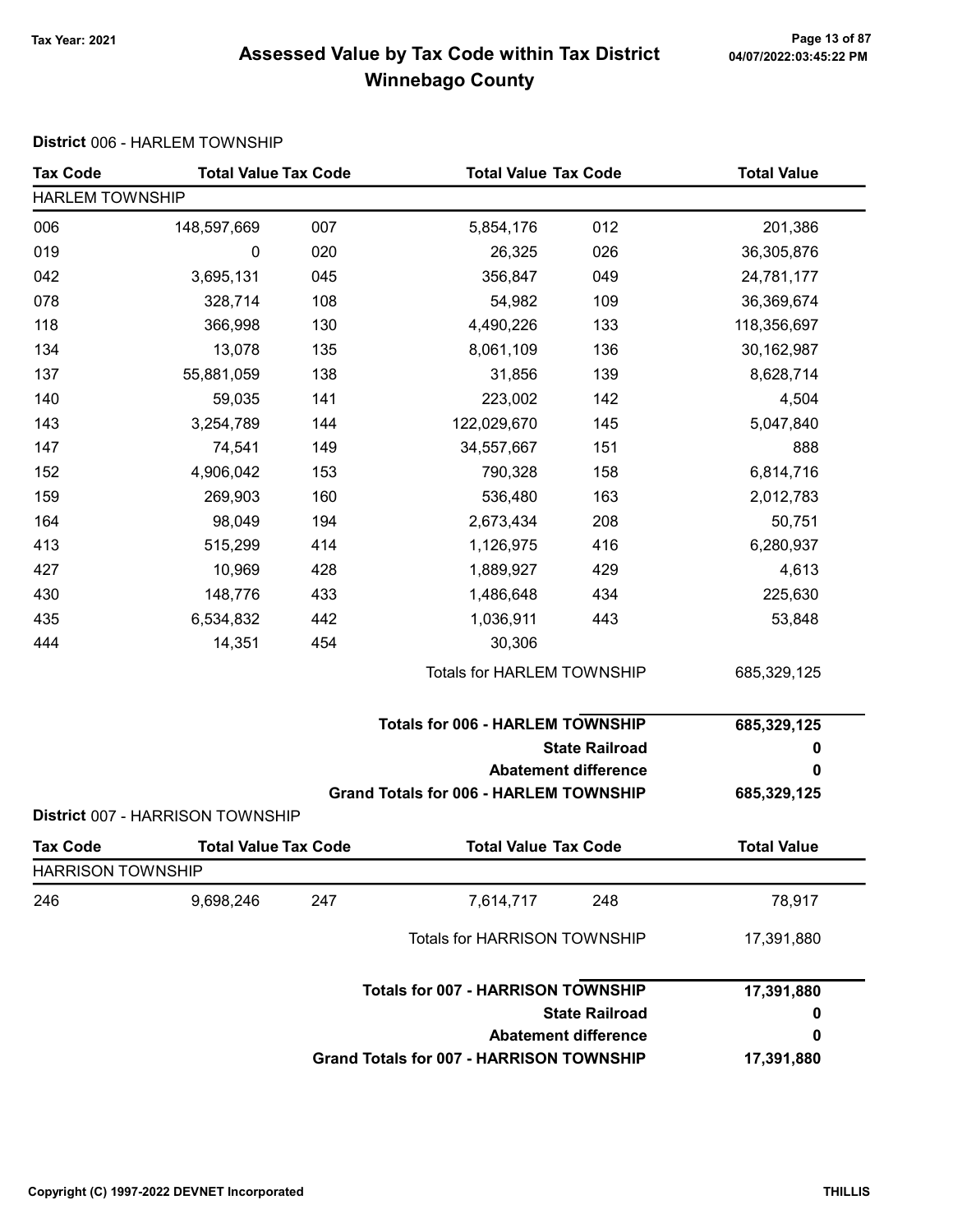# 7ax Year: 2021 Page 14 of 87<br>Assessed Value by Tax Code within Tax District 04/07/2022:03:45:22 PM Winnebago County

District 008 - LAONA TOWNSHIP

| <b>Tax Code</b>                        | <b>Total Value Tax Code</b>        |     | <b>Total Value Tax Code</b>                       |                             | <b>Total Value</b> |
|----------------------------------------|------------------------------------|-----|---------------------------------------------------|-----------------------------|--------------------|
| <b>LAONA TOWNSHIP</b>                  |                                    |     |                                                   |                             |                    |
| 212                                    | 151                                | 220 | 38,668,397                                        |                             |                    |
|                                        |                                    |     | Totals for LAONA TOWNSHIP                         |                             | 38,668,548         |
|                                        |                                    |     | <b>Totals for 008 - LAONA TOWNSHIP</b>            |                             | 38,668,548         |
|                                        |                                    |     |                                                   | <b>State Railroad</b>       | o                  |
|                                        |                                    |     |                                                   | <b>Abatement difference</b> | 0                  |
|                                        | District 009 - OWEN TOWNSHIP       |     | <b>Grand Totals for 008 - LAONA TOWNSHIP</b>      |                             | 38,668,548         |
| <b>Tax Code</b>                        | <b>Total Value Tax Code</b>        |     | <b>Total Value Tax Code</b>                       |                             | <b>Total Value</b> |
| <b>OWEN TOWNSHIP</b>                   |                                    |     |                                                   |                             |                    |
| 046                                    | 36,405                             | 146 | 18,997,285                                        | 148                         | 1,023              |
| 150                                    | 116,906                            | 154 | 121,018                                           | 155                         | 8,763,244          |
| 156                                    | 19,820,245                         | 157 | 91,655                                            | 161                         | 137,589            |
| 162                                    | 571,072                            | 165 | 16,283,767                                        | 167                         | 6,001,379          |
| 168                                    | 0                                  | 169 | 8,660,569                                         | 170                         | 120,912            |
| 171                                    | 153,924                            | 172 | 248,799                                           | 200                         | 1,967,761          |
| 358                                    | 0                                  | 359 | 4,055                                             | 360                         | 0                  |
| 361                                    | 4,504                              | 362 | 1,138,298                                         | 363                         | 57,442             |
| 364                                    | 281,811                            | 365 | 12,197,158                                        | 368                         | 0                  |
| 369                                    | 123,018                            |     |                                                   |                             |                    |
|                                        |                                    |     | Totals for OWEN TOWNSHIP                          |                             | 95,899,839         |
|                                        |                                    |     | <b>Totals for 009 - OWEN TOWNSHIP</b>             |                             | 95,899,839         |
|                                        |                                    |     |                                                   | <b>State Railroad</b>       | 673,332            |
|                                        |                                    |     |                                                   | <b>Abatement difference</b> | 0                  |
|                                        |                                    |     | <b>Grand Totals for 009 - OWEN TOWNSHIP</b>       |                             | 96,573,171         |
|                                        | District 010 - PECATONICA TOWNSHIP |     |                                                   |                             |                    |
| <b>Tax Code</b><br>PECATONICA TOWNSHIP | <b>Total Value Tax Code</b>        |     | <b>Total Value Tax Code</b>                       |                             | <b>Total Value</b> |
|                                        |                                    |     |                                                   |                             |                    |
| 281                                    | 48,769,310                         | 282 | 207,085                                           | 283                         | 168,792            |
| 284                                    | 38,991                             | 286 | 30,558,238                                        | 425                         | 67,034             |
|                                        |                                    |     | Totals for PECATONICA TOWNSHIP                    |                             | 79,809,450         |
|                                        |                                    |     | <b>Totals for 010 - PECATONICA TOWNSHIP</b>       |                             | 79,809,450         |
|                                        |                                    |     |                                                   | <b>State Railroad</b>       | $\mathbf 0$        |
|                                        |                                    |     |                                                   | <b>Abatement difference</b> | 0                  |
|                                        |                                    |     | <b>Grand Totals for 010 - PECATONICA TOWNSHIP</b> |                             | 79,809,450         |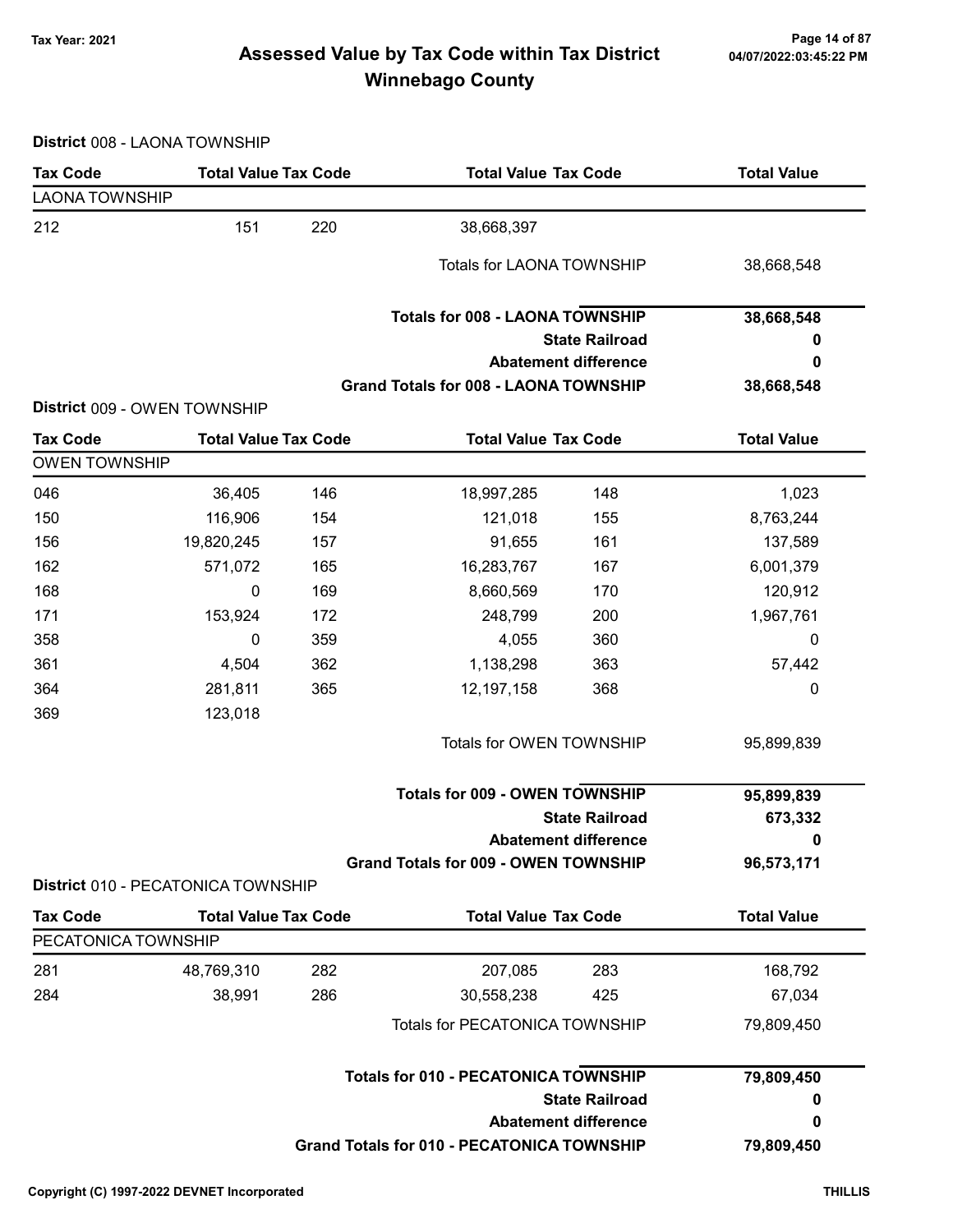# Tax Year: 2021 Page 15 of 87 Assessed Value by Tax Code within Tax District Winnebago County

### District 011 - ROCKFORD TOWNSHIP

| <b>Tax Code</b>   | <b>Total Value Tax Code</b><br><b>Total Value Tax Code</b> |     |                              | <b>Total Value</b> |               |  |
|-------------------|------------------------------------------------------------|-----|------------------------------|--------------------|---------------|--|
| ROCKFORD TOWNSHIP |                                                            |     |                              |                    |               |  |
| 001               | 1,415,156,299                                              | 002 | 116,985,736                  | 003                | 30,393,220    |  |
| 005               | 12,259,711                                                 | 008 | 61,925,180                   | 010                | 3,414,800     |  |
| 013               | 25,089,699                                                 | 014 | 876,211                      | 016                | 0             |  |
| 017               | 26,356,781                                                 | 018 | 58,107,796                   | 021                | 19,491,167    |  |
| 030               | 414,534                                                    | 031 | 5,224,067                    | 035                | 837,690       |  |
| 036               | 14,533,462                                                 | 040 | 64,980                       | 044                | 53,925        |  |
| 047               | 3,861                                                      | 048 | 65,420                       | 050                | 6,928,985     |  |
| 051               | 10,451,178                                                 | 052 | 449,945                      | 053                | 2,010,368     |  |
| 057               | 10,752,010                                                 | 058 | 1,801,748                    | 059                | 1,660,979     |  |
| 060               | 1,808,731                                                  | 061 | 3,264,894                    | 062                | 7,917,934     |  |
| 063               | 2,234,242                                                  | 064 | 15,498,124                   | 066                | 13,794,975    |  |
| 069               | 7,359,509                                                  | 070 | 2,094,872                    | 071                | 11,931,734    |  |
| 072               | 51,753                                                     | 073 | 46,444                       | 076                | 1,001,877     |  |
| 077               | 159,622                                                    | 083 | 673,733                      | 084                | 593,720       |  |
| 085               | 9,412,827                                                  | 086 | 1,270,696                    | 090                | 7,739         |  |
| 091               | 10,514,285                                                 | 092 | 5,087,036                    | 093                | 1,479,699     |  |
| 095               | 4,996,143                                                  | 096 | 8,960,972                    | 099                | 5,834,011     |  |
| 104               | 2,389,933                                                  | 117 | 11,628,297                   | 123                | 747,364       |  |
| 126               | 1,895,242                                                  | 131 | 4,261                        | 223                | 7,122,732     |  |
| 226               | 768,475                                                    | 351 | 828,760                      | 370                | 0             |  |
| 372               | 4,375,523                                                  | 373 | 2,163,891                    | 374                | 1,684,891     |  |
| 378               | 52,587,197                                                 | 379 | 993,249                      | 380                | 1,019,910     |  |
| 381               | 7,928,818                                                  | 382 | 183,084                      | 385                | 1,010,142     |  |
| 391               | 914,701                                                    | 392 | 23,616,381                   | 393                | 459,482       |  |
| 394               | 0                                                          | 397 | 0                            | 400                | 2,200         |  |
| 403               | 70,087                                                     | 404 | 1,158,343                    | 405                | 1,586,543     |  |
| 406               | 10,548                                                     | 407 | 703,984                      | 408                | 281,186       |  |
| 409               | 11,680,922                                                 | 410 | 7,930,819                    | 411                | 507           |  |
| 412               | 101,985                                                    | 417 | 861,229                      | 418                | 5,949,394     |  |
| 419               | 482,327                                                    | 421 | 15,092,219                   | 422                | 9,682,440     |  |
| 423               | 12,739,182                                                 | 424 | 8,929,189                    | 426                | 2,368,152     |  |
| 436               | 238,617                                                    | 438 | 586,532                      | 439                | 485,239       |  |
| 441               | 465,025                                                    | 448 | 11,686                       | 450                | 219,194       |  |
| 451               | 43,025,487                                                 | 452 | 30,668                       | 453                | 176,597       |  |
| 455               | 6,527,617                                                  | 456 | 4,263,480                    | 460                | 859,185       |  |
|                   |                                                            |     | Totals for ROCKFORD TOWNSHIP |                    | 2,200,148,240 |  |

| Totals for 011 - ROCKFORD TOWNSHIP | 2,200,148,240 |
|------------------------------------|---------------|
| <b>State Railroad</b>              | 5.798.410     |
| $\cdots$                           | $\bullet$     |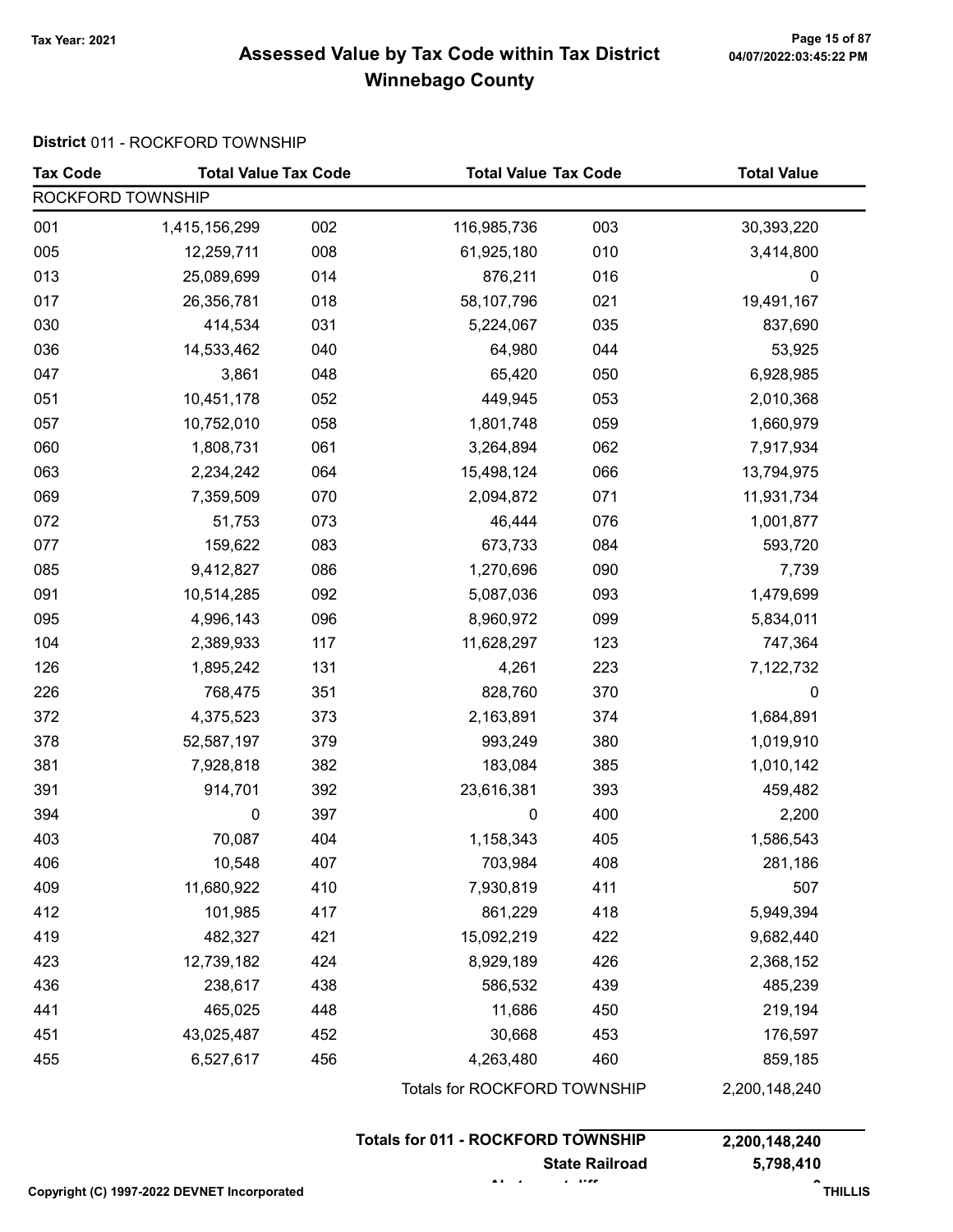# Tax Year: 2021 Page 16 of 87 Assessed Value by Tax Code within Tax District Winnebago County

| <b>Tax Code</b>  | <b>Total Value Tax Code</b>    |     | <b>Total Value Tax Code</b>                    |                             | <b>Total Value</b> |  |
|------------------|--------------------------------|-----|------------------------------------------------|-----------------------------|--------------------|--|
| ROCKTON TOWNSHIP |                                |     |                                                |                             |                    |  |
| 190              | 42,729,310                     | 191 | 13,651,846                                     | 193                         | 9,464,532          |  |
| 197              | 117,905,413                    | 201 | 19,518,313                                     | 202                         | 49,354,491         |  |
| 203              | 5,255,366                      | 204 | 33,597                                         | 205                         | 238,671            |  |
| 206              | 22,615,336                     | 290 | 0                                              | 348                         | 60,862             |  |
| 401              | 4,009,467                      | 402 | 535,055                                        | 420                         | 1,726,858          |  |
| 458              | 5,016,413                      |     |                                                |                             |                    |  |
|                  |                                |     | Totals for ROCKTON TOWNSHIP                    |                             | 292,115,530        |  |
|                  |                                |     | <b>Totals for 012 - ROCKTON TOWNSHIP</b>       |                             | 292,115,530        |  |
|                  |                                |     |                                                | <b>State Railroad</b>       | 1,493,749          |  |
|                  |                                |     |                                                | <b>Abatement difference</b> | 0                  |  |
|                  |                                |     | <b>Grand Totals for 012 - ROCKTON TOWNSHIP</b> |                             | 293,609,279        |  |
|                  | District 013 - ROSCOE TOWNSHIP |     |                                                |                             |                    |  |
| <b>Tax Code</b>  | <b>Total Value Tax Code</b>    |     | <b>Total Value Tax Code</b>                    |                             | <b>Total Value</b> |  |
| ROSCOE TOWNSHIP  |                                |     |                                                |                             |                    |  |
| 068              | 3,383,176                      | 175 | 46,977,470                                     | 176                         | 0                  |  |
| 177              | 12,773,450                     | 178 | 0                                              | 179                         | 10,056,637         |  |
| 180              | 77,503,855                     | 181 | 152,061,092                                    | 182                         | 710,466            |  |
| 183              | 0                              | 184 | 1,209,062                                      | 185                         | 14,436,614         |  |
| 187              | 2,926,326                      | 188 | 891,472                                        | 189                         | 76,615,029         |  |
| 192              | 18,503,709                     | 196 | 15,039                                         | 198                         | 4,892,772          |  |
| 199              | 47,463,729                     | 207 | 0                                              | 209                         | 46,359,872         |  |
| 347              | 304,604                        | 415 | 1,208,379                                      | 447                         | 390,181            |  |
| 457              | 1,645,701                      |     |                                                |                             |                    |  |
|                  |                                |     | Totals for ROSCOE TOWNSHIP                     |                             | 520,328,635        |  |
|                  |                                |     | <b>Totals for 013 - ROSCOE TOWNSHIP</b>        |                             | 520,328,635        |  |
|                  |                                |     |                                                | <b>State Railroad</b>       | 926,834            |  |
|                  |                                |     |                                                | <b>Abatement difference</b> | 0                  |  |
|                  |                                |     | <b>Grand Totals for 013 - ROSCOE TOWNSHIP</b>  |                             | 521,255,469        |  |

### District 012 - ROCKTON TOWNSHIP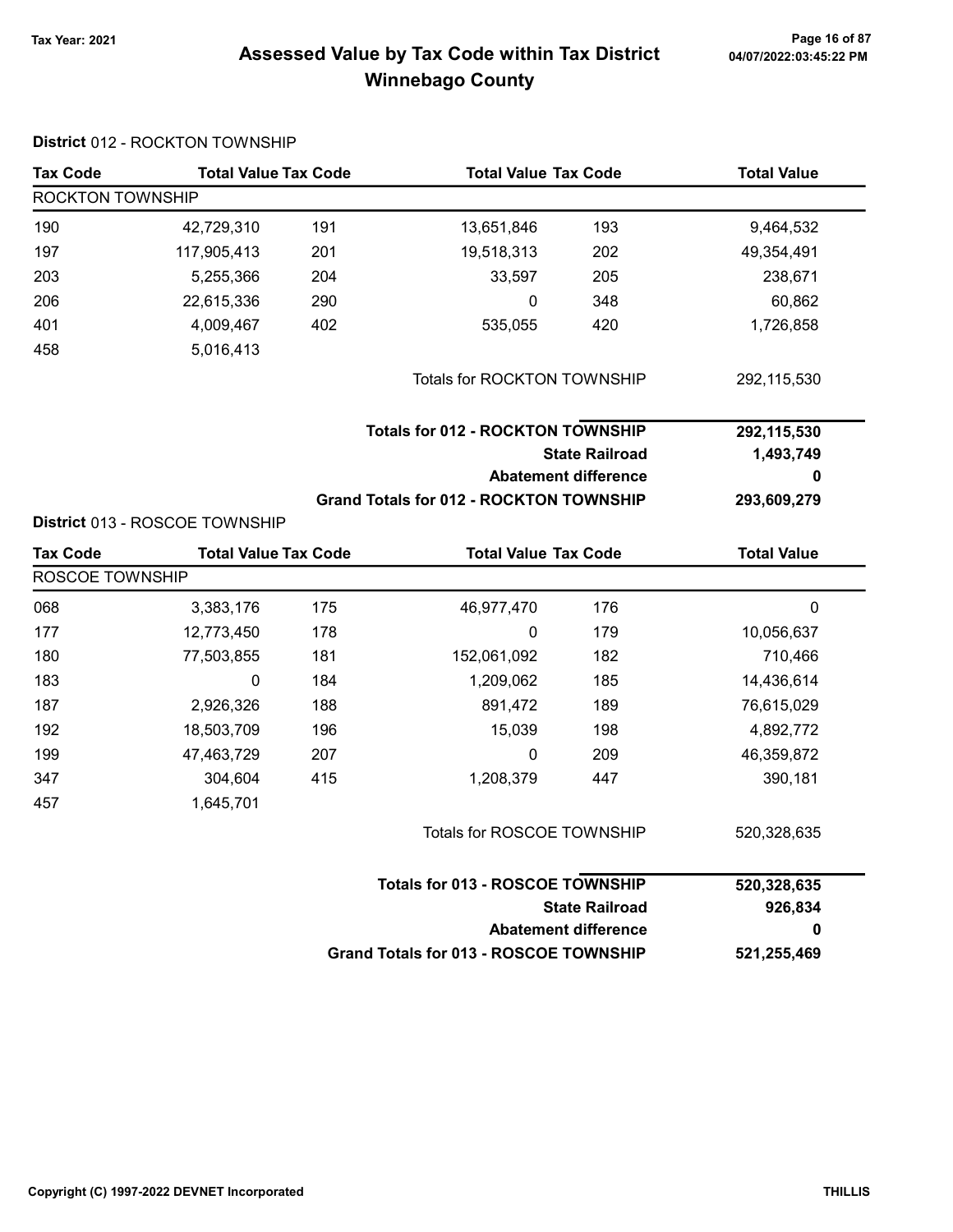# 7ax Year: 2021 Page 17 of 87<br>Assessed Value by Tax Code within Tax District 04/07/2022:03:45:22 PM Winnebago County

| <b>Tax Code</b>           | <b>Total Value Tax Code</b>       |     | <b>Total Value Tax Code</b>                      |                       | <b>Total Value</b> |
|---------------------------|-----------------------------------|-----|--------------------------------------------------|-----------------------|--------------------|
| <b>SEWARD TOWNSHIP</b>    |                                   |     |                                                  |                       |                    |
| 305                       | 310,822                           | 306 | 443,393                                          | 308                   | 821,486            |
| 309                       | 6,008,496                         | 310 | 8,525,972                                        | 311                   | 4,416,579          |
| 312                       | 1,705,529                         | 313 | 1,970,681                                        | 314                   | 4,836,773          |
|                           |                                   |     | Totals for SEWARD TOWNSHIP                       |                       | 29,039,731         |
|                           |                                   |     | <b>Totals for 014 - SEWARD TOWNSHIP</b>          |                       | 29,039,731         |
|                           |                                   |     |                                                  | <b>State Railroad</b> | 756,151            |
|                           |                                   |     | <b>Abatement difference</b>                      |                       | 0                  |
|                           |                                   |     | <b>Grand Totals for 014 - SEWARD TOWNSHIP</b>    |                       | 29,795,882         |
|                           | District 015 - SHIRLAND TOWNSHIP  |     |                                                  |                       |                    |
| <b>Tax Code</b>           | <b>Total Value Tax Code</b>       |     | <b>Total Value Tax Code</b>                      |                       | <b>Total Value</b> |
| SHIRLAND TOWNSHIP         |                                   |     |                                                  |                       |                    |
| 210                       | $\mathbf 0$                       | 211 | $\mathbf 0$                                      | 213                   | 7,805,127          |
| 214                       | 18,766,803                        |     |                                                  |                       |                    |
|                           |                                   |     | <b>Totals for SHIRLAND TOWNSHIP</b>              |                       | 26,571,930         |
|                           |                                   |     |                                                  |                       |                    |
|                           |                                   |     | <b>Totals for 015 - SHIRLAND TOWNSHIP</b>        |                       | 26,571,930         |
|                           |                                   |     |                                                  | <b>State Railroad</b> | 0                  |
|                           |                                   |     | <b>Abatement difference</b>                      |                       | 0                  |
|                           |                                   |     | <b>Grand Totals for 015 - SHIRLAND TOWNSHIP</b>  |                       | 26,571,930         |
|                           | District 016 - WINNEBAGO TOWNSHIP |     |                                                  |                       |                    |
| <b>Tax Code</b>           | <b>Total Value Tax Code</b>       |     | <b>Total Value Tax Code</b>                      |                       | <b>Total Value</b> |
| <b>WINNEBAGO TOWNSHIP</b> |                                   |     |                                                  |                       |                    |
| 315                       | 77,478                            | 324 | 2,019,530                                        | 325                   | 336,086            |
| 326                       | 51,759,645                        | 327 | 54,711                                           | 328                   | 54,627,451         |
| 329                       | 1,959,641                         |     |                                                  |                       |                    |
|                           |                                   |     | Totals for WINNEBAGO TOWNSHIP                    |                       | 110,834,542        |
|                           |                                   |     | <b>Totals for 016 - WINNEBAGO TOWNSHIP</b>       |                       | 110,834,542        |
|                           |                                   |     |                                                  | <b>State Railroad</b> | 650,039            |
|                           |                                   |     | <b>Abatement difference</b>                      |                       | 0                  |
|                           |                                   |     | <b>Grand Totals for 016 - WINNEBAGO TOWNSHIP</b> |                       | 111,484,581        |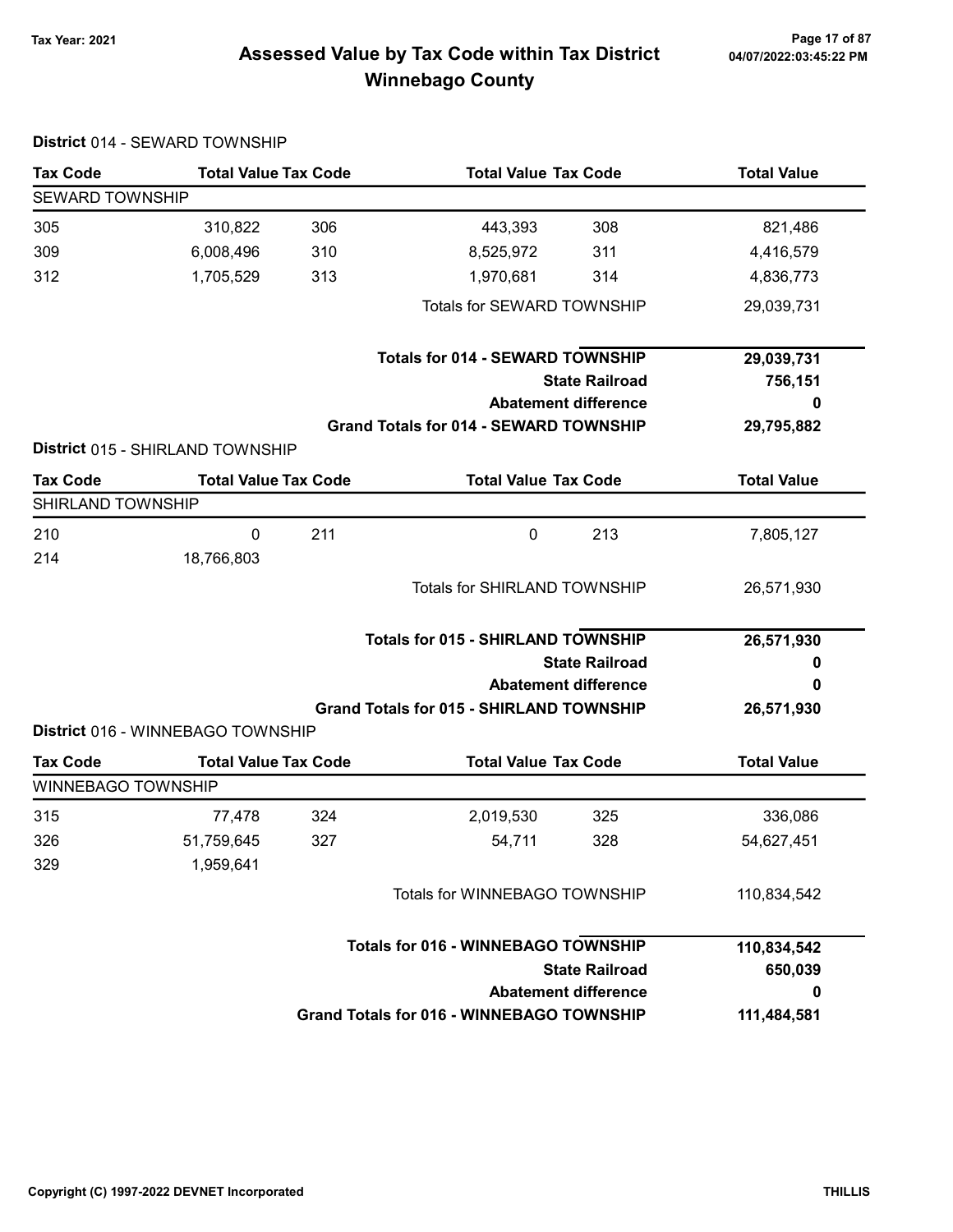# Tax Year: 2021 Page 18 of 87 Assessed Value by Tax Code within Tax District Winnebago County

| District 017 - CHERRY VALLEY VILLAGE             |                                |                             |                                                     |                       |                    |
|--------------------------------------------------|--------------------------------|-----------------------------|-----------------------------------------------------|-----------------------|--------------------|
| <b>Tax Code</b>                                  | <b>Total Value Tax Code</b>    |                             | <b>Total Value Tax Code</b>                         |                       | <b>Total Value</b> |
| CHERRY VALLEY TOWNSHIP                           |                                |                             |                                                     |                       |                    |
| 119                                              | 14,551,904                     | 120                         | 4,014,236                                           | 124                   | 7,709,121          |
| 125                                              | 136,252                        | 396                         | 0                                                   | 440                   | 26,485             |
|                                                  |                                |                             | <b>Totals for CHERRY VALLEY TOWNSHIP</b>            |                       | 26,437,998         |
| ROCKFORD TOWNSHIP                                |                                |                             |                                                     |                       |                    |
| 072                                              | 51,753                         | 374                         | 1,684,891                                           | 378                   | 52,587,197         |
| 394                                              | 0                              | 397                         | 0                                                   | 439                   | 485,239            |
| 452                                              | 30,668                         |                             |                                                     |                       |                    |
|                                                  |                                |                             | Totals for ROCKFORD TOWNSHIP                        |                       | 54,839,748         |
|                                                  |                                |                             | <b>Totals for 017 - CHERRY VALLEY VILLAGE</b>       |                       | 81,277,746         |
|                                                  |                                |                             |                                                     | <b>State Railroad</b> | 222,482            |
|                                                  |                                | <b>Abatement difference</b> |                                                     |                       | 0                  |
|                                                  |                                |                             |                                                     |                       | 81,500,228         |
|                                                  |                                |                             | <b>Grand Totals for 017 - CHERRY VALLEY VILLAGE</b> |                       |                    |
|                                                  | District 018 - DURAND VILLAGE  |                             |                                                     |                       |                    |
|                                                  | <b>Total Value Tax Code</b>    |                             | <b>Total Value Tax Code</b>                         |                       | <b>Total Value</b> |
|                                                  |                                |                             |                                                     |                       |                    |
|                                                  | 1,273,404                      | 229                         | 2,146,494                                           | 233                   | 15,037,917         |
|                                                  |                                |                             | Totals for DURAND TOWNSHIP                          |                       | 18,457,815         |
| <b>Tax Code</b><br><b>DURAND TOWNSHIP</b><br>228 |                                |                             | <b>Totals for 018 - DURAND VILLAGE</b>              |                       | 18,457,815         |
|                                                  |                                |                             |                                                     | <b>State Railroad</b> | 0                  |
|                                                  |                                |                             | <b>Abatement difference</b>                         |                       | 0                  |
|                                                  | District 019 - LOVES PARK CITY |                             | <b>Grand Totals for 018 - DURAND VILLAGE</b>        |                       | 18,457,815         |
| <b>Tax Code</b>                                  | <b>Total Value Tax Code</b>    |                             | <b>Total Value Tax Code</b>                         |                       | <b>Total Value</b> |
| <b>HARLEM TOWNSHIP</b>                           |                                |                             |                                                     |                       |                    |
| 006                                              | 148,597,669                    | 007                         | 5,854,176                                           | 012                   | 201,386            |
| 019                                              | $\pmb{0}$                      | 020                         | 26,325                                              | 026                   | 36,305,876         |
| 045                                              | 356,847                        | 078                         | 328,714                                             | 134                   | 13,078             |
| 143                                              | 3,254,789                      | 427                         | 10,969                                              | 428                   | 1,889,927          |
| 442                                              | 1,036,911                      | 443                         | 53,848                                              | 444                   | 14,351             |

Totals for HARLEM TOWNSHIP 197,975,172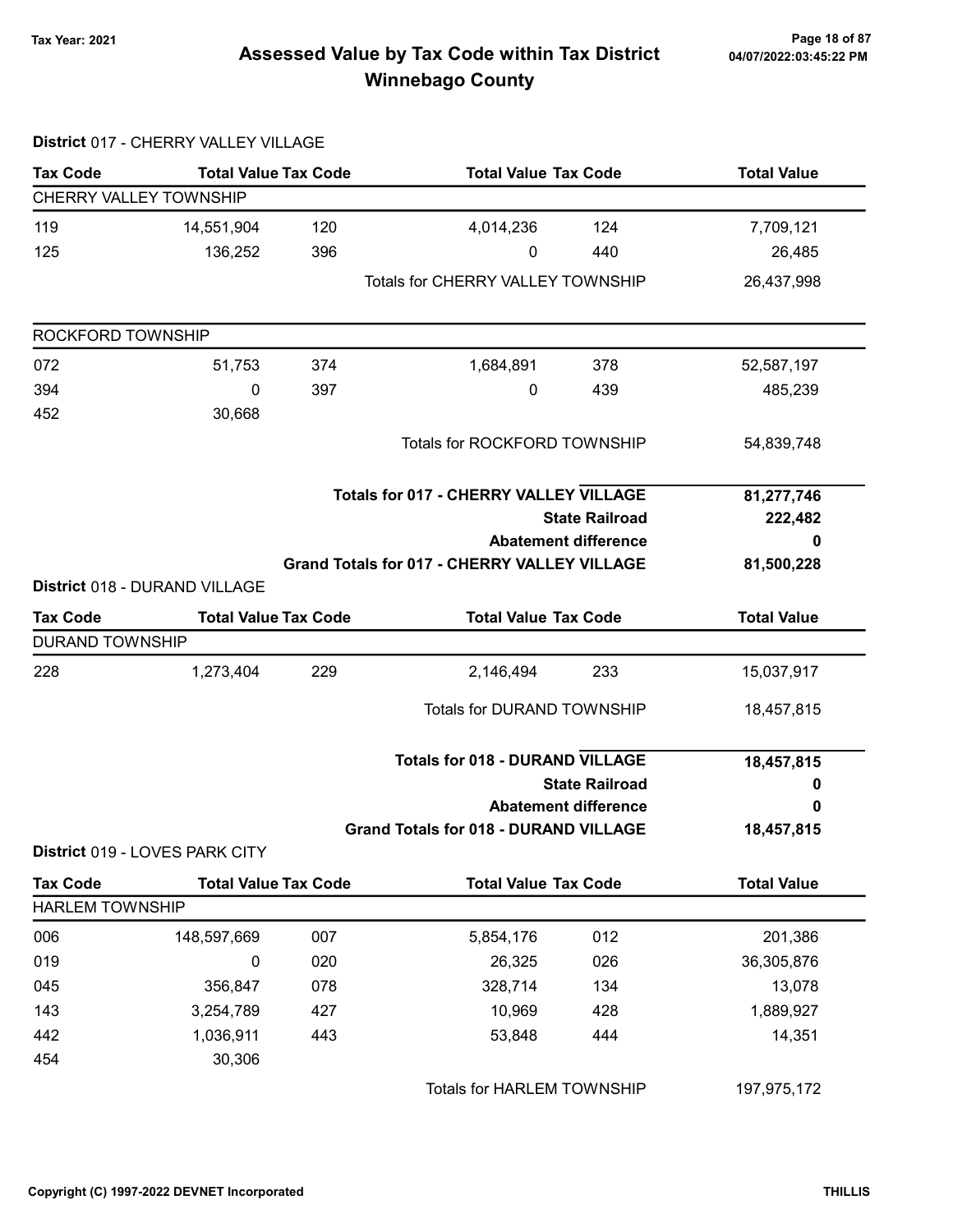# Tax Year: 2021 Page 19 of 87 Assessed Value by Tax Code within Tax District Winnebago County

|                        | District 019 - LOVES PARK CITY        |     |                                                      |                       |                    |
|------------------------|---------------------------------------|-----|------------------------------------------------------|-----------------------|--------------------|
| <b>Tax Code</b>        | <b>Total Value Tax Code</b>           |     | <b>Total Value Tax Code</b>                          |                       | <b>Total Value</b> |
| ROCKFORD TOWNSHIP      |                                       |     |                                                      |                       |                    |
| 002                    | 116,985,736                           | 008 | 61,925,180                                           | 030                   | 414,534            |
| 035                    | 837,690                               | 044 | 53,925                                               | 070                   | 2,094,872          |
| 076                    | 1,001,877                             | 077 | 159,622                                              | 409                   | 11,680,922         |
| 426                    | 2,368,152                             | 448 | 11,686                                               | 456                   | 4,263,480          |
|                        |                                       |     | Totals for ROCKFORD TOWNSHIP                         |                       | 201,797,676        |
|                        |                                       |     | <b>Totals for 019 - LOVES PARK CITY</b>              |                       | 399,772,848        |
|                        |                                       |     |                                                      | <b>State Railroad</b> | o                  |
|                        |                                       |     | <b>Abatement difference</b>                          |                       | 0                  |
|                        |                                       |     | <b>Grand Totals for 019 - LOVES PARK CITY</b>        |                       | 399,772,848        |
|                        | District 020 - MACHESNEY PARK VILLAGE |     |                                                      |                       |                    |
| <b>Tax Code</b>        | <b>Total Value Tax Code</b>           |     | <b>Total Value Tax Code</b>                          |                       | <b>Total Value</b> |
| <b>HARLEM TOWNSHIP</b> |                                       |     |                                                      |                       |                    |
| 108                    | 54,982                                | 109 | 36,369,674                                           | 118                   | 366,998            |
| 133                    | 118,356,697                           | 137 | 55,881,059                                           | 139                   | 8,628,714          |
| 141                    | 223,002                               | 144 | 122,029,670                                          | 152                   | 4,906,042          |
| 158                    | 6,814,716                             | 413 | 515,299                                              | 414                   | 1,126,975          |
| 416                    | 6,280,937                             | 429 | 4,613                                                | 430                   | 148,776            |
| 433                    | 1,486,648                             | 435 | 6,534,832                                            |                       |                    |
|                        |                                       |     | Totals for HARLEM TOWNSHIP                           |                       | 369,729,634        |
| <b>OWEN TOWNSHIP</b>   |                                       |     |                                                      |                       |                    |
| 168                    | $\mathbf 0$                           | 358 | $\mathbf 0$                                          | 359                   | 4,055              |
| 365                    | 12, 197, 158                          | 368 | 0                                                    |                       |                    |
|                        |                                       |     | Totals for OWEN TOWNSHIP                             |                       | 12,201,213         |
| ROSCOE TOWNSHIP        |                                       |     |                                                      |                       |                    |
| 183                    | $\pmb{0}$                             |     |                                                      |                       |                    |
|                        |                                       |     | Totals for ROSCOE TOWNSHIP                           |                       | 0                  |
|                        |                                       |     | <b>Totals for 020 - MACHESNEY PARK VILLAGE</b>       |                       | 381,930,847        |
|                        |                                       |     |                                                      | <b>State Railroad</b> | 0                  |
|                        |                                       |     | <b>Abatement difference</b>                          |                       | 0                  |
|                        |                                       |     | <b>Grand Totals for 020 - MACHESNEY PARK VILLAGE</b> |                       | 381,930,847        |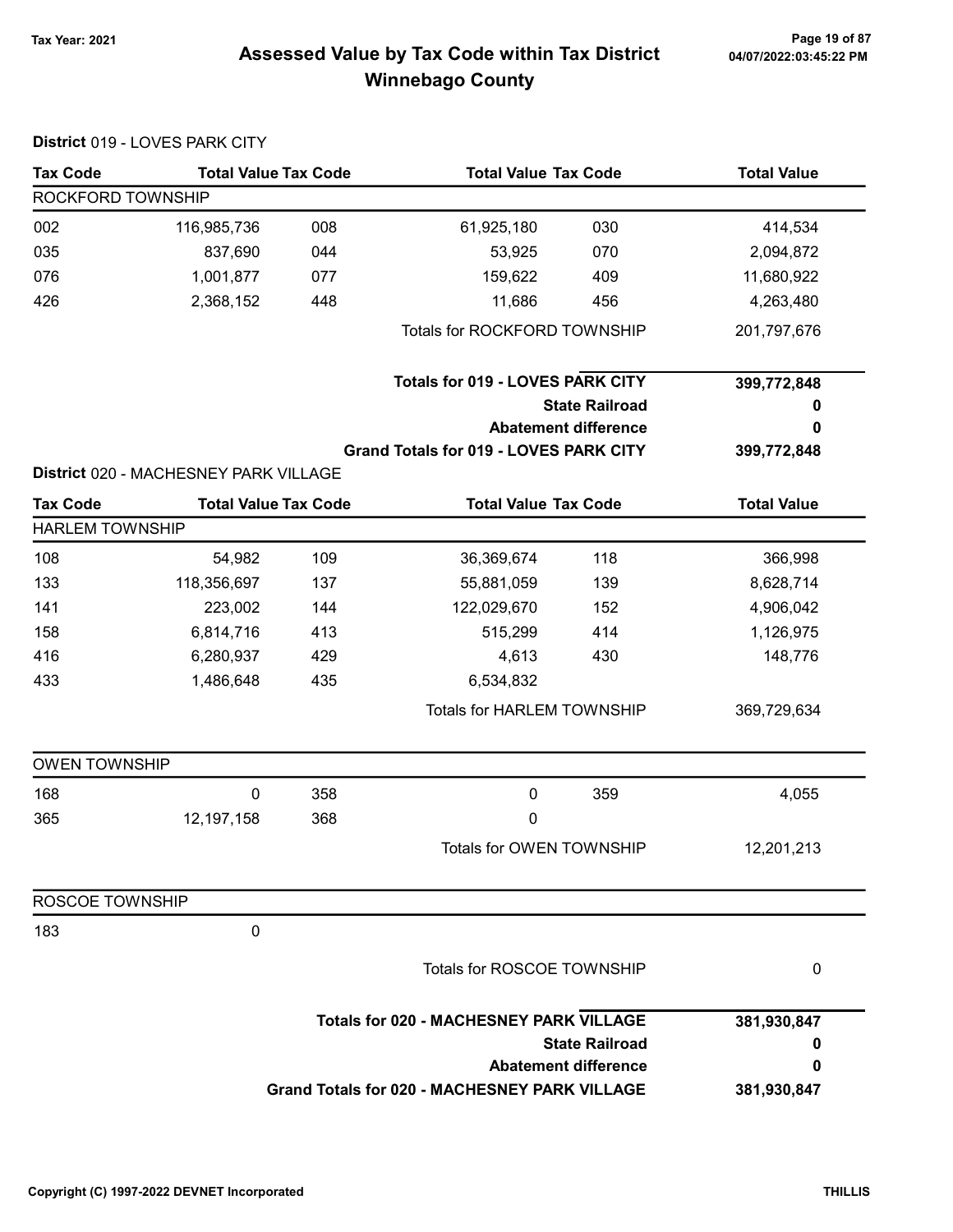# Tax Year: 2021 Page 20 of 87 Assessed Value by Tax Code within Tax District Winnebago County

District 021 - NEW MILFORD VILLAGE

| <b>Tax Code</b>         | <b>Total Value Tax Code</b>       |     | <b>Total Value Tax Code</b>                       | <b>Total Value</b> |
|-------------------------|-----------------------------------|-----|---------------------------------------------------|--------------------|
| CHERRY VALLEY TOWNSHIP  |                                   |     |                                                   |                    |
| 386                     | 0                                 |     |                                                   |                    |
|                         |                                   |     | <b>Totals for CHERRY VALLEY TOWNSHIP</b>          | 0                  |
|                         |                                   |     |                                                   |                    |
| ROCKFORD TOWNSHIP       |                                   |     |                                                   |                    |
| 370                     | 0                                 | 372 | 4,375,523<br>373                                  | 2,163,891          |
| 379                     | 993,249                           | 380 | 1,019,910<br>385                                  | 1,010,142          |
| 393                     | 459,482                           | 441 | 465,025                                           |                    |
|                         |                                   |     | Totals for ROCKFORD TOWNSHIP                      | 10,487,222         |
|                         |                                   |     | <b>Totals for 021 - NEW MILFORD VILLAGE</b>       | 10,487,222         |
|                         |                                   |     | <b>State Railroad</b>                             | o                  |
|                         |                                   |     | <b>Abatement difference</b>                       | 0                  |
|                         |                                   |     | <b>Grand Totals for 021 - NEW MILFORD VILLAGE</b> | 10,487,222         |
|                         | District 022 - PECATONICA VILLAGE |     |                                                   |                    |
| <b>Tax Code</b>         | <b>Total Value Tax Code</b>       |     | <b>Total Value Tax Code</b>                       | <b>Total Value</b> |
| PECATONICA TOWNSHIP     |                                   |     |                                                   |                    |
| 286                     | 30,558,238                        | 425 | 67,034                                            |                    |
|                         |                                   |     | <b>Totals for PECATONICA TOWNSHIP</b>             | 30,625,272         |
|                         |                                   |     | <b>Totals for 022 - PECATONICA VILLAGE</b>        | 30,625,272         |
|                         |                                   |     | <b>State Railroad</b>                             | 0                  |
|                         |                                   |     | <b>Abatement difference</b>                       | 0                  |
|                         |                                   |     | <b>Grand Totals for 022 - PECATONICA VILLAGE</b>  | 30,625,272         |
|                         | District 023 - ROCKFORD CITY      |     |                                                   |                    |
| <b>Tax Code</b>         | <b>Total Value Tax Code</b>       |     | <b>Total Value Tax Code</b>                       | <b>Total Value</b> |
| <b>BURRITT TOWNSHIP</b> |                                   |     |                                                   |                    |
| 258                     | 0                                 | 259 | $\pmb{0}$                                         |                    |
|                         |                                   |     | Totals for BURRITT TOWNSHIP                       | 0                  |
| CHERRY VALLEY TOWNSHIP  |                                   |     |                                                   |                    |
| 112                     | 2,776,319                         | 116 | 27,216<br>127                                     | 137,690,825        |
| 383                     | 1,540,747                         |     |                                                   |                    |
|                         |                                   |     | Totals for CHERRY VALLEY TOWNSHIP                 | 142,035,107        |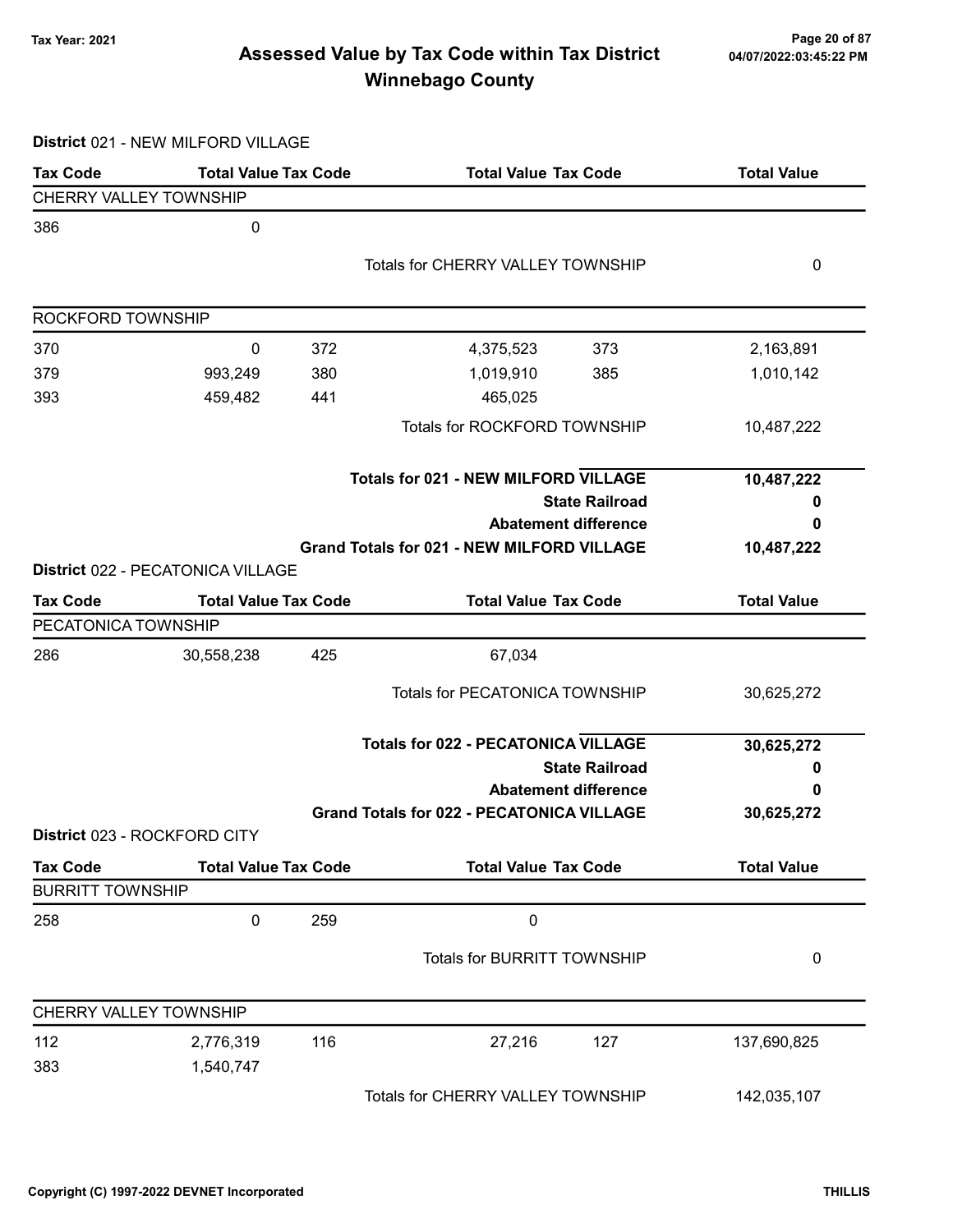# 7ax Year: 2021 Page 21 of 87<br>Assessed Value by Tax Code within Tax District 04/07/2022:03:45:22 PM Winnebago County

|                         | District 023 - ROCKFORD CITY   |     |                                             |                             |                    |
|-------------------------|--------------------------------|-----|---------------------------------------------|-----------------------------|--------------------|
| <b>Tax Code</b>         | <b>Total Value Tax Code</b>    |     | <b>Total Value Tax Code</b>                 |                             | <b>Total Value</b> |
| <b>OWEN TOWNSHIP</b>    |                                |     |                                             |                             |                    |
| 046                     | 36,405                         | 146 | 18,997,285                                  | 154                         | 121,018            |
| 157                     | 91,655                         | 172 | 248,799                                     | 361                         | 4,504              |
|                         |                                |     | Totals for OWEN TOWNSHIP                    |                             | 19,499,666         |
| ROCKFORD TOWNSHIP       |                                |     |                                             |                             |                    |
| 001                     | 1,415,156,299                  | 014 | 876,211                                     | 021                         | 19,491,167         |
| 036                     | 14,533,462                     | 047 | 3,861                                       | 048                         | 65,420             |
| 085                     | 9,412,827                      | 086 | 1,270,696                                   | 117                         | 11,628,297         |
| 123                     | 747,364                        | 126 | 1,895,242                                   | 131                         | 4,261              |
| 223                     | 7,122,732                      | 226 | 768,475                                     | 381                         | 7,928,818          |
| 382                     | 183,084                        | 391 | 914,701                                     | 392                         | 23,616,381         |
| 400                     | 2,200                          | 403 | 70,087                                      | 404                         | 1,158,343          |
| 405                     | 1,586,543                      | 406 | 10,548                                      | 407                         | 703,984            |
| 408                     | 281,186                        | 410 | 7,930,819                                   | 411                         | 507                |
| 412                     | 101,985                        | 417 | 861,229                                     | 418                         | 5,949,394          |
| 419                     | 482,327                        | 421 | 15,092,219                                  | 422                         | 9,682,440          |
| 423                     | 12,739,182                     | 424 | 8,929,189                                   | 436                         | 238,617            |
| 450                     | 219,194                        | 451 | 43,025,487                                  | 453                         | 176,597            |
| 455                     | 6,527,617                      | 460 | 859,185                                     |                             |                    |
|                         |                                |     | Totals for ROCKFORD TOWNSHIP                |                             | 1,632,248,177      |
| WINNEBAGO TOWNSHIP      |                                |     |                                             |                             |                    |
| 315                     | 77,478                         | 327 | 54,711                                      |                             |                    |
|                         |                                |     | Totals for WINNEBAGO TOWNSHIP               |                             | 132,189            |
|                         |                                |     | <b>Totals for 023 - ROCKFORD CITY</b>       |                             | 1,793,915,139      |
|                         |                                |     |                                             | <b>State Railroad</b>       | 4,767,785          |
|                         |                                |     |                                             | <b>Abatement difference</b> | $-542,477$         |
|                         | District 024 - ROCKTON VILLAGE |     | <b>Grand Totals for 023 - ROCKFORD CITY</b> |                             | 1,798,140,447      |
| <b>Tax Code</b>         | <b>Total Value Tax Code</b>    |     | <b>Total Value Tax Code</b>                 |                             | <b>Total Value</b> |
| <b>ROCKTON TOWNSHIP</b> |                                |     |                                             |                             |                    |
| 197                     | 117,905,413                    | 204 | 33,597                                      | 401                         | 4,009,467          |
| 402                     | 535,055                        | 420 | 1,726,858                                   |                             |                    |
|                         |                                |     | Totals for ROCKTON TOWNSHIP                 |                             | 124,210,390        |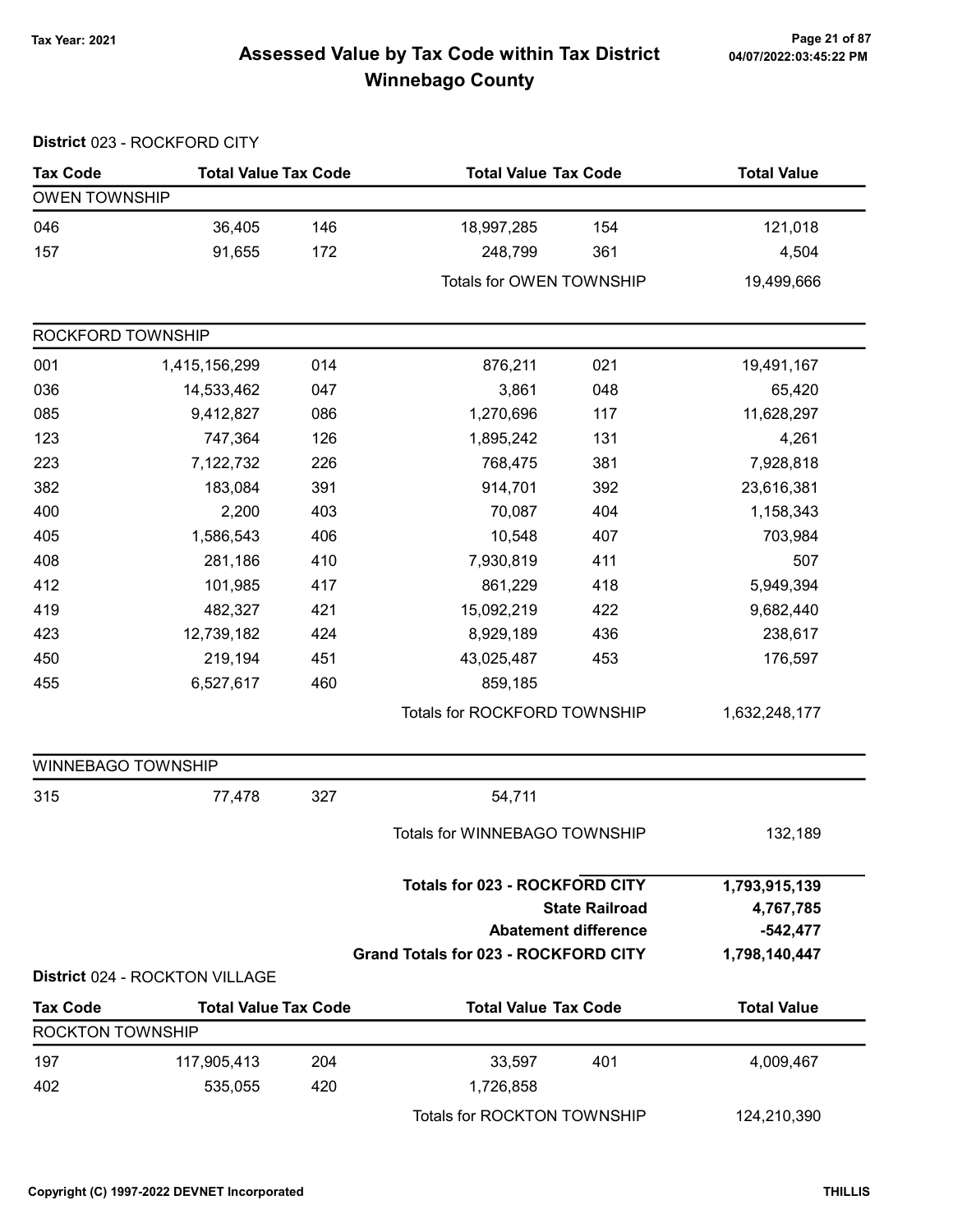# Tax Year: 2021 Page 22 of 87 Assessed Value by Tax Code within Tax District Winnebago County

District 024 - ROCKTON VILLAGE

| <b>Tax Code</b>                           | <b>Total Value Tax Code</b>   |     | <b>Total Value Tax Code</b>                                                                     | <b>Total Value</b>          |
|-------------------------------------------|-------------------------------|-----|-------------------------------------------------------------------------------------------------|-----------------------------|
| ROSCOE TOWNSHIP                           |                               |     |                                                                                                 |                             |
| 198                                       | 4,892,772                     | 199 | 47,463,729                                                                                      |                             |
|                                           |                               |     | Totals for ROSCOE TOWNSHIP                                                                      | 52,356,501                  |
|                                           |                               |     | <b>Totals for 024 - ROCKTON VILLAGE</b><br><b>State Railroad</b><br><b>Abatement difference</b> | 176,566,891<br>192,543<br>0 |
|                                           | District 025 - ROSCOE VILLAGE |     | <b>Grand Totals for 024 - ROCKTON VILLAGE</b>                                                   | 176,759,434                 |
|                                           |                               |     |                                                                                                 |                             |
| <b>Tax Code</b><br><b>HARLEM TOWNSHIP</b> | <b>Total Value Tax Code</b>   |     | <b>Total Value Tax Code</b>                                                                     | <b>Total Value</b>          |
| 049<br>149                                | 24,781,177<br>34,557,667      | 130 | 138<br>4,490,226                                                                                | 31,856                      |
|                                           |                               |     | <b>Totals for HARLEM TOWNSHIP</b>                                                               | 63,860,926                  |
| <b>OWEN TOWNSHIP</b>                      |                               |     |                                                                                                 |                             |
| 200                                       | 1,967,761                     |     |                                                                                                 |                             |
|                                           |                               |     | Totals for OWEN TOWNSHIP                                                                        | 1,967,761                   |
| <b>ROCKTON TOWNSHIP</b>                   |                               |     |                                                                                                 |                             |
| 205                                       | 238,671                       | 206 | 22,615,336                                                                                      |                             |
|                                           |                               |     | Totals for ROCKTON TOWNSHIP                                                                     | 22,854,007                  |
| ROSCOE TOWNSHIP                           |                               |     |                                                                                                 |                             |
| 068                                       | 3,383,176                     | 185 | 14,436,614<br>189                                                                               | 76,615,029                  |
| 192                                       | 18,503,709                    | 207 | 209<br>$\pmb{0}$                                                                                | 46,359,872                  |
| 447                                       | 390,181                       |     | Totals for ROSCOE TOWNSHIP                                                                      | 159,688,581                 |
|                                           |                               |     |                                                                                                 |                             |
|                                           |                               |     | <b>Totals for 025 - ROSCOE VILLAGE</b>                                                          | 248,371,275                 |
|                                           |                               |     | <b>State Railroad</b>                                                                           | 0                           |
|                                           |                               |     | <b>Abatement difference</b><br>Grand Totals for 025 - ROSCOE VILLAGE                            | 0<br>248,371,275            |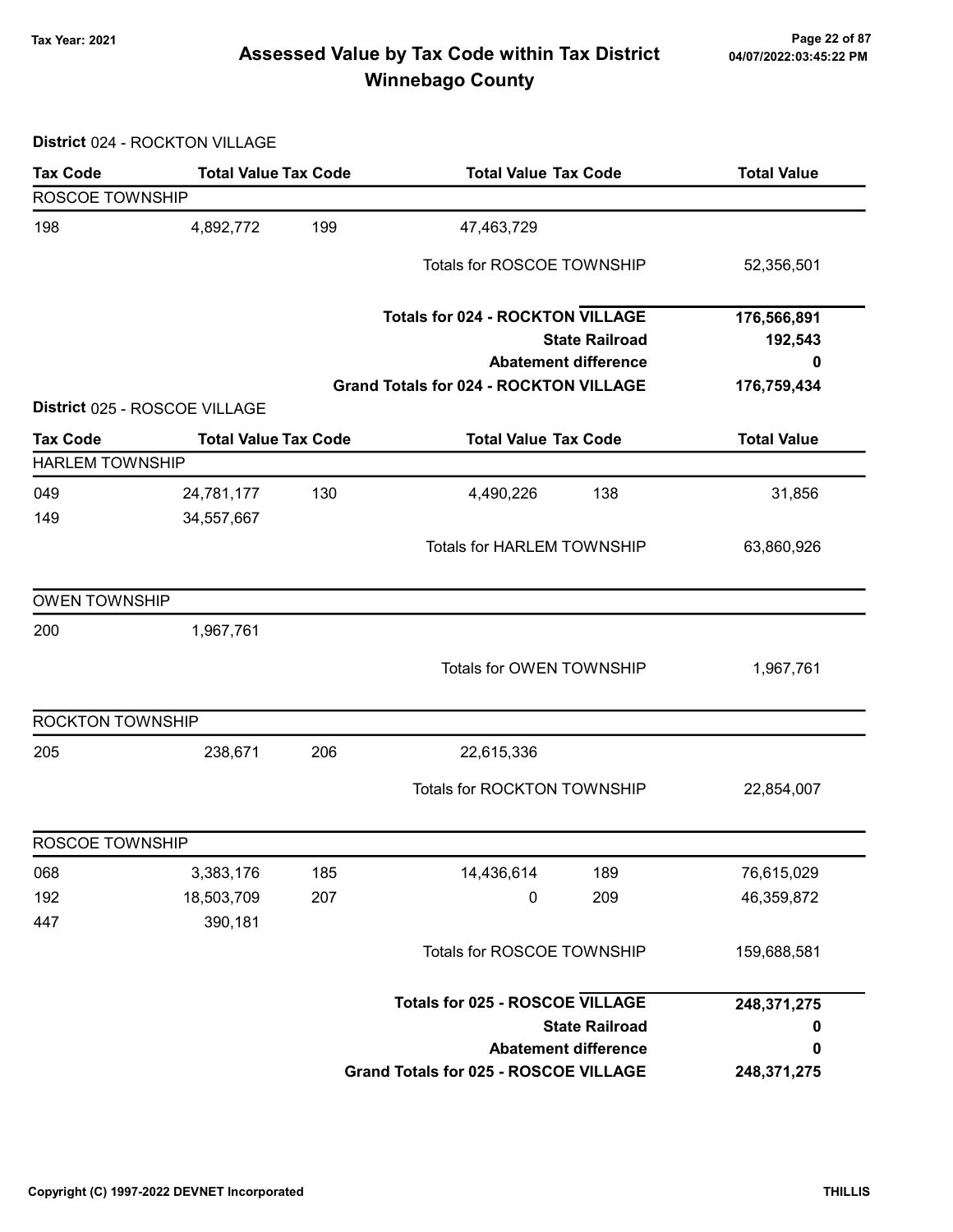# Tax Year: 2021 Page 23 of 87 Assessed Value by Tax Code within Tax District Winnebago County

|                           | District 026 - SOUTH BELOIT CITY |     |                                                 |                             |                    |
|---------------------------|----------------------------------|-----|-------------------------------------------------|-----------------------------|--------------------|
| <b>Tax Code</b>           | <b>Total Value Tax Code</b>      |     | <b>Total Value Tax Code</b>                     |                             | <b>Total Value</b> |
| ROCKTON TOWNSHIP          |                                  |     |                                                 |                             |                    |
| 190                       | 42,729,310                       | 201 | 19,518,313                                      | 290                         | $\mathbf 0$        |
| 348                       | 60,862                           | 458 | 5,016,413                                       |                             |                    |
|                           |                                  |     | Totals for ROCKTON TOWNSHIP                     |                             | 67,324,898         |
| ROSCOE TOWNSHIP           |                                  |     |                                                 |                             |                    |
| 175                       | 46,977,470                       | 177 | 12,773,450                                      | 347                         | 304,604            |
| 415                       | 1,208,379                        | 457 | 1,645,701                                       |                             |                    |
|                           |                                  |     | Totals for ROSCOE TOWNSHIP                      |                             | 62,909,604         |
|                           |                                  |     | <b>Totals for 026 - SOUTH BELOIT CITY</b>       |                             | 130,234,502        |
|                           |                                  |     |                                                 | <b>State Railroad</b>       | 1,492,716          |
|                           |                                  |     |                                                 | <b>Abatement difference</b> | 0                  |
|                           | District 027 - WINNEBAGO VILLAGE |     | <b>Grand Totals for 026 - SOUTH BELOIT CITY</b> |                             | 131,727,218        |
| <b>Tax Code</b>           | <b>Total Value Tax Code</b>      |     | <b>Total Value Tax Code</b>                     |                             | <b>Total Value</b> |
| <b>WINNEBAGO TOWNSHIP</b> |                                  |     |                                                 |                             |                    |
| 325                       | 336,086                          | 328 | 54,627,451                                      |                             |                    |
|                           |                                  |     | Totals for WINNEBAGO TOWNSHIP                   |                             | 54,963,537         |
|                           |                                  |     | <b>Totals for 027 - WINNEBAGO VILLAGE</b>       |                             | 54,963,537         |
|                           |                                  |     |                                                 | <b>State Railroad</b>       | 0                  |
|                           |                                  |     |                                                 | <b>Abatement difference</b> | 0                  |
|                           | District 030 - BLACKHAWK FIRE    |     | <b>Grand Totals for 027 - WINNEBAGO VILLAGE</b> |                             | 54,963,537         |
| <b>Tax Code</b>           | <b>Total Value Tax Code</b>      |     | <b>Total Value Tax Code</b>                     |                             | <b>Total Value</b> |
| ROCKFORD TOWNSHIP         |                                  |     |                                                 |                             |                    |
| 064                       | 15,498,124                       | 066 | 13,794,975                                      | 069                         | 7,359,509          |
| 071                       | 11,931,734                       |     |                                                 |                             |                    |
|                           |                                  |     | Totals for ROCKFORD TOWNSHIP                    |                             | 48,584,342         |
|                           |                                  |     | <b>Totals for 030 - BLACKHAWK FIRE</b>          |                             | 48,584,342         |
|                           |                                  |     |                                                 | <b>State Railroad</b>       | 255,736            |
|                           |                                  |     |                                                 | <b>Abatement difference</b> | 0                  |
|                           |                                  |     | <b>Grand Totals for 030 - BLACKHAWK FIRE</b>    |                             | 48,840,078         |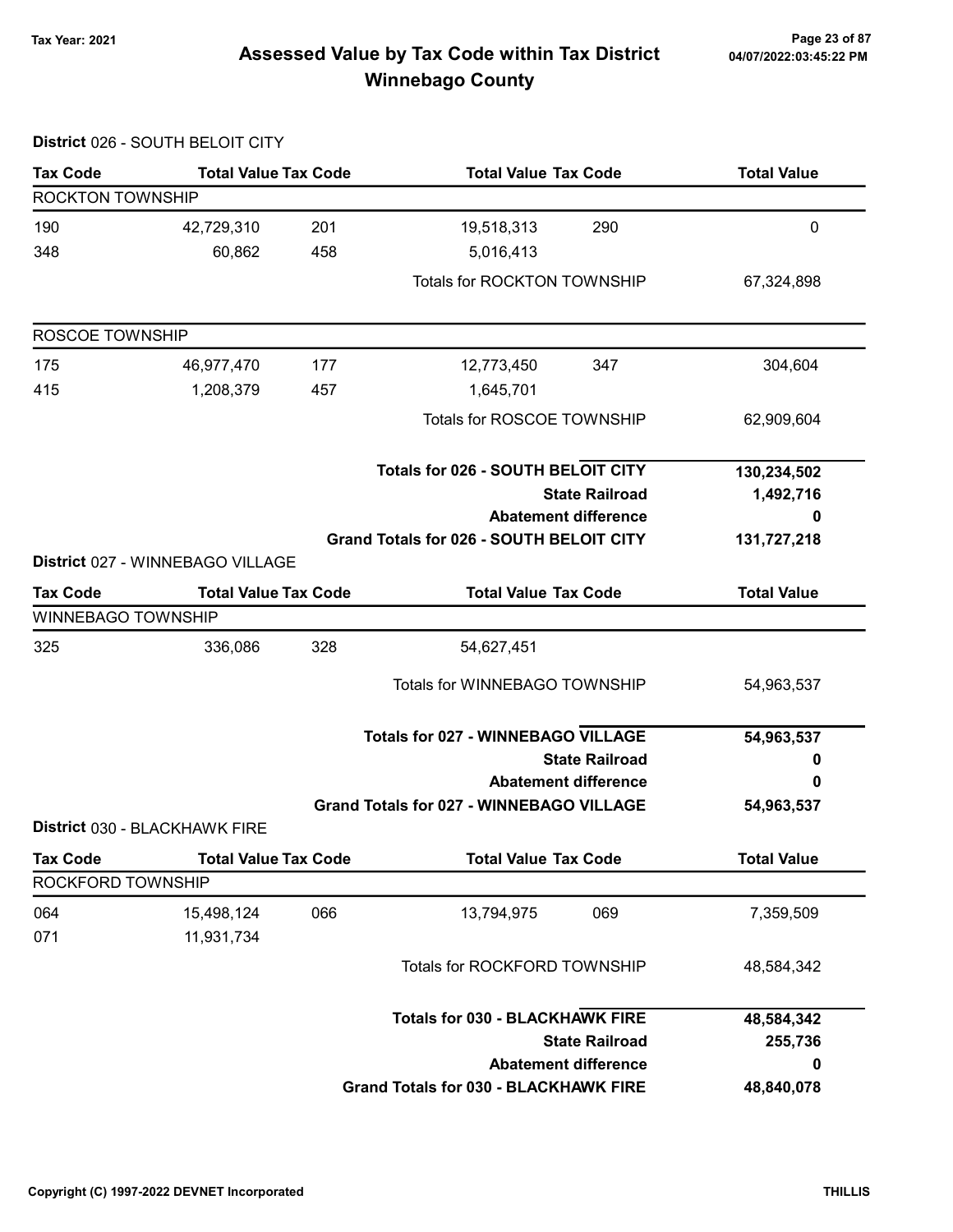# 7ax Year: 2021 Page 24 of 87<br>Assessed Value by Tax Code within Tax District 04/07/2022:03:45:22 PM Winnebago County

|                               | District 031 - CHERRY VALLEY FIRE |     |                                                  |                             |                    |
|-------------------------------|-----------------------------------|-----|--------------------------------------------------|-----------------------------|--------------------|
| <b>Tax Code</b>               | <b>Total Value Tax Code</b>       |     | <b>Total Value Tax Code</b>                      |                             | <b>Total Value</b> |
| <b>CHERRY VALLEY TOWNSHIP</b> |                                   |     |                                                  |                             |                    |
| 110                           | 27,062,965                        | 111 | 6,537,334                                        | 113                         | 11,138,819         |
| 114                           | 81,658,352                        | 115 | 6,038,785                                        | 119                         | 14,551,904         |
| 120                           | 4,014,236                         | 122 | 577,193                                          | 124                         | 7,709,121          |
| 125                           | 136,252                           | 128 | 1,974,503                                        | 129                         | 15,486,924         |
| 343                           | 605,224                           | 366 | 848,215                                          | 367                         | 126,516            |
| 386                           | 0                                 | 396 | 0                                                | 440                         | 26,485             |
|                               |                                   |     | Totals for CHERRY VALLEY TOWNSHIP                |                             | 178,492,828        |
| ROCKFORD TOWNSHIP             |                                   |     |                                                  |                             |                    |
| 003                           | 30,393,220                        | 005 | 12,259,711                                       | 017                         | 26,356,781         |
| 018                           | 58,107,796                        | 072 | 51,753                                           | 374                         | 1,684,891          |
| 378                           | 52,587,197                        | 397 | $\pmb{0}$                                        | 439                         | 485,239            |
|                               |                                   |     | Totals for ROCKFORD TOWNSHIP                     |                             | 181,926,588        |
|                               |                                   |     | <b>Totals for 031 - CHERRY VALLEY FIRE</b>       |                             | 360,419,416        |
|                               |                                   |     |                                                  | <b>State Railroad</b>       | 899,012            |
|                               |                                   |     |                                                  | <b>Abatement difference</b> | 0                  |
| District 033 - FIRE 1         |                                   |     | <b>Grand Totals for 031 - CHERRY VALLEY FIRE</b> |                             | 361,318,428        |
| <b>Tax Code</b>               | <b>Total Value Tax Code</b>       |     | <b>Total Value Tax Code</b>                      |                             | <b>Total Value</b> |
| <b>DURAND TOWNSHIP</b>        |                                   |     |                                                  |                             |                    |
| 228                           | 1,273,404                         | 229 | 2,146,494                                        | 230                         | 23,301,715         |
| 231                           | 135,337                           | 232 | 1,027,020                                        | 233                         | 15,037,917         |
| 234                           | 299,499                           |     |                                                  |                             |                    |
|                               |                                   |     | <b>Totals for DURAND TOWNSHIP</b>                |                             | 43,221,386         |
| <b>HARRISON TOWNSHIP</b>      |                                   |     |                                                  |                             |                    |
| 246                           | 9,698,246                         | 247 | 7,614,717                                        | 248                         | 78,917             |
|                               |                                   |     | <b>Totals for HARRISON TOWNSHIP</b>              |                             | 17,391,880         |
| <b>LAONA TOWNSHIP</b>         |                                   |     |                                                  |                             |                    |
| 212                           | 151                               | 220 | 38,668,397                                       |                             |                    |
|                               |                                   |     | Totals for LAONA TOWNSHIP                        |                             | 38,668,548         |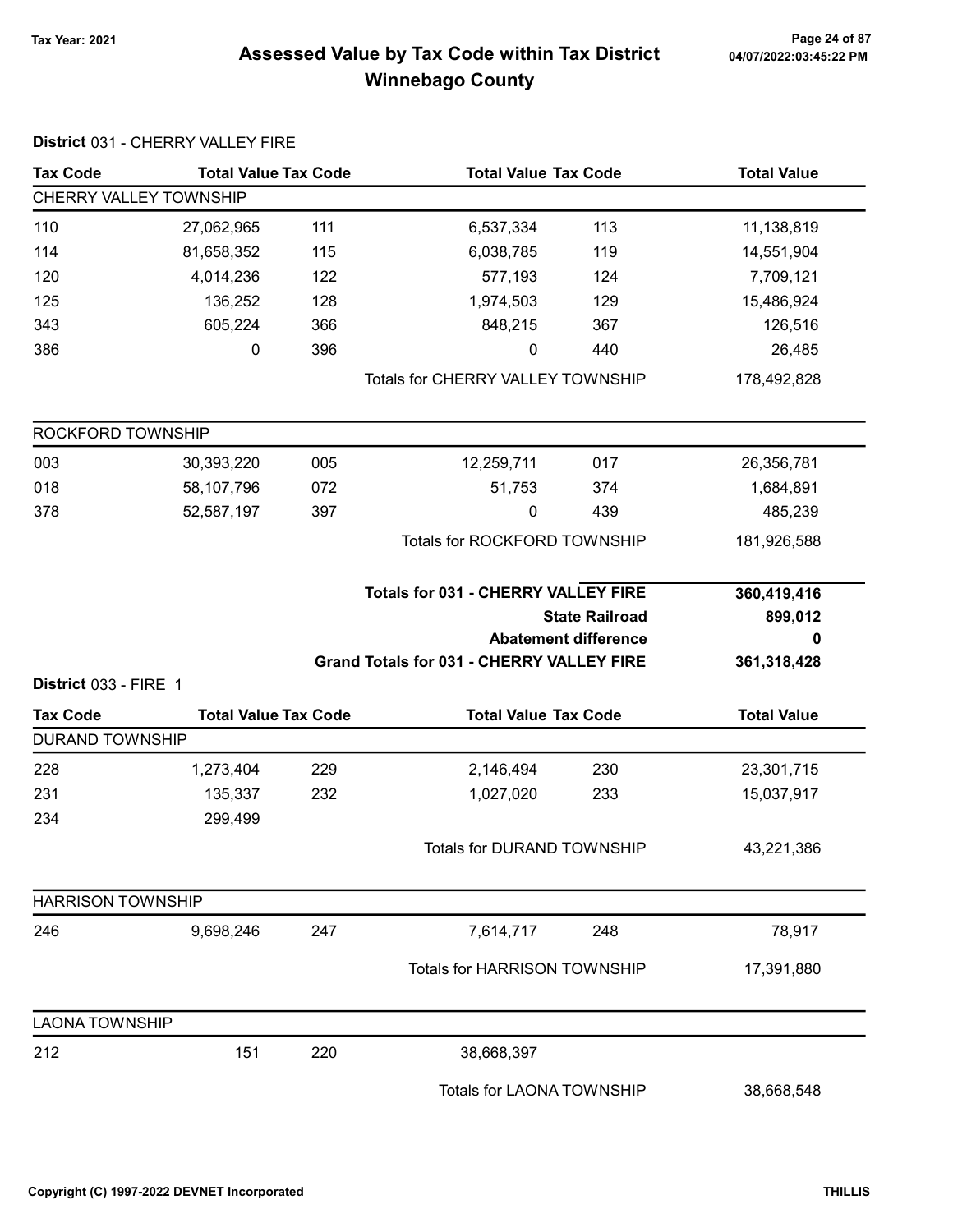# Tax Year: 2021 Page 25 of 87 Assessed Value by Tax Code within Tax District Winnebago County

District 033 - FIRE 1

| <b>Tax Code</b>        | <b>Total Value Tax Code</b>       |     | <b>Total Value Tax Code</b>                          |                             | <b>Total Value</b> |
|------------------------|-----------------------------------|-----|------------------------------------------------------|-----------------------------|--------------------|
| SHIRLAND TOWNSHIP      |                                   |     |                                                      |                             |                    |
| 211                    | $\mathbf 0$                       | 214 | 18,766,803                                           |                             |                    |
|                        |                                   |     | <b>Totals for SHIRLAND TOWNSHIP</b>                  |                             | 18,766,803         |
|                        |                                   |     |                                                      | Totals for 033 - FIRE 1     | 118,048,617        |
|                        |                                   |     |                                                      | <b>State Railroad</b>       | 0                  |
|                        |                                   |     |                                                      | <b>Abatement difference</b> | 0                  |
|                        |                                   |     | Grand Totals for 033 - FIRE 1                        |                             | 118,048,617        |
|                        | District 034 - GERMAN VALLEY FIRE |     |                                                      |                             |                    |
| <b>Tax Code</b>        | <b>Total Value Tax Code</b>       |     | <b>Total Value Tax Code</b>                          |                             | <b>Total Value</b> |
| <b>SEWARD TOWNSHIP</b> |                                   |     |                                                      |                             |                    |
| 313                    | 1,970,681                         |     |                                                      |                             |                    |
|                        |                                   |     | Totals for SEWARD TOWNSHIP                           |                             | 1,970,681          |
|                        |                                   |     | <b>Totals for 034 - GERMAN VALLEY FIRE</b>           |                             | 1,970,681          |
|                        |                                   |     | <b>State Railroad</b><br><b>Abatement difference</b> |                             | 0                  |
|                        |                                   |     |                                                      |                             | 0                  |
|                        | District 035 - HARLEM-ROSCOE FIRE |     | <b>Grand Totals for 034 - GERMAN VALLEY FIRE</b>     |                             | 1,970,681          |
| <b>Tax Code</b>        | <b>Total Value Tax Code</b>       |     | <b>Total Value Tax Code</b>                          |                             | <b>Total Value</b> |
| <b>HARLEM TOWNSHIP</b> |                                   |     |                                                      |                             |                    |
| 049                    | 24,781,177                        | 108 | 54,982                                               | 109                         | 36,369,674         |
| 118                    | 366,998                           | 130 | 4,490,226                                            | 133                         | 118,356,697        |
| 135                    | 8,061,109                         | 136 | 30,162,987                                           | 137                         | 55,881,059         |
| 138                    | 31,856                            | 141 | 223,002                                              | 149                         | 34,557,667         |
| 151                    | 888                               | 152 | 4,906,042                                            | 153                         | 790,328            |
| 163                    | 2,012,783                         | 208 | 50,751                                               | 413                         | 515,299            |
| 414                    | 1,126,975                         | 429 | 4,613                                                | 430                         | 148,776            |
| 433                    | 1,486,648                         | 434 | 225,630                                              | 435                         | 6,534,832          |
|                        |                                   |     | Totals for HARLEM TOWNSHIP                           |                             | 331,140,999        |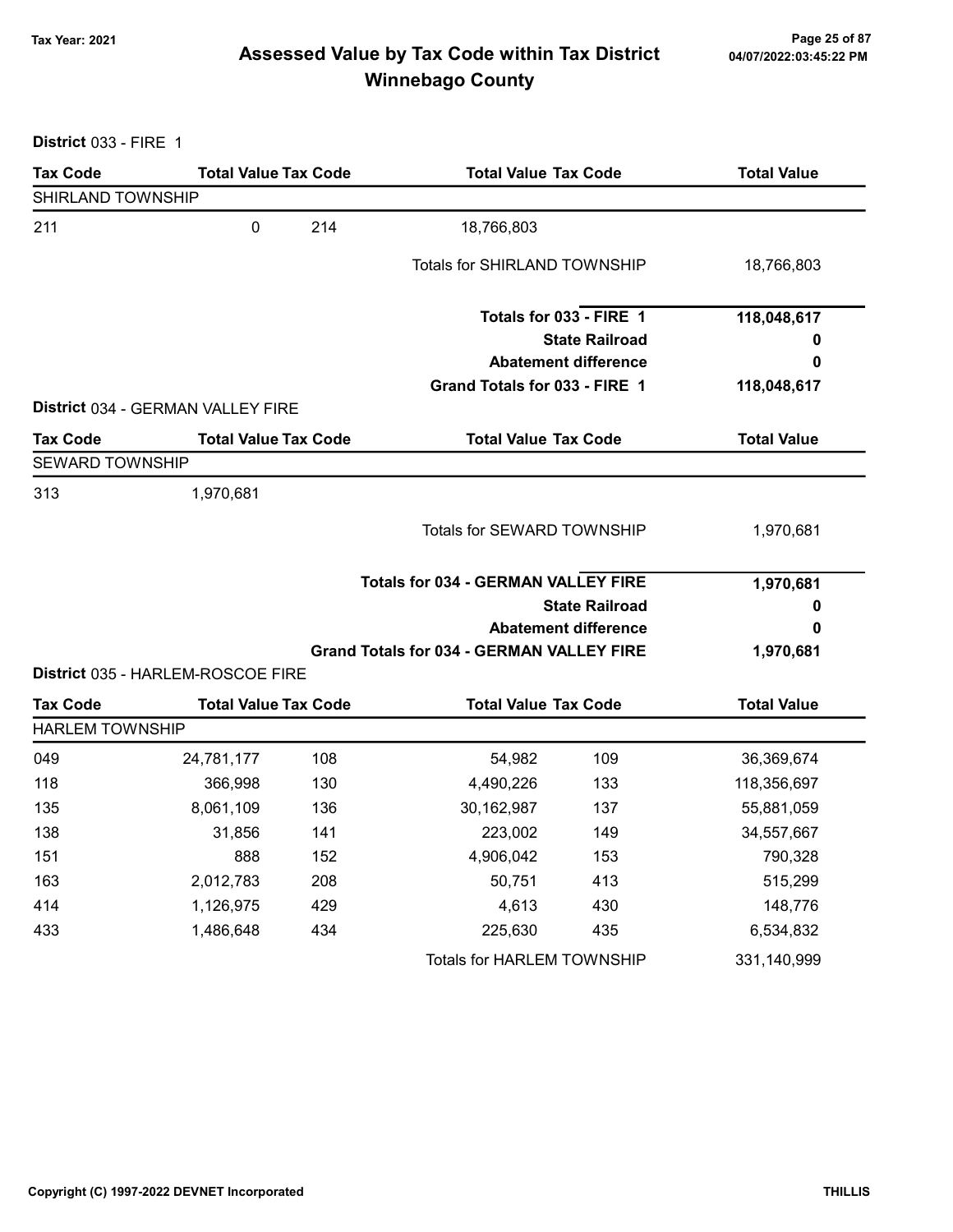# Tax Year: 2021 Page 26 of 87 Assessed Value by Tax Code within Tax District Winnebago County

|                        | District 035 - HARLEM-ROSCOE FIRE                                 |     |                                                |                             |                    |
|------------------------|-------------------------------------------------------------------|-----|------------------------------------------------|-----------------------------|--------------------|
| <b>Tax Code</b>        | <b>Total Value Tax Code</b>                                       |     | <b>Total Value Tax Code</b>                    |                             | <b>Total Value</b> |
| ROSCOE TOWNSHIP        |                                                                   |     |                                                |                             |                    |
| 068                    | 3,383,176                                                         | 179 | 10,056,637                                     | 180                         | 77,503,855         |
| 181                    | 152,061,092                                                       | 182 | 710,466                                        | 183                         | 0                  |
| 184                    | 1,209,062                                                         | 185 | 14,436,614                                     | 187                         | 2,926,326          |
| 188                    | 891,472                                                           | 189 | 76,615,029                                     | 192                         | 18,503,709         |
| 196                    | 15,039                                                            | 198 | 4,892,772                                      | 199                         | 47,463,729         |
| 207                    | 0                                                                 | 209 | 46,359,872                                     | 447                         | 390,181            |
|                        |                                                                   |     | Totals for ROSCOE TOWNSHIP                     |                             | 457,419,031        |
|                        |                                                                   |     | <b>Totals for 035 - HARLEM-ROSCOE FIRE</b>     |                             | 788,560,030        |
|                        |                                                                   |     |                                                | <b>State Railroad</b>       | 516,062            |
|                        |                                                                   |     |                                                | <b>Abatement difference</b> | 0                  |
|                        |                                                                   |     | Grand Totals for 035 - HARLEM-ROSCOE FIRE      |                             | 789,076,092        |
|                        | District 036 - NEW MILFORD FIRE                                   |     |                                                |                             |                    |
| <b>Tax Code</b>        | <b>Total Value Tax Code</b>                                       |     | <b>Total Value Tax Code</b>                    |                             | <b>Total Value</b> |
| ROCKFORD TOWNSHIP      |                                                                   |     |                                                |                             |                    |
| 053                    | 2,010,368                                                         | 092 | 5,087,036                                      | 093                         | 1,479,699          |
| 095                    | 4,996,143                                                         | 096 | 8,960,972                                      | 099                         | 5,834,011          |
| 351                    | 828,760                                                           | 370 | 0                                              | 372                         | 4,375,523          |
| 373                    | 2,163,891                                                         | 379 | 993,249                                        | 380                         | 1,019,910          |
| 385                    | 1,010,142                                                         | 393 | 459,482                                        | 394                         | 0                  |
| 438                    | 586,532                                                           | 441 | 465,025                                        | 452                         | 30,668             |
|                        |                                                                   |     | Totals for ROCKFORD TOWNSHIP                   |                             | 40,301,411         |
|                        | <b>Totals for 036 - NEW MILFORD FIRE</b><br><b>State Railroad</b> |     |                                                | 40,301,411<br>194,764       |                    |
|                        |                                                                   |     | <b>Abatement difference</b>                    |                             | 0                  |
|                        | District 037 - NORTH PARK FIRE                                    |     | <b>Grand Totals for 036 - NEW MILFORD FIRE</b> |                             | 40,496,175         |
| <b>Tax Code</b>        | <b>Total Value Tax Code</b>                                       |     | <b>Total Value Tax Code</b>                    |                             | <b>Total Value</b> |
| <b>HARLEM TOWNSHIP</b> |                                                                   |     |                                                |                             |                    |
| 042                    | 3,695,131                                                         | 139 | 8,628,714                                      | 140                         | 59,035             |
| 142                    | 4,504                                                             | 144 | 122,029,670                                    | 145                         | 5,047,840          |
| 147                    | 74,541                                                            | 158 | 6,814,716                                      | 159                         | 269,903            |
| 160                    | 536,480                                                           | 164 | 98,049                                         | 194                         | 2,673,434          |
| 416                    | 6,280,937                                                         |     |                                                |                             |                    |
|                        |                                                                   |     | Totals for HARLEM TOWNSHIP                     |                             | 156,212,954        |

Copyright (C) 1997-2022 DEVNET Incorporated THILLIS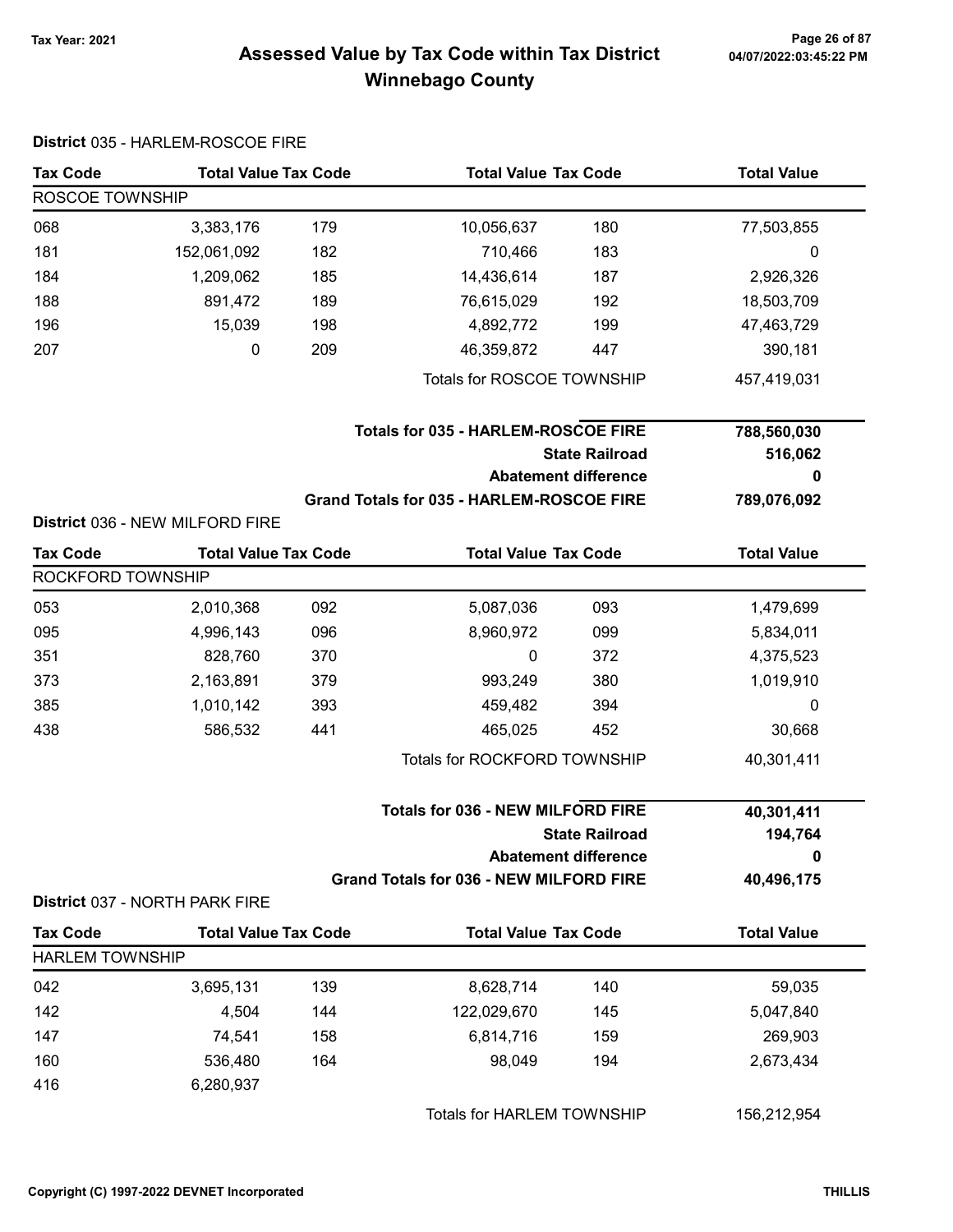# Tax Year: 2021 Page 27 of 87 Assessed Value by Tax Code within Tax District Winnebago County

|                         | District 037 - NORTH PARK FIRE |            |                                                                             |                             |                    |
|-------------------------|--------------------------------|------------|-----------------------------------------------------------------------------|-----------------------------|--------------------|
| <b>Tax Code</b>         | <b>Total Value Tax Code</b>    |            | <b>Total Value Tax Code</b>                                                 |                             | <b>Total Value</b> |
| ROCKFORD TOWNSHIP       |                                |            |                                                                             |                             |                    |
| 010                     | 3,414,800                      | 013        | 25,089,699                                                                  | 031                         | 5,224,067          |
| 040                     | 64,980                         | 061        | 3,264,894                                                                   |                             |                    |
|                         |                                |            | Totals for ROCKFORD TOWNSHIP                                                |                             | 37,058,440         |
|                         |                                |            | <b>Totals for 037 - NORTH PARK FIRE</b>                                     |                             | 193,271,394        |
|                         |                                |            |                                                                             | <b>State Railroad</b>       | 586,227            |
|                         |                                |            |                                                                             | <b>Abatement difference</b> | 0                  |
|                         |                                |            | Grand Totals for 037 - NORTH PARK FIRE                                      |                             | 193,857,621        |
|                         | District 038 - NORTHWEST FIRE  |            |                                                                             |                             |                    |
| <b>Tax Code</b>         | <b>Total Value Tax Code</b>    |            | <b>Total Value Tax Code</b>                                                 |                             | <b>Total Value</b> |
| <b>OWEN TOWNSHIP</b>    |                                |            |                                                                             |                             |                    |
| 148                     | 1,023                          | 150        | 116,906                                                                     | 156                         | 19,820,245         |
| 161                     | 137,589                        | 162        | 571,072                                                                     | 167                         | 6,001,379          |
| 169<br>358              | 8,660,569<br>0                 | 170        | 120,912                                                                     | 171                         | 153,924<br>0       |
| 362                     | 1,138,298                      | 359<br>363 | 4,055<br>57,442                                                             | 360<br>365                  | 12,197,158         |
| 368                     | 0                              | 369        | 123,018                                                                     |                             |                    |
|                         |                                |            | Totals for OWEN TOWNSHIP                                                    |                             | 49,103,590         |
| ROCKFORD TOWNSHIP       |                                |            |                                                                             |                             |                    |
| 050                     | 6,928,985                      | 051        | 10,451,178                                                                  | 052                         | 449,945            |
|                         |                                |            | Totals for ROCKFORD TOWNSHIP                                                |                             | 17,830,108         |
|                         |                                |            | Totals for 038 - NORTHWEST FIRE                                             |                             | 66,933,698         |
|                         |                                |            |                                                                             | <b>State Railroad</b>       | 522,943            |
|                         |                                |            | <b>Abatement difference</b><br><b>Grand Totals for 038 - NORTHWEST FIRE</b> |                             | 0                  |
|                         | District 039 - PECATONICA FIRE |            |                                                                             |                             | 67,456,641         |
| <b>Tax Code</b>         | <b>Total Value Tax Code</b>    |            | <b>Total Value Tax Code</b>                                                 |                             | <b>Total Value</b> |
| <b>BURRITT TOWNSHIP</b> |                                |            |                                                                             |                             |                    |
| 263                     | 211,990                        | 267        | 1,608,102                                                                   | 268                         | 4,069,388          |
|                         |                                |            | Totals for BURRITT TOWNSHIP                                                 |                             | 5,889,480          |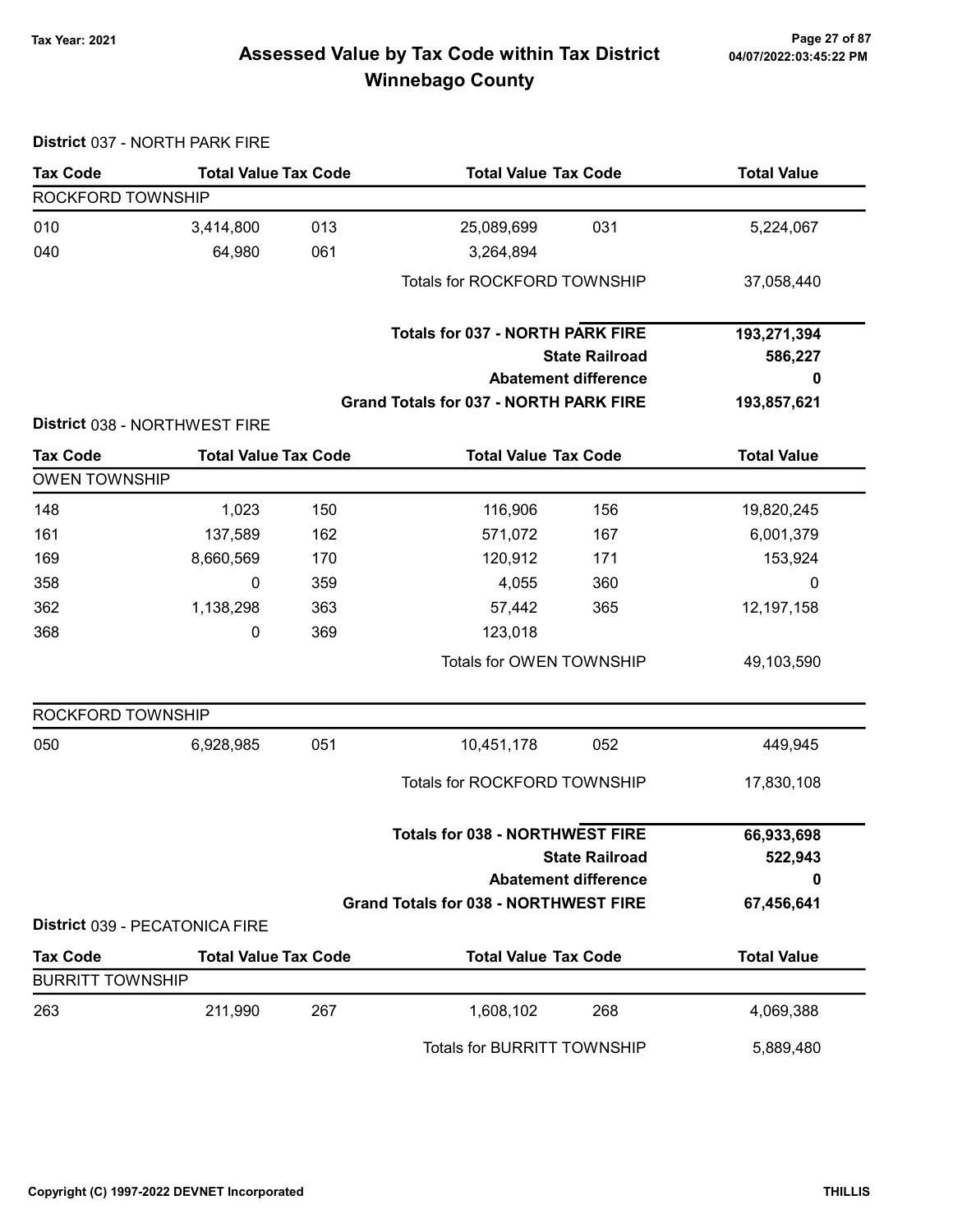# Tax Year: 2021 Page 28 of 87 Assessed Value by Tax Code within Tax District Winnebago County

|                                         | District 039 - PECATONICA FIRE |     |                                               |                             |                    |
|-----------------------------------------|--------------------------------|-----|-----------------------------------------------|-----------------------------|--------------------|
| <b>Tax Code</b>                         | <b>Total Value Tax Code</b>    |     | <b>Total Value Tax Code</b>                   |                             | <b>Total Value</b> |
| PECATONICA TOWNSHIP                     |                                |     |                                               |                             |                    |
| 281                                     | 48,769,310                     | 282 | 207,085                                       | 286                         | 30,558,238         |
| 425                                     | 67,034                         |     |                                               |                             |                    |
|                                         |                                |     | <b>Totals for PECATONICA TOWNSHIP</b>         |                             | 79,601,667         |
| <b>SEWARD TOWNSHIP</b>                  |                                |     |                                               |                             |                    |
| 305                                     | 310,822                        | 308 | 821,486                                       | 309                         | 6,008,496          |
| 310                                     | 8,525,972                      | 312 | 1,705,529                                     | 314                         | 4,836,773          |
|                                         |                                |     | Totals for SEWARD TOWNSHIP                    |                             | 22,209,078         |
|                                         |                                |     | <b>Totals for 039 - PECATONICA FIRE</b>       |                             | 107,700,225        |
|                                         |                                |     |                                               | <b>State Railroad</b>       | 652,077            |
|                                         |                                |     |                                               | <b>Abatement difference</b> | 0                  |
|                                         | District 040 - ROCK RIVER FIRE |     | <b>Grand Totals for 039 - PECATONICA FIRE</b> |                             | 108,352,302        |
| <b>Tax Code</b>                         | <b>Total Value Tax Code</b>    |     | <b>Total Value Tax Code</b>                   |                             |                    |
| ROCKFORD TOWNSHIP                       |                                |     |                                               |                             | <b>Total Value</b> |
| 084                                     | 593,720                        | 104 | 2,389,933                                     |                             |                    |
|                                         |                                |     | Totals for ROCKFORD TOWNSHIP                  |                             | 2,983,653          |
|                                         |                                |     | <b>Totals for 040 - ROCK RIVER FIRE</b>       |                             | 2,983,653          |
|                                         |                                |     |                                               | <b>State Railroad</b>       | 945,218            |
|                                         |                                |     |                                               | <b>Abatement difference</b> | 0                  |
| District 041 - ROCKTON FIRE             |                                |     | <b>Grand Totals for 040 - ROCK RIVER FIRE</b> |                             | 3,928,871          |
|                                         |                                |     |                                               |                             |                    |
| <b>Tax Code</b><br><b>OWEN TOWNSHIP</b> | <b>Total Value Tax Code</b>    |     | <b>Total Value Tax Code</b>                   |                             | <b>Total Value</b> |
|                                         |                                |     |                                               |                             |                    |
| 155                                     | 8,763,244                      | 165 | 16,283,767<br>281,811                         | 168                         | $\pmb{0}$          |
| 200                                     | 1,967,761                      | 364 |                                               |                             |                    |
|                                         |                                |     | Totals for OWEN TOWNSHIP                      |                             | 27,296,583         |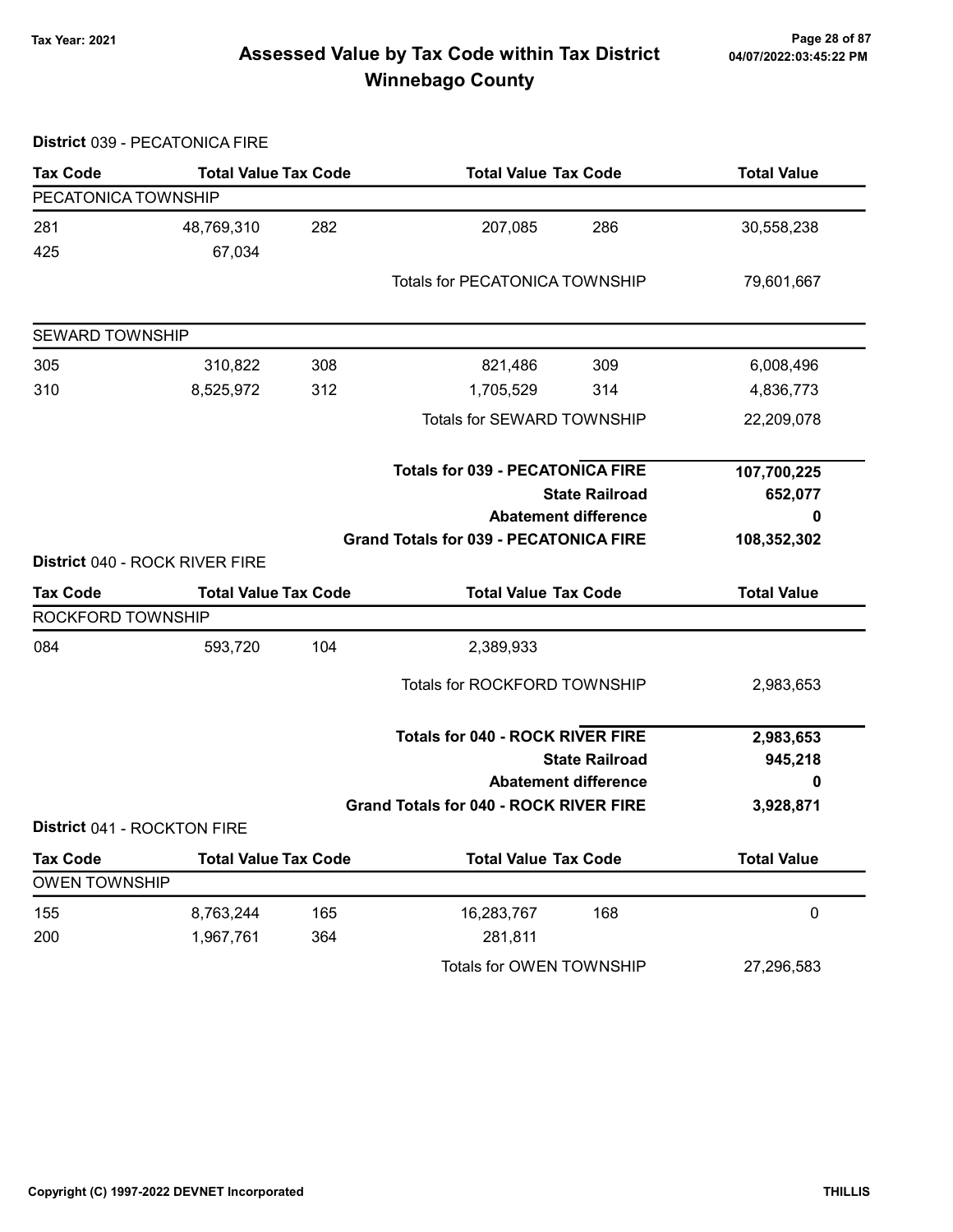# 7ax Year: 2021 Page 29 of 87<br>Assessed Value by Tax Code within Tax District 04/07/2022:03:45:22 PM Winnebago County

| District 041 - ROCKTON FIRE  |                                   |     |                                                  |                       |                    |
|------------------------------|-----------------------------------|-----|--------------------------------------------------|-----------------------|--------------------|
| <b>Tax Code</b>              | <b>Total Value Tax Code</b>       |     | <b>Total Value Tax Code</b>                      |                       | <b>Total Value</b> |
| ROCKTON TOWNSHIP             |                                   |     |                                                  |                       |                    |
| 191                          | 13,651,846                        | 193 | 9,464,532                                        | 197                   | 117,905,413        |
| 202                          | 49,354,491                        | 203 | 5,255,366                                        | 204                   | 33,597             |
| 205                          | 238,671                           | 206 | 22,615,336                                       | 401                   | 4,009,467          |
| 402                          | 535,055                           | 420 | 1,726,858                                        |                       |                    |
|                              |                                   |     | Totals for ROCKTON TOWNSHIP                      |                       | 224,790,632        |
| SHIRLAND TOWNSHIP            |                                   |     |                                                  |                       |                    |
| 210                          | 0                                 | 213 | 7,805,127                                        |                       |                    |
|                              |                                   |     | Totals for SHIRLAND TOWNSHIP                     |                       | 7,805,127          |
|                              |                                   |     | <b>Totals for 041 - ROCKTON FIRE</b>             |                       | 259,892,342        |
|                              |                                   |     | <b>State Railroad</b>                            |                       | 781,567            |
|                              |                                   |     | <b>Abatement difference</b>                      |                       | 0                  |
| District 042 - STILLMAN FIRE |                                   |     | <b>Grand Totals for 041 - ROCKTON FIRE</b>       |                       | 260,673,909        |
| <b>Tax Code</b>              | <b>Total Value Tax Code</b>       |     | <b>Total Value Tax Code</b>                      |                       | <b>Total Value</b> |
| ROCKFORD TOWNSHIP            |                                   |     |                                                  |                       |                    |
| 090                          | 7,739                             | 091 | 10,514,285                                       |                       |                    |
|                              |                                   |     | Totals for ROCKFORD TOWNSHIP                     |                       | 10,522,024         |
|                              |                                   |     | <b>Totals for 042 - STILLMAN FIRE</b>            |                       | 10,522,024         |
|                              |                                   |     |                                                  | <b>State Railroad</b> | 0                  |
|                              |                                   |     | <b>Abatement difference</b>                      |                       | 0                  |
|                              | District 043 - WEST SUBURBAN FIRE |     | <b>Grand Totals for 042 - STILLMAN FIRE</b>      |                       | 10,522,024         |
| <b>Tax Code</b>              | <b>Total Value Tax Code</b>       |     | <b>Total Value Tax Code</b>                      |                       | <b>Total Value</b> |
| ROCKFORD TOWNSHIP            |                                   |     |                                                  |                       |                    |
| 057                          | 10,752,010                        | 058 | 1,801,748                                        | 059                   | 1,660,979          |
| 060                          | 1,808,731                         | 062 | 7,917,934                                        | 063                   | 2,234,242          |
| 073                          | 46,444                            | 083 | 673,733                                          |                       |                    |
|                              |                                   |     | Totals for ROCKFORD TOWNSHIP                     |                       | 26,895,821         |
|                              |                                   |     | <b>Totals for 043 - WEST SUBURBAN FIRE</b>       |                       | 26,895,821         |
|                              |                                   |     |                                                  | <b>State Railroad</b> | 32,604             |
|                              |                                   |     | <b>Abatement difference</b>                      |                       | 0                  |
|                              |                                   |     | <b>Grand Totals for 043 - WEST SUBURBAN FIRE</b> |                       | 26,928,425         |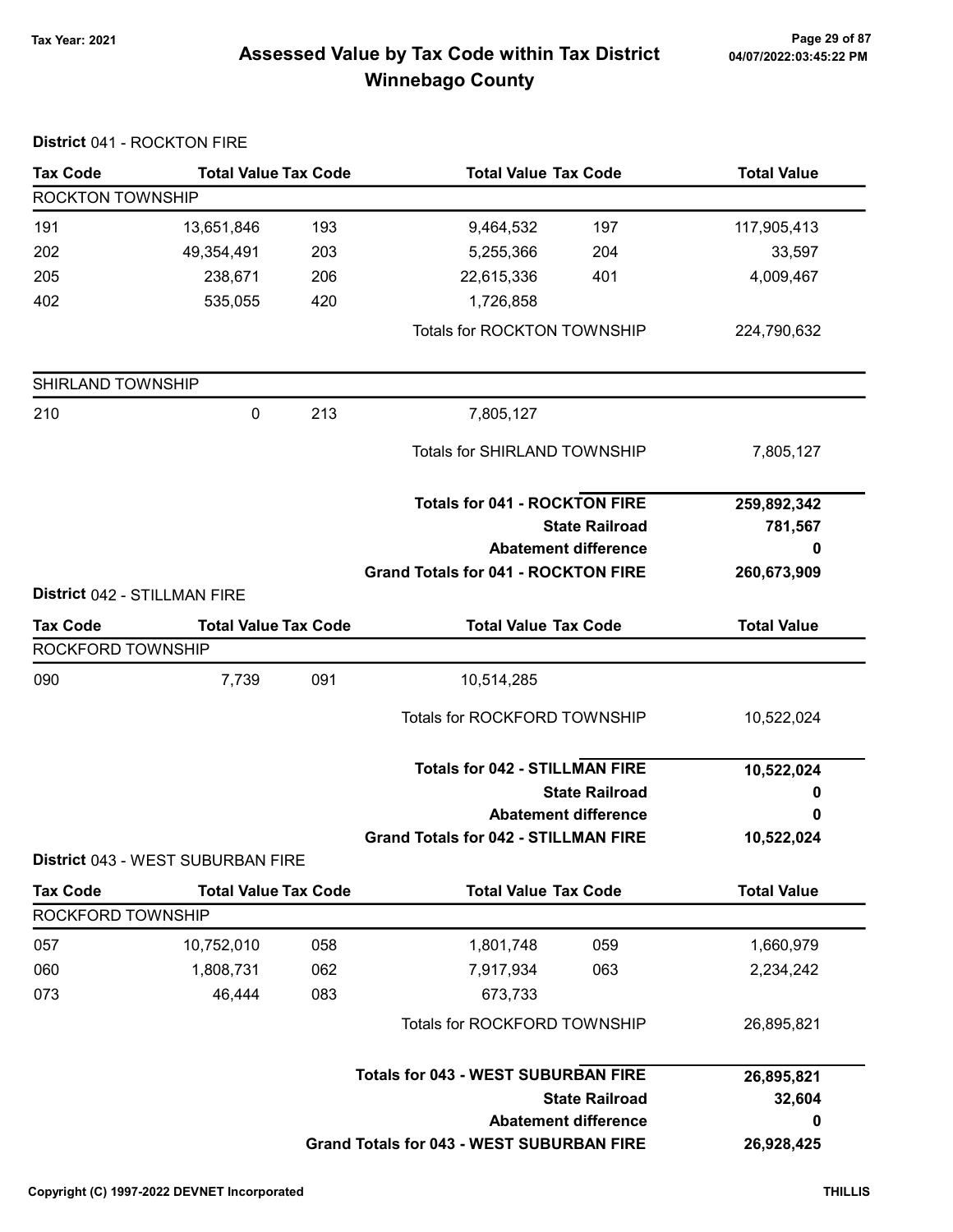# Tax Year: 2021 Page 30 of 87 Assessed Value by Tax Code within Tax District Winnebago County

| District 044 - W B S FIRE |                                       |     |                                    |                             |                    |
|---------------------------|---------------------------------------|-----|------------------------------------|-----------------------------|--------------------|
| <b>Tax Code</b>           | <b>Total Value Tax Code</b>           |     | <b>Total Value Tax Code</b>        |                             | <b>Total Value</b> |
| <b>BURRITT TOWNSHIP</b>   |                                       |     |                                    |                             |                    |
| 254                       | 275,389                               | 260 | 16,387,562                         | 262                         | 183,945            |
| 265                       | 1,085,951                             | 266 | 6,966,161                          |                             |                    |
|                           |                                       |     | <b>Totals for BURRITT TOWNSHIP</b> |                             | 24,899,008         |
| PECATONICA TOWNSHIP       |                                       |     |                                    |                             |                    |
| 283                       | 168,792                               | 284 | 38,991                             |                             |                    |
|                           |                                       |     | Totals for PECATONICA TOWNSHIP     |                             | 207,783            |
| <b>SEWARD TOWNSHIP</b>    |                                       |     |                                    |                             |                    |
| 306                       | 443,393                               | 311 | 4,416,579                          |                             |                    |
|                           |                                       |     | Totals for SEWARD TOWNSHIP         |                             | 4,859,972          |
| <b>WINNEBAGO TOWNSHIP</b> |                                       |     |                                    |                             |                    |
| 324                       | 2,019,530                             | 325 | 336,086                            | 326                         | 51,759,645         |
| 328                       | 54,627,451                            | 329 | 1,959,641                          |                             |                    |
|                           |                                       |     | Totals for WINNEBAGO TOWNSHIP      |                             | 110,702,353        |
|                           |                                       |     | Totals for 044 - W B S FIRE        |                             | 140,669,116        |
|                           |                                       |     |                                    | <b>State Railroad</b>       | 754,113            |
|                           |                                       |     |                                    | <b>Abatement difference</b> |                    |
|                           | District 046 - ROCKFORD PARK DISTRICT |     | Grand Totals for 044 - W B S FIRE  |                             | 141,423,229        |
| <b>Tax Code</b>           | <b>Total Value Tax Code</b>           |     | <b>Total Value Tax Code</b>        |                             | <b>Total Value</b> |
|                           | CHERRY VALLEY TOWNSHIP                |     |                                    |                             |                    |
| 113                       | 11,138,819                            | 124 | 7,709,121                          | 125                         | 136,252            |
| 127                       | 137,690,825                           | 128 | 1,974,503                          | 129                         | 15,486,924         |
| 343                       | 605,224                               | 383 | 1,540,747                          | 386                         | 0                  |
|                           |                                       |     | Totals for CHERRY VALLEY TOWNSHIP  |                             | 176,282,415        |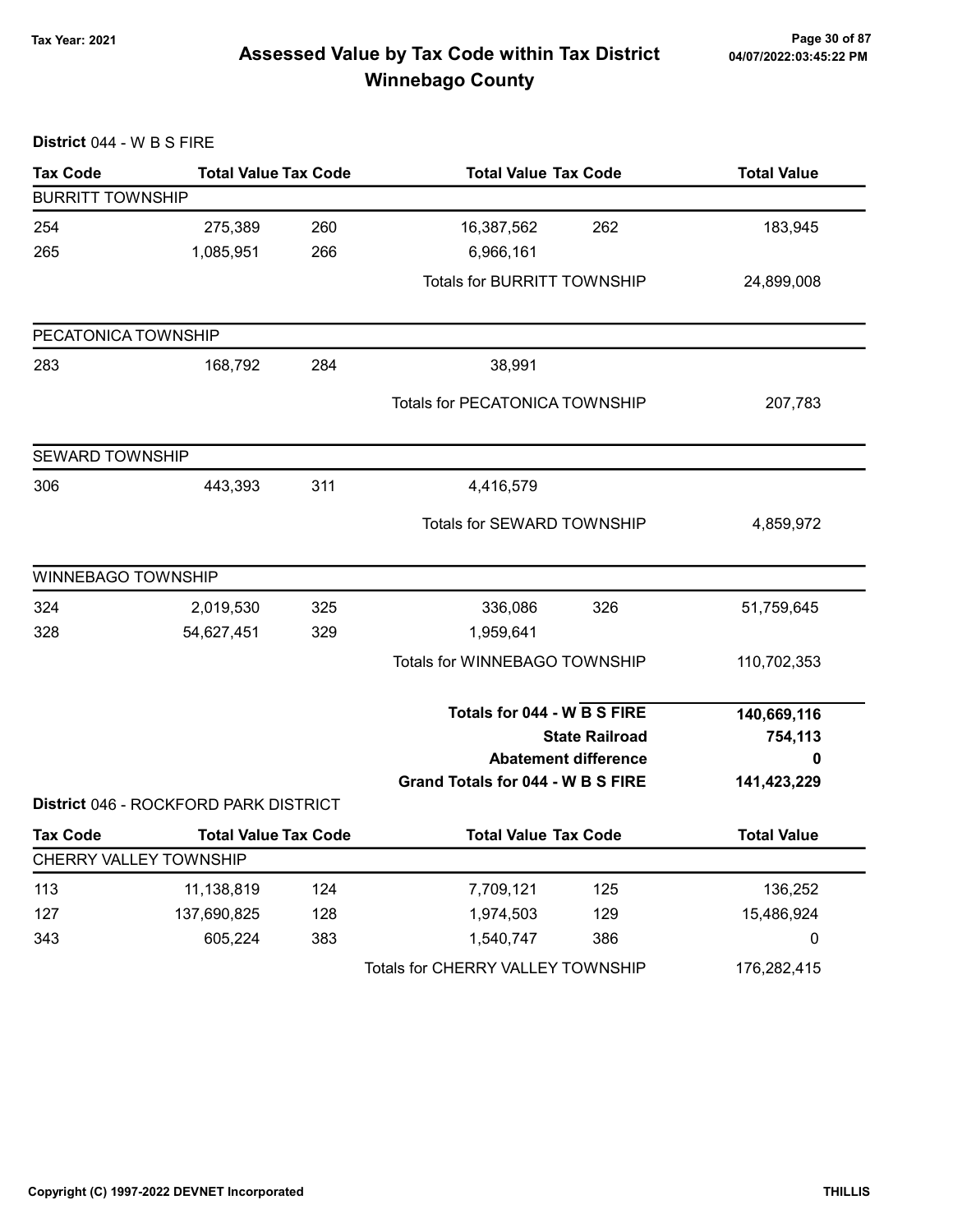# 7ax Year: 2021 Page 31 of 87<br>Assessed Value by Tax Code within Tax District 04/07/2022:03:45:22 PM Winnebago County

### District 046 - ROCKFORD PARK DISTRICT

| <b>Tax Code</b>        | <b>Total Value Tax Code</b> |                                   | <b>Total Value Tax Code</b> |     | <b>Total Value</b> |
|------------------------|-----------------------------|-----------------------------------|-----------------------------|-----|--------------------|
| <b>HARLEM TOWNSHIP</b> |                             |                                   |                             |     |                    |
| 006                    | 148,597,669                 | 007                               | 5,854,176                   | 019 | 0                  |
| 020                    | 26,325                      | 026                               | 36,305,876                  | 042 | 3,695,131          |
| 078                    | 328,714                     | 142                               | 4,504                       | 147 | 74,541             |
| 151                    | 888                         | 152                               | 4,906,042                   | 158 | 6,814,716          |
| 159                    | 269,903                     | 427                               | 10,969                      | 428 | 1,889,927          |
| 442                    | 1,036,911                   | 444                               | 14,351                      | 454 | 30,306             |
|                        |                             | <b>Totals for HARLEM TOWNSHIP</b> |                             |     | 209,860,949        |
| <b>OWEN TOWNSHIP</b>   |                             |                                   |                             |     |                    |
| 046                    | 36,405                      | 146                               | 18,997,285                  | 150 | 116,906            |
| 154                    | 121,018                     | 171                               | 153,924                     | 172 | 248,799            |
|                        |                             |                                   | Totals for OWEN TOWNSHIP    |     | 19,674,337         |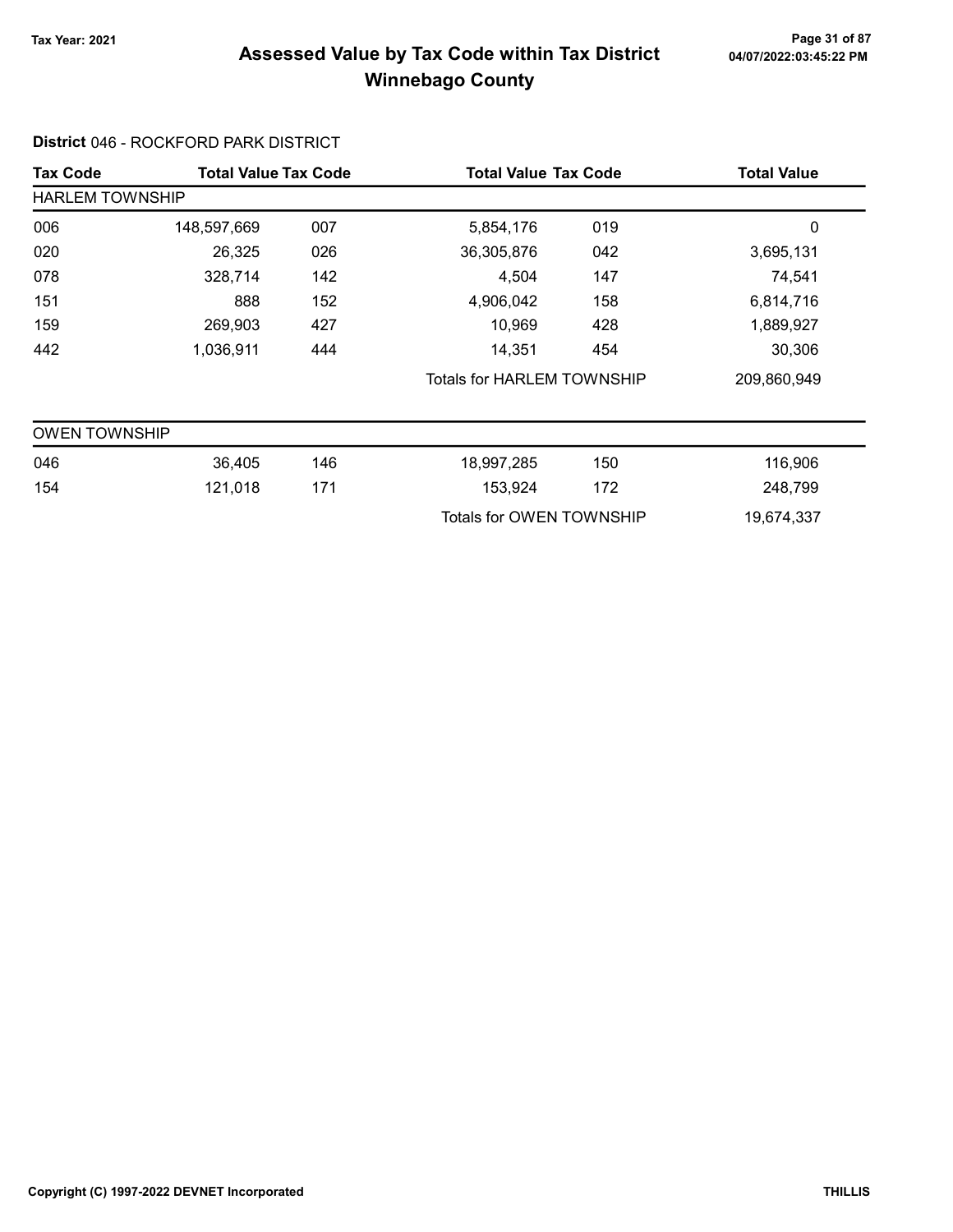# Tax Year: 2021 Page 32 of 87 Assessed Value by Tax Code within Tax District Winnebago County

### District 046 - ROCKFORD PARK DISTRICT

| <b>Tax Code</b>   | <b>Total Value Tax Code</b> |     | <b>Total Value Tax Code</b>  |     | <b>Total Value</b> |  |  |
|-------------------|-----------------------------|-----|------------------------------|-----|--------------------|--|--|
| ROCKFORD TOWNSHIP |                             |     |                              |     |                    |  |  |
| 001               | 1,415,156,299               | 002 | 116,985,736                  | 003 | 30,393,220         |  |  |
| 005               | 12,259,711                  | 008 | 61,925,180                   | 010 | 3,414,800          |  |  |
| 013               | 25,089,699                  | 014 | 876,211                      | 016 | $\mathbf 0$        |  |  |
| 017               | 26,356,781                  | 018 | 58,107,796                   | 021 | 19,491,167         |  |  |
| 030               | 414,534                     | 031 | 5,224,067                    | 035 | 837,690            |  |  |
| 036               | 14,533,462                  | 040 | 64,980                       | 044 | 53,925             |  |  |
| 047               | 3,861                       | 048 | 65,420                       | 050 | 6,928,985          |  |  |
| 051               | 10,451,178                  | 052 | 449,945                      | 053 | 2,010,368          |  |  |
| 057               | 10,752,010                  | 058 | 1,801,748                    | 059 | 1,660,979          |  |  |
| 060               | 1,808,731                   | 061 | 3,264,894                    | 062 | 7,917,934          |  |  |
| 063               | 2,234,242                   | 064 | 15,498,124                   | 066 | 13,794,975         |  |  |
| 069               | 7,359,509                   | 070 | 2,094,872                    | 071 | 11,931,734         |  |  |
| 073               | 46,444                      | 076 | 1,001,877                    | 077 | 159,622            |  |  |
| 083               | 673,733                     | 084 | 593,720                      | 085 | 9,412,827          |  |  |
| 086               | 1,270,696                   | 096 | 8,960,972                    | 099 | 5,834,011          |  |  |
| 104               | 2,389,933                   | 117 | 11,628,297                   | 126 | 1,895,242          |  |  |
| 223               | 7,122,732                   | 226 | 768,475                      | 370 | $\mathbf 0$        |  |  |
| 372               | 4,375,523                   | 374 | 1,684,891                    | 378 | 52,587,197         |  |  |
| 380               | 1,019,910                   | 381 | 7,928,818                    | 382 | 183,084            |  |  |
| 385               | 1,010,142                   | 391 | 914,701                      | 392 | 23,616,381         |  |  |
| 400               | 2,200                       | 403 | 70,087                       | 404 | 1,158,343          |  |  |
| 405               | 1,586,543                   | 406 | 10,548                       | 407 | 703,984            |  |  |
| 408               | 281,186                     | 409 | 11,680,922                   | 410 | 7,930,819          |  |  |
| 411               | 507                         | 412 | 101,985                      | 417 | 861,229            |  |  |
| 418               | 5,949,394                   | 419 | 482,327                      | 421 | 15,092,219         |  |  |
| 422               | 9,682,440                   | 423 | 12,739,182                   | 424 | 8,929,189          |  |  |
| 426               | 2,368,152                   | 436 | 238,617                      | 448 | 11,686             |  |  |
| 450               | 219,194                     | 451 | 43,025,487                   | 453 | 176,597            |  |  |
| 455               | 6,527,617                   | 456 | 4,263,480                    | 460 | 859,185            |  |  |
|                   |                             |     | Totals for ROCKFORD TOWNSHIP |     | 2, 171, 247, 114   |  |  |

| <b>Totals for 046 - ROCKFORD PARK DISTRICT</b> | 2.577.064.815 |
|------------------------------------------------|---------------|
| <b>State Railroad</b>                          | 5.954.873     |
| <b>Abatement difference</b>                    | -119.723      |
| Grand Totals for 046 - ROCKFORD PARK DISTRICT  | 2,582,899,965 |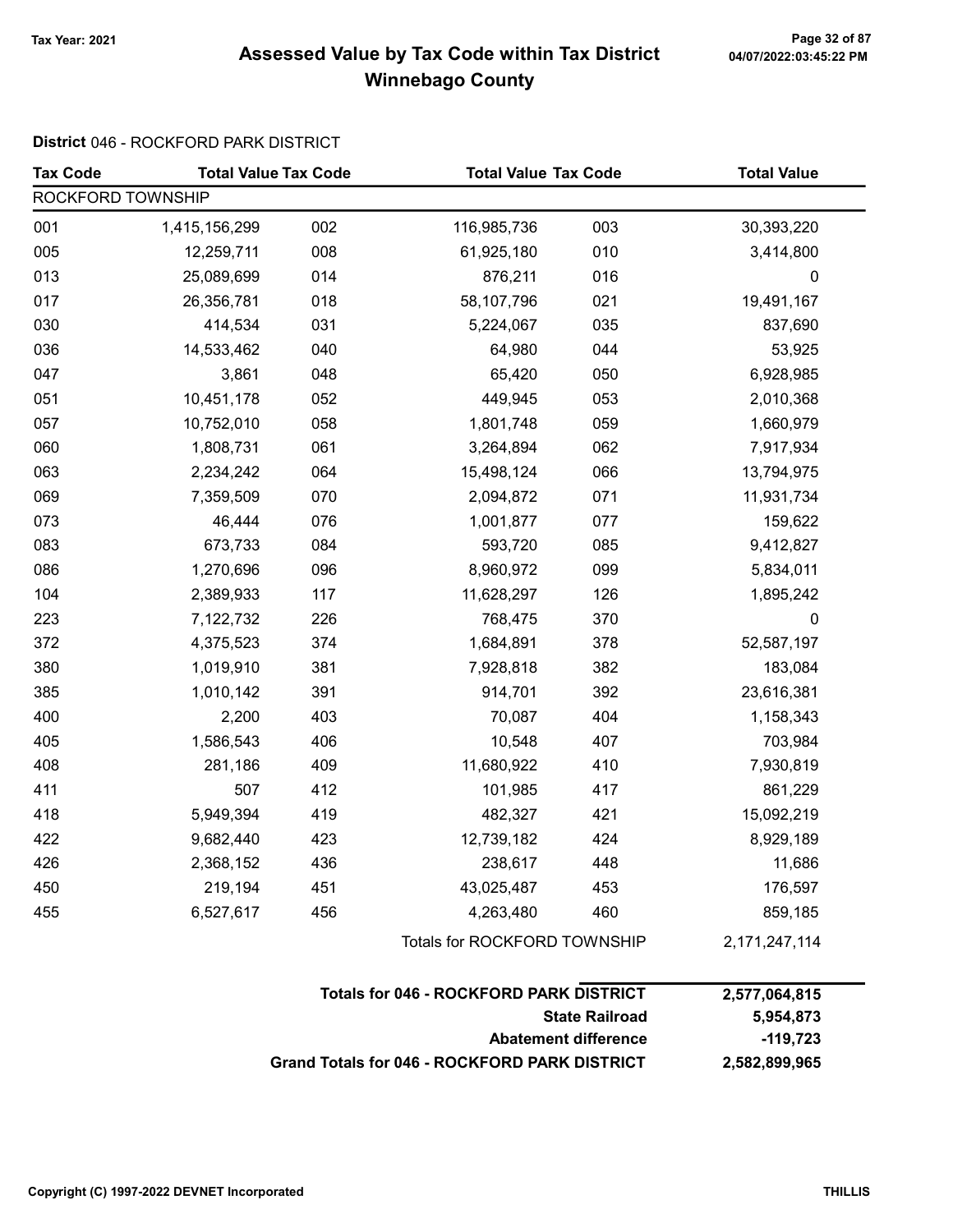# Tax Year: 2021 Page 33 of 87 Assessed Value by Tax Code within Tax District Winnebago County

| District 047 - SUMNER PARK |                                        |     |                                                       |                             |                    |
|----------------------------|----------------------------------------|-----|-------------------------------------------------------|-----------------------------|--------------------|
| <b>Tax Code</b>            | <b>Total Value Tax Code</b>            |     | <b>Total Value Tax Code</b>                           |                             | <b>Total Value</b> |
| PECATONICA TOWNSHIP        |                                        |     |                                                       |                             |                    |
| 281                        | 48,769,310                             | 282 | 207,085                                               | 283                         | 168,792            |
| 284                        | 38,991                                 | 286 | 30,558,238                                            | 425                         | 67,034             |
|                            |                                        |     | <b>Totals for PECATONICA TOWNSHIP</b>                 |                             | 79,809,450         |
| <b>SEWARD TOWNSHIP</b>     |                                        |     |                                                       |                             |                    |
| 306                        | 443,393                                | 308 | 821,486                                               | 309                         | 6,008,496          |
| 312                        | 1,705,529                              |     |                                                       |                             |                    |
|                            |                                        |     | Totals for SEWARD TOWNSHIP                            |                             | 8,978,904          |
|                            |                                        |     | <b>Totals for 047 - SUMNER PARK</b>                   |                             | 88,788,354         |
|                            |                                        |     |                                                       | <b>State Railroad</b>       | 0                  |
|                            |                                        |     | <b>Abatement difference</b>                           |                             | 0                  |
|                            |                                        |     | <b>Grand Totals for 047 - SUMNER PARK</b>             |                             | 88,788,354         |
|                            | District 048 - WINNEBAGO PARK DISTRICT |     |                                                       |                             |                    |
| <b>Tax Code</b>            | <b>Total Value Tax Code</b>            |     | <b>Total Value Tax Code</b>                           |                             | <b>Total Value</b> |
| <b>WINNEBAGO TOWNSHIP</b>  |                                        |     |                                                       |                             |                    |
| 315                        | 77,478                                 | 324 | 2,019,530                                             | 325                         | 336,086            |
| 326                        | 51,759,645                             | 327 | 54,711                                                | 328                         | 54,627,451         |
| 329                        | 1,959,641                              |     |                                                       |                             |                    |
|                            |                                        |     | <b>Totals for WINNEBAGO TOWNSHIP</b>                  |                             | 110,834,542        |
|                            |                                        |     | <b>Totals for 048 - WINNEBAGO PARK DISTRICT</b>       |                             | 110,834,542        |
|                            |                                        |     |                                                       | <b>State Railroad</b>       | 650,039            |
|                            |                                        |     |                                                       | <b>Abatement difference</b> | 0                  |
|                            | District 049 - SEWARD PARK DISTRICT    |     | <b>Grand Totals for 048 - WINNEBAGO PARK DISTRICT</b> |                             | 111,484,581        |
| <b>Tax Code</b>            | <b>Total Value Tax Code</b>            |     | <b>Total Value Tax Code</b>                           |                             | <b>Total Value</b> |
| <b>SEWARD TOWNSHIP</b>     |                                        |     |                                                       |                             |                    |
| 305                        | 310,822                                | 310 | 8,525,972                                             | 311                         | 4,416,579          |
| 313                        | 1,970,681                              | 314 | 4,836,773                                             |                             |                    |
|                            |                                        |     | Totals for SEWARD TOWNSHIP                            |                             | 20,060,827         |
|                            |                                        |     | <b>Totals for 049 - SEWARD PARK DISTRICT</b>          |                             | 20,060,827         |
|                            |                                        |     |                                                       | <b>State Railroad</b>       | 756,151            |
|                            |                                        |     |                                                       | <b>Abatement difference</b> | 0                  |
|                            |                                        |     | Grand Totals for 049 - SEWARD PARK DISTRICT           |                             | 20,816,978         |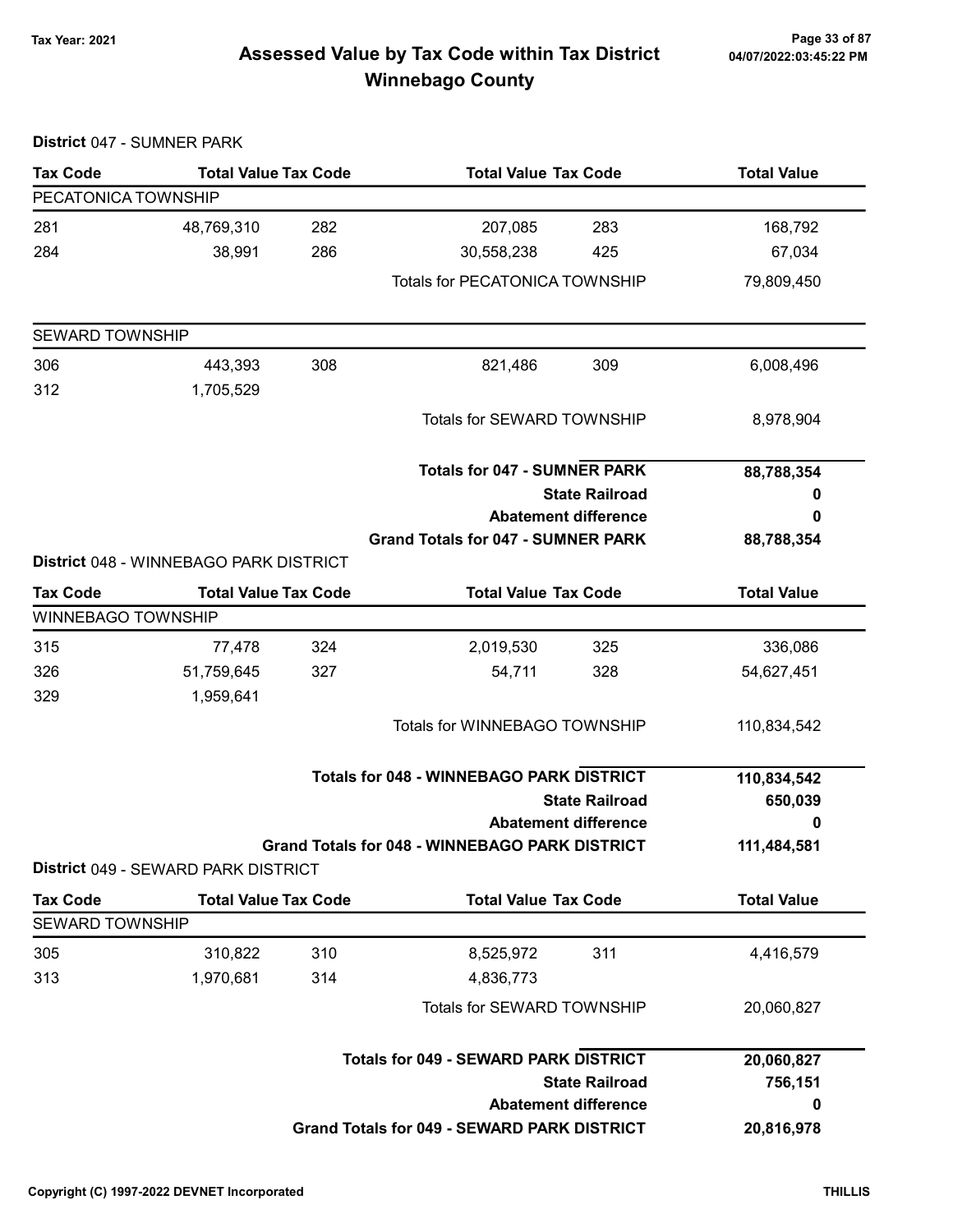# 7ax Year: 2021 Page 34 of 87<br>Assessed Value by Tax Code within Tax District 04/07/2022:03:45:22 PM Winnebago County

District 050 - DURAND SANITARY

| <b>DURAND TOWNSHIP</b>                                 |                                                             |
|--------------------------------------------------------|-------------------------------------------------------------|
| 233                                                    | 15,037,917                                                  |
| 228                                                    | 234                                                         |
| 1,273,404                                              | 299,499                                                     |
|                                                        | <b>Totals for DURAND TOWNSHIP</b><br>16,610,820             |
|                                                        | <b>Totals for 050 - DURAND SANITARY</b><br>16,610,820       |
|                                                        | <b>State Railroad</b><br>o                                  |
|                                                        | <b>Abatement difference</b><br>0                            |
|                                                        | <b>Grand Totals for 050 - DURAND SANITARY</b><br>16,610,820 |
| <b>District 051 - FOUR RIVERS SANITATION AUTHORITY</b> |                                                             |
| <b>Total Value Tax Code</b>                            | <b>Total Value Tax Code</b>                                 |
| <b>Tax Code</b>                                        | <b>Total Value</b>                                          |
| CHERRY VALLEY TOWNSHIP                                 |                                                             |
| 110                                                    | 6,537,334                                                   |
| 111                                                    | 112                                                         |
| 27,062,965                                             | 2,776,319                                                   |
| 113                                                    | 14,551,904                                                  |
| 11,138,819                                             | 124                                                         |
| 119                                                    | 7,709,121                                                   |
| 137,690,825<br>343<br>127                              | 605,224                                                     |
|                                                        | Totals for CHERRY VALLEY TOWNSHIP<br>208,072,511            |
| <b>HARLEM TOWNSHIP</b>                                 |                                                             |
| 006                                                    | 042                                                         |
| 148,597,669                                            | 3,695,131                                                   |
| 026                                                    | 36,305,876                                                  |
| 045                                                    | 24,781,177                                                  |
| 356,847                                                | 078                                                         |
| 049                                                    | 328,714                                                     |
| 109                                                    | 366,998                                                     |
| 36,369,674                                             | 133                                                         |
| 118                                                    | 118,356,697                                                 |
| 144                                                    | 122,029,670                                                 |
| 143                                                    | 147                                                         |
| 3,254,789                                              | 74,541                                                      |
| 151                                                    | 4,906,042                                                   |
| 888                                                    | 153                                                         |
| 152                                                    | 790,328                                                     |
| 158                                                    | 536,480                                                     |
| 160                                                    | 194                                                         |
| 6,814,716                                              | 2,673,434                                                   |
| 208                                                    | 1,126,975                                                   |
| 50,751                                                 | 416                                                         |
| 414                                                    | 6,280,937                                                   |
| 428                                                    | 148,776                                                     |
| 1,889,927                                              | 433                                                         |
| 430                                                    | 1,486,648                                                   |
| 434                                                    | 6,534,832                                                   |
| 225,630                                                | 1,036,911                                                   |
| 435                                                    | 442                                                         |
| 14,351<br>444                                          |                                                             |
|                                                        | <b>Totals for HARLEM TOWNSHIP</b><br>529,035,409            |
| <b>OWEN TOWNSHIP</b>                                   |                                                             |
| 148                                                    | 1,023                                                       |
| 146                                                    | 120,912                                                     |
| 18,997,285                                             | 170                                                         |
| 171                                                    | 248,799                                                     |
| 153,924                                                | 200                                                         |
| 172                                                    | 1,967,761                                                   |
| 361                                                    | 123,018                                                     |
| 4,504                                                  | 12,197,158                                                  |
| 365                                                    | 369                                                         |
|                                                        | Totals for OWEN TOWNSHIP<br>33,814,384                      |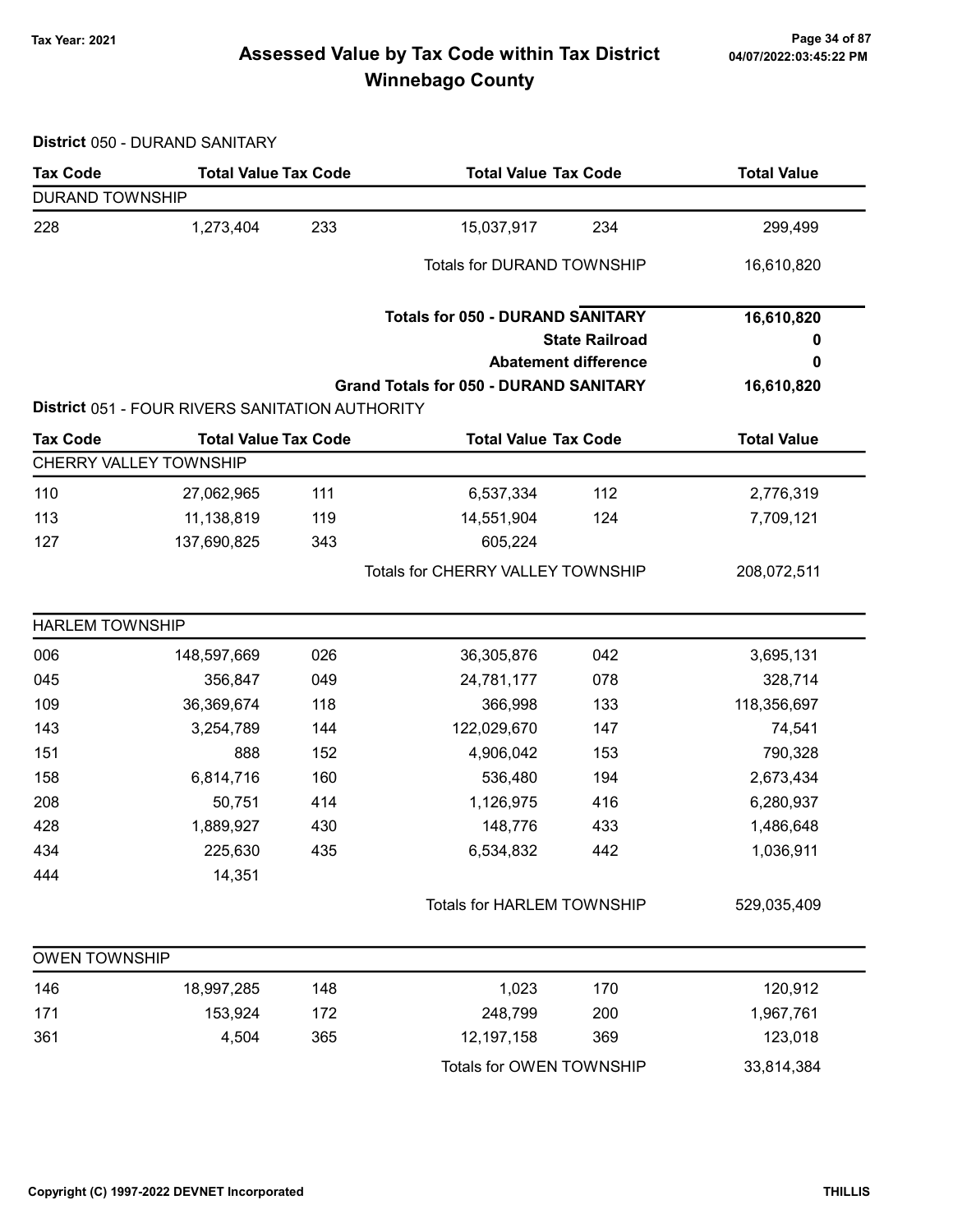# 7ax Year: 2021 Page 35 of 87<br>Assessed Value by Tax Code within Tax District 04/07/2022:03:45:22 PM Winnebago County

### District 051 - FOUR RIVERS SANITATION AUTHORITY

| <b>Tax Code</b>   | <b>Total Value Tax Code</b><br><b>Total Value Tax Code</b> |     |                             | <b>Total Value</b>           |             |
|-------------------|------------------------------------------------------------|-----|-----------------------------|------------------------------|-------------|
| ROCKFORD TOWNSHIP |                                                            |     |                             |                              |             |
| 001               | 1,415,156,299                                              | 002 | 116,985,736                 | 008                          | 61,925,180  |
| 010               | 3,414,800                                                  | 013 | 25,089,699                  | 014                          | 876,211     |
| 016               | $\boldsymbol{0}$                                           | 017 | 26,356,781                  | 018                          | 58,107,796  |
| 021               | 19,491,167                                                 | 030 | 414,534                     | 047                          | 3,861       |
| 048               | 65,420                                                     | 050 | 6,928,985                   | 053                          | 2,010,368   |
| 057               | 10,752,010                                                 | 059 | 1,660,979                   | 061                          | 3,264,894   |
| 062               | 7,917,934                                                  | 066 | 13,794,975                  | 069                          | 7,359,509   |
| 070               | 2,094,872                                                  | 077 | 159,622                     | 083                          | 673,733     |
| 085               | 9,412,827                                                  | 086 | 1,270,696                   | 104                          | 2,389,933   |
| 117               | 11,628,297                                                 | 123 | 747,364                     | 126                          | 1,895,242   |
| 223               | 7,122,732                                                  | 226 | 768,475                     | 372                          | 4,375,523   |
| 373               | 2,163,891                                                  | 378 | 52,587,197                  | 381                          | 7,928,818   |
| 385               | 1,010,142                                                  | 391 | 914,701                     | 392                          | 23,616,381  |
| 400               | 2,200                                                      | 403 | 70,087                      | 404                          | 1,158,343   |
| 405               | 1,586,543                                                  | 406 | 10,548                      | 407                          | 703,984     |
| 408               | 281,186                                                    | 409 | 11,680,922                  | 410                          | 7,930,819   |
| 412               | 101,985                                                    | 417 | 861,229                     | 418                          | 5,949,394   |
| 419               | 482,327                                                    | 421 | 15,092,219                  | 422                          | 9,682,440   |
| 423               | 12,739,182                                                 | 424 | 8,929,189                   | 426                          | 2,368,152   |
| 436               | 238,617                                                    | 448 | 11,686                      | 450                          | 219,194     |
| 451               | 43,025,487                                                 | 455 | 6,527,617                   | 456                          | 4,263,480   |
| 460               | 859,185                                                    |     |                             |                              |             |
|                   |                                                            |     |                             | Totals for ROCKFORD TOWNSHIP |             |
| ROCKTON TOWNSHIP  |                                                            |     |                             |                              |             |
| 206               | 22,615,336                                                 |     |                             |                              |             |
|                   |                                                            |     | Totals for ROCKTON TOWNSHIP |                              | 22,615,336  |
| ROSCOE TOWNSHIP   |                                                            |     |                             |                              |             |
| 068               | 3,383,176                                                  | 187 | 2,926,326                   | 188                          | 891,472     |
| 189               | 76,615,029                                                 | 196 | 15,039                      | 199                          | 47,463,729  |
| 207               | 0                                                          | 209 | 46,359,872                  |                              |             |
|                   |                                                            |     | Totals for ROSCOE TOWNSHIP  |                              | 177,654,643 |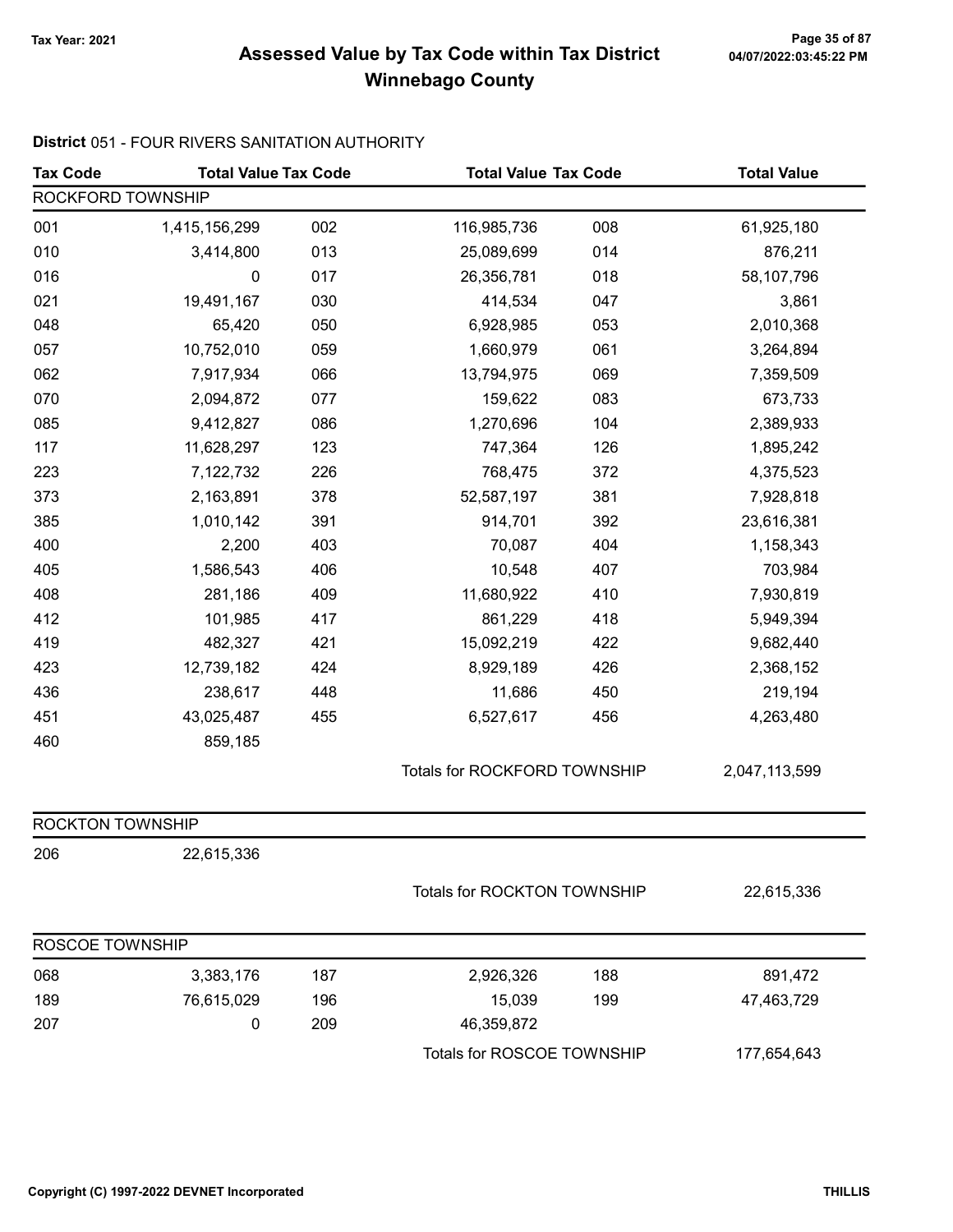# Tax Year: 2021 Page 36 of 87 Assessed Value by Tax Code within Tax District Winnebago County

### District 051 - FOUR RIVERS SANITATION AUTHORITY

| <b>Tax Code</b>    | <b>Total Value Tax Code</b>          | <b>Total Value Tax Code</b>                                    | <b>Total Value</b> |
|--------------------|--------------------------------------|----------------------------------------------------------------|--------------------|
| WINNEBAGO TOWNSHIP |                                      |                                                                |                    |
| 328                | 329<br>54,627,451                    | 1,959,641                                                      |                    |
|                    |                                      | Totals for WINNEBAGO TOWNSHIP                                  | 56,587,092         |
|                    |                                      | Totals for 051 - FOUR RIVERS SANITATION AUTHORITY              | 3,074,892,974      |
|                    |                                      | <b>State Railroad</b>                                          | 6,396,107          |
|                    |                                      | <b>Abatement difference</b>                                    | 0                  |
|                    | District 052 - PRESTON & CENTRAL TIF | <b>Grand Totals for 051 - FOUR RIVERS SANITATION AUTHORITY</b> | 3,081,289,081      |
| <b>Tax Code</b>    | <b>Total Value Tax Code</b>          | <b>Total Value Tax Code</b>                                    | <b>Total Value</b> |
| ROCKFORD TOWNSHIP  |                                      |                                                                |                    |
| 126                | 1,895,242                            |                                                                |                    |
|                    |                                      | Totals for ROCKFORD TOWNSHIP                                   | 1,895,242          |
|                    |                                      | <b>Totals for 052 - PRESTON &amp; CENTRAL TIF</b>              | 1,895,242          |
|                    |                                      | <b>State Railroad</b>                                          | 0                  |
|                    |                                      | <b>Abatement difference</b>                                    | 0                  |
|                    |                                      | <b>Grand Totals for 052 - PRESTON &amp; CENTRAL TIF</b>        | 1,895,242          |
|                    | District 053 - SEWARD SANITARY       |                                                                |                    |
| <b>Tax Code</b>    | <b>Total Value Tax Code</b>          | <b>Total Value Tax Code</b>                                    | <b>Total Value</b> |
| SEWARD TOWNSHIP    |                                      |                                                                |                    |
| 314                | 4,836,773                            |                                                                |                    |
|                    |                                      | Totals for SEWARD TOWNSHIP                                     | 4,836,773          |
|                    |                                      | <b>Totals for 053 - SEWARD SANITARY</b>                        | 4,836,773          |
|                    |                                      | <b>State Railroad</b>                                          | 67,245             |
|                    |                                      | <b>Abatement difference</b>                                    | 0                  |
|                    |                                      | <b>Grand Totals for 053 - SEWARD SANITARY</b>                  | 4,904,018          |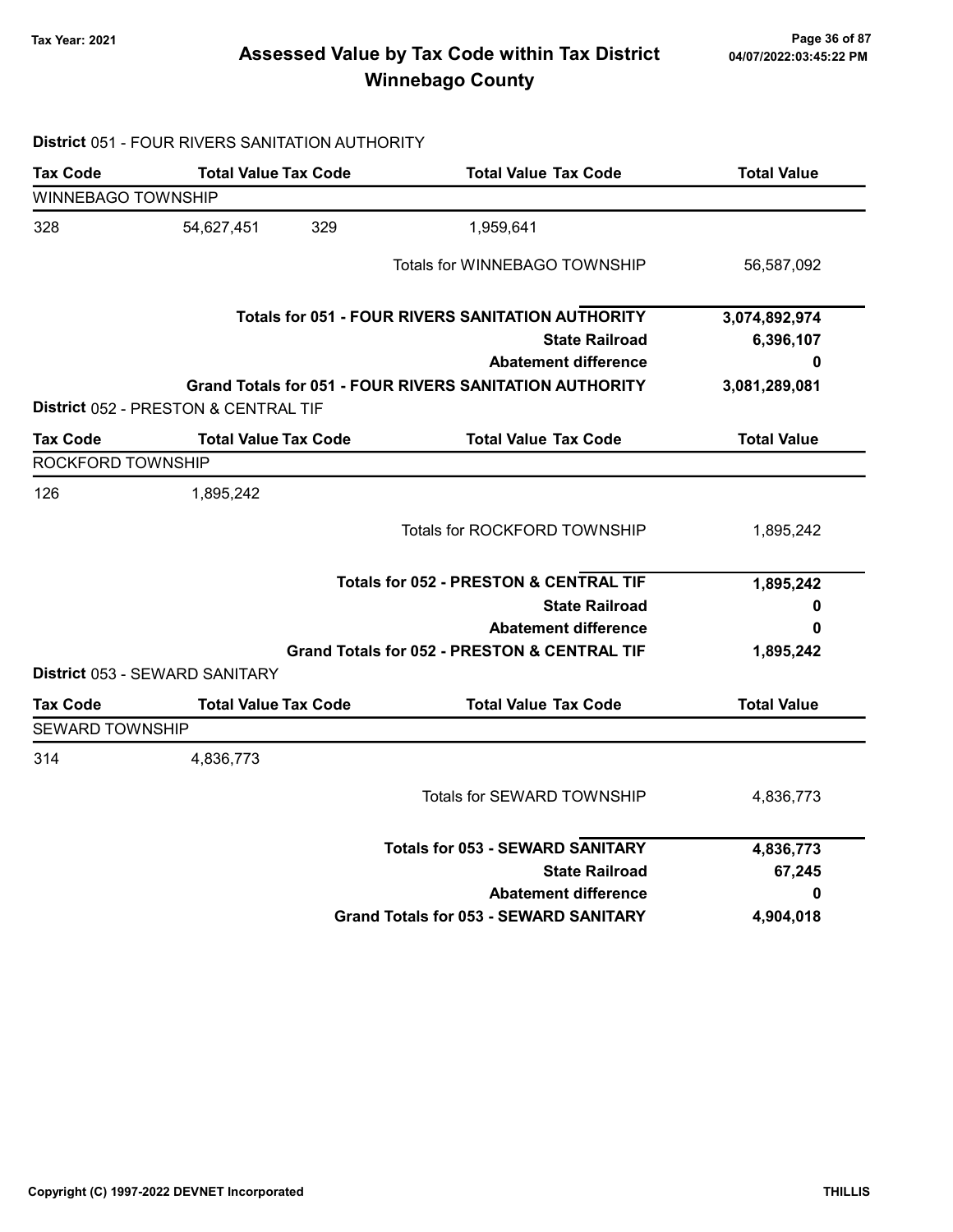### 7ax Year: 2021 Page 37 of 87<br>Assessed Value by Tax Code within Tax District 04/07/2022:03:45:22 PM Winnebago County

| <b>Tax Code</b>               | <b>Total Value Tax Code</b>              |     | <b>Total Value Tax Code</b>                         |                             | <b>Total Value</b> |  |  |
|-------------------------------|------------------------------------------|-----|-----------------------------------------------------|-----------------------------|--------------------|--|--|
| <b>CHERRY VALLEY TOWNSHIP</b> |                                          |     |                                                     |                             |                    |  |  |
| 110                           | 27,062,965                               | 113 | 11,138,819                                          | 114                         | 81,658,352         |  |  |
| 119                           | 14,551,904                               | 120 | 4,014,236                                           | 122                         | 577,193            |  |  |
| 124                           | 7,709,121                                | 125 | 136,252                                             | 129                         | 15,486,924         |  |  |
| 366                           | 848,215                                  | 367 | 126,516                                             | 386                         | 0                  |  |  |
| 396                           | 0                                        | 440 | 26,485                                              |                             |                    |  |  |
|                               | <b>Totals for CHERRY VALLEY TOWNSHIP</b> |     |                                                     | 163,336,982                 |                    |  |  |
| ROCKFORD TOWNSHIP             |                                          |     |                                                     |                             |                    |  |  |
| 003                           | 30,393,220                               | 017 | 26,356,781                                          | 072                         | 51,753             |  |  |
| 095                           | 4,996,143                                | 096 | 8,960,972                                           | 370                         | 0                  |  |  |
| 372                           | 4,375,523                                | 374 | 1,684,891                                           | 378                         | 52,587,197         |  |  |
| 393                           | 459,482                                  | 394 | 0                                                   | 438                         | 586,532            |  |  |
| 439                           | 485,239                                  | 441 | 465,025                                             | 452                         | 30,668             |  |  |
|                               |                                          |     | <b>Totals for ROCKFORD TOWNSHIP</b>                 |                             | 131,433,426        |  |  |
|                               |                                          |     | <b>Totals for 054 - CHERRY VALLEY LIBRARY</b>       |                             | 294,770,408        |  |  |
|                               |                                          |     |                                                     | <b>State Railroad</b>       | 1,137,475          |  |  |
|                               |                                          |     |                                                     | <b>Abatement difference</b> | 0                  |  |  |
|                               |                                          |     | <b>Grand Totals for 054 - CHERRY VALLEY LIBRARY</b> | 295,907,883                 |                    |  |  |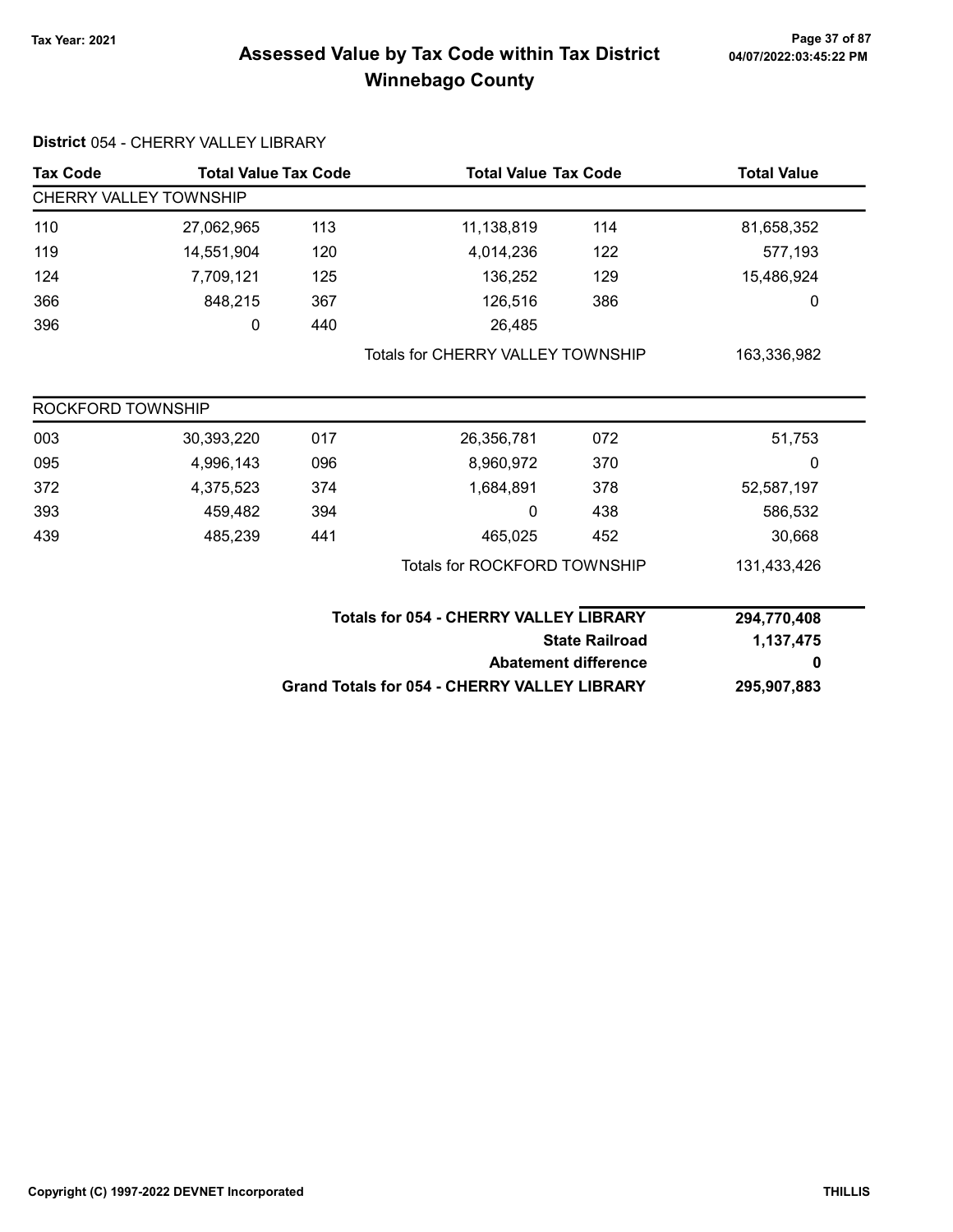### Tax Year: 2021 Page 38 of 87 Assessed Value by Tax Code within Tax District Winnebago County

#### District 055 - NORTH SUBURBAN LIBRARY

| <b>Tax Code</b>        | <b>Total Value Tax Code</b> |     | <b>Total Value Tax Code</b>  |     | <b>Total Value</b> |  |
|------------------------|-----------------------------|-----|------------------------------|-----|--------------------|--|
| <b>HARLEM TOWNSHIP</b> |                             |     |                              |     |                    |  |
| 006                    | 148,597,669                 | 007 | 5,854,176                    | 012 | 201,386            |  |
| 020                    | 26,325                      | 026 | 36,305,876                   | 042 | 3,695,131          |  |
| 045                    | 356,847                     | 049 | 24,781,177                   | 108 | 54,982             |  |
| 109                    | 36,369,674                  | 118 | 366,998                      | 130 | 4,490,226          |  |
| 133                    | 118,356,697                 | 134 | 13,078                       | 135 | 8,061,109          |  |
| 136                    | 30,162,987                  | 137 | 55,881,059                   | 138 | 31,856             |  |
| 139                    | 8,628,714                   | 141 | 223,002                      | 142 | 4,504              |  |
| 143                    | 3,254,789                   | 144 | 122,029,670                  | 145 | 5,047,840          |  |
| 147                    | 74,541                      | 149 | 34,557,667                   | 151 | 888                |  |
| 152                    | 4,906,042                   | 153 | 790,328                      | 158 | 6,814,716          |  |
| 159                    | 269,903                     | 160 | 536,480                      | 163 | 2,012,783          |  |
| 164                    | 98,049                      | 194 | 2,673,434                    | 208 | 50,751             |  |
| 413                    | 515,299                     | 414 | 1,126,975                    | 416 | 6,280,937          |  |
| 427                    | 10,969                      | 428 | 1,889,927                    | 429 | 4,613              |  |
| 430                    | 148,776                     | 433 | 1,486,648                    | 434 | 225,630            |  |
| 435                    | 6,534,832                   | 442 | 1,036,911                    | 443 | 53,848             |  |
| 444                    | 14,351                      | 454 | 30,306                       |     |                    |  |
|                        |                             |     | Totals for HARLEM TOWNSHIP   |     | 684,941,376        |  |
| <b>OWEN TOWNSHIP</b>   |                             |     |                              |     |                    |  |
| 169                    | 8,660,569                   | 200 | 1,967,761                    | 358 | $\pmb{0}$          |  |
| 359                    | 4,055                       | 365 | 12,197,158                   | 368 | 0                  |  |
| 369                    | 123,018                     |     |                              |     |                    |  |
|                        |                             |     | Totals for OWEN TOWNSHIP     |     | 22,952,561         |  |
| ROCKFORD TOWNSHIP      |                             |     |                              |     |                    |  |
| 002                    | 116,985,736                 | 008 | 61,925,180                   | 010 | 3,414,800          |  |
| 035                    | 837,690                     | 040 | 64,980                       | 044 | 53,925             |  |
| 061                    | 3,264,894                   | 070 | 2,094,872                    | 076 | 1,001,877          |  |
| 409                    | 11,680,922                  | 426 | 2,368,152                    | 448 | 11,686             |  |
| 456                    | 4,263,480                   |     |                              |     |                    |  |
|                        |                             |     | Totals for ROCKFORD TOWNSHIP |     | 207,968,194        |  |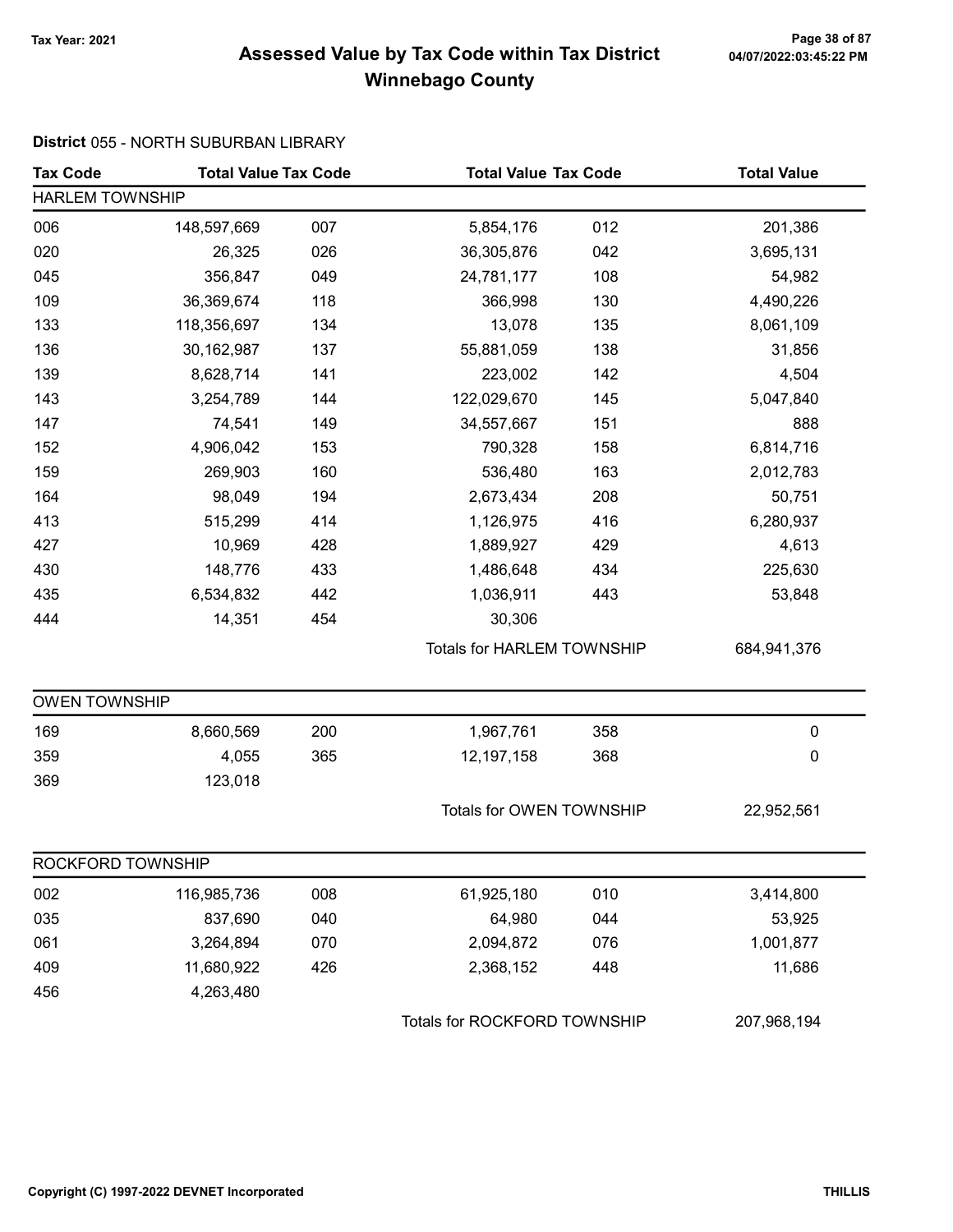### Tax Year: 2021 Page 39 of 87 Assessed Value by Tax Code within Tax District Winnebago County

| <b>Tax Code</b>         | <b>Total Value Tax Code</b><br><b>Total Value Tax Code</b> |     | <b>Total Value</b>                                   |                                                      |                                 |
|-------------------------|------------------------------------------------------------|-----|------------------------------------------------------|------------------------------------------------------|---------------------------------|
| ROSCOE TOWNSHIP         |                                                            |     |                                                      |                                                      |                                 |
| 068                     | 3,383,176                                                  | 176 | 0                                                    | 178                                                  | $\mathbf 0$                     |
| 179                     | 10,056,637                                                 | 180 | 77,503,855                                           | 181                                                  | 152,061,092                     |
| 184                     | 1,209,062                                                  | 185 | 14,436,614                                           | 187                                                  | 2,926,326                       |
| 188                     | 891,472                                                    | 189 | 76,615,029                                           | 192                                                  | 18,503,709                      |
| 198                     | 4,892,772                                                  | 199 | 47,463,729                                           | 209                                                  | 46,359,872                      |
| 447                     | 390,181                                                    |     |                                                      |                                                      |                                 |
|                         |                                                            |     | Totals for ROSCOE TOWNSHIP                           |                                                      | 456,693,526                     |
|                         |                                                            |     | <b>Totals for 055 - NORTH SUBURBAN LIBRARY</b>       | <b>State Railroad</b><br><b>Abatement difference</b> | 1,372,555,657<br>1,280,700<br>0 |
|                         |                                                            |     | <b>Grand Totals for 055 - NORTH SUBURBAN LIBRARY</b> |                                                      | 1,373,836,357                   |
|                         | District 056 - PECATONICA LIBRARY                          |     |                                                      |                                                      |                                 |
| <b>Tax Code</b>         | <b>Total Value Tax Code</b>                                |     | <b>Total Value Tax Code</b>                          |                                                      | <b>Total Value</b>              |
| <b>BURRITT TOWNSHIP</b> |                                                            |     |                                                      |                                                      |                                 |
| 265                     | 1,085,951                                                  | 266 | 6,966,161                                            | 267                                                  | 1,608,102                       |
| 268                     | 4,069,388                                                  |     |                                                      |                                                      |                                 |
|                         |                                                            |     | <b>Totals for BURRITT TOWNSHIP</b>                   |                                                      | 13,729,602                      |
| <b>DURAND TOWNSHIP</b>  |                                                            |     |                                                      |                                                      |                                 |
| 231                     | 135,337                                                    | 232 | 1,027,020                                            |                                                      |                                 |
|                         |                                                            |     | Totals for DURAND TOWNSHIP                           |                                                      | 1,162,357                       |
| PECATONICA TOWNSHIP     |                                                            |     |                                                      |                                                      |                                 |
| 281                     | 48,769,310                                                 | 282 | 207,085                                              | 283                                                  | 168,792                         |
| 284                     | 38,991                                                     | 286 | 30,558,238                                           | 425                                                  | 67,034                          |
|                         |                                                            |     | Totals for PECATONICA TOWNSHIP                       |                                                      | 79,809,450                      |
| <b>SEWARD TOWNSHIP</b>  |                                                            |     |                                                      |                                                      |                                 |
| 305                     | 310,822                                                    | 309 | 6,008,496                                            | 312                                                  | 1,705,529                       |
|                         |                                                            |     | Totals for SEWARD TOWNSHIP                           |                                                      | 8,024,847                       |
|                         |                                                            |     | <b>Totals for 056 - PECATONICA LIBRARY</b>           | <b>State Railroad</b><br><b>Abatement difference</b> | 102,726,256<br>0<br>0           |
|                         |                                                            |     | <b>Grand Totals for 056 - PECATONICA LIBRARY</b>     |                                                      | 102,726,256                     |

#### District 055 - NORTH SUBURBAN LIBRARY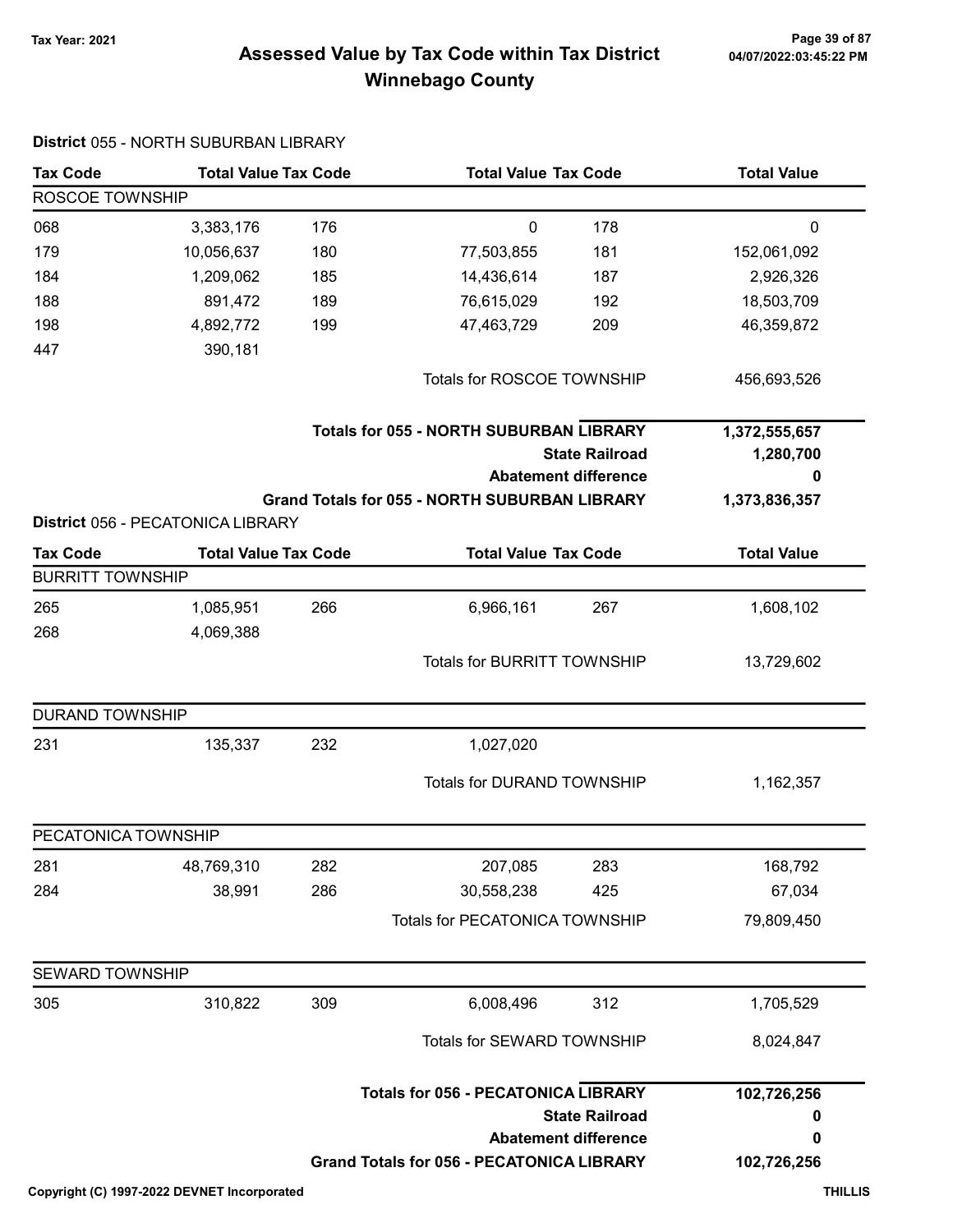### 7ax Year: 2021 Page 40 of 87<br>Assessed Value by Tax Code within Tax District 04/07/2022:03:45:22 PM Winnebago County

| <b>Tax Code</b>          | <b>Total Value Tax Code</b>                                     |     |                                                    | <b>Total Value Tax Code</b> |                    |
|--------------------------|-----------------------------------------------------------------|-----|----------------------------------------------------|-----------------------------|--------------------|
| ROCKTON TOWNSHIP         |                                                                 |     |                                                    |                             |                    |
| 191                      | 13,651,846                                                      | 193 | 9,464,532                                          | 197                         | 117,905,413        |
| 202                      | 49,354,491                                                      | 203 | 5,255,366                                          | 204                         | 33,597             |
| 205                      | 238,671                                                         | 206 | 22,615,336                                         | 401                         | 4,009,467          |
| 402                      | 535,055                                                         | 420 | 1,726,858                                          |                             |                    |
|                          |                                                                 |     | Totals for ROCKTON TOWNSHIP                        |                             | 224,790,632        |
|                          |                                                                 |     | <b>Totals for 057 - TALCOTT FREE LIBRARY</b>       |                             | 224,790,632        |
|                          |                                                                 |     |                                                    | <b>State Railroad</b>       | 549,147            |
|                          |                                                                 |     |                                                    | <b>Abatement difference</b> | 0                  |
|                          |                                                                 |     | <b>Grand Totals for 057 - TALCOTT FREE LIBRARY</b> |                             | 225,339,779        |
| <b>Tax Code</b>          | District 058 - WINNEBAGO LIBRARY<br><b>Total Value Tax Code</b> |     | <b>Total Value Tax Code</b>                        |                             | <b>Total Value</b> |
| <b>BURRITT TOWNSHIP</b>  |                                                                 |     |                                                    |                             |                    |
| 254                      | 275,389                                                         | 260 | 16,387,562                                         | 263                         | 211,990            |
|                          |                                                                 |     |                                                    |                             |                    |
|                          |                                                                 |     | <b>Totals for BURRITT TOWNSHIP</b>                 |                             | 16,874,941         |
| <b>HARRISON TOWNSHIP</b> |                                                                 |     |                                                    |                             |                    |
| 248                      | 78,917                                                          |     |                                                    |                             |                    |
|                          |                                                                 |     | Totals for HARRISON TOWNSHIP                       |                             | 78,917             |
| <b>OWEN TOWNSHIP</b>     |                                                                 |     |                                                    |                             |                    |
| 162                      | 571,072                                                         | 363 | 57,442                                             |                             |                    |
|                          |                                                                 |     | Totals for OWEN TOWNSHIP                           |                             | 628,514            |
| ROCKFORD TOWNSHIP        |                                                                 |     |                                                    |                             |                    |
| 052                      | 449,945                                                         | 063 | 2,234,242                                          | 069                         | 7,359,509          |
| 071                      | 11,931,734                                                      | 073 | 46,444                                             |                             |                    |
|                          |                                                                 |     | Totals for ROCKFORD TOWNSHIP                       |                             | 22,021,874         |
| SEWARD TOWNSHIP          |                                                                 |     |                                                    |                             |                    |
| 306                      | 443,393                                                         | 308 | 821,486                                            | 310                         | 8,525,972          |
| 311                      | 4,416,579                                                       | 313 | 1,970,681                                          | 314                         | 4,836,773          |
|                          |                                                                 |     | Totals for SEWARD TOWNSHIP                         |                             | 21,014,884         |

#### District 057 - TALCOTT FREE LIBRARY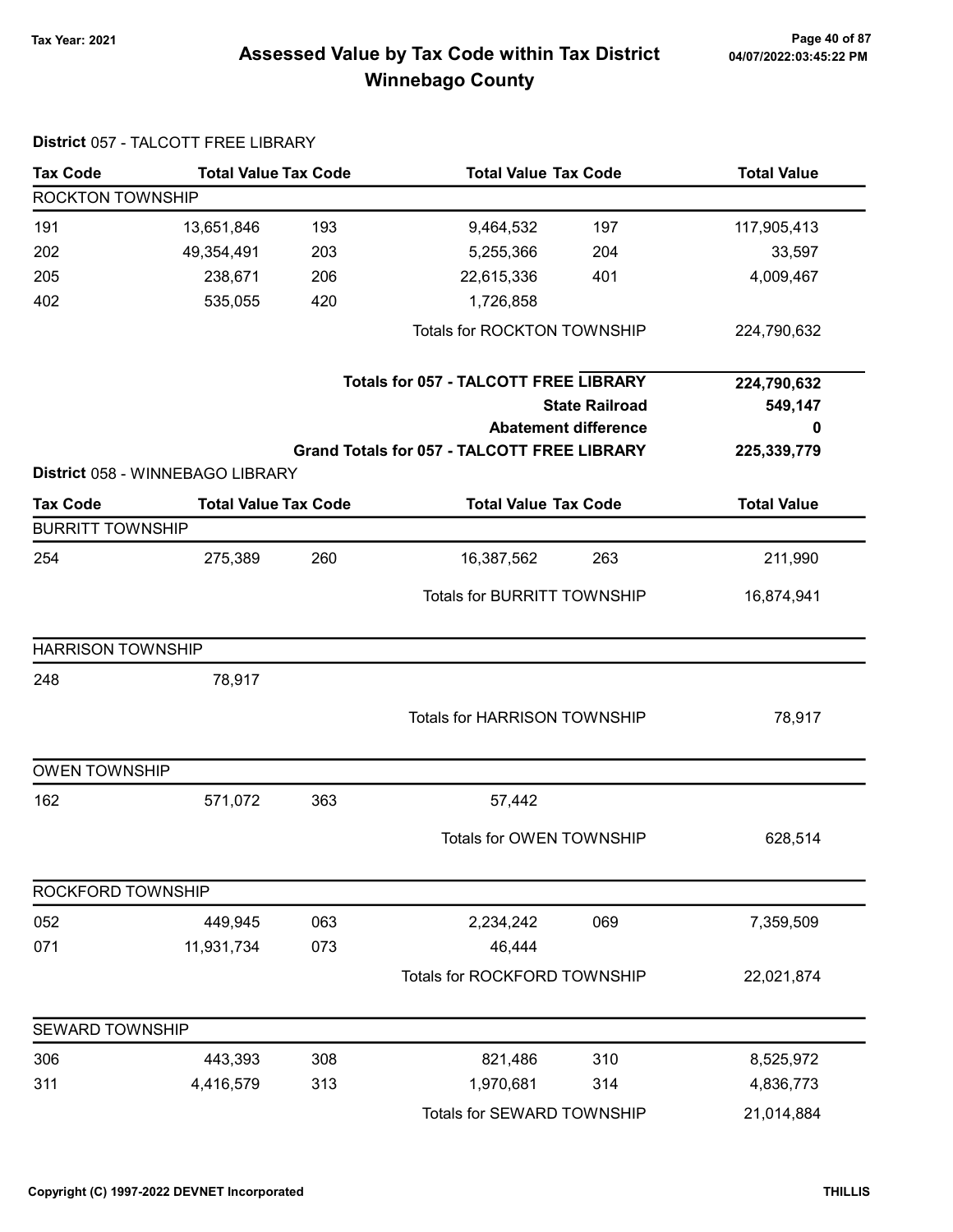# 04/07/2022:03:45:22 PM

### 7ax Year: 2021 Page 41 of 87<br>Assessed Value by Tax Code within Tax District 04/07/2022:03:45:22 PM Winnebago County

| <b>Tax Code</b>         | <b>Total Value Tax Code</b>          |     | <b>Total Value Tax Code</b>                     |                                    | <b>Total Value</b> |  |
|-------------------------|--------------------------------------|-----|-------------------------------------------------|------------------------------------|--------------------|--|
| WINNEBAGO TOWNSHIP      |                                      |     |                                                 |                                    |                    |  |
| 324                     | 2,019,530                            | 325 | 336,086                                         | 326                                | 51,759,645         |  |
| 328                     | 54,627,451                           | 329 | 1,959,641                                       |                                    |                    |  |
|                         |                                      |     | Totals for WINNEBAGO TOWNSHIP                   |                                    | 110,702,353        |  |
|                         |                                      |     | <b>Totals for 058 - WINNEBAGO LIBRARY</b>       |                                    | 171,321,483        |  |
|                         |                                      |     |                                                 | <b>State Railroad</b>              | 0                  |  |
|                         |                                      |     |                                                 | <b>Abatement difference</b>        | 0                  |  |
|                         |                                      |     | <b>Grand Totals for 058 - WINNEBAGO LIBRARY</b> |                                    | 171,321,483        |  |
|                         | District 059 - ROCKFORD CITY LIBRARY |     |                                                 |                                    |                    |  |
| <b>Tax Code</b>         | <b>Total Value Tax Code</b>          |     | <b>Total Value Tax Code</b>                     |                                    | <b>Total Value</b> |  |
| <b>BURRITT TOWNSHIP</b> |                                      |     |                                                 |                                    |                    |  |
| 258                     | 0                                    | 259 | $\mathbf 0$                                     |                                    |                    |  |
|                         |                                      |     |                                                 | <b>Totals for BURRITT TOWNSHIP</b> |                    |  |
|                         | CHERRY VALLEY TOWNSHIP               |     |                                                 |                                    |                    |  |
| 112                     | 2,776,319                            | 116 | 27,216                                          | 127                                | 137,690,825        |  |
| 383                     | 1,540,747                            |     |                                                 |                                    |                    |  |
|                         |                                      |     | Totals for CHERRY VALLEY TOWNSHIP               |                                    | 142,035,107        |  |
| <b>OWEN TOWNSHIP</b>    |                                      |     |                                                 |                                    |                    |  |
| 046                     | 36,405                               | 146 | 18,997,285                                      | 154                                | 121,018            |  |
| 157                     | 91,655                               | 172 | 248,799                                         | 361                                | 4,504              |  |
|                         |                                      |     | Totals for OWEN TOWNSHIP                        |                                    | 19,499,666         |  |

#### District 058 - WINNEBAGO LIBRARY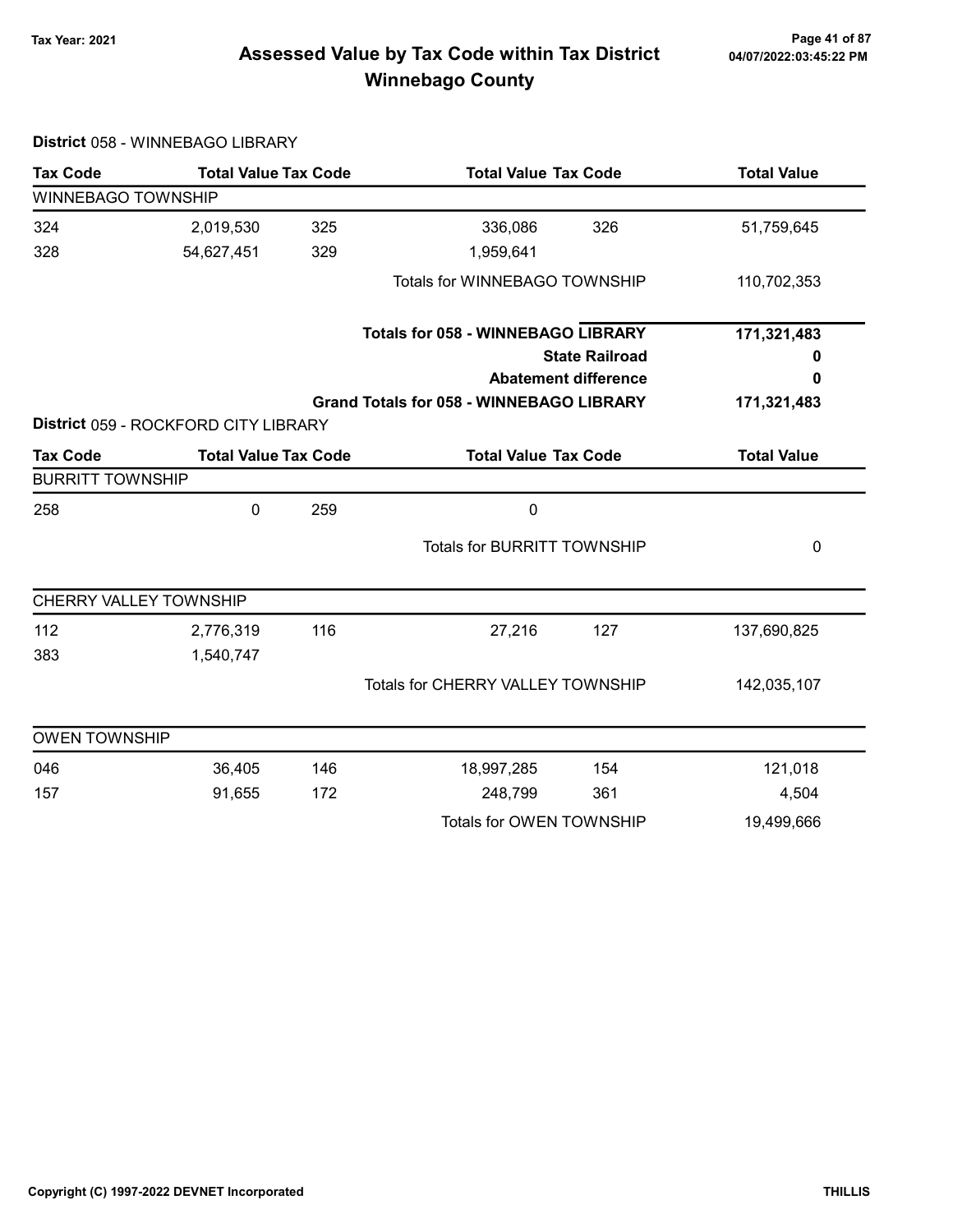### 7ax Year: 2021 Page 42 of 87<br>Assessed Value by Tax Code within Tax District 04/07/2022:03:45:22 PM Winnebago County

| <b>Tax Code</b>           | <b>Total Value Tax Code</b>         |     | <b>Total Value Tax Code</b>                         |                                                      | <b>Total Value</b>              |
|---------------------------|-------------------------------------|-----|-----------------------------------------------------|------------------------------------------------------|---------------------------------|
| ROCKFORD TOWNSHIP         |                                     |     |                                                     |                                                      |                                 |
| 001                       | 1,415,156,299                       | 014 | 876,211                                             | 021                                                  | 19,491,167                      |
| 036                       | 14,533,462                          | 047 | 3,861                                               | 048                                                  | 65,420                          |
| 085                       | 9,412,827                           | 086 | 1,270,696                                           | 117                                                  | 11,628,297                      |
| 123                       | 747,364                             | 126 | 1,895,242                                           | 131                                                  | 4,261                           |
| 223                       | 7,122,732                           | 226 | 768,475                                             | 381                                                  | 7,928,818                       |
| 382                       | 183,084                             | 391 | 914,701                                             | 392                                                  | 23,616,381                      |
| 400                       | 2,200                               | 403 | 70,087                                              | 404                                                  | 1,158,343                       |
| 405                       | 1,586,543                           | 406 | 10,548                                              | 407                                                  | 703,984                         |
| 408                       | 281,186                             | 410 | 7,930,819                                           | 411                                                  | 507                             |
| 412                       | 101,985                             | 417 | 861,229                                             | 418                                                  | 5,949,394                       |
| 419                       | 482,327                             | 421 | 15,092,219                                          | 422                                                  | 9,682,440                       |
| 423                       | 12,739,182                          | 424 | 8,929,189                                           | 436                                                  | 238,617                         |
| 450                       | 219,194                             | 451 | 43,025,487                                          | 453                                                  | 176,597                         |
| 455                       | 6,527,617                           | 460 | 859,185                                             |                                                      |                                 |
|                           |                                     |     | Totals for ROCKFORD TOWNSHIP                        |                                                      | 1,632,248,177                   |
| <b>WINNEBAGO TOWNSHIP</b> |                                     |     |                                                     |                                                      |                                 |
| 315                       | 77,478                              | 327 | 54,711                                              |                                                      |                                 |
|                           |                                     |     | Totals for WINNEBAGO TOWNSHIP                       |                                                      | 132,189                         |
|                           |                                     |     | <b>Totals for 059 - ROCKFORD CITY LIBRARY</b>       | <b>State Railroad</b><br><b>Abatement difference</b> | 1,793,915,139<br>4,781,701<br>0 |
|                           |                                     |     | <b>Grand Totals for 059 - ROCKFORD CITY LIBRARY</b> |                                                      | 1,798,696,840                   |
|                           | District 060 - GREATER RKFD AIRPORT |     |                                                     |                                                      |                                 |
| <b>Tax Code</b>           | <b>Total Value Tax Code</b>         |     | <b>Total Value Tax Code</b>                         |                                                      | <b>Total Value</b>              |
|                           | CHERRY VALLEY TOWNSHIP              |     |                                                     |                                                      |                                 |
| 110                       | 27,062,965                          | 111 | 6,537,334                                           | 112                                                  | 2,776,319                       |
| 113                       | 11,138,819                          | 114 | 81,658,352                                          | 115                                                  | 6,038,785                       |
| 116                       | 27,216                              | 119 | 14,551,904                                          | 120                                                  | 4,014,236                       |
| 122                       | 577,193                             | 124 | 7,709,121                                           | 125                                                  | 136,252                         |
| 127                       | 137,690,825                         | 128 | 1,974,503                                           | 129                                                  | 15,486,924                      |
| 343                       | 605,224                             | 383 | 1,540,747                                           | 386                                                  | 0                               |
| 440                       | 26,485                              |     |                                                     |                                                      |                                 |
|                           |                                     |     | Totals for CHERRY VALLEY TOWNSHIP                   |                                                      | 319,553,204                     |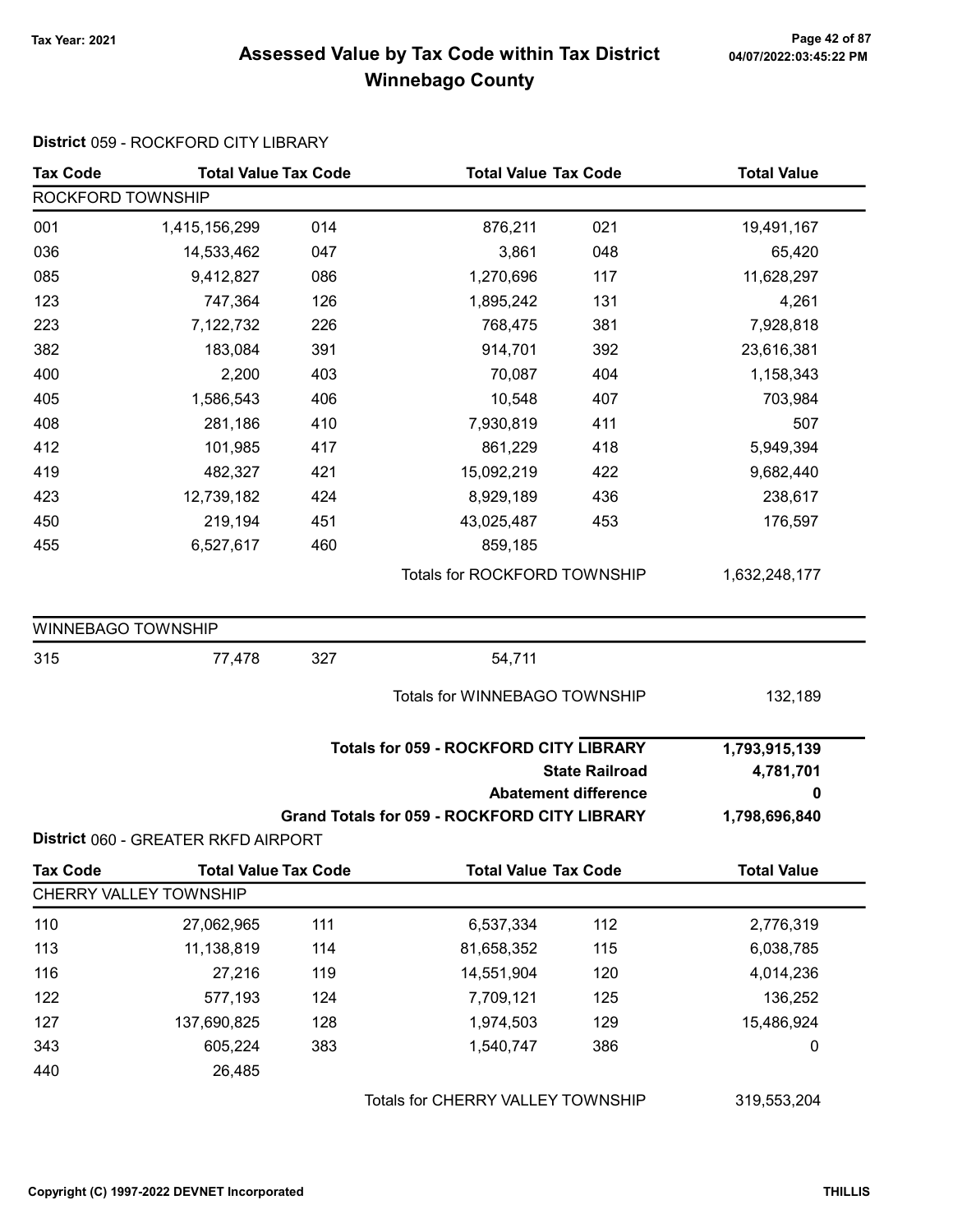### Tax Year: 2021 Page 43 of 87 Assessed Value by Tax Code within Tax District Winnebago County

#### District 060 - GREATER RKFD AIRPORT

| <b>Tax Code</b>        | <b>Total Value Tax Code</b> |     | <b>Total Value Tax Code</b>       |     | <b>Total Value</b> |  |  |
|------------------------|-----------------------------|-----|-----------------------------------|-----|--------------------|--|--|
| <b>HARLEM TOWNSHIP</b> |                             |     |                                   |     |                    |  |  |
| 006                    | 148,597,669                 | 007 | 5,854,176                         | 012 | 201,386            |  |  |
| 019                    | 0                           | 020 | 26,325                            | 026 | 36,305,876         |  |  |
| 042                    | 3,695,131                   | 045 | 356,847                           | 049 | 24,781,177         |  |  |
| 078                    | 328,714                     | 108 | 54,982                            | 109 | 36,369,674         |  |  |
| 118                    | 366,998                     | 130 | 4,490,226                         | 133 | 118,356,697        |  |  |
| 134                    | 13,078                      | 135 | 8,061,109                         | 136 | 30,162,987         |  |  |
| 137                    | 55,881,059                  | 138 | 31,856                            | 139 | 8,628,714          |  |  |
| 140                    | 59,035                      | 141 | 223,002                           | 142 | 4,504              |  |  |
| 143                    | 3,254,789                   | 144 | 122,029,670                       | 145 | 5,047,840          |  |  |
| 147                    | 74,541                      | 149 | 34,557,667                        | 151 | 888                |  |  |
| 152                    | 4,906,042                   | 153 | 790,328                           | 158 | 6,814,716          |  |  |
| 159                    | 269,903                     | 160 | 536,480                           | 163 | 2,012,783          |  |  |
| 164                    | 98,049                      | 194 | 2,673,434                         | 208 | 50,751             |  |  |
| 413                    | 515,299                     | 414 | 1,126,975                         | 416 | 6,280,937          |  |  |
| 427                    | 10,969                      | 428 | 1,889,927                         | 429 | 4,613              |  |  |
| 430                    | 148,776                     | 433 | 1,486,648                         | 434 | 225,630            |  |  |
| 435                    | 6,534,832                   | 442 | 1,036,911                         | 443 | 53,848             |  |  |
| 444                    | 14,351                      | 454 | 30,306                            |     |                    |  |  |
|                        |                             |     | <b>Totals for HARLEM TOWNSHIP</b> |     | 685,329,125        |  |  |
| <b>OWEN TOWNSHIP</b>   |                             |     |                                   |     |                    |  |  |
| 146                    | 18,997,285                  | 150 | 116,906                           | 154 | 121,018            |  |  |
| 155                    | 8,763,244                   | 156 | 19,820,245                        | 157 | 91,655             |  |  |
| 161                    | 137,589                     | 162 | 571,072                           | 165 | 16,283,767         |  |  |
| 168                    | 0                           | 169 | 8,660,569                         | 170 | 120,912            |  |  |
| 171                    | 153,924                     | 200 | 1,967,761                         | 358 | 0                  |  |  |
| 359                    | 4,055                       | 361 | 4,504                             | 365 | 12,197,158         |  |  |
| 368                    | 0                           | 369 | 123,018                           |     |                    |  |  |
|                        |                             |     | Totals for OWEN TOWNSHIP          |     | 88,134,682         |  |  |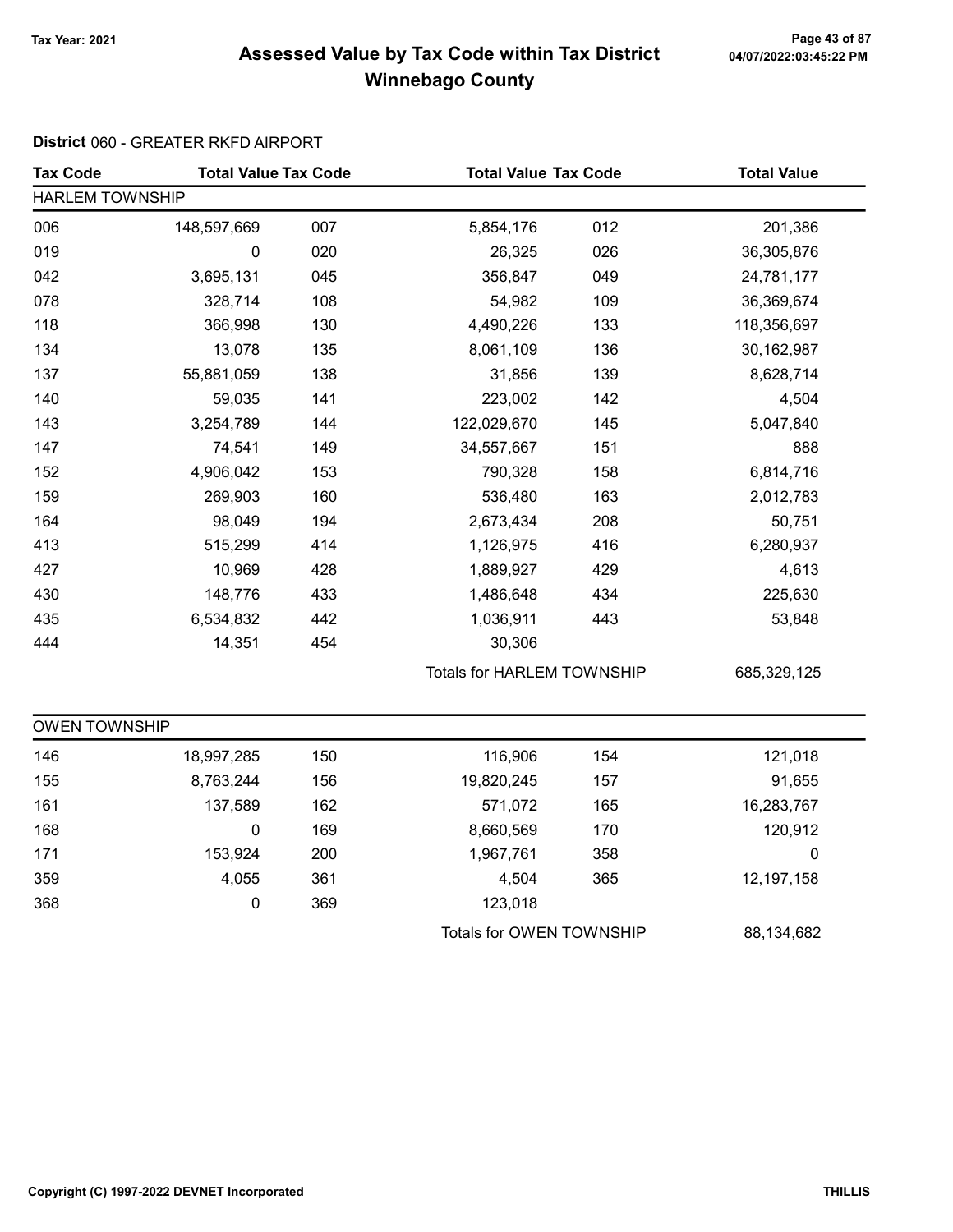### 7ax Year: 2021 Page 44 of 87<br>Assessed Value by Tax Code within Tax District 04/07/2022:03:45:22 PM Winnebago County

#### District 060 - GREATER RKFD AIRPORT

| <b>Tax Code</b>   | <b>Total Value Tax Code</b> |     | <b>Total Value Tax Code</b>                  |                       | <b>Total Value</b> |
|-------------------|-----------------------------|-----|----------------------------------------------|-----------------------|--------------------|
| ROCKFORD TOWNSHIP |                             |     |                                              |                       |                    |
| 001               | 1,415,156,299               | 002 | 116,985,736                                  | 003                   | 30,393,220         |
| 005               | 12,259,711                  | 008 | 61,925,180                                   | 010                   | 3,414,800          |
| 013               | 25,089,699                  | 014 | 876,211                                      | 016                   | $\mathbf 0$        |
| 017               | 26,356,781                  | 018 | 58,107,796                                   | 021                   | 19,491,167         |
| 030               | 414,534                     | 031 | 5,224,067                                    | 035                   | 837,690            |
| 036               | 14,533,462                  | 040 | 64,980                                       | 044                   | 53,925             |
| 047               | 3,861                       | 048 | 65,420                                       | 050                   | 6,928,985          |
| 051               | 10,451,178                  | 052 | 449,945                                      | 053                   | 2,010,368          |
| 057               | 10,752,010                  | 058 | 1,801,748                                    | 059                   | 1,660,979          |
| 060               | 1,808,731                   | 061 | 3,264,894                                    | 062                   | 7,917,934          |
| 063               | 2,234,242                   | 064 | 15,498,124                                   | 066                   | 13,794,975         |
| 069               | 7,359,509                   | 070 | 2,094,872                                    | 071                   | 11,931,734         |
| 072               | 51,753                      | 073 | 46,444                                       | 076                   | 1,001,877          |
| 077               | 159,622                     | 083 | 673,733                                      | 084                   | 593,720            |
| 085               | 9,412,827                   | 090 | 7,739                                        | 091                   | 10,514,285         |
| 092               | 5,087,036                   | 093 | 1,479,699                                    | 095                   | 4,996,143          |
| 096               | 8,960,972                   | 099 | 5,834,011                                    | 104                   | 2,389,933          |
| 117               | 11,628,297                  | 123 | 747,364                                      | 126                   | 1,895,242          |
| 131               | 4,261                       | 223 | 7,122,732                                    | 226                   | 768,475            |
| 351               | 828,760                     | 370 | 0                                            | 372                   | 4,375,523          |
| 373               | 2,163,891                   | 374 | 1,684,891                                    | 378                   | 52,587,197         |
| 379               | 993,249                     | 380 | 1,019,910                                    | 381                   | 7,928,818          |
| 382               | 183,084                     | 385 | 1,010,142                                    | 391                   | 914,701            |
| 392               | 23,616,381                  | 393 | 459,482                                      | 394                   | 0                  |
| 397               | $\pmb{0}$                   | 400 | 2,200                                        | 403                   | 70,087             |
| 404               | 1,158,343                   | 405 | 1,586,543                                    | 406                   | 10,548             |
| 407               | 703,984                     | 408 | 281,186                                      | 409                   | 11,680,922         |
| 410               | 7,930,819                   | 411 | 507                                          | 412                   | 101,985            |
| 417               | 861,229                     | 418 | 5,949,394                                    | 419                   | 482,327            |
| 421               | 15,092,219                  | 422 | 9,682,440                                    | 423                   | 12,739,182         |
| 424               | 8,929,189                   | 426 | 2,368,152                                    | 436                   | 238,617            |
| 438               | 586,532                     | 439 | 485,239                                      | 441                   | 465,025            |
| 448               | 11,686                      | 450 | 219,194                                      | 451                   | 43,025,487         |
| 452               | 30,668                      | 453 | 176,597                                      | 455                   | 6,527,617          |
| 456               | 4,263,480                   | 460 | 859,185                                      |                       |                    |
|                   |                             |     | Totals for ROCKFORD TOWNSHIP                 |                       | 2,198,877,544      |
|                   |                             |     | <b>Totals for 060 - GREATER RKFD AIRPORT</b> |                       | 3,291,894,555      |
|                   |                             |     |                                              | <b>State Railroad</b> | 8,274,060          |

Opyright (C) 1997-2022 DEVNET Incorporated The Context of Context of Context of Context of THILLIS

Abatement difference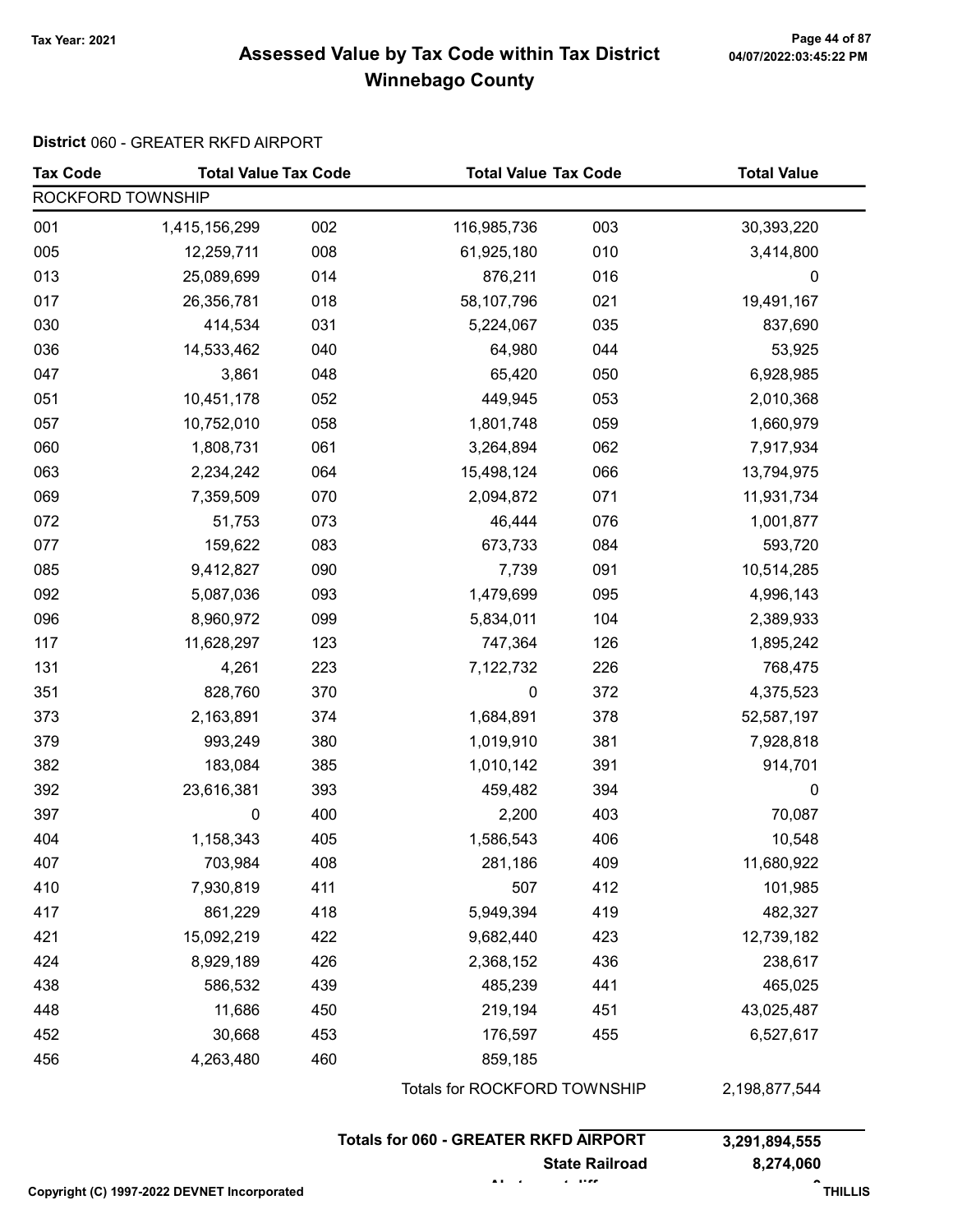### 7ax Year: 2021 Page 45 of 87<br>Assessed Value by Tax Code within Tax District 04/07/2022:03:45:22 PM Winnebago County

|                           | District 061 - SOUTH BELOIT CITY LIBRARY |     |                                                         |                       |                    |
|---------------------------|------------------------------------------|-----|---------------------------------------------------------|-----------------------|--------------------|
| <b>Tax Code</b>           | <b>Total Value Tax Code</b>              |     | <b>Total Value Tax Code</b>                             |                       | <b>Total Value</b> |
| ROCKTON TOWNSHIP          |                                          |     |                                                         |                       |                    |
| 190                       | 42,729,310                               | 201 | 19,518,313                                              | 290                   | $\mathbf 0$        |
| 348                       | 60,862                                   | 458 | 5,016,413                                               |                       |                    |
|                           |                                          |     | Totals for ROCKTON TOWNSHIP                             |                       | 67,324,898         |
| ROSCOE TOWNSHIP           |                                          |     |                                                         |                       |                    |
| 175                       | 46,977,470                               | 177 | 12,773,450                                              | 347                   | 304,604            |
| 415                       | 1,208,379                                | 457 | 1,645,701                                               |                       |                    |
|                           |                                          |     | Totals for ROSCOE TOWNSHIP                              |                       | 62,909,604         |
|                           |                                          |     | <b>Totals for 061 - SOUTH BELOIT CITY LIBRARY</b>       |                       | 130,234,502        |
|                           |                                          |     |                                                         | <b>State Railroad</b> | 1,492,716          |
|                           |                                          |     | <b>Abatement difference</b>                             |                       | 0                  |
|                           | District 062 - RKFD - WINN DRAINAGE      |     | <b>Grand Totals for 061 - SOUTH BELOIT CITY LIBRARY</b> |                       | 131,727,218        |
| <b>Tax Code</b>           | <b>Total Value Tax Code</b>              |     | <b>Total Value Tax Code</b>                             |                       | <b>Total Value</b> |
| <b>BURRITT TOWNSHIP</b>   |                                          |     |                                                         |                       |                    |
| 254                       | 275,389                                  |     |                                                         |                       |                    |
|                           |                                          |     | <b>Totals for BURRITT TOWNSHIP</b>                      |                       | 275,389            |
|                           |                                          |     |                                                         |                       |                    |
| ROCKFORD TOWNSHIP         |                                          |     |                                                         |                       |                    |
| 060                       | 1,808,731                                | 062 | 7,917,934                                               | 073                   | 46,444             |
|                           |                                          |     | Totals for ROCKFORD TOWNSHIP                            |                       | 9,773,109          |
| <b>WINNEBAGO TOWNSHIP</b> |                                          |     |                                                         |                       |                    |
| 315                       | 77,478                                   | 324 | 2,019,530                                               |                       |                    |
|                           |                                          |     | Totals for WINNEBAGO TOWNSHIP                           |                       | 2,097,008          |
|                           |                                          |     | <b>Totals for 062 - RKFD - WINN DRAINAGE</b>            |                       | 12,145,506         |
|                           |                                          |     |                                                         | <b>State Railroad</b> | 0                  |
|                           |                                          |     | <b>Abatement difference</b>                             |                       | 0                  |
|                           |                                          |     | <b>Grand Totals for 062 - RKFD - WINN DRAINAGE</b>      |                       | 12,145,506         |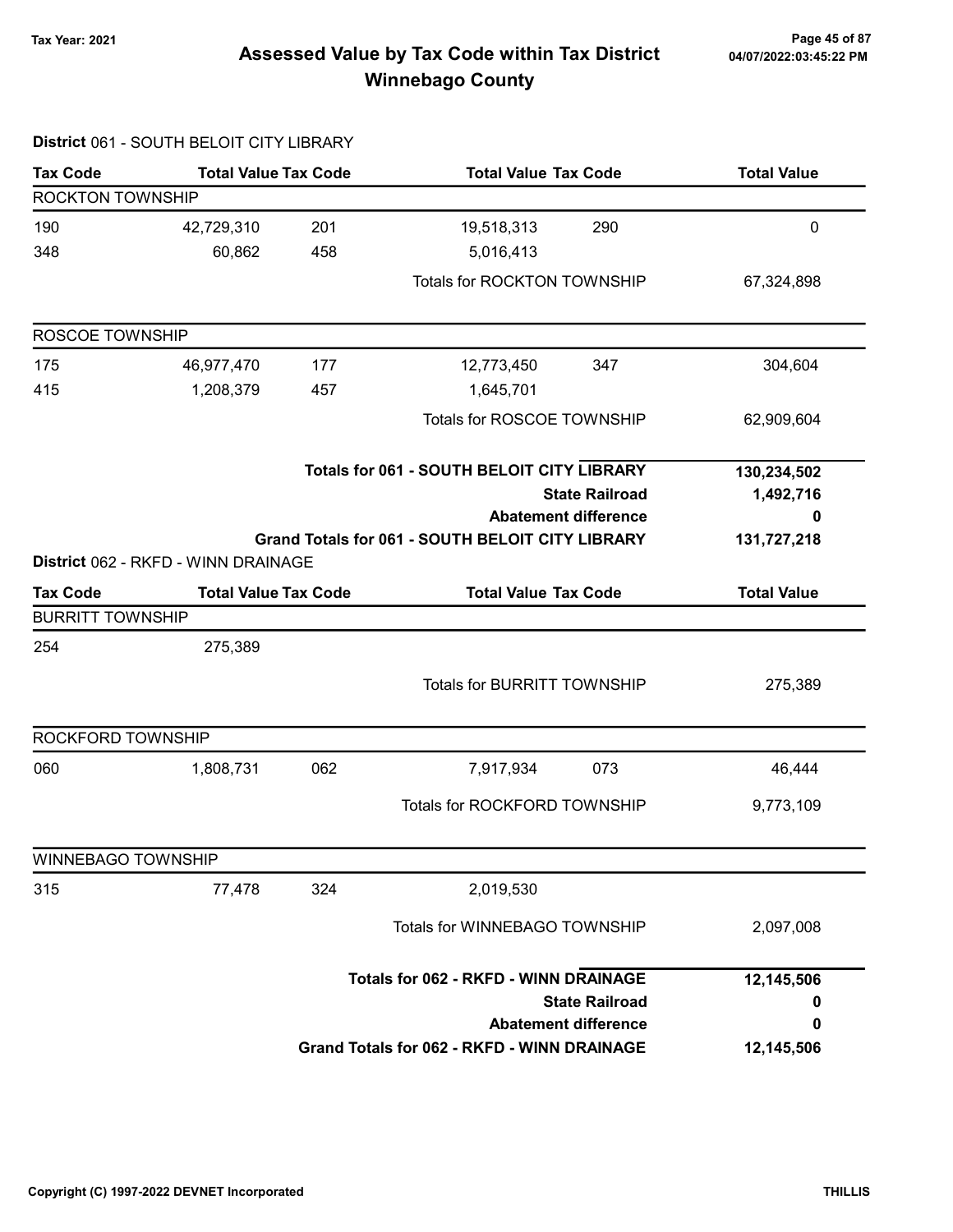### Tax Year: 2021 Page 46 of 87 Assessed Value by Tax Code within Tax District Winnebago County

|                   | District 064 - LINCOLN-ACRES STREET LIGHT   |                                                            |                    |
|-------------------|---------------------------------------------|------------------------------------------------------------|--------------------|
| <b>Tax Code</b>   | <b>Total Value Tax Code</b>                 | <b>Total Value Tax Code</b>                                | <b>Total Value</b> |
| ROCKFORD TOWNSHIP |                                             |                                                            |                    |
| 083               | 673,733                                     |                                                            |                    |
|                   |                                             | Totals for ROCKFORD TOWNSHIP                               | 673,733            |
|                   |                                             | <b>Totals for 064 - LINCOLN-ACRES STREET LIGHT</b>         | 673,733            |
|                   |                                             | <b>State Railroad</b>                                      | 0                  |
|                   |                                             | <b>Abatement difference</b>                                | 0                  |
|                   | District 065 - WASHINGTON PARK STREET LIGHT | Grand Totals for 064 - LINCOLN-ACRES STREET LIGHT          | 673,733            |
| <b>Tax Code</b>   | <b>Total Value Tax Code</b>                 | <b>Total Value Tax Code</b>                                | <b>Total Value</b> |
| ROCKFORD TOWNSHIP |                                             |                                                            |                    |
| 059               | 1,660,979                                   |                                                            |                    |
|                   |                                             | Totals for ROCKFORD TOWNSHIP                               | 1,660,979          |
|                   |                                             | <b>Totals for 065 - WASHINGTON PARK STREET LIGHT</b>       | 1,660,979          |
|                   |                                             | <b>State Railroad</b>                                      | 0                  |
|                   |                                             | <b>Abatement difference</b>                                | 0                  |
|                   | District 066 - EAST STATE & ALPINE TIF      | <b>Grand Totals for 065 - WASHINGTON PARK STREET LIGHT</b> | 1,660,979          |
| <b>Tax Code</b>   | <b>Total Value Tax Code</b>                 | <b>Total Value Tax Code</b>                                | <b>Total Value</b> |
| ROCKFORD TOWNSHIP |                                             |                                                            |                    |
| 117               | 11,628,297                                  |                                                            |                    |
|                   |                                             | Totals for ROCKFORD TOWNSHIP                               | 11,628,297         |
|                   |                                             | Totals for 066 - EAST STATE & ALPINE TIF                   | 11,628,297         |
|                   |                                             | <b>State Railroad</b>                                      | 0                  |
|                   |                                             | <b>Abatement difference</b>                                | 0                  |
|                   |                                             | Grand Totals for 066 - EAST STATE & ALPINE TIF             | 11,628,297         |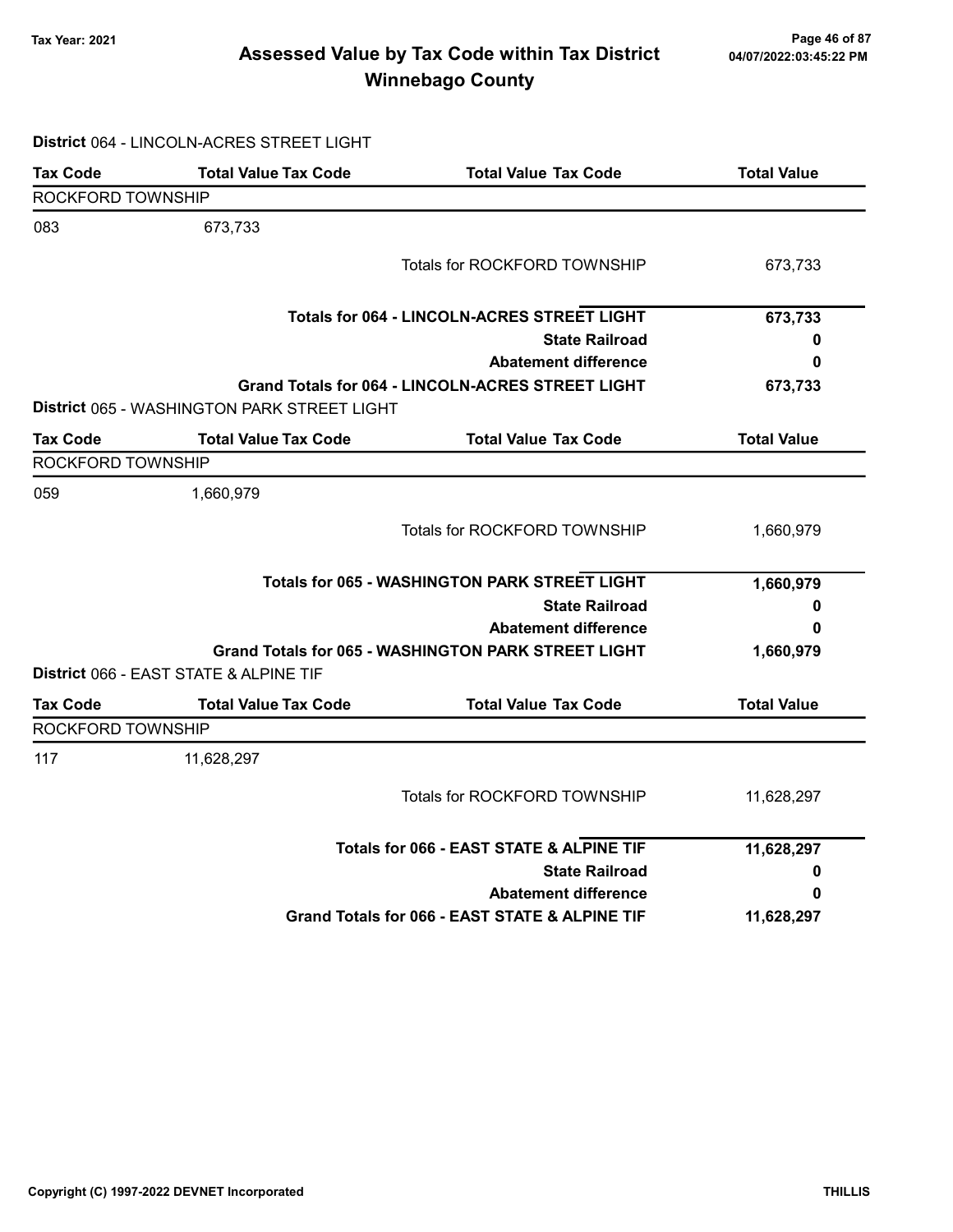### 7ax Year: 2021 Page 47 of 87<br>Assessed Value by Tax Code within Tax District 04/07/2022:03:45:22 PM Winnebago County

| District 067 - WEST STATE & CENTRAL TIF |  |  |  |  |  |  |  |
|-----------------------------------------|--|--|--|--|--|--|--|
|-----------------------------------------|--|--|--|--|--|--|--|

| <b>Tax Code</b>        | <b>Total Value Tax Code</b>             |                       | <b>Total Value Tax Code</b>                          |                             | <b>Total Value</b> |  |
|------------------------|-----------------------------------------|-----------------------|------------------------------------------------------|-----------------------------|--------------------|--|
| ROCKFORD TOWNSHIP      |                                         |                       |                                                      |                             |                    |  |
| 085                    | 9,412,827                               |                       |                                                      |                             |                    |  |
|                        |                                         |                       | Totals for ROCKFORD TOWNSHIP                         |                             | 9,412,827          |  |
|                        |                                         |                       |                                                      |                             |                    |  |
|                        |                                         |                       | <b>Totals for 067 - WEST STATE &amp; CENTRAL TIF</b> |                             | 9,412,827          |  |
|                        |                                         |                       |                                                      | <b>State Railroad</b>       | U                  |  |
|                        |                                         |                       |                                                      | <b>Abatement difference</b> | 0                  |  |
|                        |                                         |                       | Grand Totals for 067 - WEST STATE & CENTRAL TIF      |                             | 9,412,827          |  |
|                        | District 068 - WEST STATE & KILBURN TIF |                       |                                                      |                             |                    |  |
| <b>Tax Code</b>        | <b>Total Value Tax Code</b>             |                       | <b>Total Value Tax Code</b>                          |                             | <b>Total Value</b> |  |
| ROCKFORD TOWNSHIP      |                                         |                       |                                                      |                             |                    |  |
| 226                    | 768,475                                 |                       |                                                      |                             |                    |  |
|                        |                                         |                       | Totals for ROCKFORD TOWNSHIP                         |                             | 768,475            |  |
|                        |                                         |                       |                                                      |                             |                    |  |
|                        |                                         |                       | <b>Totals for 068 - WEST STATE &amp; KILBURN TIF</b> |                             | 768,475            |  |
|                        |                                         | <b>State Railroad</b> |                                                      |                             |                    |  |
|                        |                                         |                       |                                                      | <b>Abatement difference</b> | 0                  |  |
|                        |                                         |                       | Grand Totals for 068 - WEST STATE & KILBURN TIF      |                             | 768,475            |  |
|                        | District 070 - HARLEM SCHOOL DIST 122   |                       |                                                      |                             |                    |  |
| <b>Tax Code</b>        | <b>Total Value Tax Code</b>             |                       |                                                      | <b>Total Value Tax Code</b> |                    |  |
| <b>HARLEM TOWNSHIP</b> |                                         |                       |                                                      |                             |                    |  |
| 006                    | 148,597,669                             | 007                   | 5,854,176                                            | 019                         | $\mathbf{0}$       |  |
| 049                    | 24,781,177                              | 118                   | 366,998                                              | 133                         | 118,356,697        |  |
| 134                    | 13,078                                  | 137                   | 55,881,059                                           | 139                         | 8,628,714          |  |
| 141                    | 223,002                                 | 142                   | 4,504                                                | 143                         | 3,254,789          |  |
| 144                    | 122,029,670                             | 147                   | 74,541                                               | 149                         | 34,557,667         |  |
| 151                    | 888                                     | 152                   | 4,906,042                                            | 153                         | 790,328            |  |
| 158                    | 6,814,716                               | 160                   | 536,480                                              | 163                         | 2,012,783          |  |
| 164                    | 98,049                                  | 413                   | 515,299                                              | 414                         | 1,126,975          |  |
| 416                    | 6,280,937                               | 433                   | 1,486,648                                            | 434                         | 225,630            |  |
| 435                    | 6,534,832                               | 442                   | 1,036,911                                            |                             |                    |  |
|                        |                                         |                       | Totals for HARLEM TOWNSHIP                           |                             | 554,990,259        |  |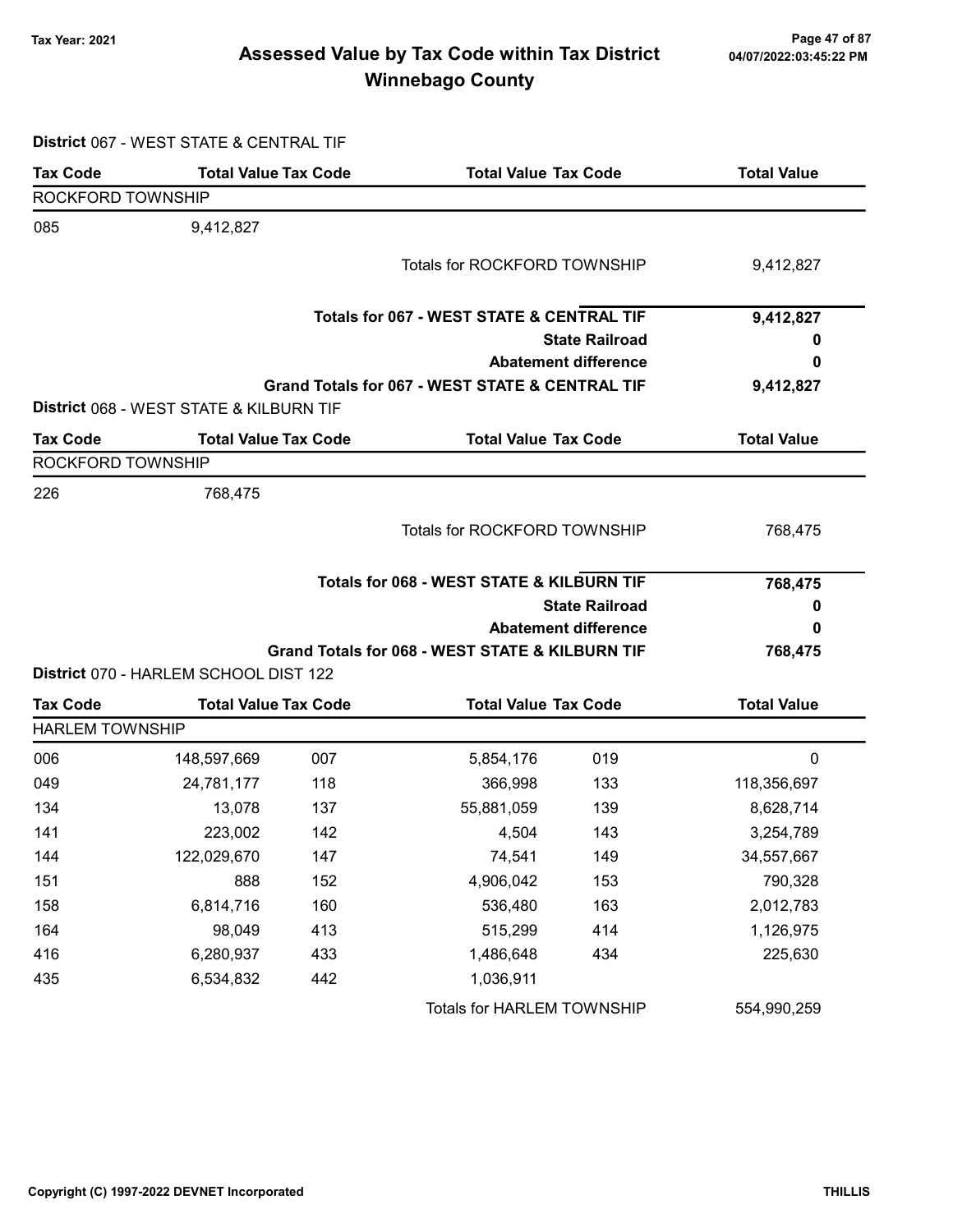# 04/07/2022:03:45:22 PM

### Tax Year: 2021 Page 48 of 87 Assessed Value by Tax Code within Tax District Winnebago County

### District 070 - HARLEM SCHOOL DIST 122 Tax Code Total Value Tax Code Total Value Tax Code Total Value ROCKFORD TOWNSHIP 002 116,985,736 010 3,414,800 021 19,491,167 035 837,690 409 11,680,922 456 4,263,480 Totals for ROCKFORD TOWNSHIP 156,673,795 State Railroad Totals for 070 - HARLEM SCHOOL DIST 122 Abatement difference Grand Totals for 070 - HARLEM SCHOOL DIST 122 711,664,054 685,775 0 712,349,829 District 071 - KINNIKINNICK SD #131 Tax Code Total Value Tax Code Total Value Tax Code Total Value Tax Code HARLEM TOWNSHIP 136 30,162,987 138 31,856 Totals for HARLEM TOWNSHIP 30,194,843 ROCKTON TOWNSHIP 203 5,255,366 33,597 204 205 238,671 206 22,615,336 Totals for ROCKTON TOWNSHIP 28,142,970 ROSCOE TOWNSHIP 181 152,061,092 185 14,436,614 187 2,926,326 189 76,615,029 198 4,892,772 199 47,463,729 447 390,181 Totals for ROSCOE TOWNSHIP 298,785,743 State Railroad Totals for 071 - KINNIKINNICK SD #131 Abatement difference Grand Totals for 071 - KINNIKINNICK SD #131 357,123,556 134,723 0 357,258,279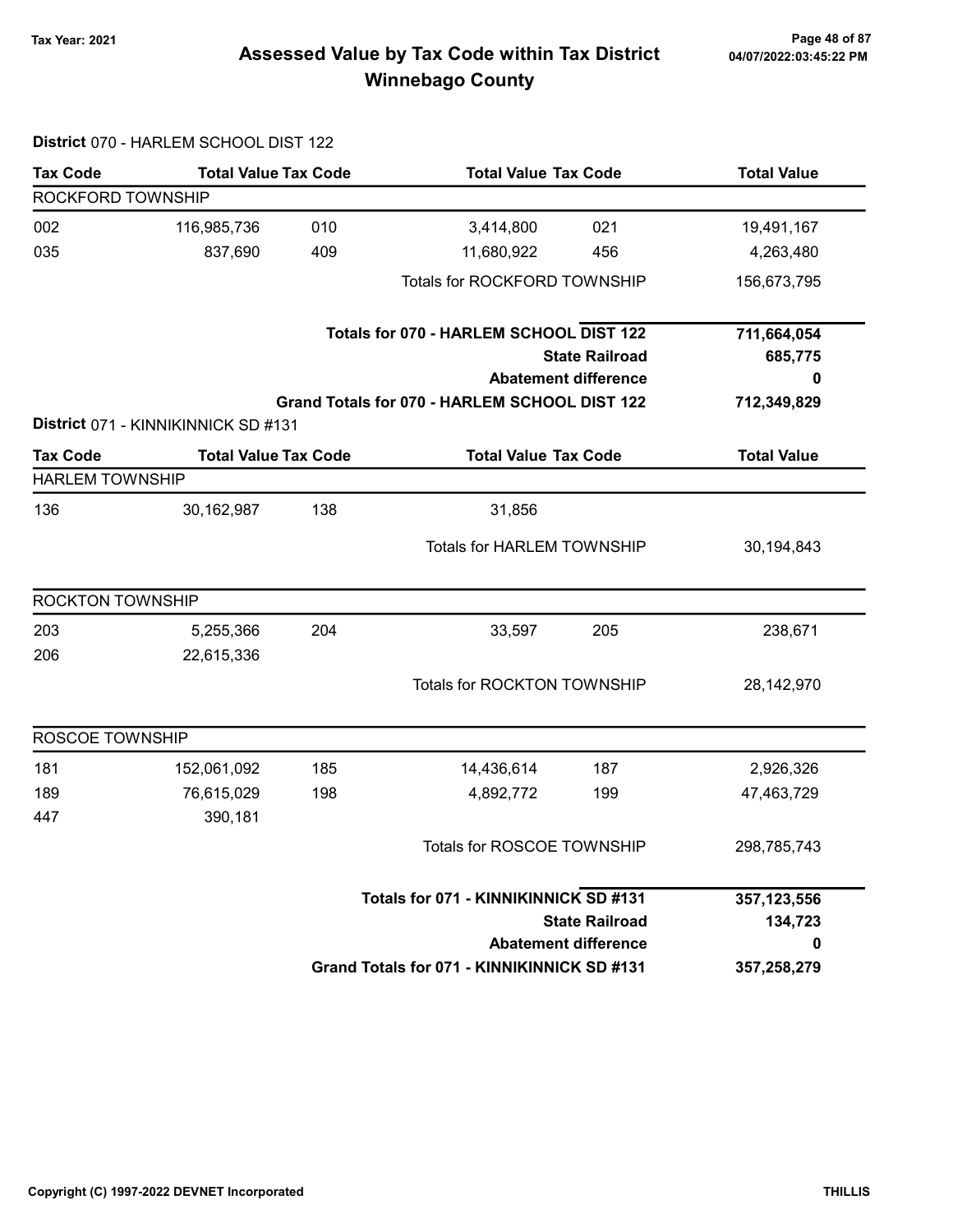# 04/07/2022:03:45:22 PM

### 7ax Year: 2021 Page 49 of 87<br>Assessed Value by Tax Code within Tax District 04/07/2022:03:45:22 PM Winnebago County

|                          | District 072 - PRAIRIE HILL SCHOOL DIST 133 |     |                                                     |                       |                    |
|--------------------------|---------------------------------------------|-----|-----------------------------------------------------|-----------------------|--------------------|
| <b>Tax Code</b>          | <b>Total Value Tax Code</b>                 |     | <b>Total Value Tax Code</b>                         |                       | <b>Total Value</b> |
| ROSCOE TOWNSHIP          |                                             |     |                                                     |                       |                    |
| 068                      | 3,383,176                                   | 175 | 46,977,470                                          | 176                   | $\mathbf 0$        |
| 180                      | 77,503,855                                  | 188 | 891,472                                             | 192                   | 18,503,709         |
|                          |                                             |     | Totals for ROSCOE TOWNSHIP                          |                       | 147,259,682        |
|                          |                                             |     | Totals for 072 - PRAIRIE HILL SCHOOL DIST 133       |                       | 147,259,682        |
|                          |                                             |     |                                                     | <b>State Railroad</b> | 0                  |
|                          |                                             |     | <b>Abatement difference</b>                         |                       | 0                  |
|                          | District 073 - SHIRLAND SCHOOL DIST 134     |     | Grand Totals for 072 - PRAIRIE HILL SCHOOL DIST 133 |                       | 147,259,682        |
| <b>Tax Code</b>          | <b>Total Value Tax Code</b>                 |     | <b>Total Value Tax Code</b>                         |                       | <b>Total Value</b> |
| <b>LAONA TOWNSHIP</b>    |                                             |     |                                                     |                       |                    |
| 212                      | 151                                         |     |                                                     |                       |                    |
|                          |                                             |     | Totals for LAONA TOWNSHIP                           |                       | 151                |
| <b>ROCKTON TOWNSHIP</b>  |                                             |     |                                                     |                       |                    |
| 193                      | 9,464,532                                   |     |                                                     |                       |                    |
|                          |                                             |     | Totals for ROCKTON TOWNSHIP                         |                       | 9,464,532          |
| SHIRLAND TOWNSHIP        |                                             |     |                                                     |                       |                    |
| 210                      | 0                                           | 211 | 0                                                   | 213                   | 7,805,127          |
| 214                      | 18,766,803                                  |     |                                                     |                       |                    |
|                          |                                             |     | <b>Totals for SHIRLAND TOWNSHIP</b>                 |                       | 26,571,930         |
|                          |                                             |     | Totals for 073 - SHIRLAND SCHOOL DIST 134           |                       | 36,036,613         |
|                          |                                             |     |                                                     | <b>State Railroad</b> | 0                  |
|                          |                                             |     | <b>Abatement difference</b>                         |                       | 0                  |
|                          | District 074 - ROCKTON SCHOOL DIST 140      |     | Grand Totals for 073 - SHIRLAND SCHOOL DIST 134     |                       | 36,036,613         |
| <b>Tax Code</b>          | <b>Total Value Tax Code</b>                 |     | <b>Total Value Tax Code</b>                         |                       | <b>Total Value</b> |
| <b>HARRISON TOWNSHIP</b> |                                             |     |                                                     |                       |                    |
| 247                      | 7,614,717                                   |     |                                                     |                       |                    |
|                          |                                             |     | Totals for HARRISON TOWNSHIP                        |                       | 7,614,717          |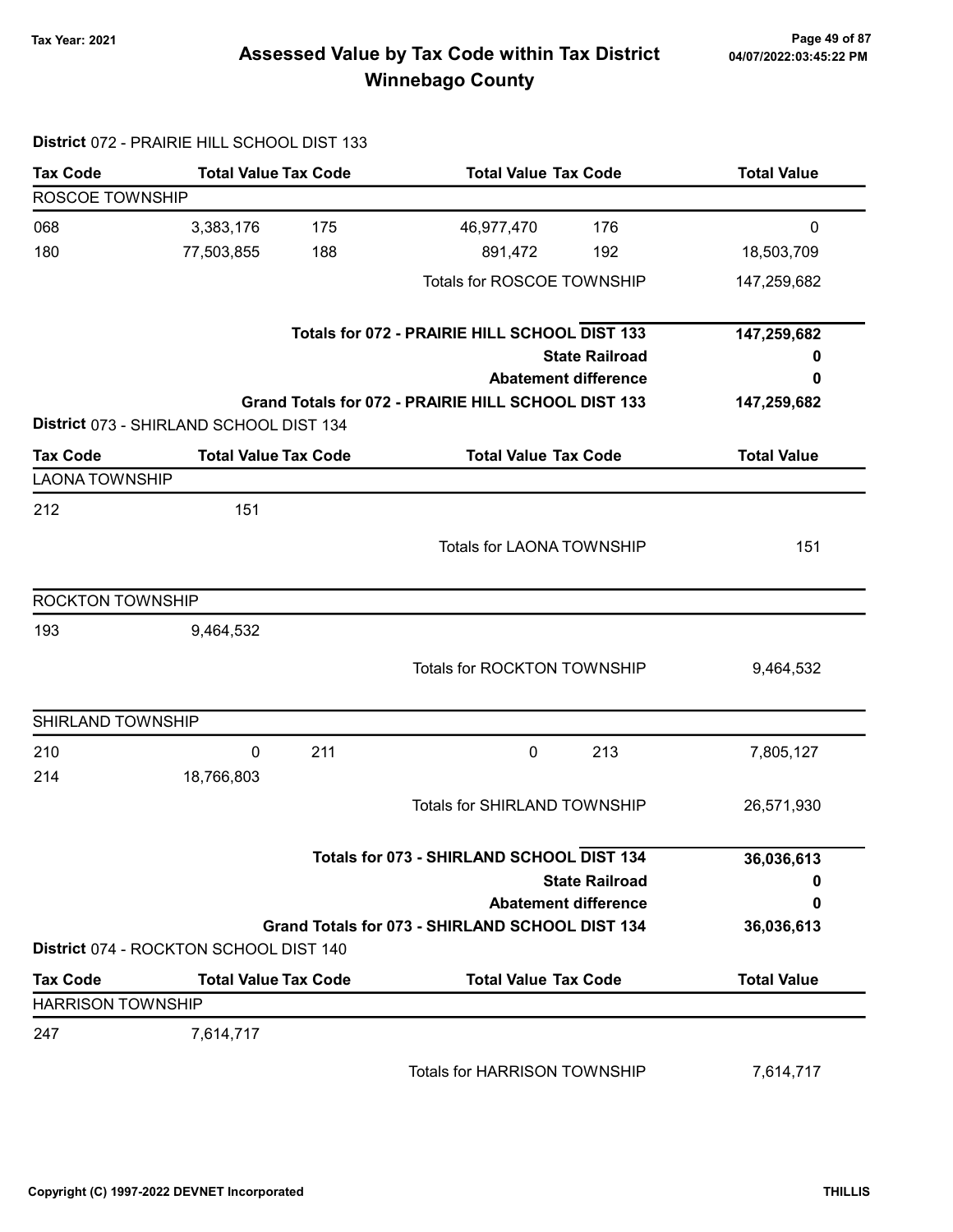### Tax Year: 2021 Page 50 of 87 Assessed Value by Tax Code within Tax District Winnebago County

|                      | District 074 - ROCKTON SCHOOL DIST 140 |     |                                                |                             |                    |
|----------------------|----------------------------------------|-----|------------------------------------------------|-----------------------------|--------------------|
| <b>Tax Code</b>      | <b>Total Value Tax Code</b>            |     | <b>Total Value Tax Code</b>                    |                             | <b>Total Value</b> |
| <b>OWEN TOWNSHIP</b> |                                        |     |                                                |                             |                    |
| 161                  | 137,589                                | 165 | 16,283,767                                     | 168                         | 0                  |
| 200                  | 1,967,761                              | 362 | 1,138,298                                      | 364                         | 281,811            |
|                      |                                        |     | Totals for OWEN TOWNSHIP                       |                             | 19,809,226         |
| ROCKTON TOWNSHIP     |                                        |     |                                                |                             |                    |
| 197                  | 117,905,413                            | 201 | 19,518,313                                     | 202                         | 49,354,491         |
| 401                  | 4,009,467                              | 402 | 535,055                                        | 420                         | 1,726,858          |
|                      |                                        |     | Totals for ROCKTON TOWNSHIP                    |                             | 193,049,597        |
| ROSCOE TOWNSHIP      |                                        |     |                                                |                             |                    |
| 182                  | 710,466                                | 183 | 0                                              | 196                         | 15,039             |
| 207                  | 0                                      | 209 | 46,359,872                                     |                             |                    |
|                      |                                        |     | Totals for ROSCOE TOWNSHIP                     |                             | 47,085,377         |
|                      |                                        |     | Totals for 074 - ROCKTON SCHOOL DIST 140       |                             | 267,558,917        |
|                      |                                        |     |                                                | <b>State Railroad</b>       | 726,880            |
|                      |                                        |     | Grand Totals for 074 - ROCKTON SCHOOL DIST 140 | <b>Abatement difference</b> | 0<br>268,285,797   |
|                      | District 075 - NORTH BOONE SD #200     |     |                                                |                             |                    |
| <b>Tax Code</b>      | <b>Total Value Tax Code</b>            |     | <b>Total Value Tax Code</b>                    |                             | <b>Total Value</b> |
| ROSCOE TOWNSHIP      |                                        |     |                                                |                             |                    |
| 184                  | 1,209,062                              |     |                                                |                             |                    |
|                      |                                        |     | Totals for ROSCOE TOWNSHIP                     |                             | 1,209,062          |
|                      |                                        |     | Totals for 075 - NORTH BOONE SD #200           |                             | 1,209,062          |
|                      |                                        |     |                                                | <b>State Railroad</b>       | 0                  |
|                      |                                        |     |                                                | <b>Abatement difference</b> | 0                  |
|                      |                                        |     | Grand Totals for 075 - NORTH BOONE SD #200     |                             | 1,209,062          |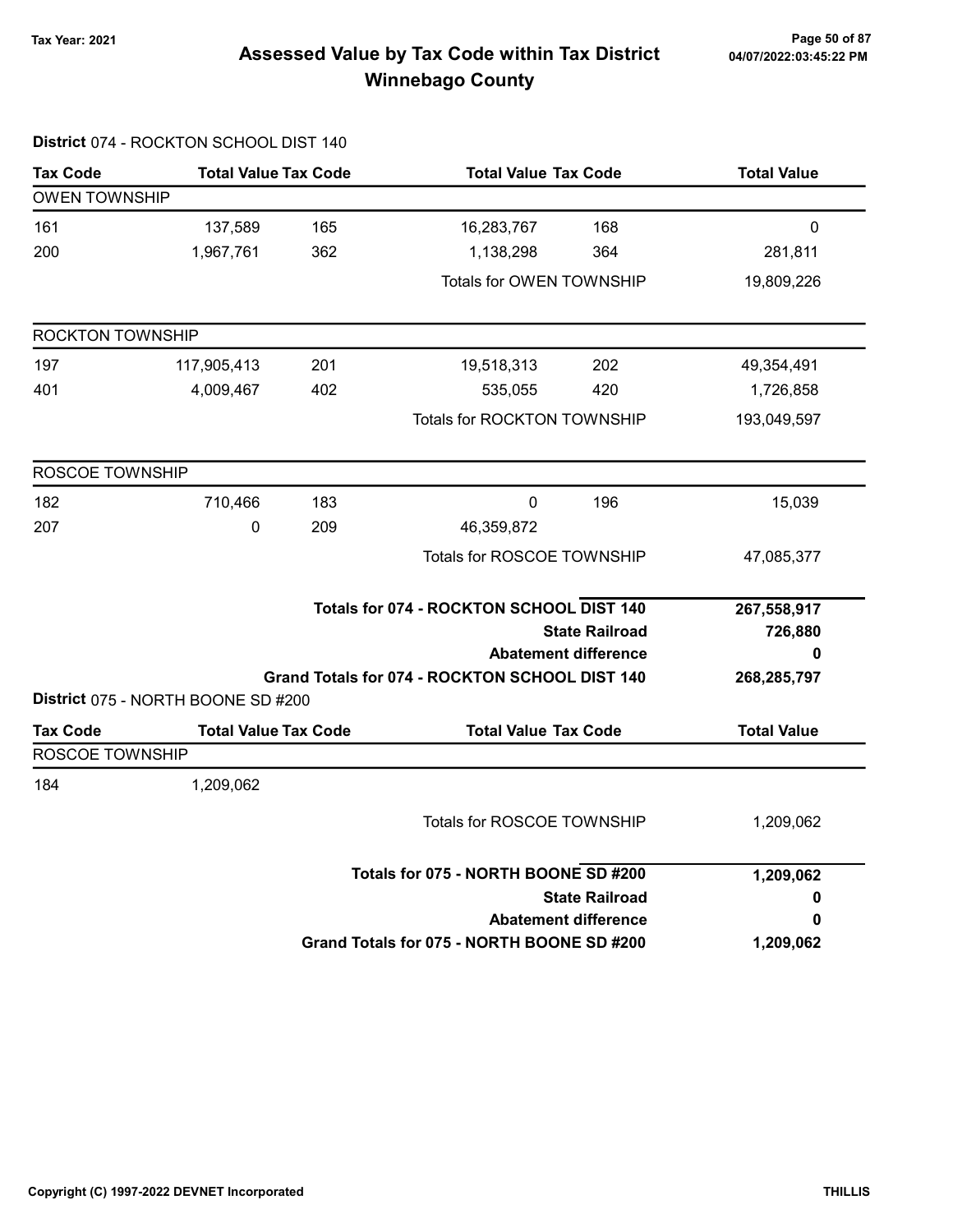### 7ax Year: 2021 Page 51 of 87<br>Assessed Value by Tax Code within Tax District 04/07/2022:03:45:22 PM Winnebago County

| <b>Tax Code</b>        | <b>Total Value Tax Code</b> |     | <b>Total Value Tax Code</b>       |     | <b>Total Value</b> |  |
|------------------------|-----------------------------|-----|-----------------------------------|-----|--------------------|--|
|                        | CHERRY VALLEY TOWNSHIP      |     |                                   |     |                    |  |
| 110                    | 27,062,965                  | 111 | 6,537,334                         | 112 | 2,776,319          |  |
| 113                    | 11,138,819                  | 114 | 81,658,352                        | 115 | 6,038,785          |  |
| 116                    | 27,216                      | 119 | 14,551,904                        | 120 | 4,014,236          |  |
| 124                    | 7,709,121                   | 125 | 136,252                           | 127 | 137,690,825        |  |
| 128                    | 1,974,503                   | 129 | 15,486,924                        | 343 | 605,224            |  |
| 366                    | 848,215                     | 383 | 1,540,747                         | 386 | 0                  |  |
| 396                    | 0                           | 440 | 26,485                            |     |                    |  |
|                        |                             |     | Totals for CHERRY VALLEY TOWNSHIP |     | 319,824,226        |  |
| <b>HARLEM TOWNSHIP</b> |                             |     |                                   |     |                    |  |
| 012                    | 201,386                     | 020 | 26,325                            | 026 | 36,305,876         |  |
| 042                    | 3,695,131                   | 045 | 356,847                           | 078 | 328,714            |  |
| 108                    | 54,982                      | 109 | 36,369,674                        | 130 | 4,490,226          |  |
| 135                    | 8,061,109                   | 140 | 59,035                            | 145 | 5,047,840          |  |
| 159                    | 269,903                     | 194 | 2,673,434                         | 208 | 50,751             |  |
| 427                    | 10,969                      | 428 | 1,889,927                         | 429 | 4,613              |  |
| 430                    | 148,776                     | 443 | 53,848                            | 444 | 14,351             |  |
| 454                    | 30,306                      |     |                                   |     |                    |  |
|                        |                             |     | <b>Totals for HARLEM TOWNSHIP</b> |     | 100,144,023        |  |
| <b>OWEN TOWNSHIP</b>   |                             |     |                                   |     |                    |  |
| 046                    | 36,405                      | 146 | 18,997,285                        | 148 | 1,023              |  |
| 150                    | 116,906                     | 154 | 121,018                           | 155 | 8,763,244          |  |
| 156                    | 19,820,245                  | 157 | 91,655                            | 167 | 6,001,379          |  |
| 169                    | 8,660,569                   | 170 | 120,912                           | 171 | 153,924            |  |
| 172                    | 248,799                     | 358 | $\pmb{0}$                         | 359 | 4,055              |  |
| 360                    | $\pmb{0}$                   | 361 | 4,504                             | 365 | 12,197,158         |  |
| 368                    | 0                           | 369 | 123,018                           |     |                    |  |
|                        |                             |     | Totals for OWEN TOWNSHIP          |     | 75,462,099         |  |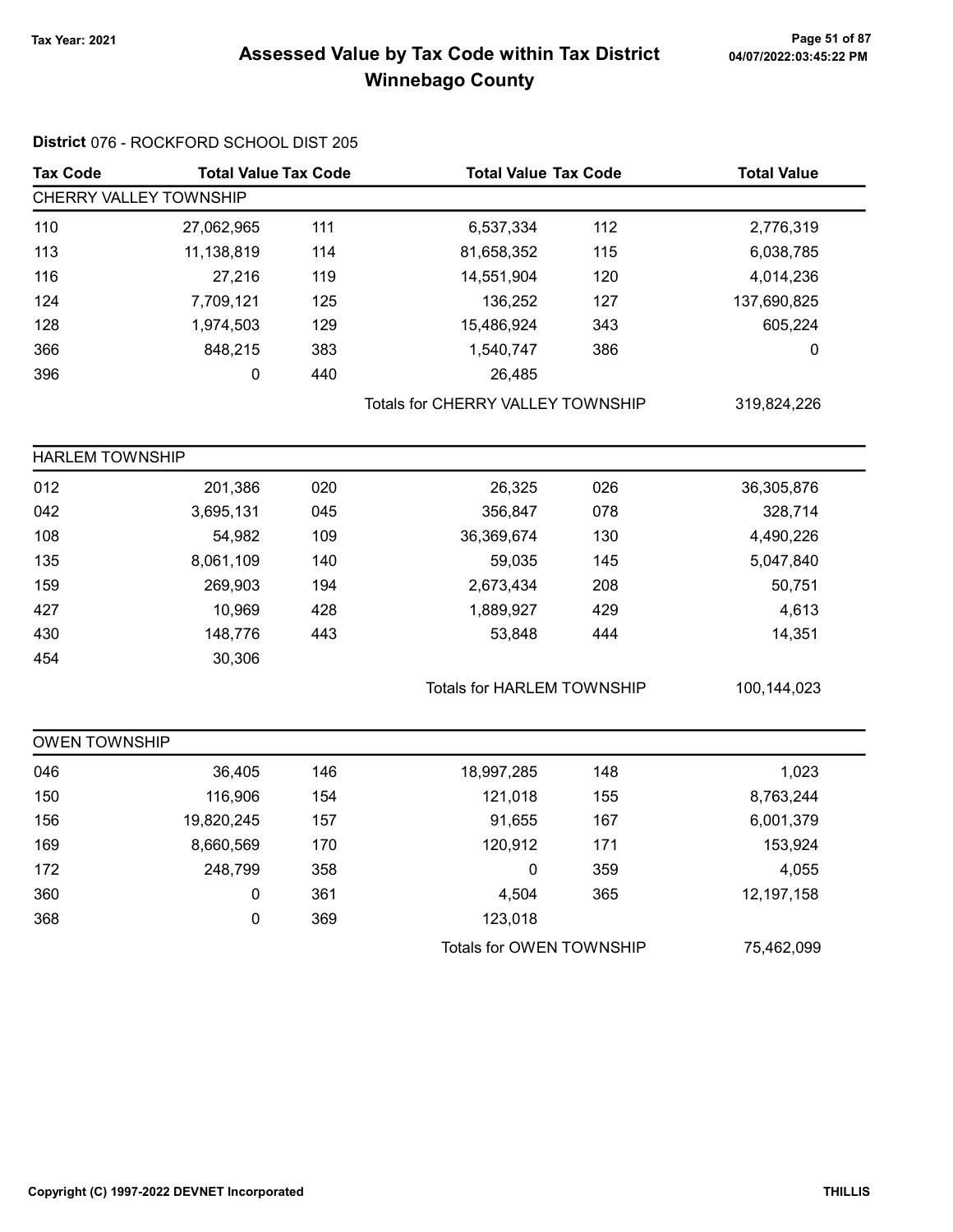### Tax Year: 2021 Page 52 of 87 Assessed Value by Tax Code within Tax District Winnebago County

#### District 076 - ROCKFORD SCHOOL DIST 205

| <b>Tax Code</b>   | <b>Total Value Tax Code</b>                     |                              | <b>Total Value Tax Code</b>               |                             | <b>Total Value</b> |
|-------------------|-------------------------------------------------|------------------------------|-------------------------------------------|-----------------------------|--------------------|
| ROCKFORD TOWNSHIP |                                                 |                              |                                           |                             |                    |
| 001               | 1,415,156,299                                   | 003                          | 30,393,220                                | 005                         | 12,259,711         |
| 008               | 61,925,180                                      | 013                          | 25,089,699                                | 014                         | 876,211            |
| 016               | 0                                               | 017                          | 26,356,781                                | 018                         | 58,107,796         |
| 030               | 414,534                                         | 031                          | 5,224,067                                 | 036                         | 14,533,462         |
| 040               | 64,980                                          | 044                          | 53,925                                    | 047                         | 3,861              |
| 048               | 65,420                                          | 050                          | 6,928,985                                 | 051                         | 10,451,178         |
| 053               | 2,010,368                                       | 057                          | 10,752,010                                | 058                         | 1,801,748          |
| 059               | 1,660,979                                       | 060                          | 1,808,731                                 | 061                         | 3,264,894          |
| 062               | 7,917,934                                       | 064                          | 15,498,124                                | 066                         | 13,794,975         |
| 070               | 2,094,872                                       | 072                          | 51,753                                    | 076                         | 1,001,877          |
| 077               | 159,622                                         | 083                          | 673,733                                   | 084                         | 593,720            |
| 085               | 9,412,827                                       | 086                          | 1,270,696                                 | 090                         | 7,739              |
| 092               | 5,087,036                                       | 095                          | 4,996,143                                 | 096                         | 8,960,972          |
| 099               | 5,834,011                                       | 104                          | 2,389,933                                 | 117                         | 11,628,297         |
| 123               | 747,364                                         | 126                          | 1,895,242                                 | 131                         | 4,261              |
| 223               | 7,122,732                                       | 226                          | 768,475                                   | 370                         | 0                  |
| 372               | 4,375,523                                       | 373                          | 2,163,891                                 | 374                         | 1,684,891          |
| 378               | 52,587,197                                      | 379                          | 993,249                                   | 380                         | 1,019,910          |
| 385               | 1,010,142                                       | 391                          | 914,701                                   | 392                         | 23,616,381         |
| 393               | 459,482                                         | 394                          | $\boldsymbol{0}$                          | 397                         | 0                  |
| 400               | 2,200                                           | 403                          | 70,087                                    | 404                         | 1,158,343          |
| 405               | 1,586,543                                       | 406                          | 10,548                                    | 407                         | 703,984            |
| 408               | 281,186                                         | 410                          | 7,930,819                                 | 411                         | 507                |
| 412               | 101,985                                         | 417                          | 861,229                                   | 418                         | 5,949,394          |
| 419               | 482,327                                         | 421                          | 15,092,219                                | 422                         | 9,682,440          |
| 423               | 12,739,182                                      | 424                          | 8,929,189                                 | 426                         | 2,368,152          |
| 436               | 238,617                                         | 438                          | 586,532                                   | 439                         | 485,239            |
| 441               | 465,025                                         | 448                          | 11,686                                    | 450                         | 219,194            |
| 451               | 43,025,487                                      | 452                          | 30,668                                    | 455                         | 6,527,617          |
| 460               | 859,185                                         |                              |                                           |                             |                    |
|                   |                                                 | Totals for ROCKFORD TOWNSHIP |                                           | 2,000,341,328               |                    |
|                   |                                                 |                              | Totals for 076 - ROCKFORD SCHOOL DIST 205 |                             | 2,495,771,676      |
|                   |                                                 |                              |                                           | <b>State Railroad</b>       | 7,291,524          |
|                   |                                                 |                              |                                           | <b>Abatement difference</b> | $-119,723$         |
|                   | Grand Totals for 076 - ROCKFORD SCHOOL DIST 205 |                              |                                           |                             |                    |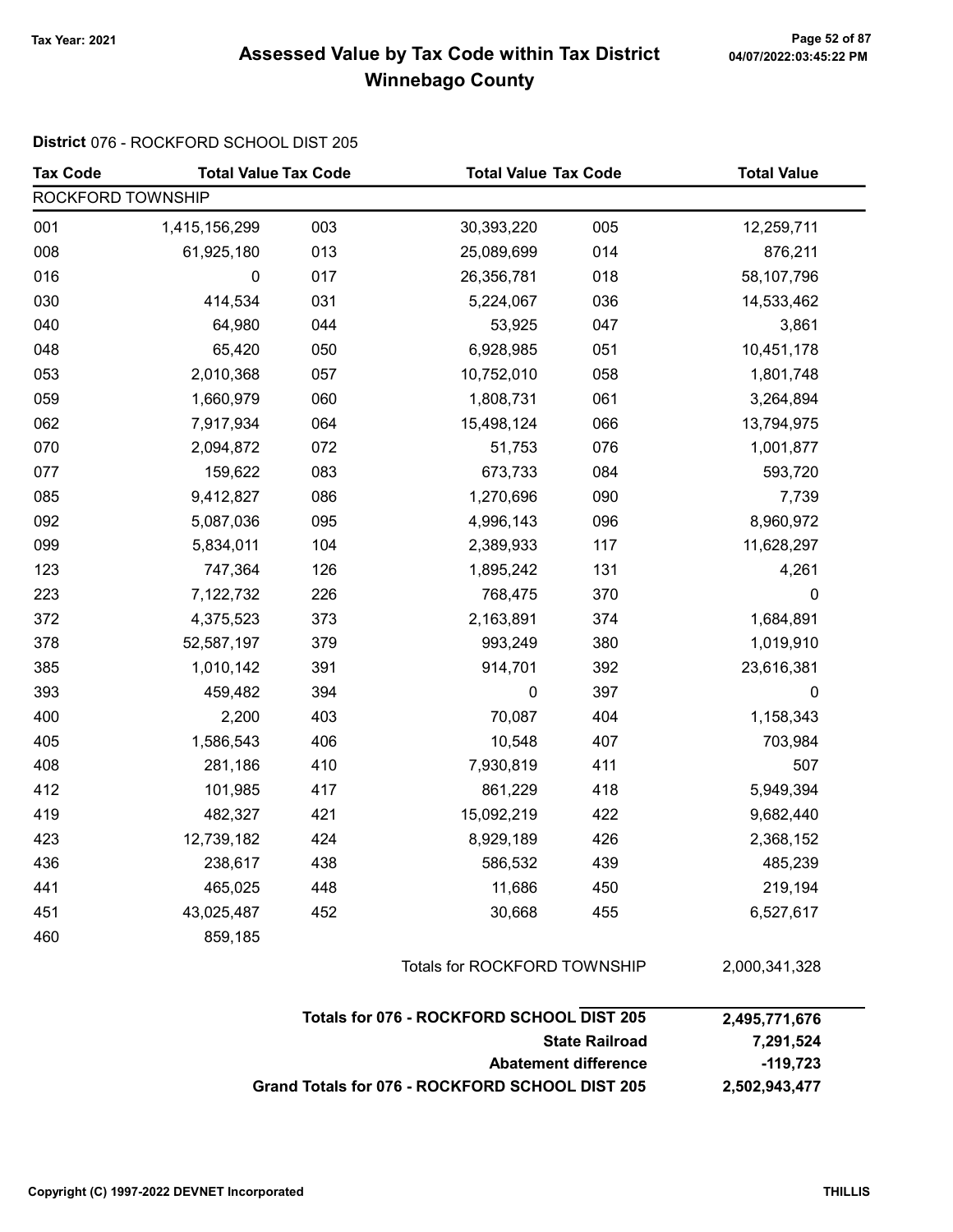### Tax Year: 2021 Page 53 of 87 Assessed Value by Tax Code within Tax District Winnebago County

#### District 077 - HONONEGAH HIGH SD #207

| <b>Tax Code</b>          | <b>Total Value Tax Code</b> |     | <b>Total Value Tax Code</b>         |     | <b>Total Value</b> |  |
|--------------------------|-----------------------------|-----|-------------------------------------|-----|--------------------|--|
| <b>HARLEM TOWNSHIP</b>   |                             |     |                                     |     |                    |  |
| 136                      | 30,162,987                  | 138 | 31,856                              |     |                    |  |
|                          |                             |     | Totals for HARLEM TOWNSHIP          |     | 30,194,843         |  |
| <b>HARRISON TOWNSHIP</b> |                             |     |                                     |     |                    |  |
| 247                      | 7,614,717                   |     |                                     |     |                    |  |
|                          |                             |     |                                     |     |                    |  |
|                          |                             |     | <b>Totals for HARRISON TOWNSHIP</b> |     | 7,614,717          |  |
| <b>LAONA TOWNSHIP</b>    |                             |     |                                     |     |                    |  |
| 212                      | 151                         |     |                                     |     |                    |  |
|                          |                             |     | Totals for LAONA TOWNSHIP           |     | 151                |  |
|                          |                             |     |                                     |     |                    |  |
| <b>OWEN TOWNSHIP</b>     |                             |     |                                     |     |                    |  |
| 161                      | 137,589                     | 165 | 16,283,767                          | 168 | 0                  |  |
| 200                      | 1,967,761                   | 362 | 1,138,298                           | 364 | 281,811            |  |
|                          |                             |     | Totals for OWEN TOWNSHIP            |     | 19,809,226         |  |
| ROCKTON TOWNSHIP         |                             |     |                                     |     |                    |  |
| 193                      | 9,464,532                   | 197 | 117,905,413                         | 201 | 19,518,313         |  |
| 202                      | 49,354,491                  | 203 | 5,255,366                           | 204 | 33,597             |  |
| 205                      | 238,671                     | 206 | 22,615,336                          | 401 | 4,009,467          |  |
| 402                      | 535,055                     | 420 | 1,726,858                           |     |                    |  |
|                          |                             |     | Totals for ROCKTON TOWNSHIP         |     | 230,657,099        |  |
| ROSCOE TOWNSHIP          |                             |     |                                     |     |                    |  |
| 068                      | 3,383,176                   | 175 | 46,977,470                          | 176 | $\pmb{0}$          |  |
| 180                      | 77,503,855                  | 181 | 152,061,092                         | 182 | 710,466            |  |
| 183                      | 0                           | 185 | 14,436,614                          | 187 | 2,926,326          |  |
| 188                      | 891,472                     | 189 | 76,615,029                          | 192 | 18,503,709         |  |
| 196                      | 15,039                      | 198 | 4,892,772                           | 199 | 47,463,729         |  |
| 207                      | $\pmb{0}$                   | 209 | 46,359,872                          | 447 | 390,181            |  |
|                          |                             |     | Totals for ROSCOE TOWNSHIP          |     | 493,130,802        |  |
|                          |                             |     |                                     |     |                    |  |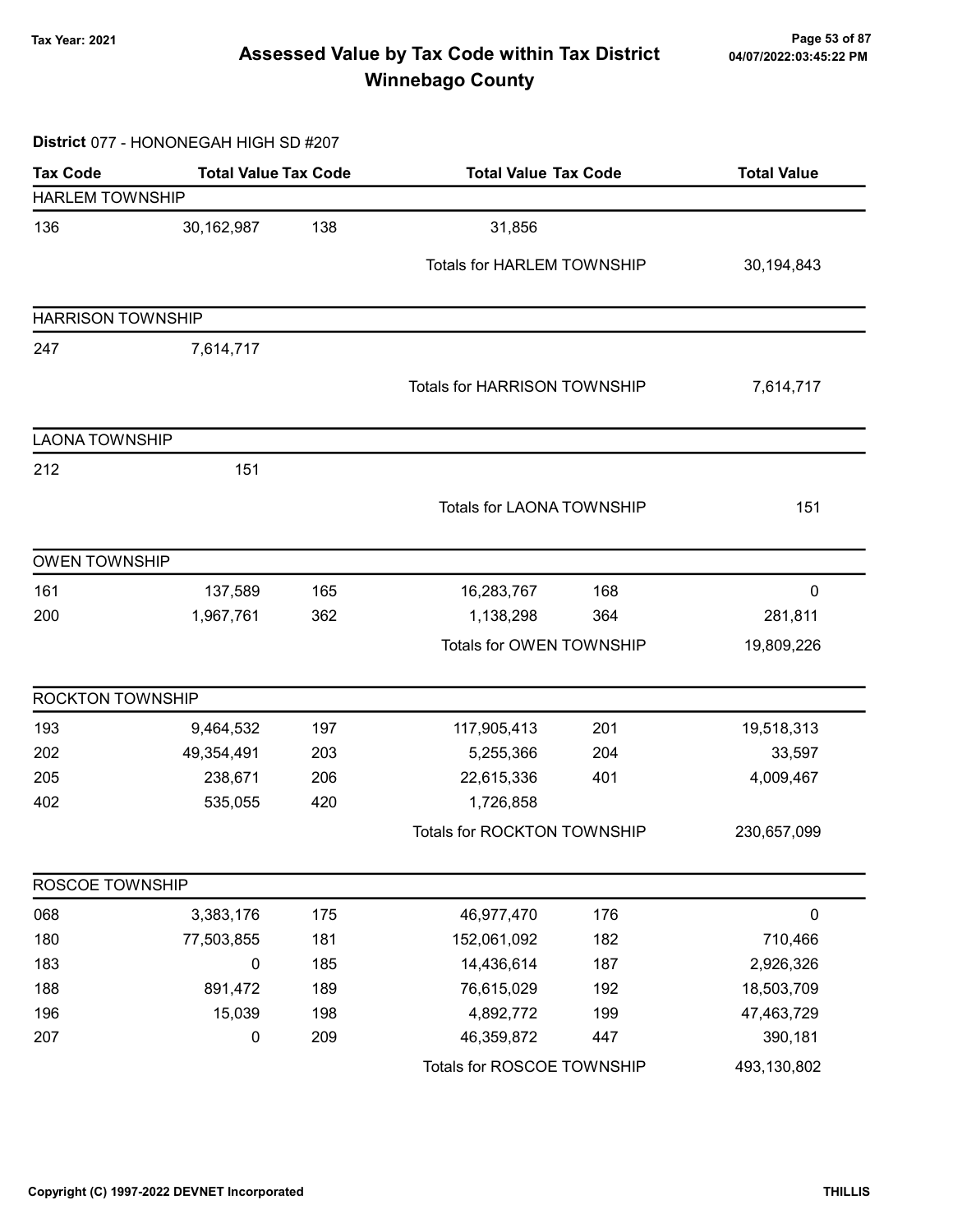### 7ax Year: 2021 Page 54 of 87<br>Assessed Value by Tax Code within Tax District 04/07/2022:03:45:22 PM Winnebago County

#### District 077 - HONONEGAH HIGH SD #207

| <b>Tax Code</b>          | <b>Total Value Tax Code</b>             |     | <b>Total Value Tax Code</b>                     |                             | <b>Total Value</b>   |
|--------------------------|-----------------------------------------|-----|-------------------------------------------------|-----------------------------|----------------------|
| SHIRLAND TOWNSHIP        |                                         |     |                                                 |                             |                      |
| 210                      | 0                                       | 211 | $\mathbf 0$                                     | 213                         | 7,805,127            |
| 214                      | 18,766,803                              |     |                                                 |                             |                      |
|                          |                                         |     | <b>Totals for SHIRLAND TOWNSHIP</b>             |                             | 26,571,930           |
|                          |                                         |     | Totals for 077 - HONONEGAH HIGH SD #207         |                             | 807,978,768          |
|                          |                                         |     |                                                 | <b>State Railroad</b>       | 861,603              |
|                          |                                         |     |                                                 | <b>Abatement difference</b> |                      |
|                          |                                         |     | Grand Totals for 077 - HONONEGAH HIGH SD #207   |                             | 808,840,371          |
|                          | District 078 - MERIDIAN SCHOOL DIST 223 |     |                                                 |                             |                      |
| <b>Tax Code</b>          | <b>Total Value Tax Code</b>             |     | <b>Total Value Tax Code</b>                     |                             | <b>Total Value</b>   |
| <b>ROCKFORD TOWNSHIP</b> |                                         |     |                                                 |                             |                      |
| 091                      | 10,514,285                              | 093 | 1,479,699                                       | 351                         | 828,760              |
| 453                      | 176,597                                 |     |                                                 |                             |                      |
|                          |                                         |     | <b>Totals for ROCKFORD TOWNSHIP</b>             |                             | 12,999,341           |
|                          |                                         |     |                                                 |                             |                      |
|                          |                                         |     | Totals for 078 - MERIDIAN SCHOOL DIST 223       |                             | 12,999,341<br>52,676 |
|                          | <b>State Railroad</b>                   |     |                                                 |                             |                      |
|                          |                                         |     |                                                 | <b>Abatement difference</b> | 0                    |
|                          | District 079 - SOUTH BELOIT SD #320     |     | Grand Totals for 078 - MERIDIAN SCHOOL DIST 223 |                             | 13,052,017           |
| <b>Tax Code</b>          | <b>Total Value Tax Code</b>             |     | <b>Total Value Tax Code</b>                     |                             | <b>Total Value</b>   |
| <b>ROCKTON TOWNSHIP</b>  |                                         |     |                                                 |                             |                      |
| 190                      | 42,729,310                              | 191 | 13,651,846                                      | 290                         | 0                    |
| 348                      | 60,862                                  | 458 | 5,016,413                                       |                             |                      |
|                          |                                         |     | Totals for ROCKTON TOWNSHIP                     |                             | 61,458,431           |
|                          |                                         |     |                                                 |                             |                      |
| <b>ROSCOE TOWNSHIP</b>   |                                         |     |                                                 |                             |                      |
| 177                      | 12,773,450                              | 178 | $\mathbf 0$                                     | 179                         | 10,056,637           |
| 347                      | 304,604                                 | 415 | 1,208,379                                       | 457                         | 1,645,701            |
|                          |                                         |     | Totals for ROSCOE TOWNSHIP                      |                             | 25,988,771           |
|                          |                                         |     | Totals for 079 - SOUTH BELOIT SD #320           |                             | 87,447,202           |
|                          |                                         |     |                                                 | <b>State Railroad</b>       | 1,631,895            |
|                          |                                         |     |                                                 | <b>Abatement difference</b> | 0                    |
|                          |                                         |     | Grand Totals for 079 - SOUTH BELOIT SD #320     |                             | 89,079,097           |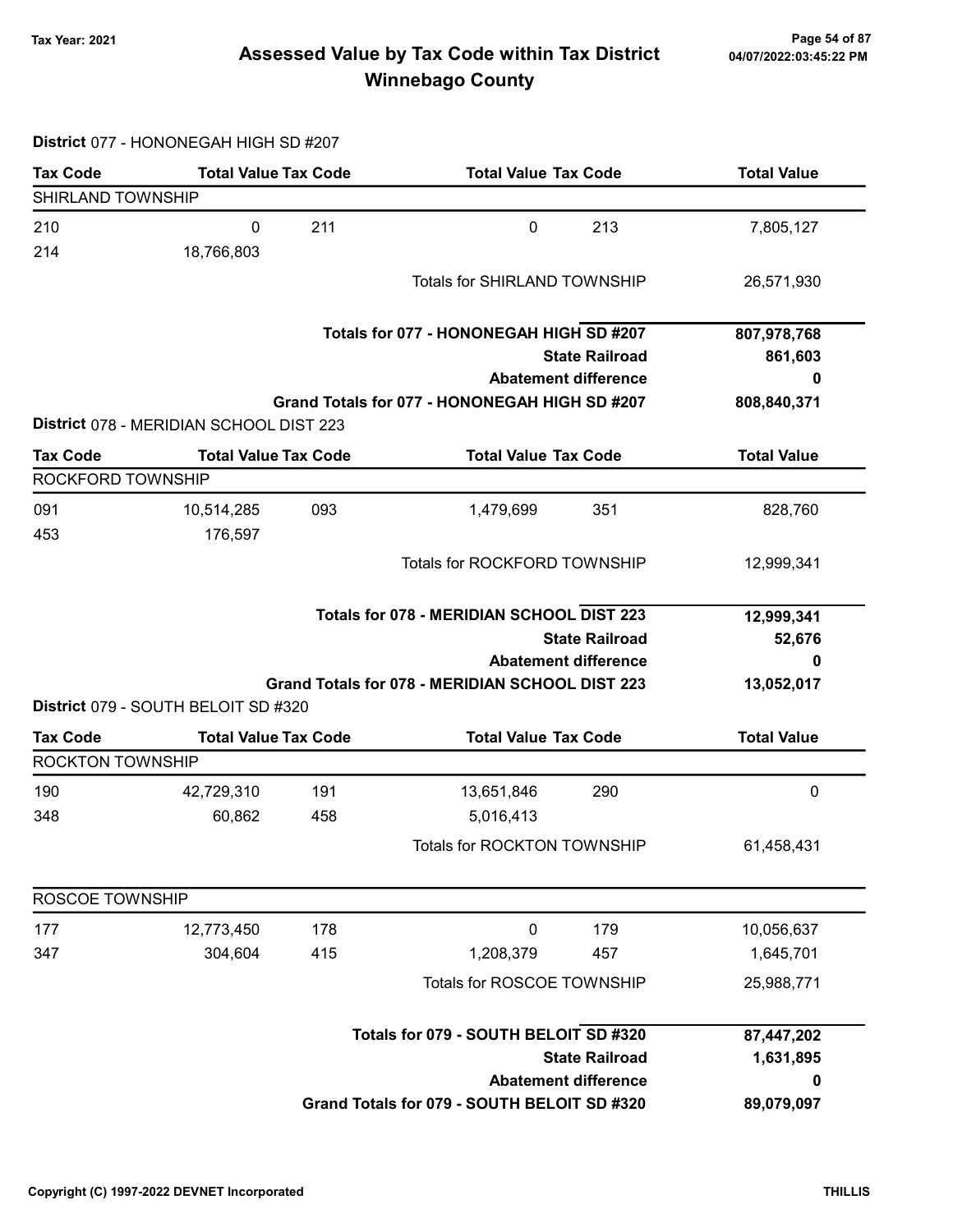### 7ax Year: 2021 Page 55 of 87<br>Assessed Value by Tax Code within Tax District 04/07/2022:03:45:22 PM Winnebago County

#### District 080 - PECATONICA UNIT SD #321

| <b>Tax Code</b>          | <b>Total Value Tax Code</b>        |     | <b>Total Value Tax Code</b>                    |                                                      | <b>Total Value</b> |  |
|--------------------------|------------------------------------|-----|------------------------------------------------|------------------------------------------------------|--------------------|--|
| <b>BURRITT TOWNSHIP</b>  |                                    |     |                                                |                                                      |                    |  |
| 259                      | 0                                  | 266 | 6,966,161                                      | 268                                                  | 4,069,388          |  |
|                          |                                    |     | <b>Totals for BURRITT TOWNSHIP</b>             |                                                      | 11,035,549         |  |
| <b>DURAND TOWNSHIP</b>   |                                    |     |                                                |                                                      |                    |  |
| 232                      | 1,027,020                          |     |                                                |                                                      |                    |  |
|                          |                                    |     | <b>Totals for DURAND TOWNSHIP</b>              |                                                      | 1,027,020          |  |
| PECATONICA TOWNSHIP      |                                    |     |                                                |                                                      |                    |  |
| 281                      | 48,769,310                         | 284 | 38,991                                         | 286                                                  | 30,558,238         |  |
| 425                      | 67,034                             |     |                                                |                                                      |                    |  |
|                          |                                    |     | <b>Totals for PECATONICA TOWNSHIP</b>          |                                                      | 79,433,573         |  |
| <b>SEWARD TOWNSHIP</b>   |                                    |     |                                                |                                                      |                    |  |
| 305                      | 310,822                            | 309 | 6,008,496                                      |                                                      |                    |  |
|                          |                                    |     | Totals for SEWARD TOWNSHIP                     |                                                      | 6,319,318          |  |
|                          |                                    |     | Totals for 080 - PECATONICA UNIT SD #321       |                                                      | 97,815,460         |  |
|                          |                                    |     |                                                | <b>State Railroad</b><br><b>Abatement difference</b> | 0<br>0             |  |
|                          |                                    |     | Grand Totals for 080 - PECATONICA UNIT SD #321 |                                                      | 97,815,460         |  |
|                          | District 081 - DURAND UNIT SD #322 |     |                                                |                                                      |                    |  |
| <b>Tax Code</b>          | <b>Total Value Tax Code</b>        |     | <b>Total Value Tax Code</b>                    |                                                      | <b>Total Value</b> |  |
| <b>DURAND TOWNSHIP</b>   |                                    |     |                                                |                                                      |                    |  |
| 228                      | 1,273,404                          | 229 | 2,146,494                                      | 230                                                  | 23,301,715         |  |
| 231                      | 135,337                            | 233 | 15,037,917                                     | 234                                                  | 299,499            |  |
|                          |                                    |     | Totals for DURAND TOWNSHIP                     |                                                      | 42,194,366         |  |
| <b>HARRISON TOWNSHIP</b> |                                    |     |                                                |                                                      |                    |  |
| 246                      | 9,698,246                          |     |                                                |                                                      |                    |  |
|                          |                                    |     | Totals for HARRISON TOWNSHIP                   |                                                      | 9,698,246          |  |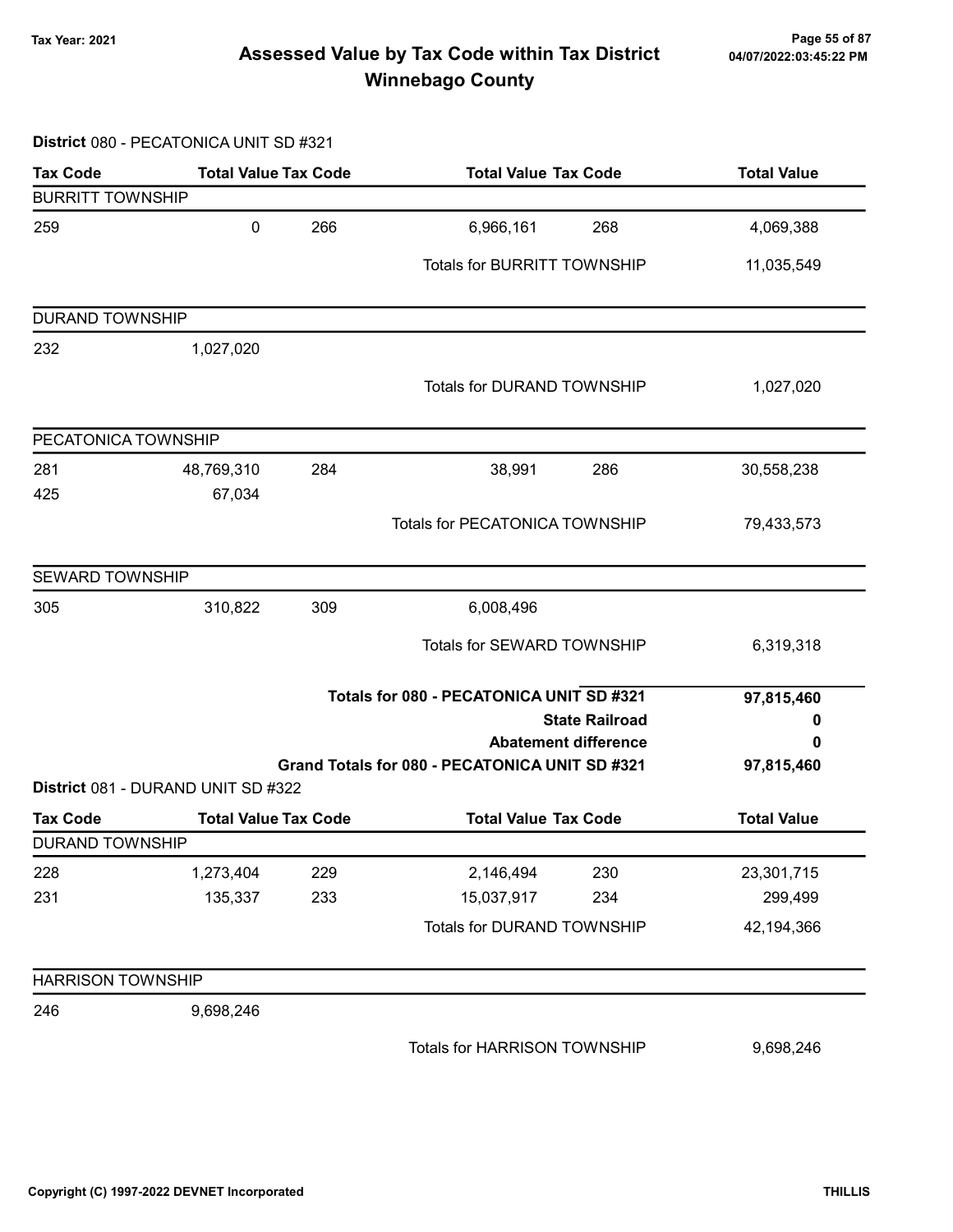### Tax Year: 2021 Page 56 of 87 Assessed Value by Tax Code within Tax District Winnebago County

District 081 - DURAND UNIT SD #322

| <b>Tax Code</b>          | <b>Total Value Tax Code</b>           | <b>Total Value Tax Code</b>                | <b>Total Value</b> |
|--------------------------|---------------------------------------|--------------------------------------------|--------------------|
| <b>LAONA TOWNSHIP</b>    |                                       |                                            |                    |
| 220                      | 38,668,397                            |                                            |                    |
|                          |                                       | Totals for LAONA TOWNSHIP                  | 38,668,397         |
|                          |                                       |                                            |                    |
|                          |                                       | Totals for 081 - DURAND UNIT SD #322       | 90,561,009         |
|                          |                                       | <b>State Railroad</b>                      | 0                  |
|                          |                                       | <b>Abatement difference</b>                | 0                  |
|                          |                                       | Grand Totals for 081 - DURAND UNIT SD #322 | 90,561,009         |
|                          | District 082 - WINNEBAGO UNIT SD #323 |                                            |                    |
| <b>Tax Code</b>          | <b>Total Value Tax Code</b>           | <b>Total Value Tax Code</b>                | <b>Total Value</b> |
| <b>BURRITT TOWNSHIP</b>  |                                       |                                            |                    |
| 254                      | 275,389<br>258                        | 260<br>0                                   | 16,387,562         |
| 262                      | 183,945<br>263                        | 211,990<br>265                             | 1,085,951          |
| 267                      | 1,608,102                             |                                            |                    |
|                          |                                       | <b>Totals for BURRITT TOWNSHIP</b>         | 19,752,939         |
| <b>HARRISON TOWNSHIP</b> |                                       |                                            |                    |
| 248                      | 78,917                                |                                            |                    |
|                          |                                       | Totals for HARRISON TOWNSHIP               | 78,917             |
| <b>OWEN TOWNSHIP</b>     |                                       |                                            |                    |
| 162                      | 571,072<br>363                        | 57,442                                     |                    |
|                          |                                       | Totals for OWEN TOWNSHIP                   | 628,514            |
| PECATONICA TOWNSHIP      |                                       |                                            |                    |
| 282                      | 207,085<br>283                        | 168,792                                    |                    |
|                          |                                       | Totals for PECATONICA TOWNSHIP             | 375,877            |
| ROCKFORD TOWNSHIP        |                                       |                                            |                    |
| 052                      | 063<br>449,945                        | 2,234,242<br>069                           | 7,359,509          |
| 071                      | 11,931,734<br>073                     | 46,444<br>381                              | 7,928,818          |
| 382                      | 183,084                               |                                            |                    |
|                          |                                       | Totals for ROCKFORD TOWNSHIP               | 30,133,776         |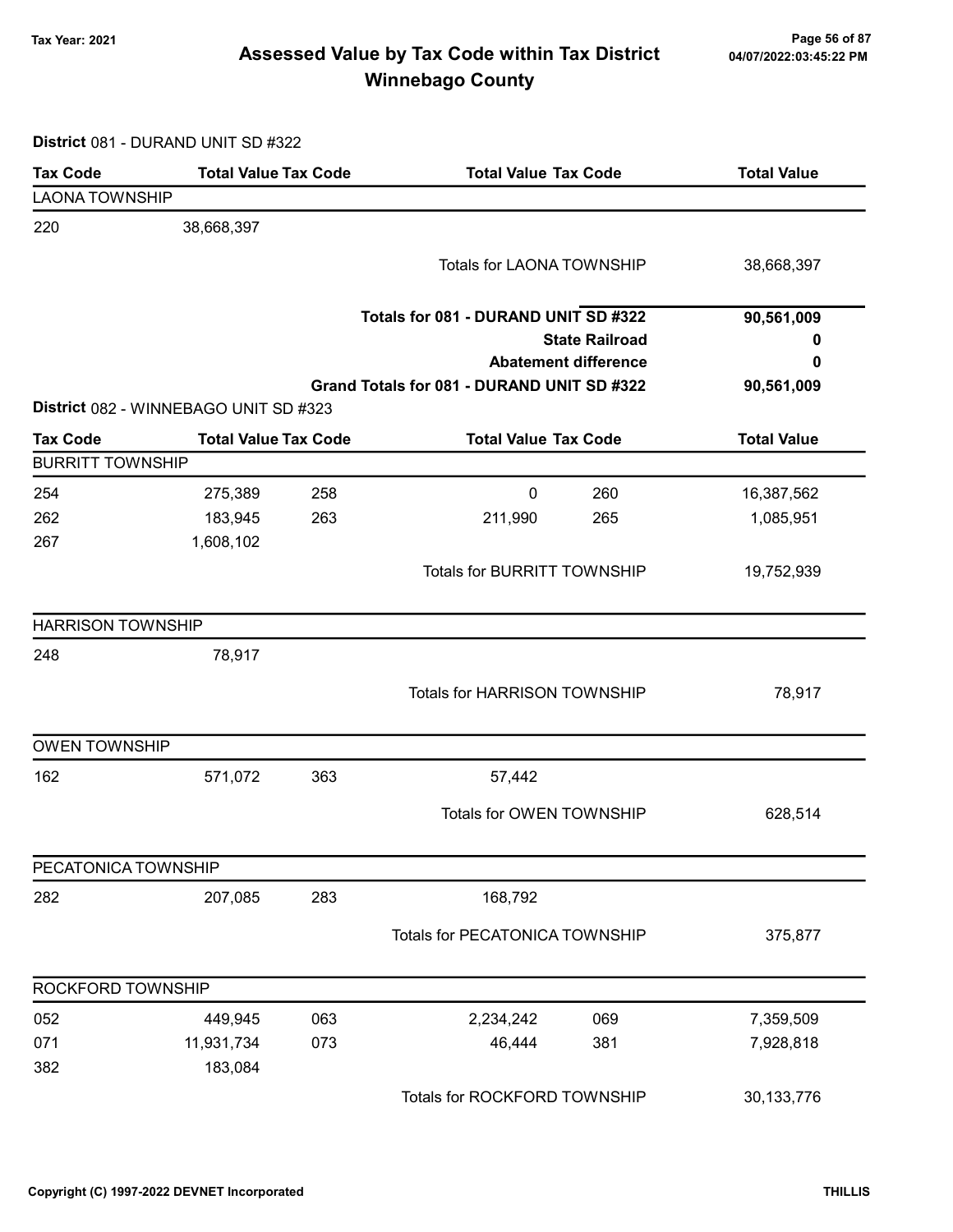### 7ax Year: 2021 Page 57 of 87<br>Assessed Value by Tax Code within Tax District 04/07/2022:03:45:22 PM Winnebago County

| <b>Tax Code</b>               | <b>Total Value Tax Code</b>                                            |                                         | <b>Total Value Tax Code</b>                     |                             | <b>Total Value</b> |
|-------------------------------|------------------------------------------------------------------------|-----------------------------------------|-------------------------------------------------|-----------------------------|--------------------|
| <b>SEWARD TOWNSHIP</b>        |                                                                        |                                         |                                                 |                             |                    |
| 306                           | 443,393                                                                | 308                                     | 821,486                                         | 310                         | 8,525,972          |
| 311                           | 4,416,579                                                              | 312                                     | 1,705,529                                       | 313                         | 1,970,681          |
| 314                           | 4,836,773                                                              |                                         |                                                 |                             |                    |
|                               |                                                                        |                                         | Totals for SEWARD TOWNSHIP                      |                             | 22,720,413         |
| WINNEBAGO TOWNSHIP            |                                                                        |                                         |                                                 |                             |                    |
| 315                           | 77,478                                                                 | 324                                     | 2,019,530                                       | 325                         | 336,086            |
| 326                           | 51,759,645                                                             | 327                                     | 54,711                                          | 328                         | 54,627,451         |
| 329                           | 1,959,641                                                              |                                         |                                                 |                             |                    |
|                               |                                                                        |                                         | Totals for WINNEBAGO TOWNSHIP                   |                             | 110,834,542        |
|                               |                                                                        | Totals for 082 - WINNEBAGO UNIT SD #323 |                                                 |                             | 184,524,978        |
|                               |                                                                        |                                         |                                                 | <b>State Railroad</b>       | 1,577,360          |
|                               |                                                                        |                                         |                                                 | <b>Abatement difference</b> | o                  |
|                               |                                                                        |                                         | Grand Totals for 082 - WINNEBAGO UNIT SD #323   |                             | 186, 102, 338      |
| <b>Tax Code</b>               | District 083 - HIAWATHA SCHOOL DIST 426<br><b>Total Value Tax Code</b> |                                         |                                                 |                             | <b>Total Value</b> |
| <b>CHERRY VALLEY TOWNSHIP</b> |                                                                        |                                         | <b>Total Value Tax Code</b>                     |                             |                    |
|                               |                                                                        |                                         |                                                 |                             |                    |
| 122                           | 577,193                                                                | 367                                     | 126,516                                         |                             |                    |
|                               |                                                                        |                                         | Totals for CHERRY VALLEY TOWNSHIP               |                             | 703,709            |
|                               |                                                                        |                                         | Totals for 083 - HIAWATHA SCHOOL DIST 426       |                             | 703,709            |
|                               |                                                                        |                                         |                                                 | <b>State Railroad</b>       | 0                  |
|                               |                                                                        | <b>Abatement difference</b>             |                                                 |                             |                    |
|                               | District 084 - COMMUNITY COLLEGE 511                                   |                                         | Grand Totals for 083 - HIAWATHA SCHOOL DIST 426 |                             | 703,709            |
| <b>Tax Code</b>               | <b>Total Value Tax Code</b>                                            |                                         |                                                 | <b>Total Value Tax Code</b> |                    |
| <b>BURRITT TOWNSHIP</b>       |                                                                        |                                         |                                                 |                             |                    |
| 254                           | 275,389                                                                | 258                                     | 0                                               | 259                         | $\pmb{0}$          |
| 260                           | 16,387,562                                                             | 262                                     | 183,945                                         | 263                         | 211,990            |
| 265                           | 1,085,951                                                              | 266                                     | 6,966,161                                       | 267                         | 1,608,102          |
| 268                           | 4,069,388                                                              |                                         |                                                 |                             |                    |
|                               |                                                                        |                                         | Totals for BURRITT TOWNSHIP                     |                             | 30,788,488         |

District 082 - WINNEBAGO UNIT SD #323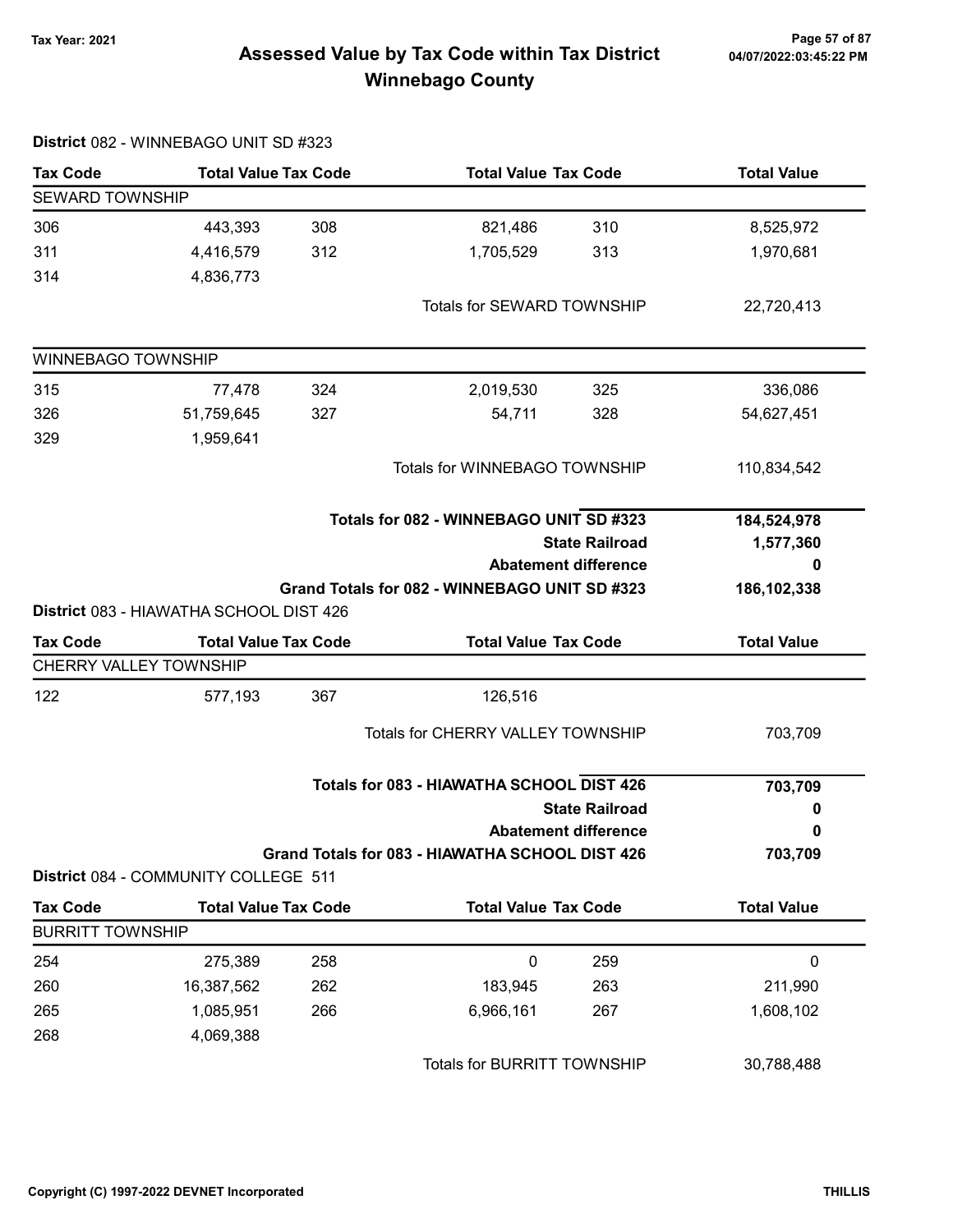District 084 - COMMUNITY COLLEGE 511

### Tax Year: 2021 Page 58 of 87 Assessed Value by Tax Code within Tax District Winnebago County

| <b>Tax Code</b>        | <b>Total Value Tax Code</b><br><b>Total Value Tax Code</b> |     | <b>Total Value</b>                |     |             |
|------------------------|------------------------------------------------------------|-----|-----------------------------------|-----|-------------|
|                        | CHERRY VALLEY TOWNSHIP                                     |     |                                   |     |             |
| 110                    | 27,062,965                                                 | 111 | 6,537,334                         | 112 | 2,776,319   |
| 113                    | 11,138,819                                                 | 114 | 81,658,352                        | 115 | 6,038,785   |
| 116                    | 27,216                                                     | 119 | 14,551,904                        | 120 | 4,014,236   |
| 124                    | 7,709,121                                                  | 125 | 136,252                           | 127 | 137,690,825 |
| 128                    | 1,974,503                                                  | 129 | 15,486,924                        | 343 | 605,224     |
| 366                    | 848,215                                                    | 383 | 1,540,747                         | 386 | 0           |
| 396                    | $\pmb{0}$                                                  | 440 | 26,485                            |     |             |
|                        |                                                            |     | Totals for CHERRY VALLEY TOWNSHIP |     | 319,824,226 |
| <b>DURAND TOWNSHIP</b> |                                                            |     |                                   |     |             |
| 228                    | 1,273,404                                                  | 229 | 2,146,494                         | 230 | 23,301,715  |
| 231                    | 135,337                                                    | 232 | 1,027,020                         | 233 | 15,037,917  |
| 234                    | 299,499                                                    |     |                                   |     |             |
|                        |                                                            |     | <b>Totals for DURAND TOWNSHIP</b> |     | 43,221,386  |
| <b>HARLEM TOWNSHIP</b> |                                                            |     |                                   |     |             |
| 006                    | 148,597,669                                                | 007 | 5,854,176                         | 012 | 201,386     |
| 019                    | 0                                                          | 020 | 26,325                            | 026 | 36,305,876  |
| 042                    | 3,695,131                                                  | 045 | 356,847                           | 049 | 24,781,177  |
| 078                    | 328,714                                                    | 108 | 54,982                            | 109 | 36,369,674  |
| 118                    | 366,998                                                    | 130 | 4,490,226                         | 133 | 118,356,697 |
| 134                    | 13,078                                                     | 135 | 8,061,109                         | 136 | 30,162,987  |
| 137                    | 55,881,059                                                 | 138 | 31,856                            | 139 | 8,628,714   |
| 140                    | 59,035                                                     | 141 | 223,002                           | 142 | 4,504       |
| 143                    | 3,254,789                                                  | 144 | 122,029,670                       | 145 | 5,047,840   |
| 147                    | 74,541                                                     | 149 | 34,557,667                        | 151 | 888         |
| 152                    | 4,906,042                                                  | 153 | 790,328                           | 158 | 6,814,716   |
| 159                    | 269,903                                                    | 160 | 536,480                           | 163 | 2,012,783   |
| 164                    | 98,049                                                     | 194 | 2,673,434                         | 208 | 50,751      |
| 413                    | 515,299                                                    | 414 | 1,126,975                         | 416 | 6,280,937   |
| 427                    | 10,969                                                     | 428 | 1,889,927                         | 429 | 4,613       |
| 430                    | 148,776                                                    | 433 | 1,486,648                         | 434 | 225,630     |
| 435                    | 6,534,832                                                  | 442 | 1,036,911                         | 443 | 53,848      |
| 444                    | 14,351                                                     | 454 | 30,306                            |     |             |
|                        |                                                            |     | Totals for HARLEM TOWNSHIP        |     | 685,329,125 |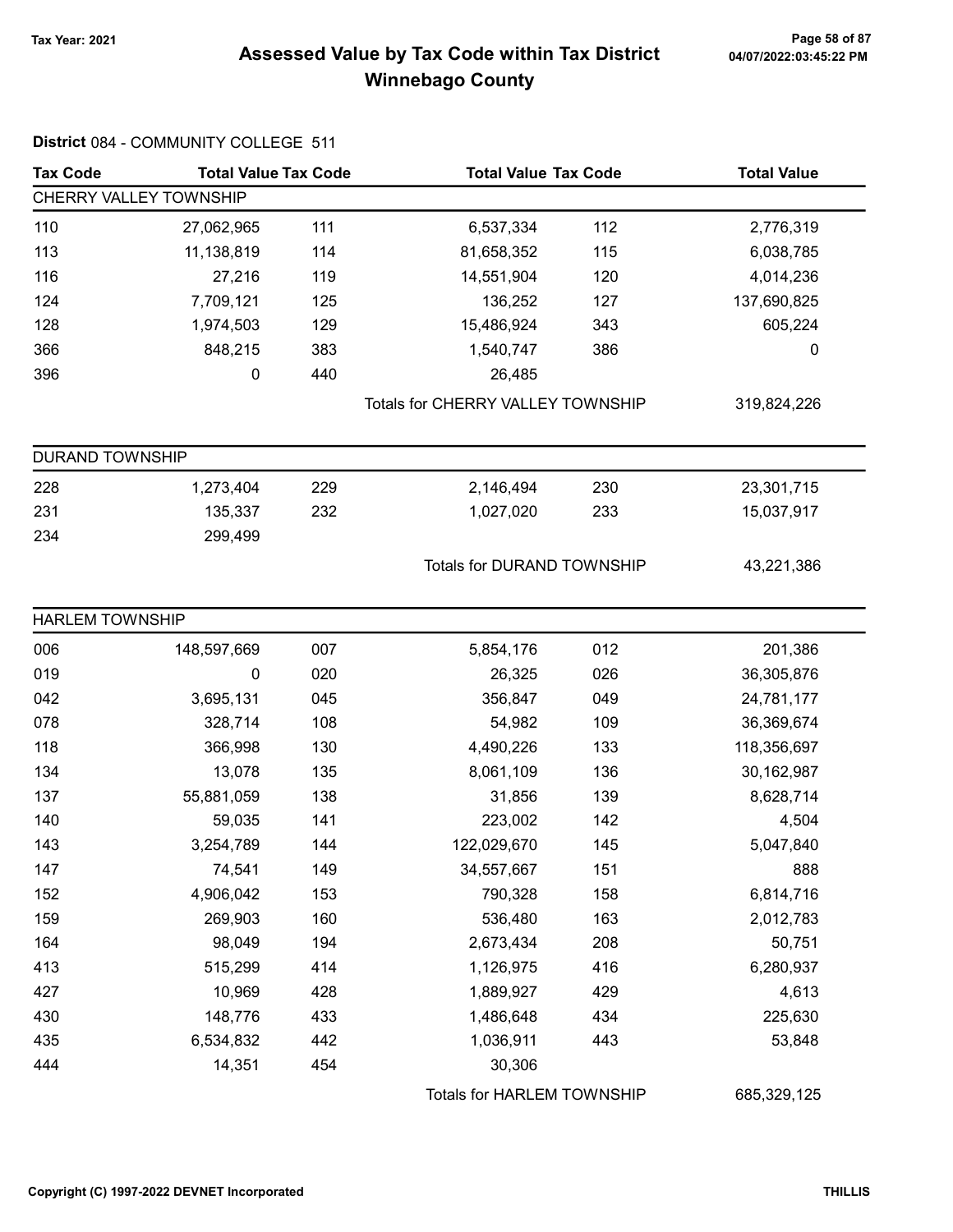### 7ax Year: 2021 Page 59 of 87<br>Assessed Value by Tax Code within Tax District 04/07/2022:03:45:22 PM Winnebago County

#### District 084 - COMMUNITY COLLEGE 511

| <b>Tax Code</b>          | <b>Total Value Tax Code</b> |     | <b>Total Value Tax Code</b>           |     | <b>Total Value</b> |  |
|--------------------------|-----------------------------|-----|---------------------------------------|-----|--------------------|--|
| <b>HARRISON TOWNSHIP</b> |                             |     |                                       |     |                    |  |
| 246                      | 9,698,246                   | 247 | 7,614,717                             | 248 | 78,917             |  |
|                          |                             |     | Totals for HARRISON TOWNSHIP          |     | 17,391,880         |  |
| <b>LAONA TOWNSHIP</b>    |                             |     |                                       |     |                    |  |
| 212                      | 151                         | 220 | 38,668,397                            |     |                    |  |
|                          |                             |     | Totals for LAONA TOWNSHIP             |     | 38,668,548         |  |
| <b>OWEN TOWNSHIP</b>     |                             |     |                                       |     |                    |  |
| 046                      | 36,405                      | 146 | 18,997,285                            | 148 | 1,023              |  |
| 150                      | 116,906                     | 154 | 121,018                               | 155 | 8,763,244          |  |
| 156                      | 19,820,245                  | 157 | 91,655                                | 161 | 137,589            |  |
| 162                      | 571,072                     | 165 | 16,283,767                            | 167 | 6,001,379          |  |
| 168                      | 0                           | 169 | 8,660,569                             | 170 | 120,912            |  |
| 171                      | 153,924                     | 172 | 248,799                               | 200 | 1,967,761          |  |
| 358                      | 0                           | 359 | 4,055                                 | 360 | 0                  |  |
| 361                      | 4,504                       | 362 | 1,138,298                             | 363 | 57,442             |  |
| 364                      | 281,811                     | 365 | 12,197,158                            | 368 | $\mathbf 0$        |  |
| 369                      | 123,018                     |     |                                       |     |                    |  |
|                          |                             |     | Totals for OWEN TOWNSHIP              |     | 95,899,839         |  |
| PECATONICA TOWNSHIP      |                             |     |                                       |     |                    |  |
| 281                      | 48,769,310                  | 282 | 207,085                               | 283 | 168,792            |  |
| 284                      | 38,991                      | 286 | 30,558,238                            | 425 | 67,034             |  |
|                          |                             |     | <b>Totals for PECATONICA TOWNSHIP</b> |     | 79,809,450         |  |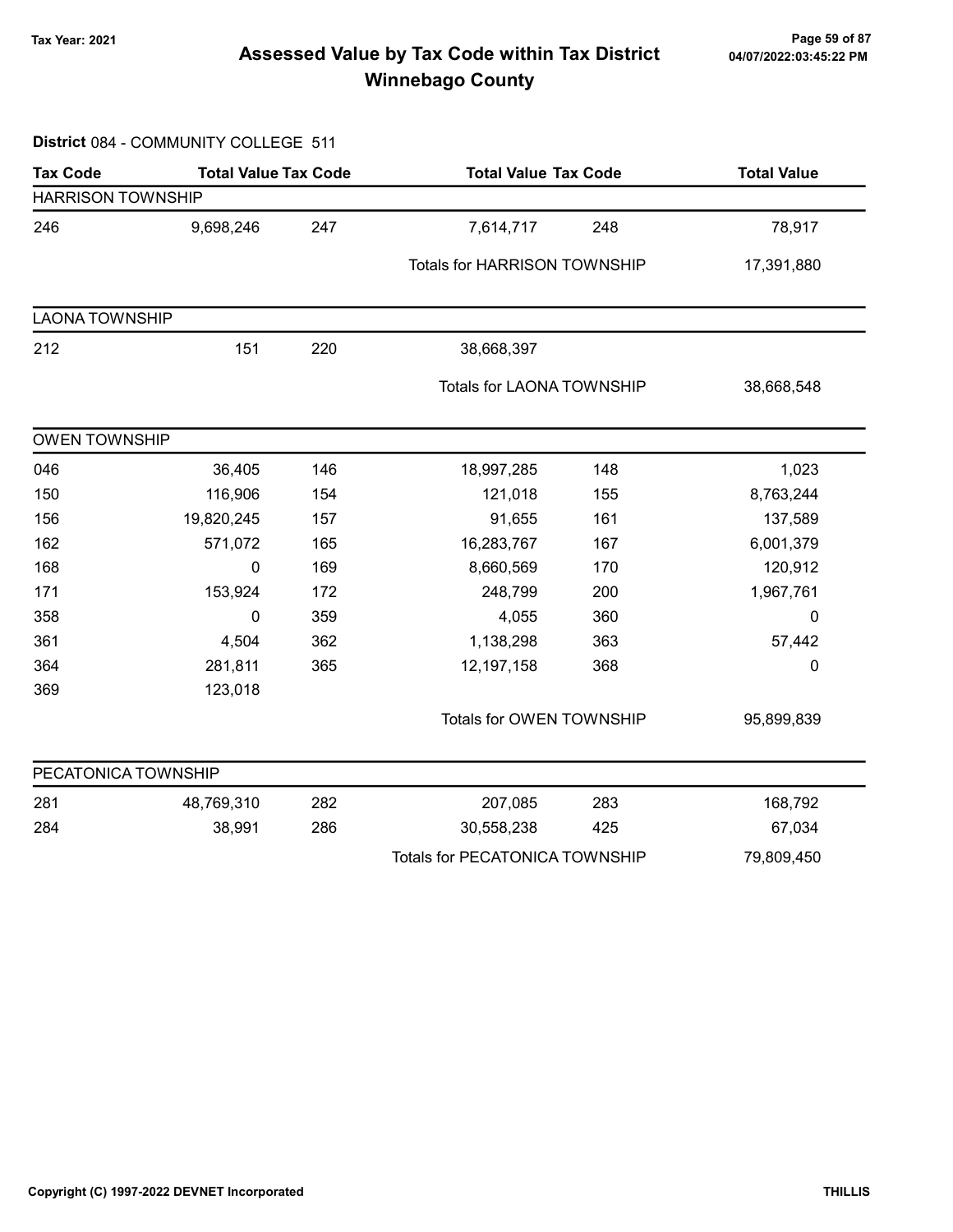### Tax Year: 2021 Page 60 of 87 Assessed Value by Tax Code within Tax District Winnebago County

### District 084 - COMMUNITY COLLEGE 511

| <b>Tax Code</b>   | <b>Total Value Tax Code</b> |     | <b>Total Value Tax Code</b>  |     | <b>Total Value</b> |
|-------------------|-----------------------------|-----|------------------------------|-----|--------------------|
| ROCKFORD TOWNSHIP |                             |     |                              |     |                    |
| 001               | 1,415,156,299               | 002 | 116,985,736                  | 003 | 30,393,220         |
| 005               | 12,259,711                  | 008 | 61,925,180                   | 010 | 3,414,800          |
| 013               | 25,089,699                  | 014 | 876,211                      | 016 | $\mathbf 0$        |
| 017               | 26,356,781                  | 018 | 58,107,796                   | 021 | 19,491,167         |
| 030               | 414,534                     | 031 | 5,224,067                    | 035 | 837,690            |
| 036               | 14,533,462                  | 040 | 64,980                       | 044 | 53,925             |
| 047               | 3,861                       | 048 | 65,420                       | 050 | 6,928,985          |
| 051               | 10,451,178                  | 052 | 449,945                      | 053 | 2,010,368          |
| 057               | 10,752,010                  | 058 | 1,801,748                    | 059 | 1,660,979          |
| 060               | 1,808,731                   | 061 | 3,264,894                    | 062 | 7,917,934          |
| 063               | 2,234,242                   | 064 | 15,498,124                   | 066 | 13,794,975         |
| 069               | 7,359,509                   | 070 | 2,094,872                    | 071 | 11,931,734         |
| 072               | 51,753                      | 073 | 46,444                       | 076 | 1,001,877          |
| 077               | 159,622                     | 083 | 673,733                      | 084 | 593,720            |
| 085               | 9,412,827                   | 086 | 1,270,696                    | 090 | 7,739              |
| 091               | 10,514,285                  | 092 | 5,087,036                    | 093 | 1,479,699          |
| 095               | 4,996,143                   | 096 | 8,960,972                    | 099 | 5,834,011          |
| 104               | 2,389,933                   | 117 | 11,628,297                   | 123 | 747,364            |
| 126               | 1,895,242                   | 131 | 4,261                        | 223 | 7,122,732          |
| 226               | 768,475                     | 351 | 828,760                      | 370 | 0                  |
| 372               | 4,375,523                   | 373 | 2,163,891                    | 374 | 1,684,891          |
| 378               | 52,587,197                  | 379 | 993,249                      | 380 | 1,019,910          |
| 381               | 7,928,818                   | 382 | 183,084                      | 385 | 1,010,142          |
| 391               | 914,701                     | 392 | 23,616,381                   | 393 | 459,482            |
| 394               | 0                           | 397 | $\pmb{0}$                    | 400 | 2,200              |
| 403               | 70,087                      | 404 | 1,158,343                    | 405 | 1,586,543          |
| 406               | 10,548                      | 407 | 703,984                      | 408 | 281,186            |
| 409               | 11,680,922                  | 410 | 7,930,819                    | 411 | 507                |
| 412               | 101,985                     | 417 | 861,229                      | 418 | 5,949,394          |
| 419               | 482,327                     | 421 | 15,092,219                   | 422 | 9,682,440          |
| 423               | 12,739,182                  | 424 | 8,929,189                    | 426 | 2,368,152          |
| 436               | 238,617                     | 438 | 586,532                      | 439 | 485,239            |
| 441               | 465,025                     | 448 | 11,686                       | 450 | 219,194            |
| 451               | 43,025,487                  | 452 | 30,668                       | 453 | 176,597            |
| 455               | 6,527,617                   | 456 | 4,263,480                    | 460 | 859,185            |
|                   |                             |     | Totals for ROCKFORD TOWNSHIP |     | 2,200,148,240      |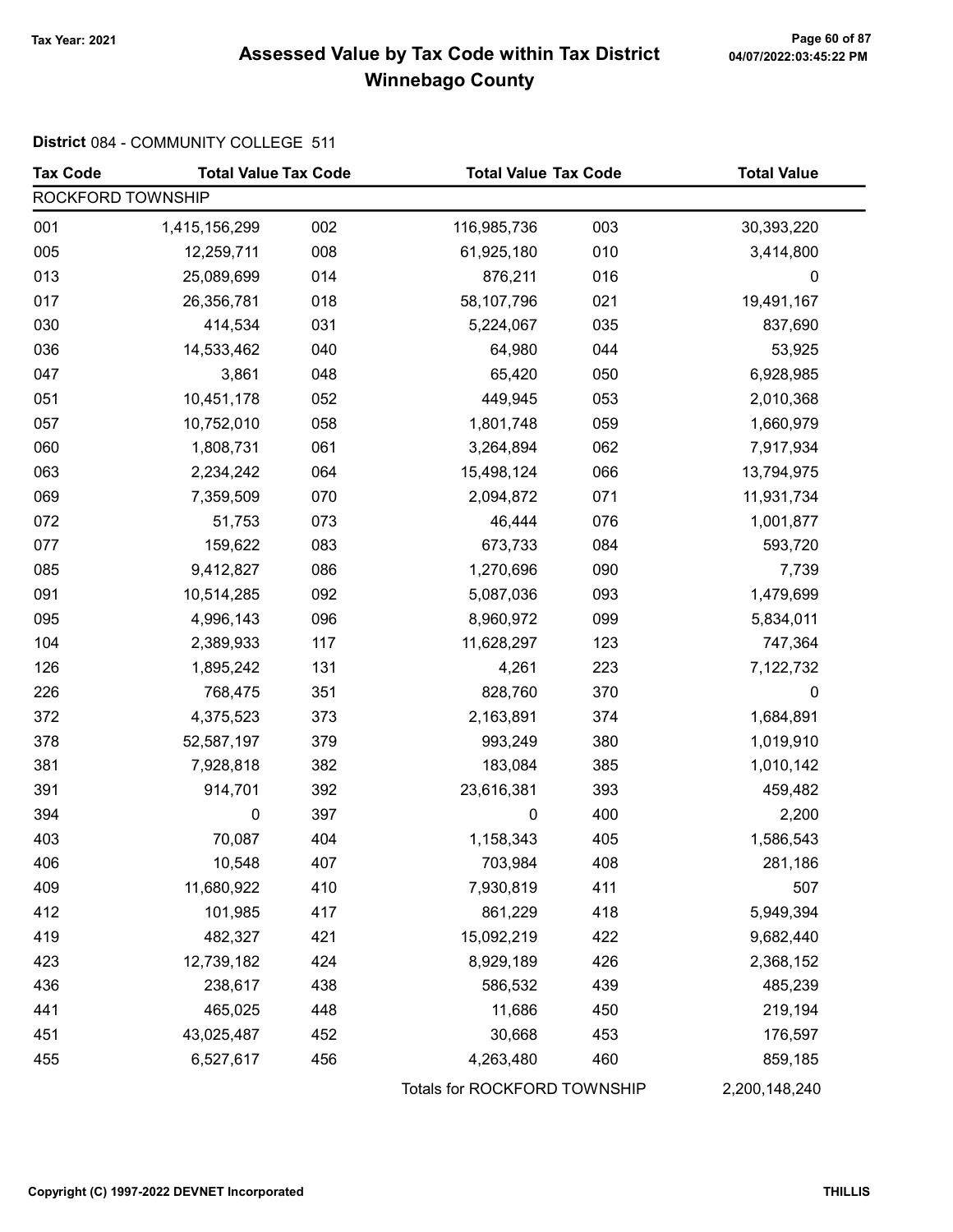### 7ax Year: 2021 Page 61 of 87<br>Assessed Value by Tax Code within Tax District 04/07/2022:03:45:22 PM Winnebago County

| <b>Tax Code</b>   | <b>Total Value Tax Code</b> |     | <b>Total Value Tax Code</b>  |     | <b>Total Value</b> |  |
|-------------------|-----------------------------|-----|------------------------------|-----|--------------------|--|
| ROCKTON TOWNSHIP  |                             |     |                              |     |                    |  |
| 190               | 42,729,310                  | 191 | 13,651,846                   | 193 | 9,464,532          |  |
| 197               | 117,905,413                 | 201 | 19,518,313                   | 202 | 49,354,491         |  |
| 203               | 5,255,366                   | 204 | 33,597                       | 205 | 238,671            |  |
| 206               | 22,615,336                  | 290 | 0                            | 348 | 60,862             |  |
| 401               | 4,009,467                   | 402 | 535,055                      | 420 | 1,726,858          |  |
| 458               | 5,016,413                   |     |                              |     |                    |  |
|                   |                             |     | Totals for ROCKTON TOWNSHIP  |     | 292,115,530        |  |
| ROSCOE TOWNSHIP   |                             |     |                              |     |                    |  |
| 068               | 3,383,176                   | 175 | 46,977,470                   | 176 | $\pmb{0}$          |  |
| 177               | 12,773,450                  | 178 | 0                            | 179 | 10,056,637         |  |
| 180               | 77,503,855                  | 181 | 152,061,092                  | 182 | 710,466            |  |
| 183               | 0                           | 184 | 1,209,062                    | 185 | 14,436,614         |  |
| 187               | 2,926,326                   | 188 | 891,472                      | 189 | 76,615,029         |  |
| 192               | 18,503,709                  | 196 | 15,039                       | 198 | 4,892,772          |  |
| 199               | 47,463,729                  | 207 | 0                            | 209 | 46,359,872         |  |
| 347               | 304,604                     | 415 | 1,208,379                    | 447 | 390,181            |  |
| 457               | 1,645,701                   |     |                              |     |                    |  |
|                   |                             |     | Totals for ROSCOE TOWNSHIP   |     | 520,328,635        |  |
| SEWARD TOWNSHIP   |                             |     |                              |     |                    |  |
| 305               | 310,822                     | 306 | 443,393                      | 308 | 821,486            |  |
| 309               | 6,008,496                   | 310 | 8,525,972                    | 311 | 4,416,579          |  |
| 312               | 1,705,529                   | 313 | 1,970,681                    | 314 | 4,836,773          |  |
|                   |                             |     | Totals for SEWARD TOWNSHIP   |     | 29,039,731         |  |
| SHIRLAND TOWNSHIP |                             |     |                              |     |                    |  |
| 210               | 0                           | 211 | $\boldsymbol{0}$             | 213 | 7,805,127          |  |
| 214               | 18,766,803                  |     |                              |     |                    |  |
|                   |                             |     | Totals for SHIRLAND TOWNSHIP |     | 26,571,930         |  |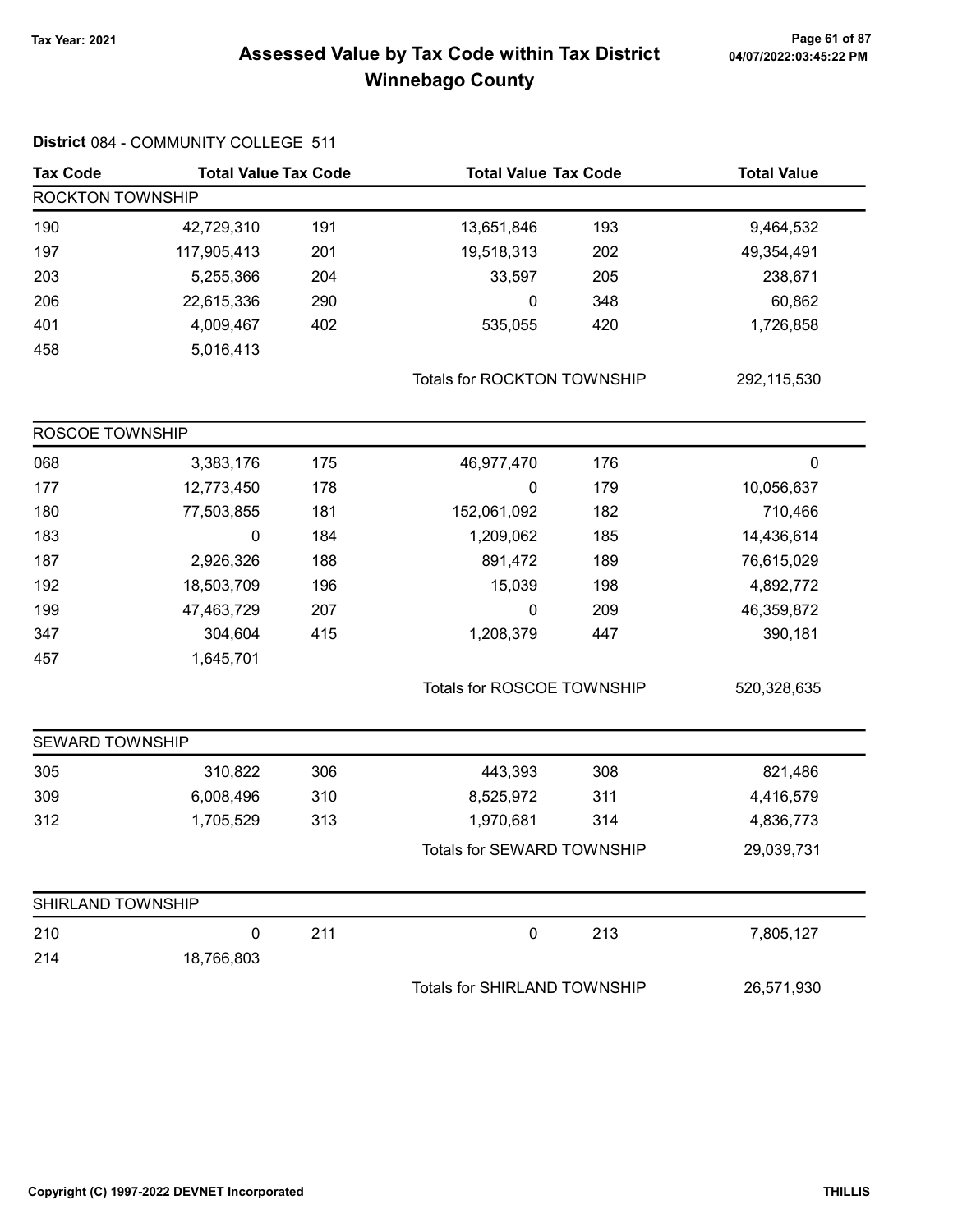## Tax Year: 2021 Page 62 of 87 Assessed Value by Tax Code within Tax District Winnebago County

|                           | District 084 - COMMUNITY COLLEGE 511   |                                          |                                                     |                       |                    |
|---------------------------|----------------------------------------|------------------------------------------|-----------------------------------------------------|-----------------------|--------------------|
| <b>Tax Code</b>           | <b>Total Value Tax Code</b>            |                                          | <b>Total Value Tax Code</b>                         |                       | <b>Total Value</b> |
| <b>WINNEBAGO TOWNSHIP</b> |                                        |                                          |                                                     |                       |                    |
| 315                       | 77,478                                 | 324                                      | 2,019,530                                           | 325                   | 336,086            |
| 326                       | 51,759,645                             | 327                                      | 54,711                                              | 328                   | 54,627,451         |
| 329                       | 1,959,641                              |                                          |                                                     |                       |                    |
|                           |                                        |                                          | Totals for WINNEBAGO TOWNSHIP                       |                       | 110,834,542        |
|                           |                                        |                                          | <b>Totals for 084 - COMMUNITY COLLEGE 511</b>       |                       | 4,489,971,550      |
|                           |                                        |                                          |                                                     | <b>State Railroad</b> | 12,100,833         |
|                           |                                        |                                          | <b>Abatement difference</b>                         |                       | 0                  |
|                           | District 085 - COMMUNITY COLLEGE 523   |                                          | <b>Grand Totals for 084 - COMMUNITY COLLEGE 511</b> |                       | 4,502,072,383      |
| <b>Tax Code</b>           | <b>Total Value Tax Code</b>            |                                          | <b>Total Value Tax Code</b>                         |                       | <b>Total Value</b> |
|                           | <b>CHERRY VALLEY TOWNSHIP</b>          |                                          |                                                     |                       |                    |
| 122                       | 577,193                                | 367                                      | 126,516                                             |                       |                    |
|                           |                                        | <b>Totals for CHERRY VALLEY TOWNSHIP</b> |                                                     | 703,709               |                    |
|                           |                                        |                                          | <b>Totals for 085 - COMMUNITY COLLEGE 523</b>       |                       | 703,709            |
|                           |                                        |                                          |                                                     | <b>State Railroad</b> | o                  |
|                           |                                        |                                          | <b>Abatement difference</b>                         |                       | 0                  |
|                           | District 088 - NORTH MAIN & AUBURN TIF |                                          | <b>Grand Totals for 085 - COMMUNITY COLLEGE 523</b> |                       | 703,709            |
| <b>Tax Code</b>           | <b>Total Value Tax Code</b>            |                                          | <b>Total Value Tax Code</b>                         |                       | <b>Total Value</b> |
| ROCKFORD TOWNSHIP         |                                        |                                          |                                                     |                       |                    |
| 086                       | 1,270,696                              |                                          |                                                     |                       |                    |
|                           |                                        |                                          | Totals for ROCKFORD TOWNSHIP                        |                       | 1,270,696          |
|                           |                                        |                                          | <b>Totals for 088 - NORTH MAIN &amp; AUBURN TIF</b> |                       | 1,270,696          |
|                           |                                        |                                          |                                                     | <b>State Railroad</b> | 0                  |
|                           |                                        |                                          | <b>Abatement difference</b>                         |                       | 0                  |
|                           |                                        |                                          | Grand Totals for 088 - NORTH MAIN & AUBURN TIF      |                       | 1,270,696          |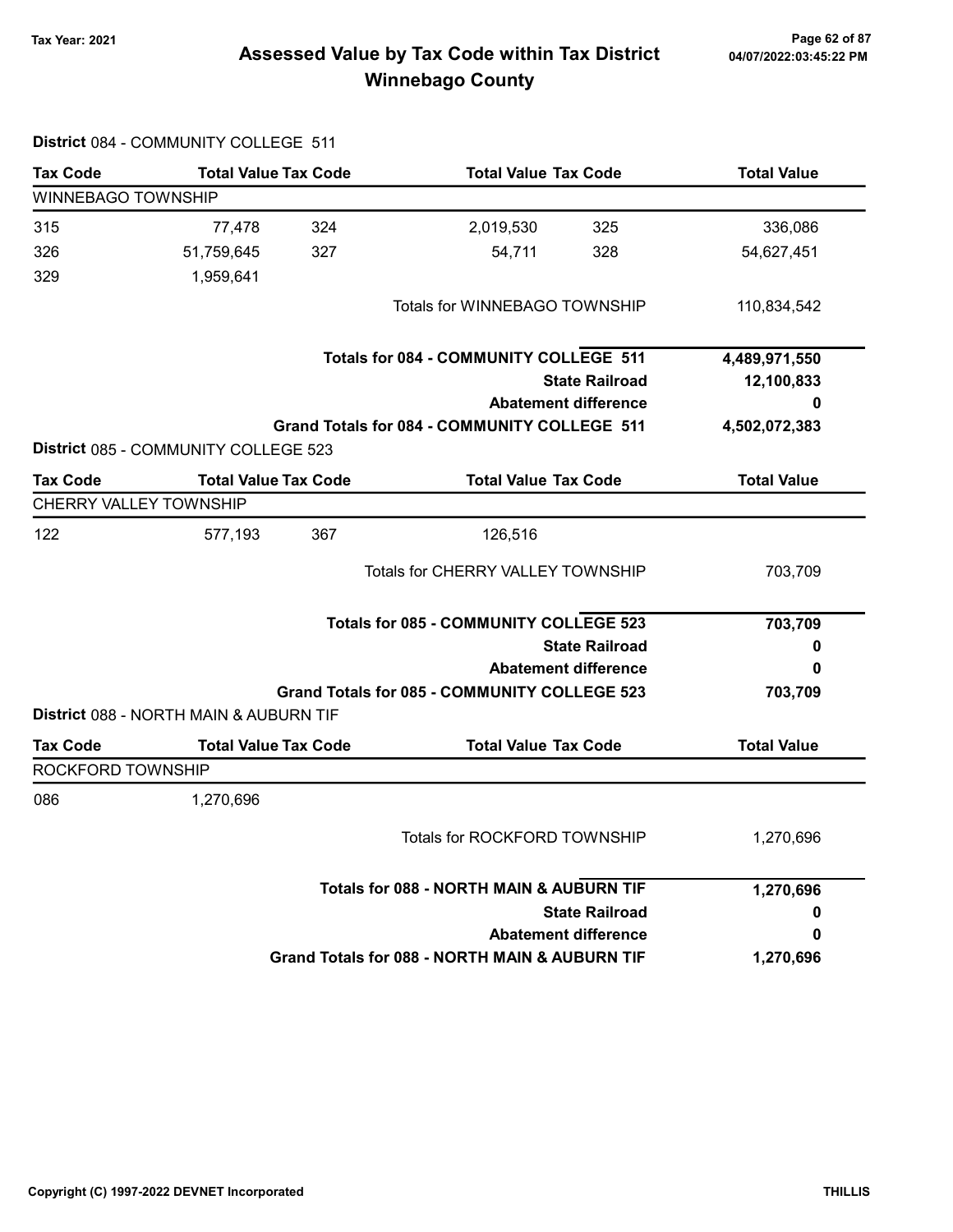### Tax Year: 2021 Page 63 of 87 Assessed Value by Tax Code within Tax District Winnebago County

District 089 - JACKSON SCHOOL TIF

| ROCKFORD TOWNSHIP<br>7,122,732<br><b>Totals for ROCKFORD TOWNSHIP</b><br>7,122,732<br><b>Totals for 089 - JACKSON SCHOOL TIF</b><br>7,122,732<br><b>State Railroad</b><br>0<br><b>Abatement difference</b><br>0<br>Grand Totals for 089 - JACKSON SCHOOL TIF<br>7,122,732<br>District 093 - NORTH MAIN TIF<br><b>Total Value</b><br><b>Total Value Tax Code</b><br><b>Total Value Tax Code</b><br>ROCKFORD TOWNSHIP<br>914,701<br>Totals for ROCKFORD TOWNSHIP<br>914,701<br><b>Totals for 093 - NORTH MAIN TIF</b><br>914,701<br><b>State Railroad</b><br>0<br><b>Abatement difference</b><br>0<br><b>Grand Totals for 093 - NORTH MAIN TIF</b><br>914,701<br>District 094 - GLOBAL TRADE TIF #1<br><b>Total Value Tax Code</b><br><b>Total Value</b><br><b>Total Value Tax Code</b><br>ROCKFORD TOWNSHIP<br>23,616,381<br><b>Totals for ROCKFORD TOWNSHIP</b><br>23,616,381<br>Totals for 094 - GLOBAL TRADE TIF #1<br>23,616,381<br><b>State Railroad</b><br>0<br><b>Abatement difference</b><br>0<br>Grand Totals for 094 - GLOBAL TRADE TIF #1<br>23,616,381 | <b>Tax Code</b> | <b>Total Value Tax Code</b> | <b>Total Value Tax Code</b> | <b>Total Value</b> |
|-------------------------------------------------------------------------------------------------------------------------------------------------------------------------------------------------------------------------------------------------------------------------------------------------------------------------------------------------------------------------------------------------------------------------------------------------------------------------------------------------------------------------------------------------------------------------------------------------------------------------------------------------------------------------------------------------------------------------------------------------------------------------------------------------------------------------------------------------------------------------------------------------------------------------------------------------------------------------------------------------------------------------------------------------------------------|-----------------|-----------------------------|-----------------------------|--------------------|
|                                                                                                                                                                                                                                                                                                                                                                                                                                                                                                                                                                                                                                                                                                                                                                                                                                                                                                                                                                                                                                                                   |                 |                             |                             |                    |
|                                                                                                                                                                                                                                                                                                                                                                                                                                                                                                                                                                                                                                                                                                                                                                                                                                                                                                                                                                                                                                                                   | 223             |                             |                             |                    |
|                                                                                                                                                                                                                                                                                                                                                                                                                                                                                                                                                                                                                                                                                                                                                                                                                                                                                                                                                                                                                                                                   |                 |                             |                             |                    |
|                                                                                                                                                                                                                                                                                                                                                                                                                                                                                                                                                                                                                                                                                                                                                                                                                                                                                                                                                                                                                                                                   |                 |                             |                             |                    |
|                                                                                                                                                                                                                                                                                                                                                                                                                                                                                                                                                                                                                                                                                                                                                                                                                                                                                                                                                                                                                                                                   |                 |                             |                             |                    |
|                                                                                                                                                                                                                                                                                                                                                                                                                                                                                                                                                                                                                                                                                                                                                                                                                                                                                                                                                                                                                                                                   |                 |                             |                             |                    |
|                                                                                                                                                                                                                                                                                                                                                                                                                                                                                                                                                                                                                                                                                                                                                                                                                                                                                                                                                                                                                                                                   |                 |                             |                             |                    |
|                                                                                                                                                                                                                                                                                                                                                                                                                                                                                                                                                                                                                                                                                                                                                                                                                                                                                                                                                                                                                                                                   |                 |                             |                             |                    |
|                                                                                                                                                                                                                                                                                                                                                                                                                                                                                                                                                                                                                                                                                                                                                                                                                                                                                                                                                                                                                                                                   | <b>Tax Code</b> |                             |                             |                    |
|                                                                                                                                                                                                                                                                                                                                                                                                                                                                                                                                                                                                                                                                                                                                                                                                                                                                                                                                                                                                                                                                   |                 |                             |                             |                    |
|                                                                                                                                                                                                                                                                                                                                                                                                                                                                                                                                                                                                                                                                                                                                                                                                                                                                                                                                                                                                                                                                   | 391             |                             |                             |                    |
|                                                                                                                                                                                                                                                                                                                                                                                                                                                                                                                                                                                                                                                                                                                                                                                                                                                                                                                                                                                                                                                                   |                 |                             |                             |                    |
|                                                                                                                                                                                                                                                                                                                                                                                                                                                                                                                                                                                                                                                                                                                                                                                                                                                                                                                                                                                                                                                                   |                 |                             |                             |                    |
|                                                                                                                                                                                                                                                                                                                                                                                                                                                                                                                                                                                                                                                                                                                                                                                                                                                                                                                                                                                                                                                                   |                 |                             |                             |                    |
|                                                                                                                                                                                                                                                                                                                                                                                                                                                                                                                                                                                                                                                                                                                                                                                                                                                                                                                                                                                                                                                                   |                 |                             |                             |                    |
|                                                                                                                                                                                                                                                                                                                                                                                                                                                                                                                                                                                                                                                                                                                                                                                                                                                                                                                                                                                                                                                                   |                 |                             |                             |                    |
|                                                                                                                                                                                                                                                                                                                                                                                                                                                                                                                                                                                                                                                                                                                                                                                                                                                                                                                                                                                                                                                                   |                 |                             |                             |                    |
|                                                                                                                                                                                                                                                                                                                                                                                                                                                                                                                                                                                                                                                                                                                                                                                                                                                                                                                                                                                                                                                                   | <b>Tax Code</b> |                             |                             |                    |
|                                                                                                                                                                                                                                                                                                                                                                                                                                                                                                                                                                                                                                                                                                                                                                                                                                                                                                                                                                                                                                                                   |                 |                             |                             |                    |
|                                                                                                                                                                                                                                                                                                                                                                                                                                                                                                                                                                                                                                                                                                                                                                                                                                                                                                                                                                                                                                                                   | 392             |                             |                             |                    |
|                                                                                                                                                                                                                                                                                                                                                                                                                                                                                                                                                                                                                                                                                                                                                                                                                                                                                                                                                                                                                                                                   |                 |                             |                             |                    |
|                                                                                                                                                                                                                                                                                                                                                                                                                                                                                                                                                                                                                                                                                                                                                                                                                                                                                                                                                                                                                                                                   |                 |                             |                             |                    |
|                                                                                                                                                                                                                                                                                                                                                                                                                                                                                                                                                                                                                                                                                                                                                                                                                                                                                                                                                                                                                                                                   |                 |                             |                             |                    |
|                                                                                                                                                                                                                                                                                                                                                                                                                                                                                                                                                                                                                                                                                                                                                                                                                                                                                                                                                                                                                                                                   |                 |                             |                             |                    |
|                                                                                                                                                                                                                                                                                                                                                                                                                                                                                                                                                                                                                                                                                                                                                                                                                                                                                                                                                                                                                                                                   |                 |                             |                             |                    |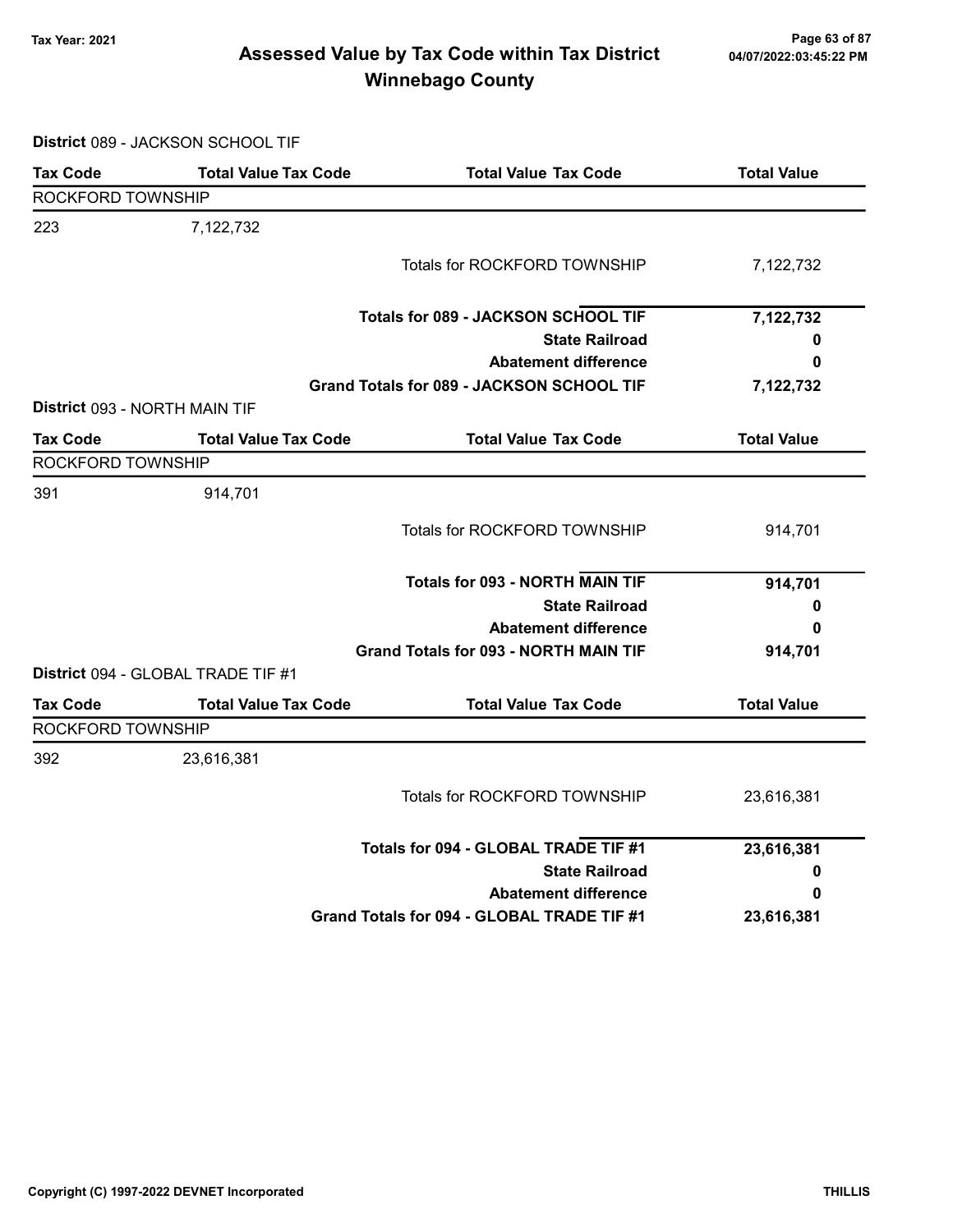### 7ax Year: 2021 Page 64 of 87<br>Assessed Value by Tax Code within Tax District 04/07/2022:03:45:22 PM Winnebago County

District 098 - MACHESNEY PARK TIF

| <b>Tax Code</b>          | <b>Total Value Tax Code</b>            |     | <b>Total Value Tax Code</b>                      |                             | <b>Total Value</b> |  |
|--------------------------|----------------------------------------|-----|--------------------------------------------------|-----------------------------|--------------------|--|
| <b>HARLEM TOWNSHIP</b>   |                                        |     |                                                  |                             |                    |  |
| 118                      | 366,998                                | 141 | 223,002                                          |                             |                    |  |
|                          |                                        |     | <b>Totals for HARLEM TOWNSHIP</b>                |                             | 590,000            |  |
|                          |                                        |     |                                                  |                             |                    |  |
|                          |                                        |     | <b>Totals for 098 - MACHESNEY PARK TIF</b>       |                             | 590,000            |  |
|                          |                                        |     |                                                  | <b>State Railroad</b>       | 0                  |  |
|                          |                                        |     |                                                  | <b>Abatement difference</b> | 0                  |  |
|                          |                                        |     | <b>Grand Totals for 098 - MACHESNEY PARK TIF</b> |                             | 590,000            |  |
|                          | District 101 - BU/HA/SH MULTI TOWNSHIP |     |                                                  |                             |                    |  |
| <b>Tax Code</b>          | <b>Total Value Tax Code</b>            |     | <b>Total Value Tax Code</b>                      |                             | <b>Total Value</b> |  |
| <b>BURRITT TOWNSHIP</b>  |                                        |     |                                                  |                             |                    |  |
| 254                      | 275,389                                | 258 | $\pmb{0}$                                        | 259                         | $\pmb{0}$          |  |
| 260                      | 16,387,562                             | 262 | 183,945                                          | 263                         | 211,990            |  |
| 265                      | 1,085,951                              | 266 | 6,966,161                                        | 267                         | 1,608,102          |  |
| 268                      | 4,069,388                              |     |                                                  |                             |                    |  |
|                          |                                        |     | Totals for BURRITT TOWNSHIP                      |                             | 30,788,488         |  |
| <b>HARRISON TOWNSHIP</b> |                                        |     |                                                  |                             |                    |  |
| 246                      | 9,698,246                              | 247 | 7,614,717                                        | 248                         | 78,917             |  |
|                          |                                        |     | <b>Totals for HARRISON TOWNSHIP</b>              |                             | 17,391,880         |  |
| SHIRLAND TOWNSHIP        |                                        |     |                                                  |                             |                    |  |
| 213                      | 7,805,127                              | 214 | 18,766,803                                       |                             |                    |  |
|                          |                                        |     | <b>Totals for SHIRLAND TOWNSHIP</b>              |                             | 26,571,930         |  |
|                          |                                        |     | Totals for 101 - BU/HA/SH MULTI TOWNSHIP         |                             | 74,752,298         |  |
|                          |                                        |     |                                                  | <b>State Railroad</b>       | 0                  |  |
|                          |                                        |     |                                                  | <b>Abatement difference</b> | 0                  |  |
|                          |                                        |     | Grand Totals for 101 - BU/HA/SH MULTI TOWNSHIP   |                             | 74,752,298         |  |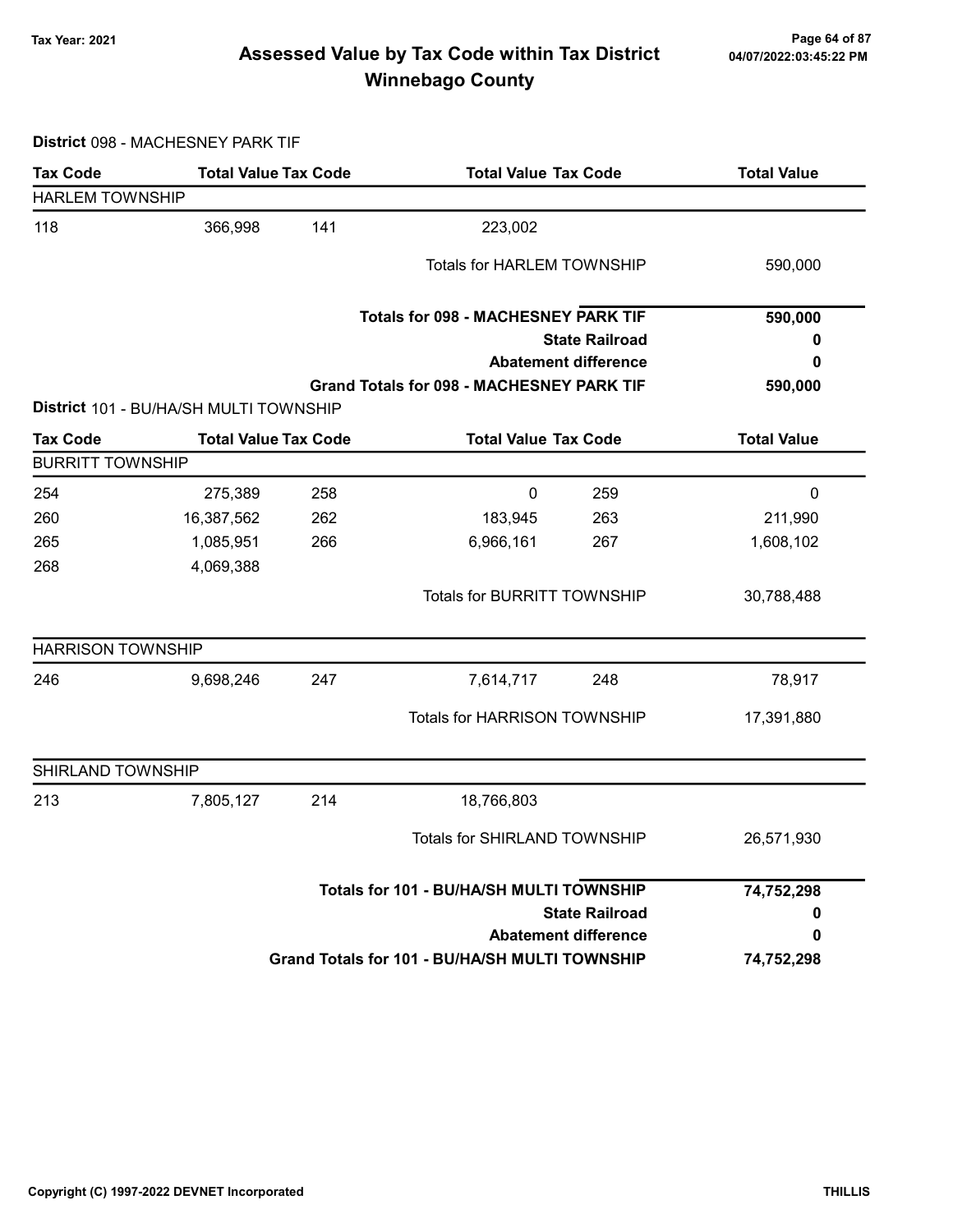### 7ax Year: 2021 Page 65 of 87<br>Assessed Value by Tax Code within Tax District 04/07/2022:03:45:22 PM Winnebago County

|                        | District 102 - DU/LA MULTI TOWNSHIP |                                                    |                    |
|------------------------|-------------------------------------|----------------------------------------------------|--------------------|
| <b>Tax Code</b>        | <b>Total Value Tax Code</b>         | <b>Total Value Tax Code</b>                        | <b>Total Value</b> |
| <b>DURAND TOWNSHIP</b> |                                     |                                                    |                    |
| 228                    | 1,273,404<br>229                    | 2,146,494<br>230                                   | 23,301,715         |
| 231                    | 135,337<br>232                      | 1,027,020<br>233                                   | 15,037,917         |
| 234                    | 299,499                             |                                                    |                    |
|                        |                                     | <b>Totals for DURAND TOWNSHIP</b>                  | 43,221,386         |
| <b>LAONA TOWNSHIP</b>  |                                     |                                                    |                    |
| 220                    | 38,668,397                          |                                                    |                    |
|                        |                                     | <b>Totals for LAONA TOWNSHIP</b>                   | 38,668,397         |
|                        |                                     | Totals for 102 - DU/LA MULTI TOWNSHIP              | 81,889,783         |
|                        |                                     | <b>State Railroad</b>                              | 0                  |
|                        |                                     | <b>Abatement difference</b>                        | 0                  |
|                        | District 104 - SOUTH ROCKFORD TIF   | <b>Grand Totals for 102 - DU/LA MULTI TOWNSHIP</b> | 81,889,783         |
| <b>Tax Code</b>        | <b>Total Value Tax Code</b>         | <b>Total Value Tax Code</b>                        | <b>Total Value</b> |
| ROCKFORD TOWNSHIP      |                                     |                                                    |                    |
| 014                    | 876,211                             |                                                    |                    |
|                        |                                     | Totals for ROCKFORD TOWNSHIP                       | 876,211            |
|                        |                                     | <b>Totals for 104 - SOUTH ROCKFORD TIF</b>         | 876,211            |
|                        |                                     | <b>State Railroad</b>                              | 0                  |
|                        |                                     | <b>Abatement difference</b>                        | 0                  |
|                        |                                     | Grand Totals for 104 - SOUTH ROCKFORD TIF          | 876,211            |
|                        | District 105 - LINCOLNWOOD TIF      |                                                    |                    |
| <b>Tax Code</b>        | <b>Total Value Tax Code</b>         | <b>Total Value Tax Code</b>                        | <b>Total Value</b> |
| ROCKFORD TOWNSHIP      |                                     |                                                    |                    |
| 047                    | 3,861                               |                                                    |                    |
|                        |                                     | Totals for ROCKFORD TOWNSHIP                       | 3,861              |
|                        |                                     | <b>Totals for 105 - LINCOLNWOOD TIF</b>            | 3,861              |
|                        |                                     | <b>State Railroad</b>                              | 0                  |
|                        |                                     | <b>Abatement difference</b>                        | 0                  |
|                        |                                     | <b>Grand Totals for 105 - LINCOLNWOOD TIF</b>      | 3,861              |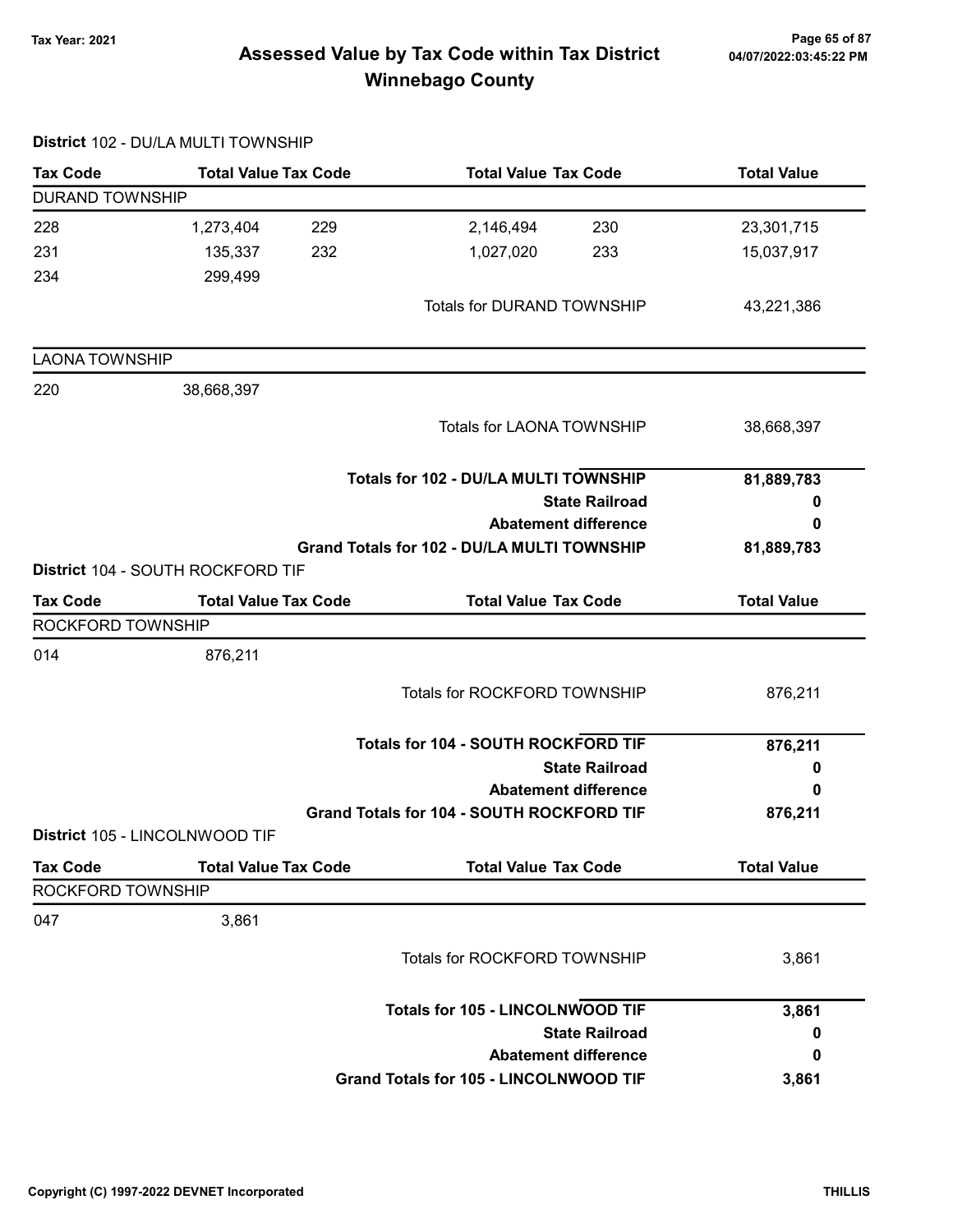### Tax Year: 2021 Page 66 of 87 Assessed Value by Tax Code within Tax District Winnebago County

District 106 - DURAND VILLAGE TIF

| <b>Tax Code</b>         | <b>Total Value Tax Code</b>            |     | <b>Total Value Tax Code</b>                           |                       | <b>Total Value</b> |
|-------------------------|----------------------------------------|-----|-------------------------------------------------------|-----------------------|--------------------|
| <b>DURAND TOWNSHIP</b>  |                                        |     |                                                       |                       |                    |
| 228                     | 1,273,404                              |     |                                                       |                       |                    |
|                         |                                        |     | <b>Totals for DURAND TOWNSHIP</b>                     |                       | 1,273,404          |
|                         |                                        |     | <b>Totals for 106 - DURAND VILLAGE TIF</b>            |                       | 1,273,404          |
|                         |                                        |     |                                                       | <b>State Railroad</b> | o                  |
|                         |                                        |     | <b>Abatement difference</b>                           |                       | 0                  |
|                         | District 107 - SPRINGFIELD CORNERS TIF |     | <b>Grand Totals for 106 - DURAND VILLAGE TIF</b>      |                       | 1,273,404          |
| <b>Tax Code</b>         | <b>Total Value Tax Code</b>            |     | <b>Total Value Tax Code</b>                           |                       | <b>Total Value</b> |
| ROCKFORD TOWNSHIP       |                                        |     |                                                       |                       |                    |
| 048                     | 65,420                                 |     |                                                       |                       |                    |
|                         |                                        |     | Totals for ROCKFORD TOWNSHIP                          |                       | 65,420             |
|                         |                                        |     | <b>Totals for 107 - SPRINGFIELD CORNERS TIF</b>       |                       | 65,420             |
|                         |                                        |     |                                                       | <b>State Railroad</b> | 0                  |
|                         |                                        |     | <b>Abatement difference</b>                           |                       | 0                  |
|                         |                                        |     | <b>Grand Totals for 107 - SPRINGFIELD CORNERS TIF</b> |                       | 65,420             |
|                         | District 110 - BURRITT TWSP ROAD       |     |                                                       |                       |                    |
| <b>Tax Code</b>         | <b>Total Value Tax Code</b>            |     | <b>Total Value Tax Code</b>                           |                       | <b>Total Value</b> |
| <b>BURRITT TOWNSHIP</b> |                                        |     |                                                       |                       |                    |
| 254                     | 275,389                                | 258 | 0                                                     | 259                   | 0                  |
| 260                     | 16,387,562                             | 262 | 183,945                                               | 263                   | 211,990            |
| 265                     | 1,085,951                              | 266 | 6,966,161                                             | 267                   | 1,608,102          |
| 268                     | 4,069,388                              |     |                                                       |                       |                    |
|                         |                                        |     | <b>Totals for BURRITT TOWNSHIP</b>                    |                       | 30,788,488         |
|                         |                                        |     | <b>Totals for 110 - BURRITT TWSP ROAD</b>             |                       | 30,788,488         |
|                         |                                        |     |                                                       | <b>State Railroad</b> | o                  |
|                         |                                        |     | <b>Abatement difference</b>                           |                       | 0                  |
|                         |                                        |     | <b>Grand Totals for 110 - BURRITT TWSP ROAD</b>       |                       | 30,788,488         |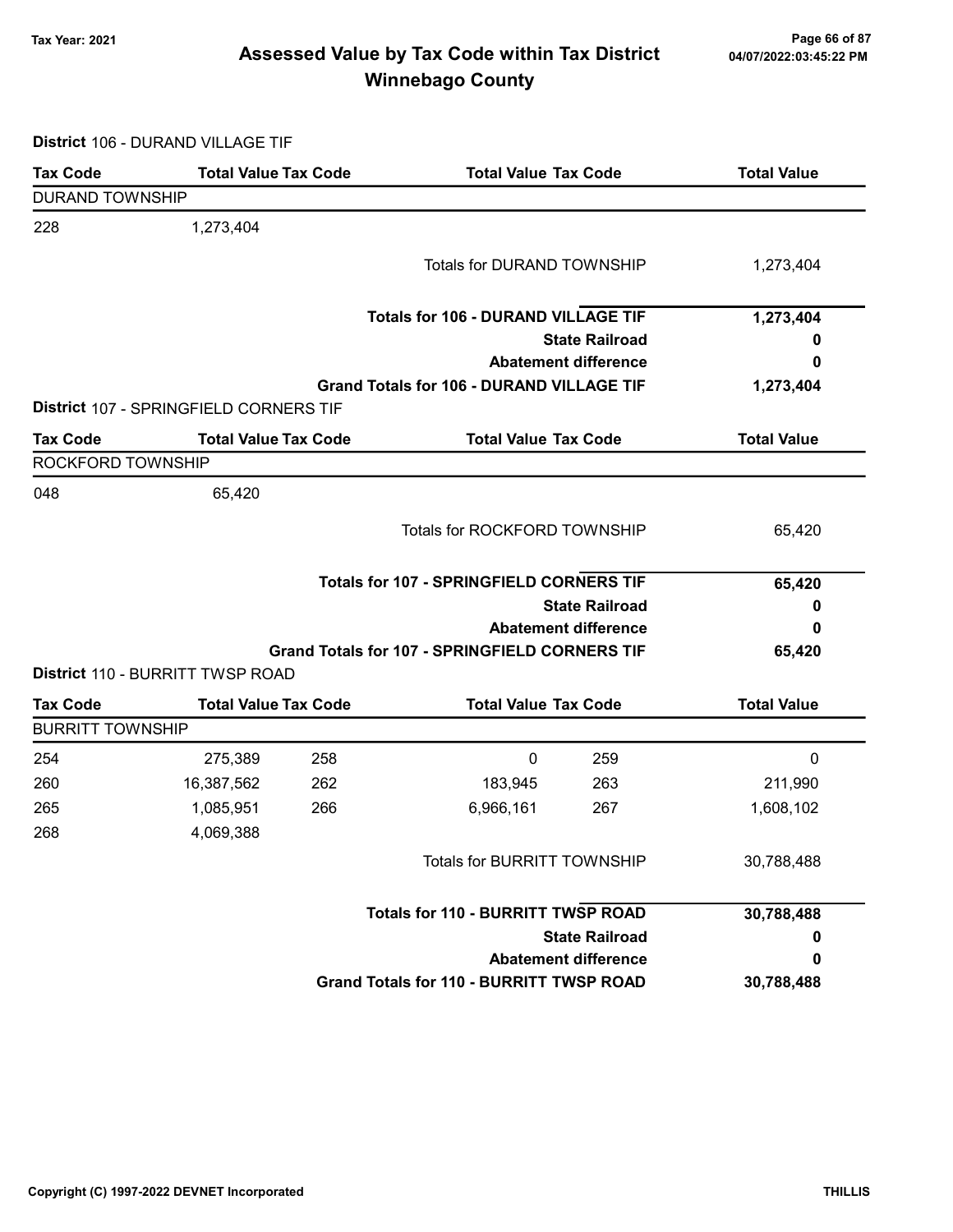### 7ax Year: 2021 Page 67 of 87<br>Assessed Value by Tax Code within Tax District 04/07/2022:03:45:22 PM Winnebago County

| <b>Tax Code</b>        | <b>Total Value Tax Code</b>                                    |     | <b>Total Value Tax Code</b>                           |                             | <b>Total Value</b> |  |
|------------------------|----------------------------------------------------------------|-----|-------------------------------------------------------|-----------------------------|--------------------|--|
|                        | CHERRY VALLEY TOWNSHIP                                         |     |                                                       |                             |                    |  |
| 110                    | 27,062,965                                                     | 111 | 6,537,334                                             | 112                         | 2,776,319          |  |
| 113                    | 11,138,819                                                     | 114 | 81,658,352                                            | 115                         | 6,038,785          |  |
| 116                    | 27,216                                                         | 119 | 14,551,904                                            | 120                         | 4,014,236          |  |
| 122                    | 577,193                                                        | 124 | 7,709,121                                             | 125                         | 136,252            |  |
| 127                    | 137,690,825                                                    | 128 | 1,974,503                                             | 129                         | 15,486,924         |  |
| 343                    | 605,224                                                        | 366 | 848,215                                               | 367                         | 126,516            |  |
| 383                    | 1,540,747                                                      | 386 | 0                                                     | 396                         | 0                  |  |
| 440                    | 26,485                                                         |     |                                                       |                             |                    |  |
|                        |                                                                |     | Totals for CHERRY VALLEY TOWNSHIP                     |                             | 320,527,935        |  |
|                        |                                                                |     | <b>Totals for 111 - CHERRY VALLEY TWSP ROAD</b>       |                             | 320,527,935        |  |
|                        |                                                                |     |                                                       |                             |                    |  |
|                        |                                                                |     |                                                       | <b>State Railroad</b>       | 1,802,318          |  |
|                        |                                                                |     |                                                       | <b>Abatement difference</b> | 0                  |  |
|                        |                                                                |     | <b>Grand Totals for 111 - CHERRY VALLEY TWSP ROAD</b> |                             | 322,330,253        |  |
| <b>Tax Code</b>        | District 112 - DURAND TWSP ROAD<br><b>Total Value Tax Code</b> |     | <b>Total Value Tax Code</b>                           |                             | <b>Total Value</b> |  |
| <b>DURAND TOWNSHIP</b> |                                                                |     |                                                       |                             |                    |  |
| 228                    | 1,273,404                                                      | 229 | 2,146,494                                             | 230                         | 23,301,715         |  |
| 231                    | 135,337                                                        | 232 | 1,027,020                                             | 233                         | 15,037,917         |  |
| 234                    | 299,499                                                        |     |                                                       |                             |                    |  |
|                        |                                                                |     | Totals for DURAND TOWNSHIP                            |                             | 43,221,386         |  |
|                        |                                                                |     | <b>Totals for 112 - DURAND TWSP ROAD</b>              |                             |                    |  |
|                        |                                                                |     |                                                       | <b>State Railroad</b>       | 43,221,386<br>0    |  |
|                        |                                                                |     |                                                       | <b>Abatement difference</b> | 0                  |  |

#### District 111 - CHERRY VALLEY TWSP ROAD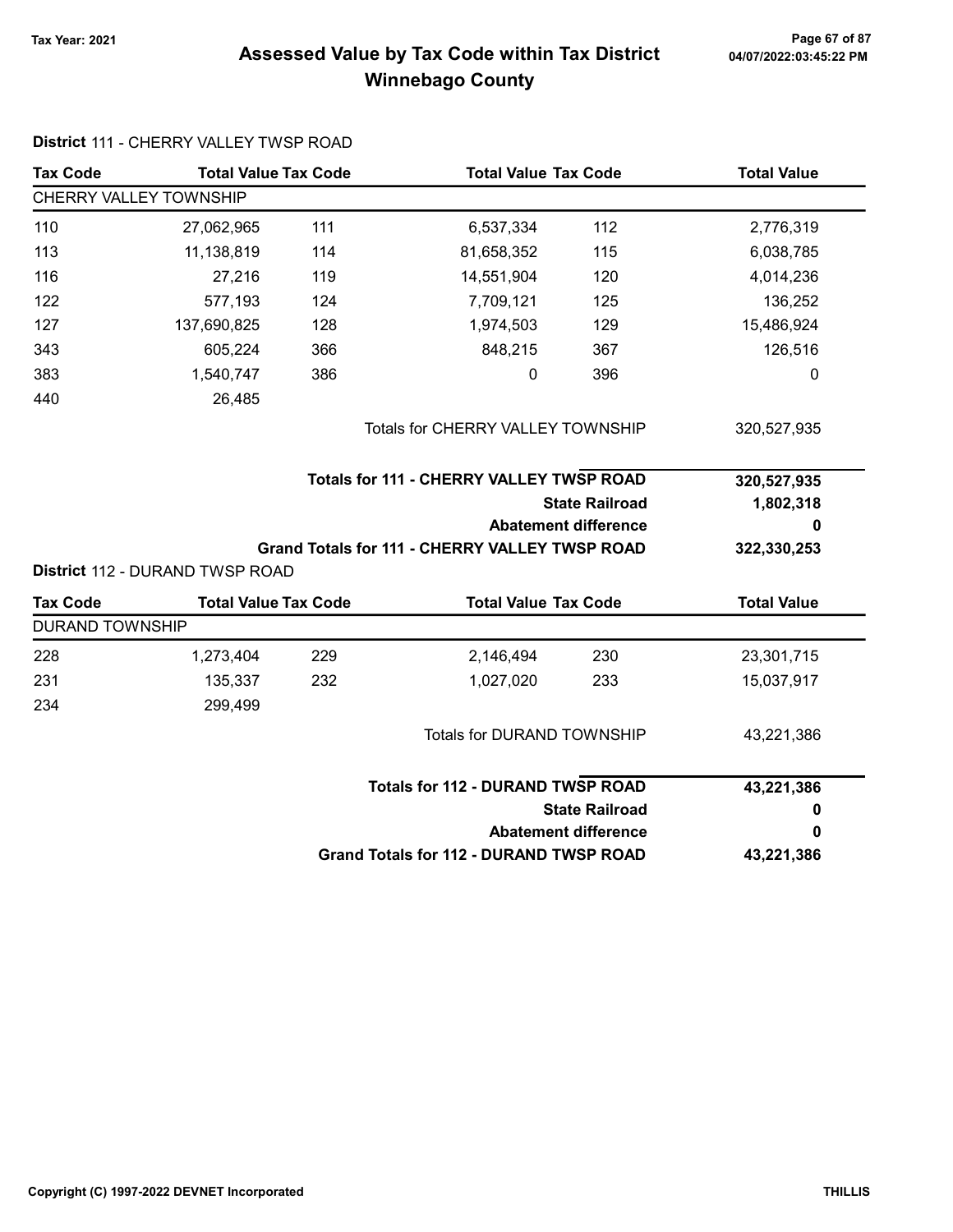### Tax Year: 2021 Page 68 of 87 Assessed Value by Tax Code within Tax District Winnebago County

#### District 113 - HARLEM TWSP ROAD

| <b>Tax Code</b>          | <b>Total Value Tax Code</b>       |     | <b>Total Value Tax Code</b>                      |                             | <b>Total Value</b> |
|--------------------------|-----------------------------------|-----|--------------------------------------------------|-----------------------------|--------------------|
| <b>HARLEM TOWNSHIP</b>   |                                   |     |                                                  |                             |                    |
| 006                      | 148,597,669                       | 007 | 5,854,176                                        | 012                         | 201,386            |
| 019                      | 0                                 | 020 | 26,325                                           | 026                         | 36,305,876         |
| 042                      | 3,695,131                         | 045 | 356,847                                          | 049                         | 24,781,177         |
| 078                      | 328,714                           | 108 | 54,982                                           | 109                         | 36,369,674         |
| 118                      | 366,998                           | 130 | 4,490,226                                        | 133                         | 118,356,697        |
| 134                      | 13,078                            | 135 | 8,061,109                                        | 136                         | 30,162,987         |
| 137                      | 55,881,059                        | 138 | 31,856                                           | 139                         | 8,628,714          |
| 140                      | 59,035                            | 141 | 223,002                                          | 142                         | 4,504              |
| 143                      | 3,254,789                         | 144 | 122,029,670                                      | 145                         | 5,047,840          |
| 147                      | 74,541                            | 149 | 34,557,667                                       | 151                         | 888                |
| 152                      | 4,906,042                         | 153 | 790,328                                          | 158                         | 6,814,716          |
| 159                      | 269,903                           | 160 | 536,480                                          | 163                         | 2,012,783          |
| 164                      | 98,049                            | 194 | 2,673,434                                        | 208                         | 50,751             |
| 413                      | 515,299                           | 414 | 1,126,975                                        | 416                         | 6,280,937          |
| 427                      | 10,969                            | 428 | 1,889,927                                        | 429                         | 4,613              |
| 430                      | 148,776                           | 433 | 1,486,648                                        | 434                         | 225,630            |
| 435                      | 6,534,832                         | 442 | 1,036,911                                        | 443                         | 53,848             |
| 444                      | 14,351                            | 454 | 30,306                                           |                             |                    |
|                          |                                   |     | Totals for HARLEM TOWNSHIP                       |                             | 685,329,125        |
|                          |                                   |     | <b>Totals for 113 - HARLEM TWSP ROAD</b>         |                             | 685,329,125        |
|                          |                                   |     |                                                  | <b>State Railroad</b>       | 0                  |
|                          |                                   |     |                                                  | <b>Abatement difference</b> | 0                  |
|                          | District 114 - HARRISON TWSP ROAD |     | <b>Grand Totals for 113 - HARLEM TWSP ROAD</b>   |                             | 685,329,125        |
| <b>Tax Code</b>          | <b>Total Value Tax Code</b>       |     | <b>Total Value Tax Code</b>                      |                             | <b>Total Value</b> |
| <b>HARRISON TOWNSHIP</b> |                                   |     |                                                  |                             |                    |
| 246                      | 9,698,246                         | 247 | 7,614,717                                        | 248                         | 78,917             |
|                          |                                   |     | <b>Totals for HARRISON TOWNSHIP</b>              |                             | 17,391,880         |
|                          |                                   |     | <b>Totals for 114 - HARRISON TWSP ROAD</b>       |                             | 17,391,880         |
|                          |                                   |     |                                                  | <b>State Railroad</b>       | 0                  |
|                          |                                   |     |                                                  | <b>Abatement difference</b> | 0                  |
|                          |                                   |     | <b>Grand Totals for 114 - HARRISON TWSP ROAD</b> |                             | 17,391,880         |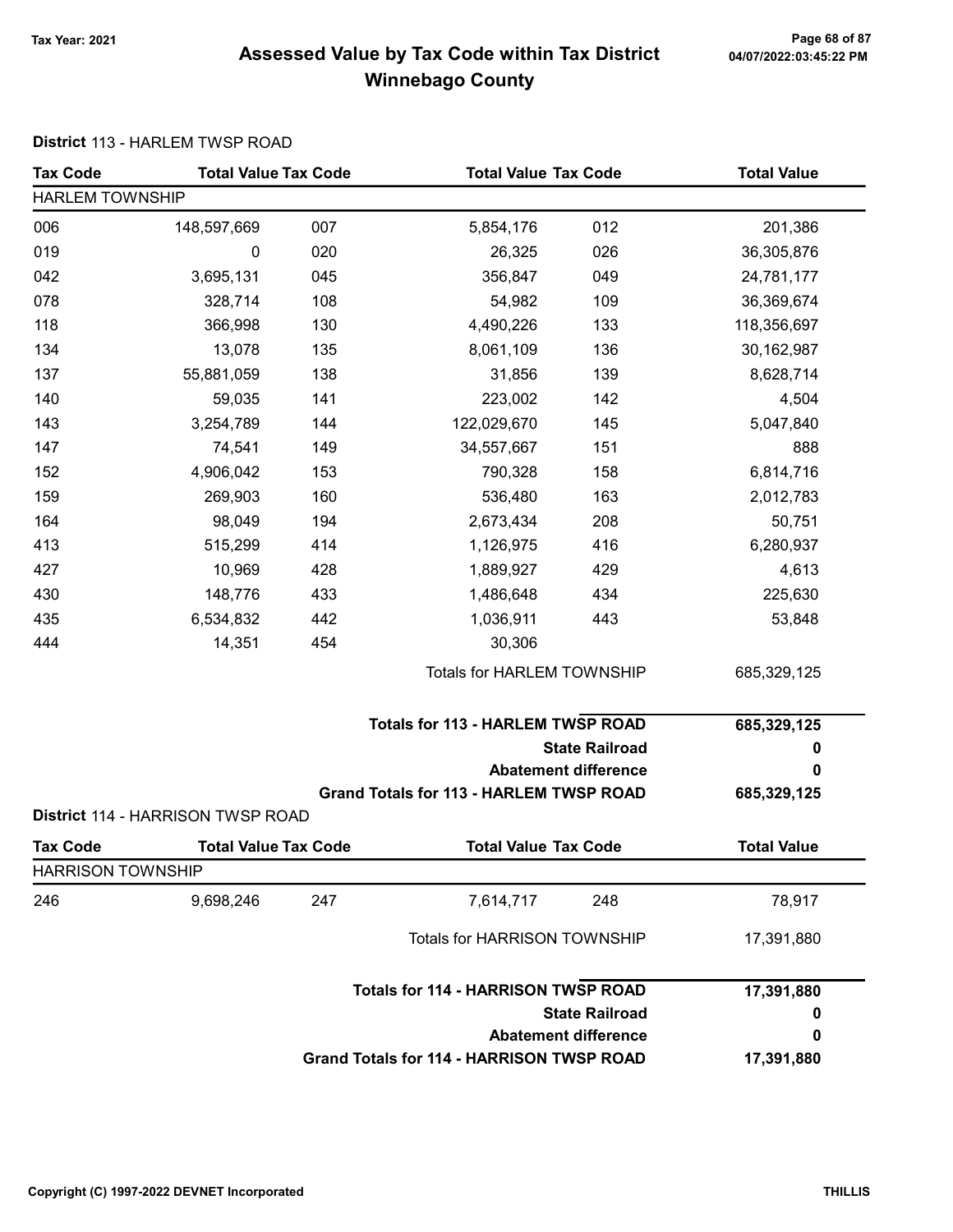### 7ax Year: 2021 Page 69 of 87<br>Assessed Value by Tax Code within Tax District 04/07/2022:03:45:22 PM Winnebago County

District 115 - LAONA TWSP ROAD

| <b>Tax Code</b>       | <b>Total Value Tax Code</b>                |     | <b>Total Value Tax Code</b>                        |                             | <b>Total Value</b> |  |
|-----------------------|--------------------------------------------|-----|----------------------------------------------------|-----------------------------|--------------------|--|
| <b>LAONA TOWNSHIP</b> |                                            |     |                                                    |                             |                    |  |
| 212                   | 151                                        | 220 | 38,668,397                                         |                             |                    |  |
|                       |                                            |     | <b>Totals for LAONA TOWNSHIP</b>                   |                             | 38,668,548         |  |
|                       |                                            |     | <b>Totals for 115 - LAONA TWSP ROAD</b>            |                             | 38,668,548         |  |
|                       |                                            |     |                                                    | <b>State Railroad</b>       | 0                  |  |
|                       |                                            |     |                                                    | <b>Abatement difference</b> | 0                  |  |
|                       |                                            |     | <b>Grand Totals for 115 - LAONA TWSP ROAD</b>      |                             | 38,668,548         |  |
|                       | District 116 - OWEN TWSP ROAD              |     |                                                    |                             |                    |  |
| <b>Tax Code</b>       | <b>Total Value Tax Code</b>                |     | <b>Total Value Tax Code</b>                        |                             | <b>Total Value</b> |  |
| <b>OWEN TOWNSHIP</b>  |                                            |     |                                                    |                             |                    |  |
| 046                   | 36,405                                     | 146 | 18,997,285                                         | 148                         | 1,023              |  |
| 150                   | 116,906                                    | 154 | 121,018                                            | 155                         | 8,763,244          |  |
| 156                   | 19,820,245                                 | 157 | 91,655                                             | 161                         | 137,589            |  |
| 162                   | 571,072                                    | 165 | 16,283,767                                         | 167                         | 6,001,379          |  |
| 168                   | $\pmb{0}$                                  | 169 | 8,660,569                                          | 170                         | 120,912            |  |
| 171                   | 153,924                                    | 172 | 248,799                                            | 200                         | 1,967,761          |  |
| 358                   | 0                                          | 359 | 4,055                                              | 360                         | 0                  |  |
| 361                   | 4,504                                      | 362 | 1,138,298                                          | 363                         | 57,442             |  |
| 364                   | 281,811                                    | 365 | 12,197,158                                         | 368                         | 0                  |  |
| 369                   | 123,018                                    |     |                                                    |                             |                    |  |
|                       |                                            |     | Totals for OWEN TOWNSHIP                           |                             | 95,899,839         |  |
|                       |                                            |     | <b>Totals for 116 - OWEN TWSP ROAD</b>             |                             | 95,899,839         |  |
|                       |                                            |     |                                                    | <b>State Railroad</b>       | 673,332            |  |
|                       |                                            |     |                                                    | <b>Abatement difference</b> | 0                  |  |
|                       | <b>District 117 - PECATONICA TWSP ROAD</b> |     | <b>Grand Totals for 116 - OWEN TWSP ROAD</b>       |                             | 96,573,171         |  |
| <b>Tax Code</b>       | <b>Total Value Tax Code</b>                |     | <b>Total Value Tax Code</b>                        |                             | <b>Total Value</b> |  |
| PECATONICA TOWNSHIP   |                                            |     |                                                    |                             |                    |  |
| 281                   | 48,769,310                                 | 282 | 207,085                                            | 283                         | 168,792            |  |
| 284                   | 38,991                                     | 286 | 30,558,238                                         | 425                         | 67,034             |  |
|                       |                                            |     |                                                    |                             |                    |  |
|                       |                                            |     | Totals for PECATONICA TOWNSHIP                     |                             | 79,809,450         |  |
|                       |                                            |     | <b>Totals for 117 - PECATONICA TWSP ROAD</b>       |                             | 79,809,450         |  |
|                       |                                            |     |                                                    | <b>State Railroad</b>       | 0                  |  |
|                       |                                            |     |                                                    | <b>Abatement difference</b> | 0                  |  |
|                       |                                            |     | <b>Grand Totals for 117 - PECATONICA TWSP ROAD</b> |                             | 79,809,450         |  |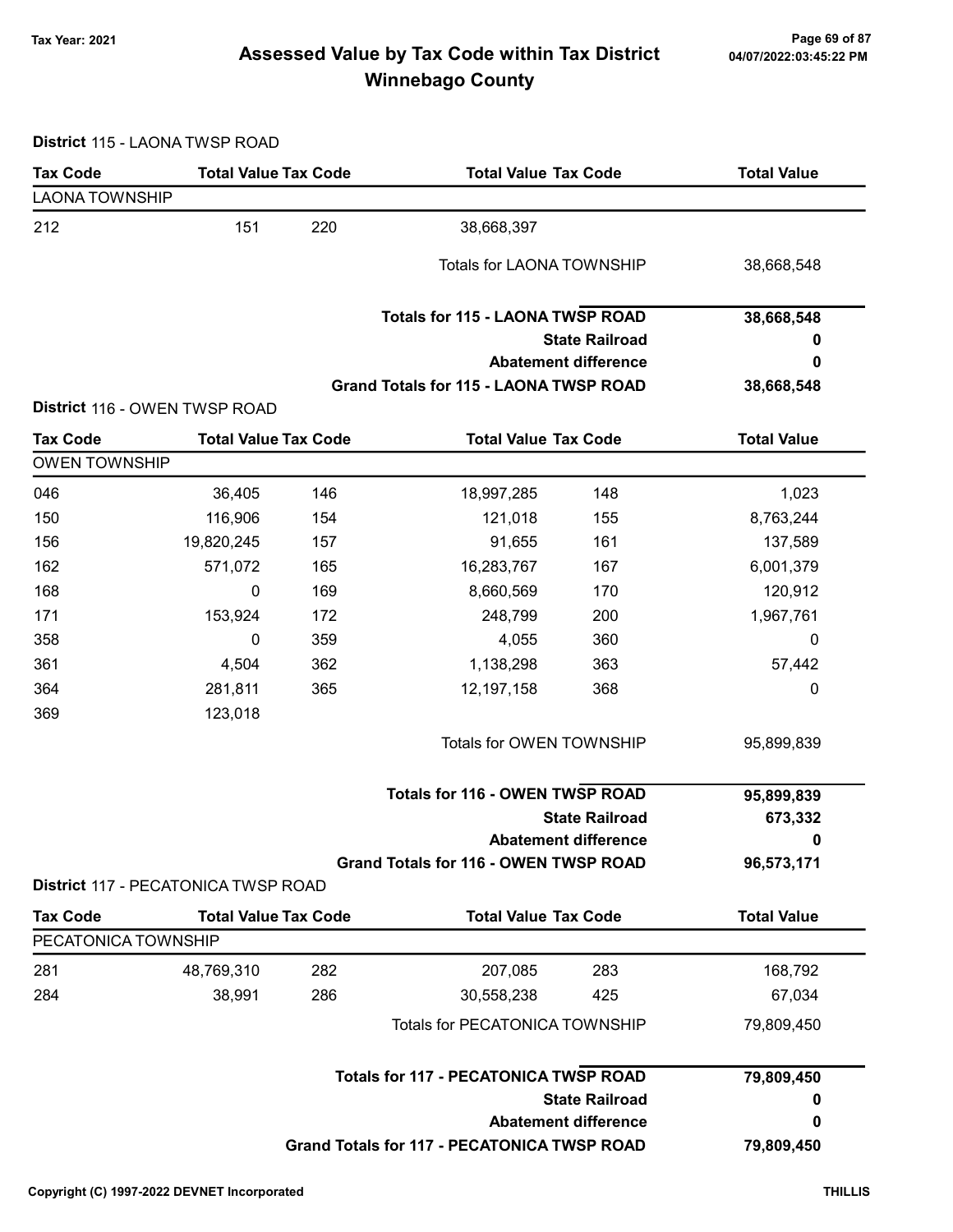### Tax Year: 2021 Page 70 of 87 Assessed Value by Tax Code within Tax District Winnebago County

#### District 118 - ROCKFORD TWSP ROAD

| <b>Tax Code</b>   | <b>Total Value Tax Code</b> |     | <b>Total Value Tax Code</b>  |     | <b>Total Value</b> |  |
|-------------------|-----------------------------|-----|------------------------------|-----|--------------------|--|
| ROCKFORD TOWNSHIP |                             |     |                              |     |                    |  |
| 001               | 1,415,156,299               | 002 | 116,985,736                  | 003 | 30,393,220         |  |
| 005               | 12,259,711                  | 008 | 61,925,180                   | 010 | 3,414,800          |  |
| 013               | 25,089,699                  | 014 | 876,211                      | 016 | 0                  |  |
| 017               | 26,356,781                  | 018 | 58,107,796                   | 021 | 19,491,167         |  |
| 030               | 414,534                     | 031 | 5,224,067                    | 035 | 837,690            |  |
| 036               | 14,533,462                  | 040 | 64,980                       | 044 | 53,925             |  |
| 047               | 3,861                       | 048 | 65,420                       | 050 | 6,928,985          |  |
| 051               | 10,451,178                  | 052 | 449,945                      | 053 | 2,010,368          |  |
| 057               | 10,752,010                  | 058 | 1,801,748                    | 059 | 1,660,979          |  |
| 060               | 1,808,731                   | 061 | 3,264,894                    | 062 | 7,917,934          |  |
| 063               | 2,234,242                   | 064 | 15,498,124                   | 066 | 13,794,975         |  |
| 069               | 7,359,509                   | 070 | 2,094,872                    | 071 | 11,931,734         |  |
| 072               | 51,753                      | 073 | 46,444                       | 076 | 1,001,877          |  |
| 077               | 159,622                     | 083 | 673,733                      | 084 | 593,720            |  |
| 085               | 9,412,827                   | 086 | 1,270,696                    | 090 | 7,739              |  |
| 091               | 10,514,285                  | 092 | 5,087,036                    | 093 | 1,479,699          |  |
| 095               | 4,996,143                   | 096 | 8,960,972                    | 099 | 5,834,011          |  |
| 104               | 2,389,933                   | 117 | 11,628,297                   | 123 | 747,364            |  |
| 126               | 1,895,242                   | 131 | 4,261                        | 223 | 7,122,732          |  |
| 226               | 768,475                     | 351 | 828,760                      | 370 | 0                  |  |
| 372               | 4,375,523                   | 373 | 2,163,891                    | 374 | 1,684,891          |  |
| 378               | 52,587,197                  | 379 | 993,249                      | 380 | 1,019,910          |  |
| 381               | 7,928,818                   | 382 | 183,084                      | 385 | 1,010,142          |  |
| 391               | 914,701                     | 392 | 23,616,381                   | 393 | 459,482            |  |
| 394               | 0                           | 397 | 0                            | 400 | 2,200              |  |
| 403               | 70,087                      | 404 | 1,158,343                    | 405 | 1,586,543          |  |
| 406               | 10,548                      | 407 | 703,984                      | 408 | 281,186            |  |
| 409               | 11,680,922                  | 410 | 7,930,819                    | 411 | 507                |  |
| 412               | 101,985                     | 417 | 861,229                      | 418 | 5,949,394          |  |
| 419               | 482,327                     | 421 | 15,092,219                   | 422 | 9,682,440          |  |
| 423               | 12,739,182                  | 424 | 8,929,189                    | 426 | 2,368,152          |  |
| 436               | 238,617                     | 438 | 586,532                      | 439 | 485,239            |  |
| 441               | 465,025                     | 448 | 11,686                       | 450 | 219,194            |  |
| 451               | 43,025,487                  | 452 | 30,668                       | 453 | 176,597            |  |
| 455               | 6,527,617                   | 456 | 4,263,480                    | 460 | 859,185            |  |
|                   |                             |     | Totals for ROCKFORD TOWNSHIP |     | 2,200,148,240      |  |

| <b>Totals for 118 - ROCKFORD TWSP ROAD</b> | 2,200,148,240 |
|--------------------------------------------|---------------|
| <b>State Railroad</b>                      | 5,798,410     |
|                                            |               |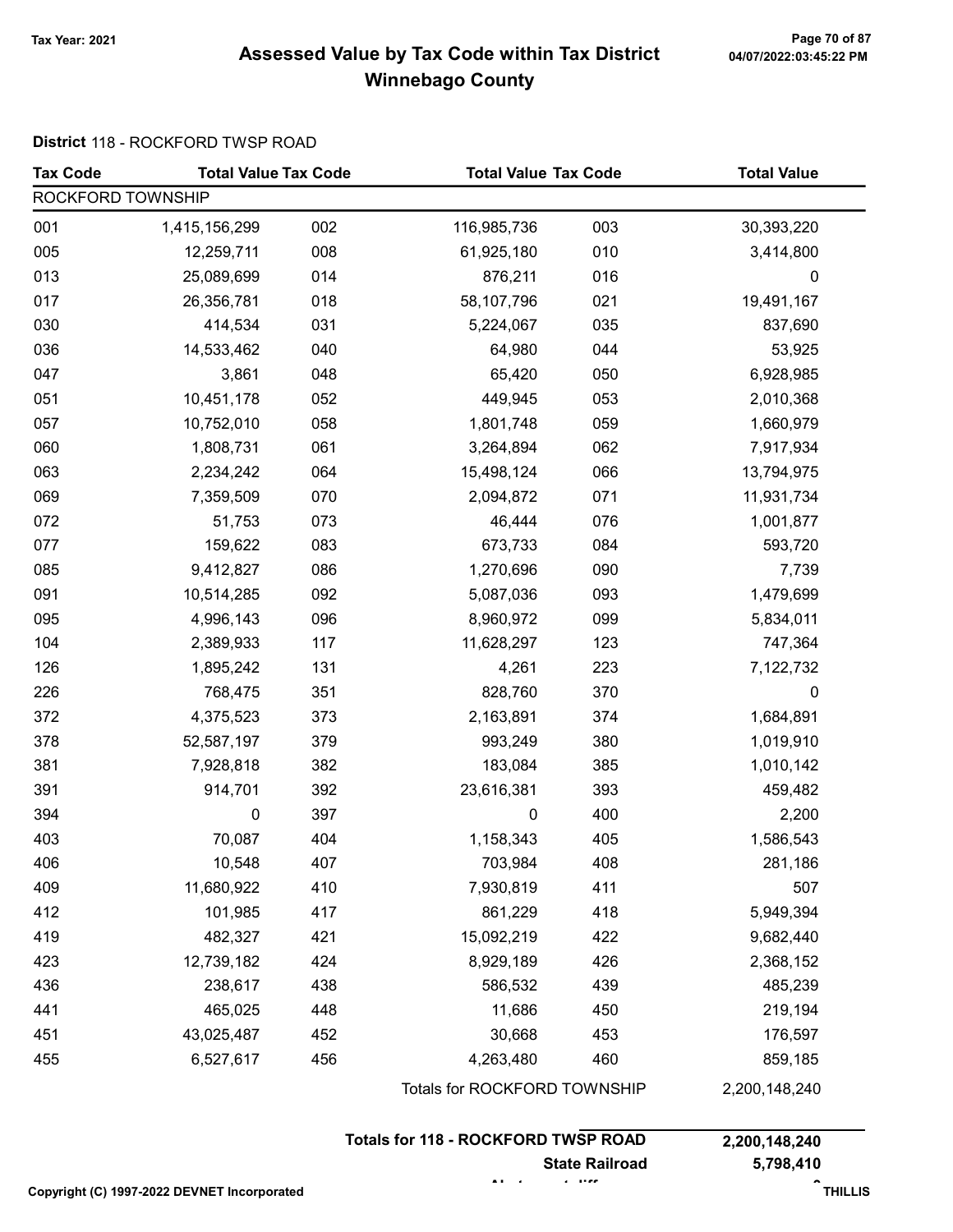#### Tax Year: 2021 Page 71 of 87 Assessed Value by Tax Code within Tax District 04/07/2022:03:45:22 PM Winnebago County

|                  | District 119 - ROCKTON TWSP ROAD |     |                                                 |                             |                    |  |
|------------------|----------------------------------|-----|-------------------------------------------------|-----------------------------|--------------------|--|
| <b>Tax Code</b>  | <b>Total Value Tax Code</b>      |     | <b>Total Value Tax Code</b>                     |                             | <b>Total Value</b> |  |
| ROCKTON TOWNSHIP |                                  |     |                                                 |                             |                    |  |
| 190              | 42,729,310                       | 191 | 13,651,846                                      | 193                         | 9,464,532          |  |
| 197              | 117,905,413                      | 201 | 19,518,313                                      | 202                         | 49,354,491         |  |
| 203              | 5,255,366                        | 204 | 33,597                                          | 205                         | 238,671            |  |
| 206              | 22,615,336                       | 290 | 0                                               | 348                         | 60,862             |  |
| 401              | 4,009,467                        | 402 | 535,055                                         | 420                         | 1,726,858          |  |
| 458              | 5,016,413                        |     |                                                 |                             |                    |  |
|                  |                                  |     | <b>Totals for ROCKTON TOWNSHIP</b>              |                             | 292,115,530        |  |
|                  |                                  |     |                                                 |                             |                    |  |
|                  |                                  |     | <b>Totals for 119 - ROCKTON TWSP ROAD</b>       |                             | 292,115,530        |  |
|                  |                                  |     |                                                 | <b>State Railroad</b>       | 1,493,749          |  |
|                  |                                  |     |                                                 | <b>Abatement difference</b> | 0                  |  |
|                  |                                  |     | <b>Grand Totals for 119 - ROCKTON TWSP ROAD</b> |                             | 293,609,279        |  |
|                  | District 120 - ROSCOE TWSP ROAD  |     |                                                 |                             |                    |  |
| <b>Tax Code</b>  | <b>Total Value Tax Code</b>      |     | <b>Total Value Tax Code</b>                     |                             | <b>Total Value</b> |  |
| ROSCOE TOWNSHIP  |                                  |     |                                                 |                             |                    |  |
| 068              | 3,383,176                        | 175 | 46,977,470                                      | 176                         | $\mathbf 0$        |  |
| 177              | 12,773,450                       | 178 | 0                                               | 179                         | 10,056,637         |  |
| 180              | 77,503,855                       | 181 | 152,061,092                                     | 182                         | 710,466            |  |
| 183              | 0                                | 184 | 1,209,062                                       | 185                         | 14,436,614         |  |
| 187              | 2,926,326                        | 188 | 891,472                                         | 189                         | 76,615,029         |  |
| 192              | 18,503,709                       | 196 | 15,039                                          | 198                         | 4,892,772          |  |
| 199              | 47,463,729                       | 207 | 0                                               | 209                         | 46,359,872         |  |
| 347              | 304,604                          | 415 | 1,208,379                                       | 447                         | 390,181            |  |
| 457              | 1,645,701                        |     |                                                 |                             |                    |  |
|                  |                                  |     | Totals for ROSCOE TOWNSHIP                      |                             | 520,328,635        |  |
|                  |                                  |     | <b>Totals for 120 - ROSCOE TWSP ROAD</b>        |                             | 520,328,635        |  |
|                  |                                  |     |                                                 | <b>State Railroad</b>       | 926,834            |  |
|                  |                                  |     |                                                 | <b>Abatement difference</b> | 0                  |  |
|                  |                                  |     | Grand Totals for 120 - ROSCOE TWSP ROAD         |                             | 521,255,469        |  |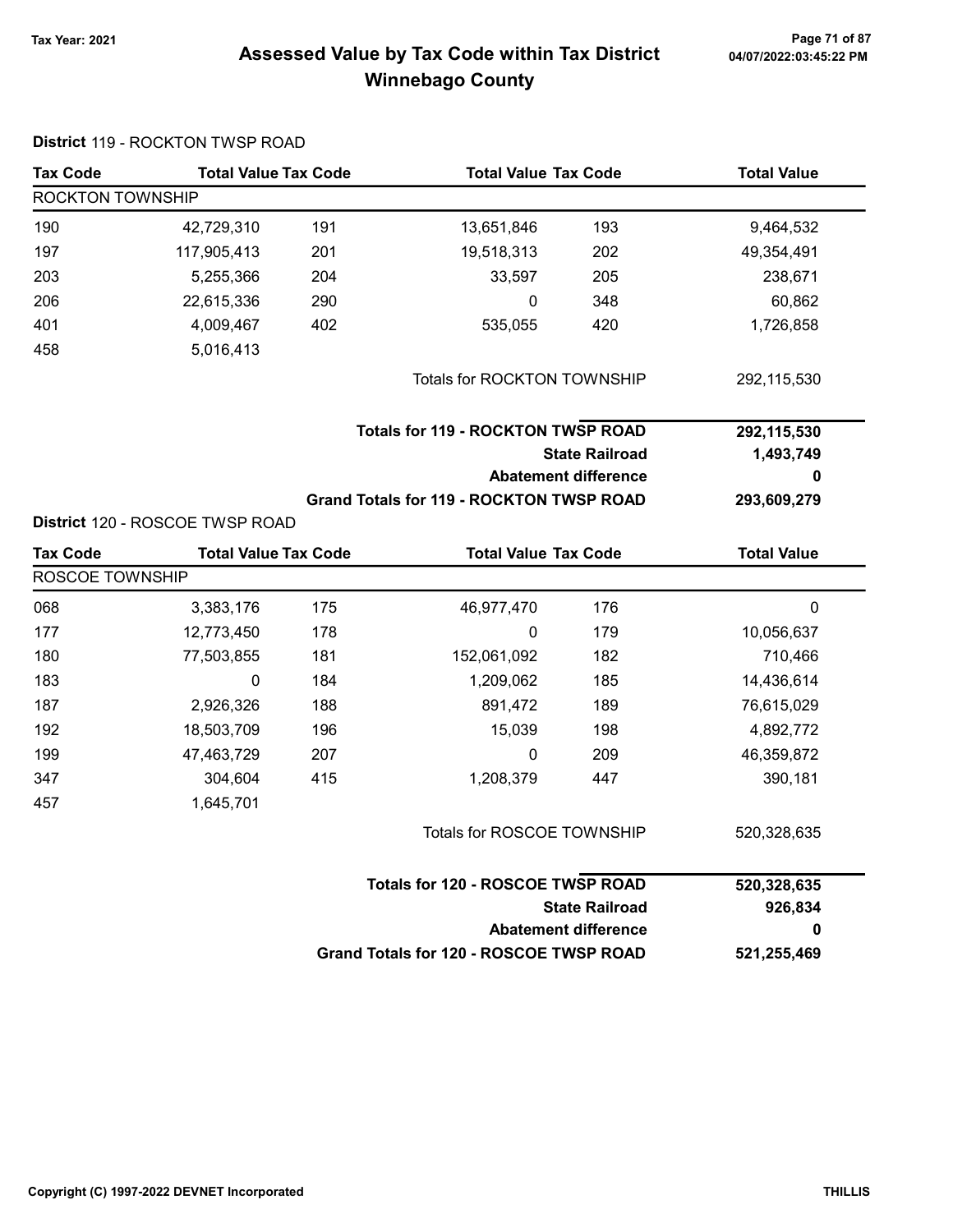District 121 - SEWARD TWSP ROAD

## Tax Year: 2021 Page 72 of 87 Assessed Value by Tax Code within Tax District Winnebago County

| <b>Tax Code</b>           | <b>Total Value Tax Code</b>                                |                                            |                                                   | <b>Total Value Tax Code</b> |                    |  |
|---------------------------|------------------------------------------------------------|--------------------------------------------|---------------------------------------------------|-----------------------------|--------------------|--|
| <b>SEWARD TOWNSHIP</b>    |                                                            |                                            |                                                   |                             |                    |  |
| 305                       | 310,822                                                    | 306                                        | 443,393                                           | 308                         | 821,486            |  |
| 309                       | 6,008,496                                                  | 310                                        | 8,525,972                                         | 311                         | 4,416,579          |  |
| 312                       | 1,705,529                                                  | 313                                        | 1,970,681                                         | 314                         | 4,836,773          |  |
|                           |                                                            |                                            | Totals for SEWARD TOWNSHIP                        |                             | 29,039,731         |  |
|                           |                                                            |                                            | <b>Totals for 121 - SEWARD TWSP ROAD</b>          |                             | 29,039,731         |  |
|                           |                                                            |                                            | <b>State Railroad</b>                             |                             | 756,151            |  |
|                           |                                                            |                                            | <b>Abatement difference</b>                       |                             | 0                  |  |
|                           | <b>District 122 - SHIRLAND TWSP ROAD</b>                   |                                            | Grand Totals for 121 - SEWARD TWSP ROAD           |                             | 29,795,882         |  |
| <b>Tax Code</b>           | <b>Total Value Tax Code</b>                                |                                            | <b>Total Value Tax Code</b>                       |                             | <b>Total Value</b> |  |
| SHIRLAND TOWNSHIP         |                                                            |                                            |                                                   |                             |                    |  |
| 210                       | $\mathbf 0$                                                | 211                                        | $\mathbf 0$                                       | 213                         | 7,805,127          |  |
| 214                       | 18,766,803                                                 |                                            |                                                   |                             |                    |  |
|                           |                                                            |                                            | <b>Totals for SHIRLAND TOWNSHIP</b>               |                             | 26,571,930         |  |
|                           |                                                            | <b>Totals for 122 - SHIRLAND TWSP ROAD</b> |                                                   |                             | 26,571,930         |  |
|                           |                                                            |                                            | <b>State Railroad</b>                             | o                           |                    |  |
|                           |                                                            |                                            |                                                   | <b>Abatement difference</b> |                    |  |
|                           | District 123 - WINNEBAGO TWSP ROAD                         |                                            | <b>Grand Totals for 122 - SHIRLAND TWSP ROAD</b>  |                             | 26,571,930         |  |
| <b>Tax Code</b>           | <b>Total Value Tax Code</b><br><b>Total Value Tax Code</b> |                                            |                                                   | <b>Total Value</b>          |                    |  |
| <b>WINNEBAGO TOWNSHIP</b> |                                                            |                                            |                                                   |                             |                    |  |
| 315                       | 77,478                                                     | 324                                        | 2,019,530                                         | 325                         | 336,086            |  |
| 326                       | 51,759,645                                                 | 327                                        | 54,711                                            | 328                         | 54,627,451         |  |
| 329                       | 1,959,641                                                  |                                            |                                                   |                             |                    |  |
|                           |                                                            |                                            | Totals for WINNEBAGO TOWNSHIP                     | 110,834,542                 |                    |  |
|                           |                                                            |                                            | <b>Totals for 123 - WINNEBAGO TWSP ROAD</b>       | 110,834,542                 |                    |  |
|                           |                                                            |                                            | <b>State Railroad</b>                             | 650,039                     |                    |  |
|                           |                                                            |                                            |                                                   |                             |                    |  |
|                           |                                                            |                                            | <b>Grand Totals for 123 - WINNEBAGO TWSP ROAD</b> | <b>Abatement difference</b> | 0<br>111,484,581   |  |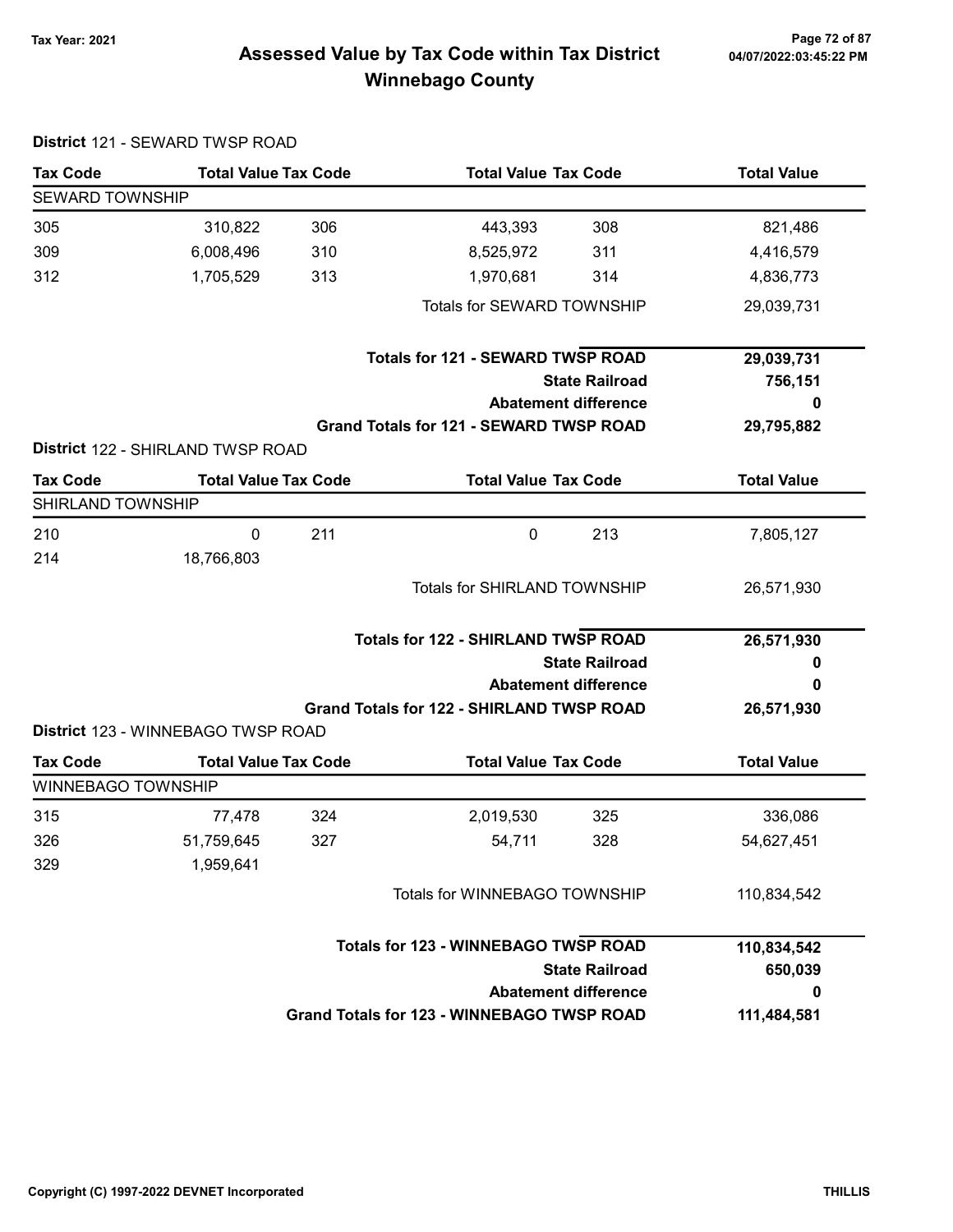## 04/07/2022:03:45:22 PM

### Tax Year: 2021 Page 73 of 87 Assessed Value by Tax Code within Tax District Winnebago County

| <b>Tax Code</b>        | <b>Total Value Tax Code</b>    |     | <b>Total Value Tax Code</b>                        |                             | <b>Total Value</b> |
|------------------------|--------------------------------|-----|----------------------------------------------------|-----------------------------|--------------------|
| PECATONICA TOWNSHIP    |                                |     |                                                    |                             |                    |
| 281                    | 48,769,310                     | 282 | 207,085                                            | 283                         | 168,792            |
| 284                    | 38,991                         | 286 | 30,558,238                                         | 425                         | 67,034             |
|                        |                                |     | <b>Totals for PECATONICA TOWNSHIP</b>              |                             | 79,809,450         |
| <b>SEWARD TOWNSHIP</b> |                                |     |                                                    |                             |                    |
| 305                    | 310,822                        | 306 | 443,393                                            | 308                         | 821,486            |
| 309                    | 6,008,496                      | 310 | 8,525,972                                          | 311                         | 4,416,579          |
| 312                    | 1,705,529                      | 313 | 1,970,681                                          | 314                         | 4,836,773          |
|                        |                                |     | Totals for SEWARD TOWNSHIP                         |                             | 29,039,731         |
|                        |                                |     | Totals for 124 - PE/SE MULTI TOWNSHIP              |                             | 108,849,181        |
|                        |                                |     |                                                    | <b>State Railroad</b>       | 0                  |
|                        |                                |     |                                                    | <b>Abatement difference</b> | 0                  |
|                        | District 125 - WAGON WHEEL TIF |     | <b>Grand Totals for 124 - PE/SE MULTI TOWNSHIP</b> |                             | 108,849,181        |
| <b>Tax Code</b>        | <b>Total Value Tax Code</b>    |     | <b>Total Value Tax Code</b>                        |                             | <b>Total Value</b> |
| ROCKTON TOWNSHIP       |                                |     |                                                    |                             |                    |
| 402                    | 535,055                        |     |                                                    |                             |                    |
|                        |                                |     | <b>Totals for ROCKTON TOWNSHIP</b>                 |                             | 535,055            |
|                        |                                |     | <b>Totals for 125 - WAGON WHEEL TIF</b>            |                             | 535,055            |
|                        |                                |     |                                                    | <b>State Railroad</b>       | 0                  |
|                        |                                |     |                                                    | <b>Abatement difference</b> | 0                  |
|                        |                                |     | Grand Totals for 125 - WAGON WHEEL TIF             |                             | 535,055            |
|                        | District 126 - RIVER OAKS TIF  |     |                                                    |                             |                    |
| <b>Tax Code</b>        | <b>Total Value Tax Code</b>    |     | <b>Total Value Tax Code</b>                        |                             | <b>Total Value</b> |
| ROCKFORD TOWNSHIP      |                                |     |                                                    |                             |                    |
| 403                    | 70,087                         |     |                                                    |                             |                    |
|                        |                                |     | <b>Totals for ROCKFORD TOWNSHIP</b>                |                             | 70,087             |
|                        |                                |     | <b>Totals for 126 - RIVER OAKS TIF</b>             |                             | 70,087             |
|                        |                                |     |                                                    | <b>State Railroad</b>       | 0                  |
|                        |                                |     |                                                    | <b>Abatement difference</b> | 0                  |
|                        |                                |     | Grand Totals for 126 - RIVER OAKS TIF              |                             | 70,087             |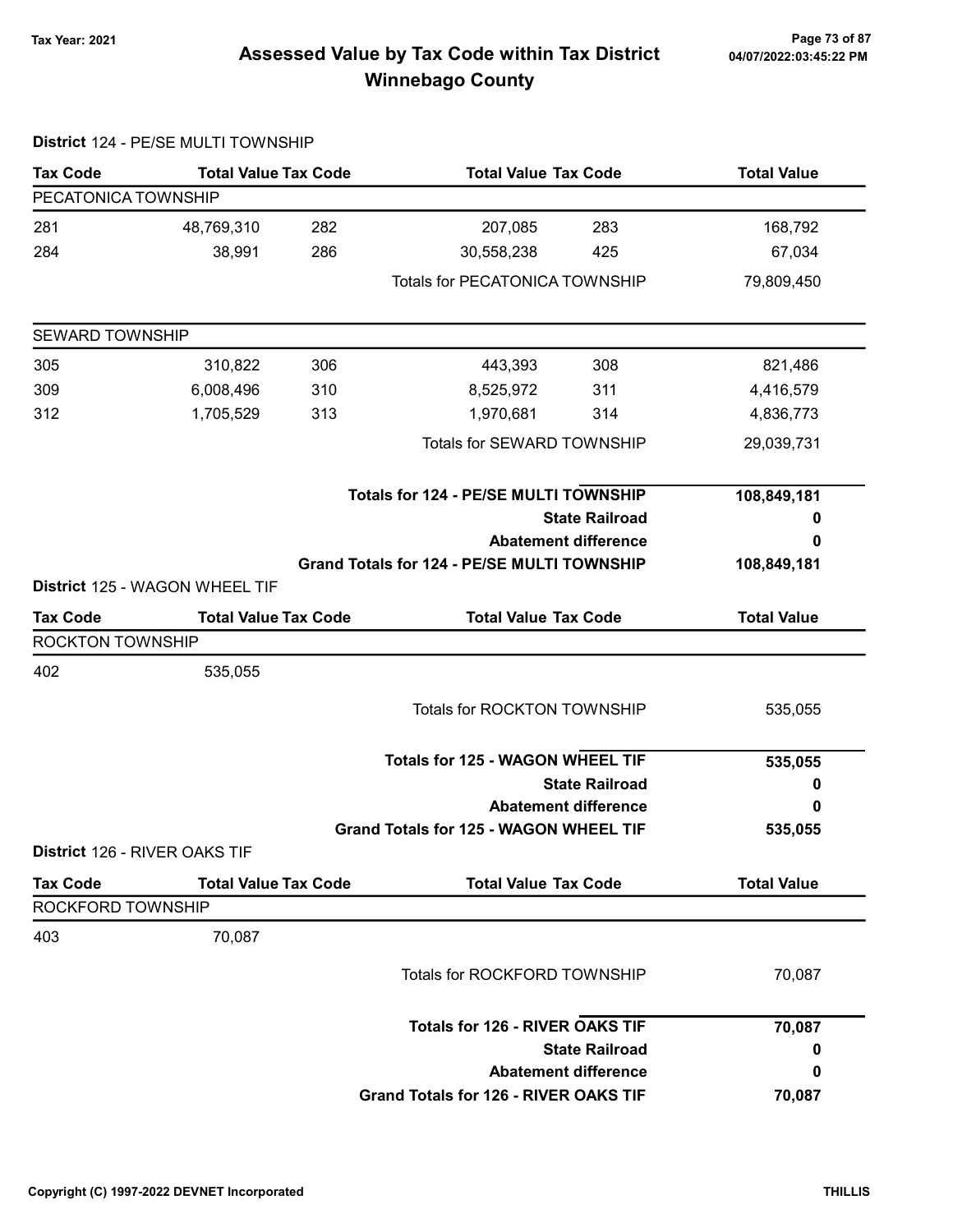### 7ax Year: 2021 Page 74 of 87<br>Assessed Value by Tax Code within Tax District 04/07/2022:03:45:22 PM Winnebago County

District 127 - GARRISON SCHOOL TIF

| <b>Tax Code</b>   | <b>Total Value Tax Code</b>              | <b>Total Value Tax Code</b>                      | <b>Total Value</b> |
|-------------------|------------------------------------------|--------------------------------------------------|--------------------|
| ROCKFORD TOWNSHIP |                                          |                                                  |                    |
| 404               | 1,158,343                                |                                                  |                    |
|                   |                                          | Totals for ROCKFORD TOWNSHIP                     | 1,158,343          |
|                   |                                          | <b>Totals for 127 - GARRISON SCHOOL TIF</b>      | 1,158,343          |
|                   |                                          | <b>State Railroad</b>                            | 0                  |
|                   |                                          | <b>Abatement difference</b>                      | 0                  |
|                   |                                          | Grand Totals for 127 - GARRISON SCHOOL TIF       | 1,158,343          |
|                   | District 128 - KISHWAUKEE & HARRISON TIF |                                                  |                    |
| <b>Tax Code</b>   | <b>Total Value Tax Code</b>              | <b>Total Value Tax Code</b>                      | <b>Total Value</b> |
| ROCKFORD TOWNSHIP |                                          |                                                  |                    |
| 405               | 1,586,543                                |                                                  |                    |
|                   |                                          | Totals for ROCKFORD TOWNSHIP                     | 1,586,543          |
|                   |                                          | Totals for 128 - KISHWAUKEE & HARRISON TIF       | 1,586,543          |
|                   |                                          | <b>State Railroad</b>                            | 0                  |
|                   |                                          | <b>Abatement difference</b>                      | 0                  |
|                   |                                          | Grand Totals for 128 - KISHWAUKEE & HARRISON TIF | 1,586,543          |
|                   | District 129 - LINCOLNWOOD TIF #2        |                                                  |                    |
| <b>Tax Code</b>   | <b>Total Value Tax Code</b>              | <b>Total Value Tax Code</b>                      | <b>Total Value</b> |
| ROCKFORD TOWNSHIP |                                          |                                                  |                    |
| 406               | 10,548                                   |                                                  |                    |
|                   |                                          | Totals for ROCKFORD TOWNSHIP                     | 10,548             |
|                   |                                          | Totals for 129 - LINCOLNWOOD TIF #2              | 10,548             |
|                   |                                          | <b>State Railroad</b>                            | 0                  |
|                   |                                          | <b>Abatement difference</b>                      | 0                  |
|                   |                                          | Grand Totals for 129 - LINCOLNWOOD TIF #2        | 10,548             |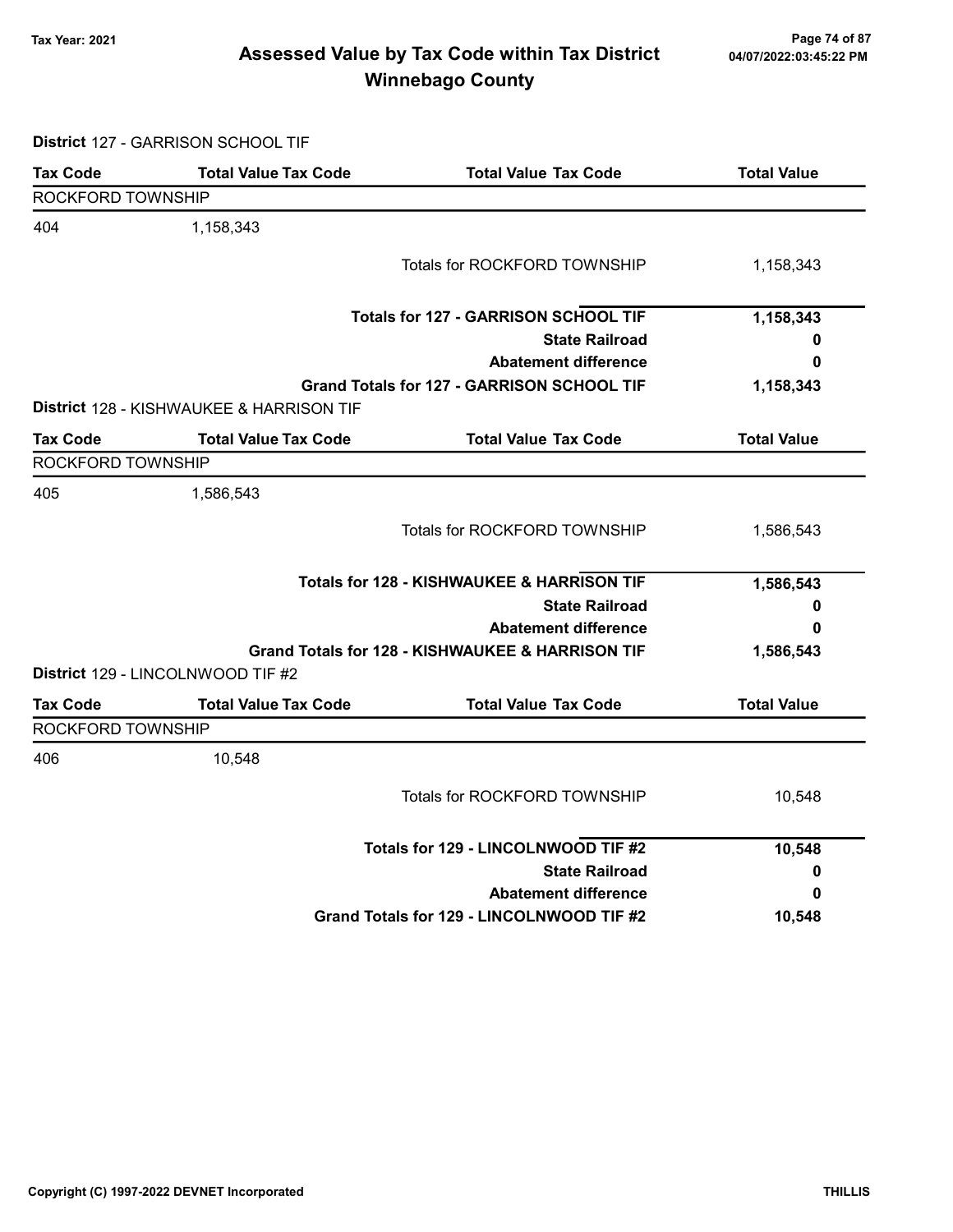### 78 Page 75 of 87<br>Assessed Value by Tax Code within Tax District مa/07/2022:03:45:22 PM Winnebago County

District 130 - HOPE VI TIF

| <b>Tax Code</b>   | <b>Total Value Tax Code</b>             | <b>Total Value Tax Code</b>                     | <b>Total Value</b> |
|-------------------|-----------------------------------------|-------------------------------------------------|--------------------|
| ROCKFORD TOWNSHIP |                                         |                                                 |                    |
| 407               | 703,984                                 |                                                 |                    |
|                   |                                         | Totals for ROCKFORD TOWNSHIP                    | 703,984            |
|                   |                                         | Totals for 130 - HOPE VI TIF                    | 703,984            |
|                   |                                         | <b>State Railroad</b>                           | 0                  |
|                   |                                         | <b>Abatement difference</b>                     | 0                  |
|                   |                                         | Grand Totals for 130 - HOPE VI TIF              | 703,984            |
|                   | District 132 - NORTH 2ND TIF LOVES PARK |                                                 |                    |
| <b>Tax Code</b>   | <b>Total Value Tax Code</b>             | <b>Total Value Tax Code</b>                     | <b>Total Value</b> |
| ROCKFORD TOWNSHIP |                                         |                                                 |                    |
| 409               | 11,680,922                              |                                                 |                    |
|                   |                                         | Totals for ROCKFORD TOWNSHIP                    | 11,680,922         |
|                   |                                         | Totals for 132 - NORTH 2ND TIF LOVES PARK       | 11,680,922         |
|                   |                                         | <b>State Railroad</b>                           | 0                  |
|                   |                                         | <b>Abatement difference</b>                     | 0                  |
|                   | District 133 - GLOBAL TRADE TIF #2      | Grand Totals for 132 - NORTH 2ND TIF LOVES PARK | 11,680,922         |
| <b>Tax Code</b>   | <b>Total Value Tax Code</b>             | <b>Total Value Tax Code</b>                     | <b>Total Value</b> |
| ROCKFORD TOWNSHIP |                                         |                                                 |                    |
| 410               | 7,930,819<br>411                        | 507                                             |                    |
|                   |                                         | Totals for ROCKFORD TOWNSHIP                    | 7,931,326          |
|                   |                                         | Totals for 133 - GLOBAL TRADE TIF #2            | 7,931,326          |
|                   |                                         | <b>State Railroad</b>                           | 0                  |
|                   |                                         | <b>Abatement difference</b>                     | 0                  |
|                   |                                         | Grand Totals for 133 - GLOBAL TRADE TIF #2      | 7,931,326          |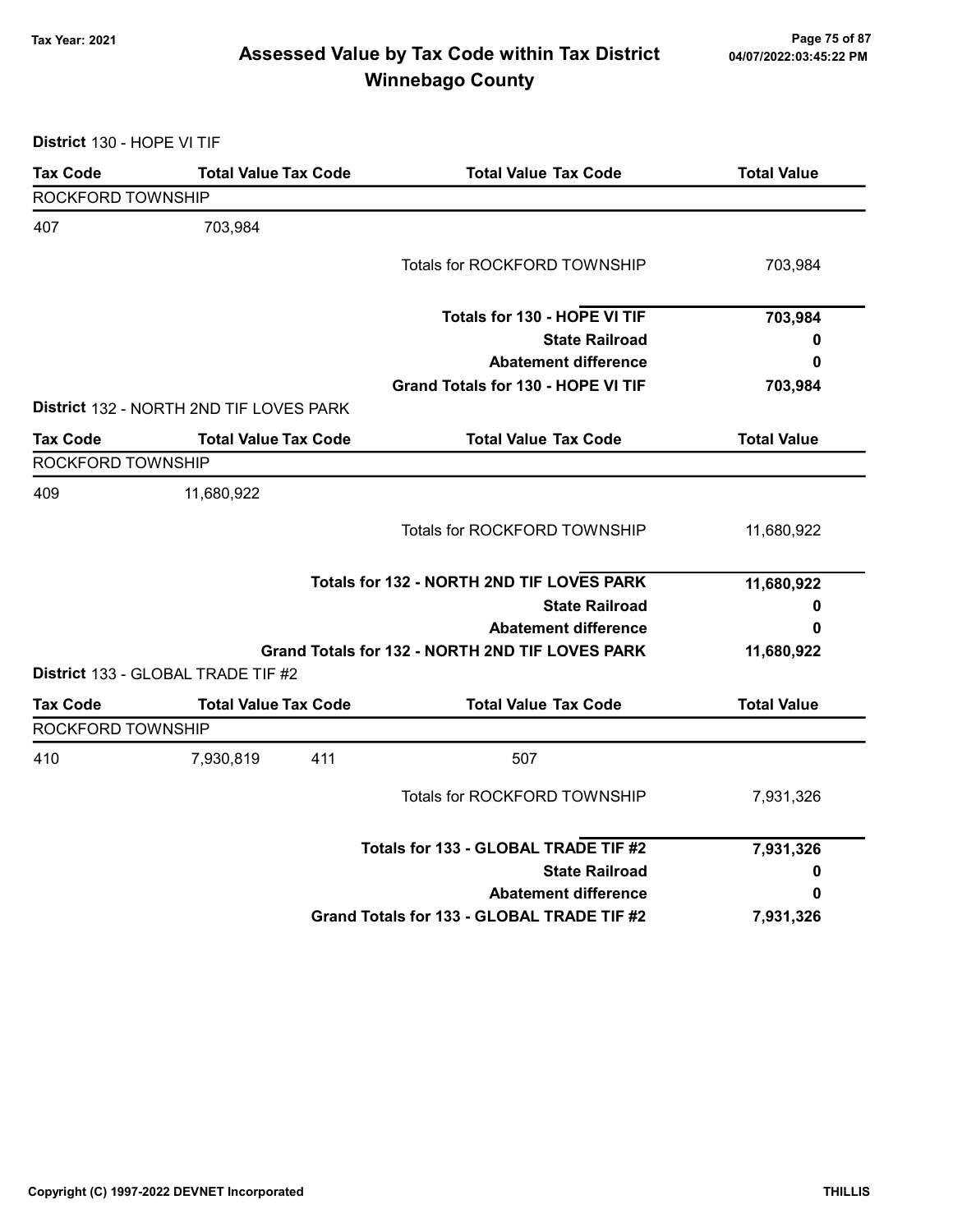### Tax Year: 2021 Page 76 of 87 Assessed Value by Tax Code within Tax District Winnebago County

# District 134 - ASSISTED LIVING/ RIVER HOUSING TIF

| <b>Tax Code</b>        | <b>Total Value Tax Code</b>                 |     | <b>Total Value Tax Code</b>                               |                             | <b>Total Value</b> |
|------------------------|---------------------------------------------|-----|-----------------------------------------------------------|-----------------------------|--------------------|
| ROCKFORD TOWNSHIP      |                                             |     |                                                           |                             |                    |
| 412                    | 101,985                                     |     |                                                           |                             |                    |
|                        |                                             |     | Totals for ROCKFORD TOWNSHIP                              |                             | 101,985            |
|                        |                                             |     | Totals for 134 - ASSISTED LIVING/ RIVER HOUSING TIF       |                             | 101,985            |
|                        |                                             |     |                                                           | <b>State Railroad</b>       | 0                  |
|                        |                                             |     |                                                           | <b>Abatement difference</b> | 0                  |
|                        |                                             |     | Grand Totals for 134 - ASSISTED LIVING/ RIVER HOUSING TIF |                             | 101,985            |
|                        | District 135 - NORTH 2ND TIF MACHESNEY PARK |     |                                                           |                             |                    |
| <b>Tax Code</b>        | <b>Total Value Tax Code</b>                 |     | <b>Total Value Tax Code</b>                               |                             | <b>Total Value</b> |
| <b>HARLEM TOWNSHIP</b> |                                             |     |                                                           |                             |                    |
| 413                    | 515,299                                     | 414 | 1,126,975                                                 | 416                         | 6,280,937          |
|                        |                                             |     | <b>Totals for HARLEM TOWNSHIP</b>                         |                             | 7,923,211          |
|                        |                                             |     | Totals for 135 - NORTH 2ND TIF MACHESNEY PARK             |                             | 7,923,211          |
|                        |                                             |     |                                                           | <b>State Railroad</b>       | 0                  |
|                        |                                             |     |                                                           | <b>Abatement difference</b> | 0                  |
|                        |                                             |     | Grand Totals for 135 - NORTH 2ND TIF MACHESNEY PARK       |                             | 7,923,211          |
|                        | District 136 - HARVEST HILLS SSA            |     |                                                           |                             |                    |
| <b>Tax Code</b>        | <b>Total Value Tax Code</b>                 |     | <b>Total Value Tax Code</b>                               |                             | <b>Total Value</b> |
| ROCKFORD TOWNSHIP      |                                             |     |                                                           |                             |                    |
| 070                    | 2,094,872                                   | 076 | 1,001,877                                                 | 077                         | 159,622            |
|                        |                                             |     | <b>Totals for ROCKFORD TOWNSHIP</b>                       |                             | 3,256,371          |
|                        |                                             |     | <b>Totals for 136 - HARVEST HILLS SSA</b>                 |                             | 3,256,371          |
|                        |                                             |     |                                                           | <b>State Railroad</b>       | 0                  |
|                        |                                             |     |                                                           | <b>Abatement difference</b> | 0                  |
|                        |                                             |     | Grand Totals for 136 - HARVEST HILLS SSA                  |                             | 3,256,371          |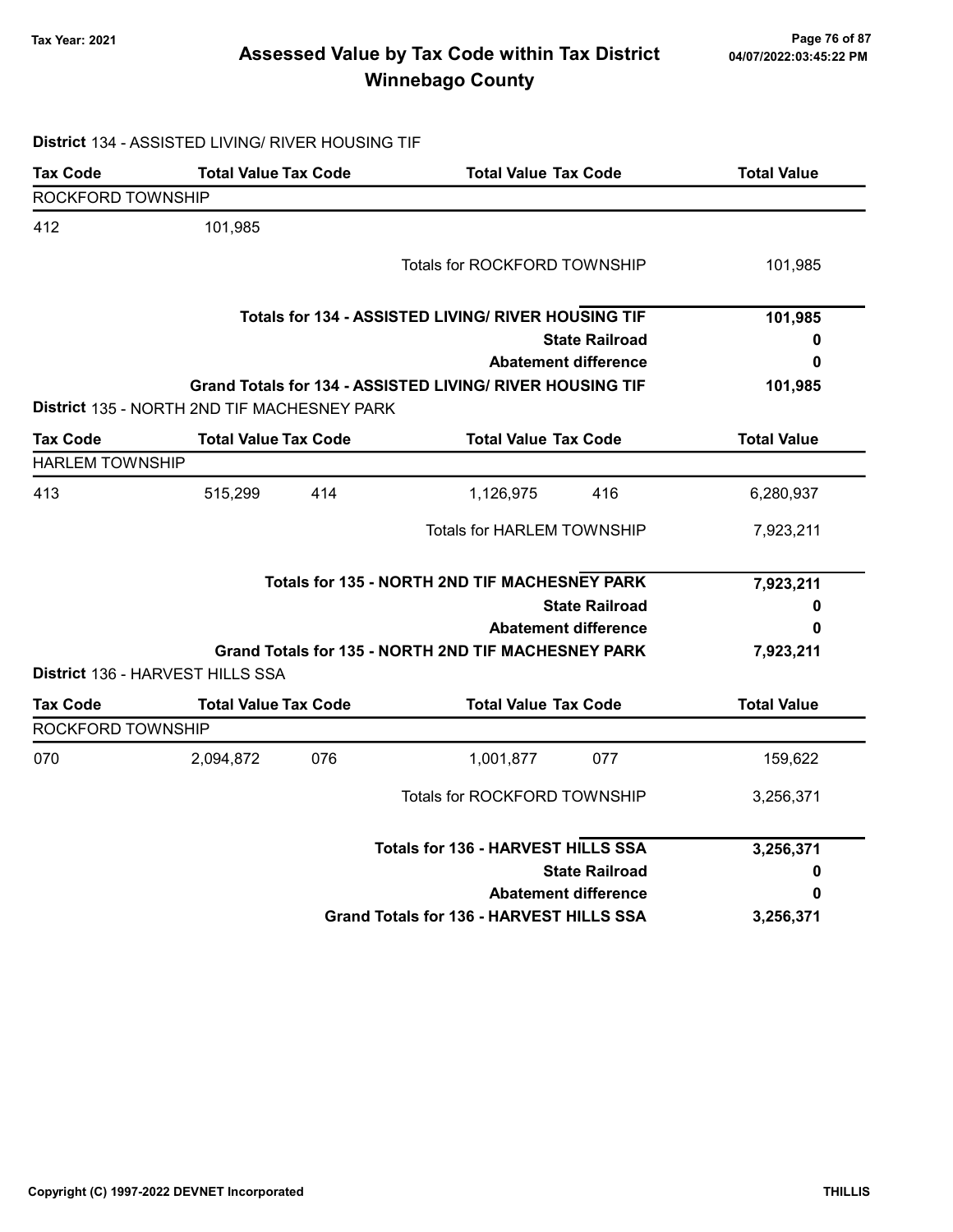### 77 of 87<br>Assessed Value by Tax Code within Tax District <sub>04/07/2022:03:45:22</sub> pm Winnebago County

District 137 - MAIN & WHITMAN TIF

| <b>Tax Code</b>            | <b>Total Value Tax Code</b>                 | <b>Total Value Tax Code</b>                         | <b>Total Value</b> |
|----------------------------|---------------------------------------------|-----------------------------------------------------|--------------------|
| ROCKFORD TOWNSHIP          |                                             |                                                     |                    |
| 417                        | 861,229                                     |                                                     |                    |
|                            |                                             | <b>Totals for ROCKFORD TOWNSHIP</b>                 | 861,229            |
|                            |                                             | <b>Totals for 137 - MAIN &amp; WHITMAN TIF</b>      | 861,229            |
|                            |                                             | <b>State Railroad</b>                               | 0                  |
|                            |                                             | <b>Abatement difference</b>                         | 0                  |
|                            |                                             | Grand Totals for 137 - MAIN & WHITMAN TIF           | 861,229            |
| District 138 - MIDTOWN TIF |                                             |                                                     |                    |
| <b>Tax Code</b>            | <b>Total Value Tax Code</b>                 | <b>Total Value Tax Code</b>                         | <b>Total Value</b> |
| ROCKFORD TOWNSHIP          |                                             |                                                     |                    |
| 418                        | 5,949,394                                   |                                                     |                    |
|                            |                                             | Totals for ROCKFORD TOWNSHIP                        | 5,949,394          |
|                            |                                             | <b>Totals for 138 - MIDTOWN TIF</b>                 | 5,949,394          |
|                            |                                             | <b>State Railroad</b>                               | 0                  |
|                            |                                             | <b>Abatement difference</b>                         | 0                  |
|                            |                                             | <b>Grand Totals for 138 - MIDTOWN TIF</b>           | 5,949,394          |
|                            | District 139 - KISHWAUKEE & HARRISON TIF #2 |                                                     |                    |
| <b>Tax Code</b>            | <b>Total Value Tax Code</b>                 | <b>Total Value Tax Code</b>                         | <b>Total Value</b> |
| ROCKFORD TOWNSHIP          |                                             |                                                     |                    |
| 419                        | 482,327                                     |                                                     |                    |
|                            |                                             | <b>Totals for ROCKFORD TOWNSHIP</b>                 | 482,327            |
|                            |                                             | Totals for 139 - KISHWAUKEE & HARRISON TIF #2       | 482,327            |
|                            |                                             | <b>State Railroad</b>                               | 0                  |
|                            |                                             | <b>Abatement difference</b>                         | 0                  |
|                            |                                             | Grand Totals for 139 - KISHWAUKEE & HARRISON TIF #2 | 482,327            |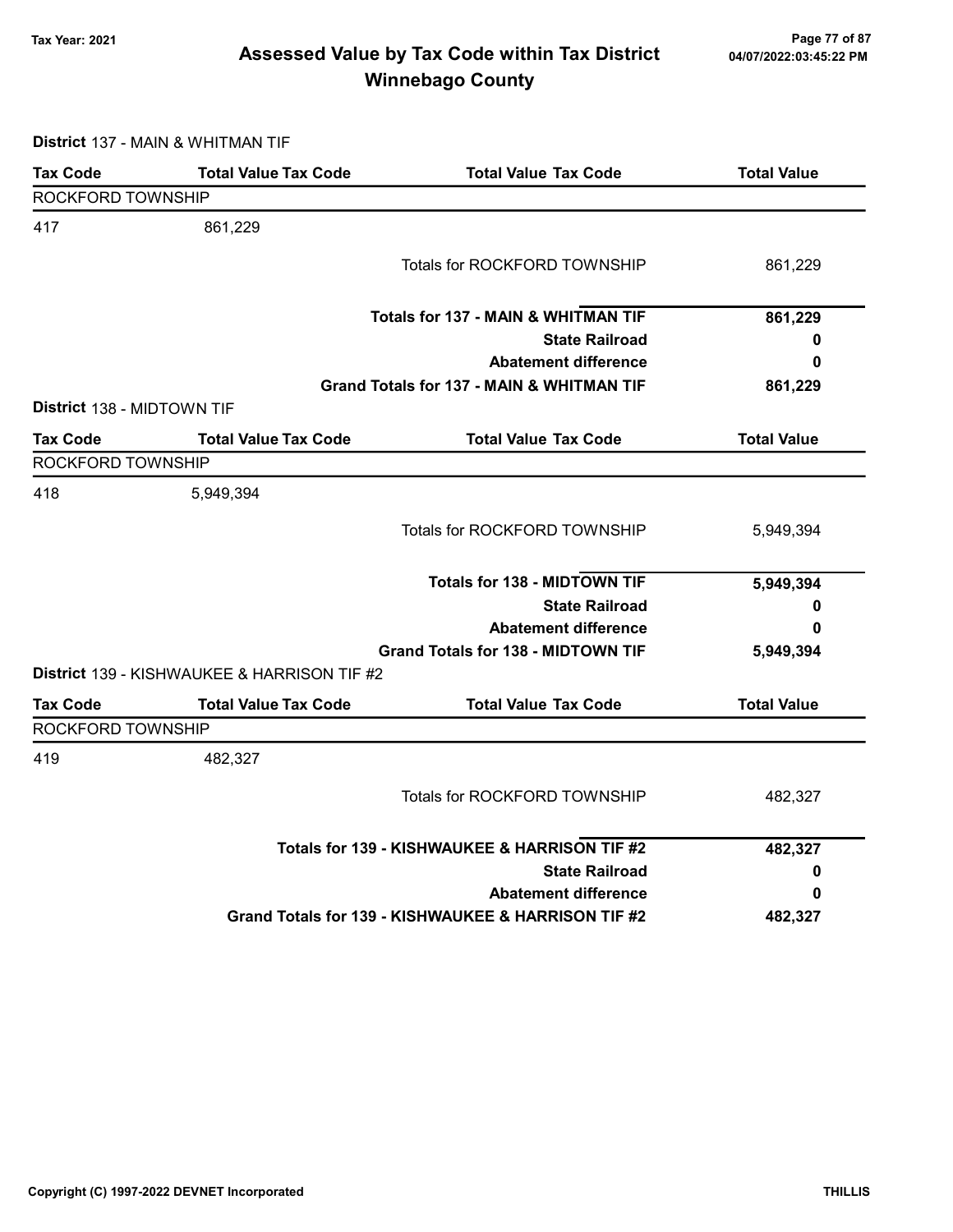### Tax Year: 2021 Page 78 of 87 Assessed Value by Tax Code within Tax District Winnebago County

District 140 - FORMER BELOIT CORP TIF

| <b>Tax Code</b>         | <b>Total Value Tax Code</b>             | <b>Total Value Tax Code</b>                            | <b>Total Value</b> |
|-------------------------|-----------------------------------------|--------------------------------------------------------|--------------------|
| <b>ROCKTON TOWNSHIP</b> |                                         |                                                        |                    |
| 420                     | 1,726,858                               |                                                        |                    |
|                         |                                         | Totals for ROCKTON TOWNSHIP                            | 1,726,858          |
|                         |                                         | <b>Totals for 140 - FORMER BELOIT CORP TIF</b>         | 1,726,858          |
|                         |                                         | <b>State Railroad</b>                                  | 0                  |
|                         |                                         | <b>Abatement difference</b>                            | 0                  |
|                         |                                         | <b>Grand Totals for 140 - FORMER BELOIT CORP TIF</b>   | 1,726,858          |
|                         | District 141 - GLOBAL TRADE TIF #3      |                                                        |                    |
| Tax Code                | <b>Total Value Tax Code</b>             | <b>Total Value Tax Code</b>                            | <b>Total Value</b> |
| ROCKFORD TOWNSHIP       |                                         |                                                        |                    |
| 421                     | 15,092,219                              |                                                        |                    |
|                         |                                         | Totals for ROCKFORD TOWNSHIP                           | 15,092,219         |
|                         |                                         | Totals for 141 - GLOBAL TRADE TIF #3                   | 15,092,219         |
|                         |                                         | <b>State Railroad</b>                                  | 0                  |
|                         |                                         | <b>Abatement difference</b>                            | 0                  |
|                         |                                         | Grand Totals for 141 - GLOBAL TRADE TIF #3             | 15,092,219         |
|                         | District 142 - RIVER DISTRICT NORTH TIF |                                                        |                    |
| <b>Tax Code</b>         | <b>Total Value Tax Code</b>             | <b>Total Value Tax Code</b>                            | <b>Total Value</b> |
| ROCKFORD TOWNSHIP       |                                         |                                                        |                    |
| 422                     | 9,682,440                               |                                                        |                    |
|                         |                                         | <b>Totals for ROCKFORD TOWNSHIP</b>                    | 9,682,440          |
|                         |                                         | <b>Totals for 142 - RIVER DISTRICT NORTH TIF</b>       | 9,682,440          |
|                         |                                         | <b>State Railroad</b>                                  | 0                  |
|                         |                                         | <b>Abatement difference</b>                            | 0                  |
|                         |                                         | <b>Grand Totals for 142 - RIVER DISTRICT NORTH TIF</b> | 9,682,440          |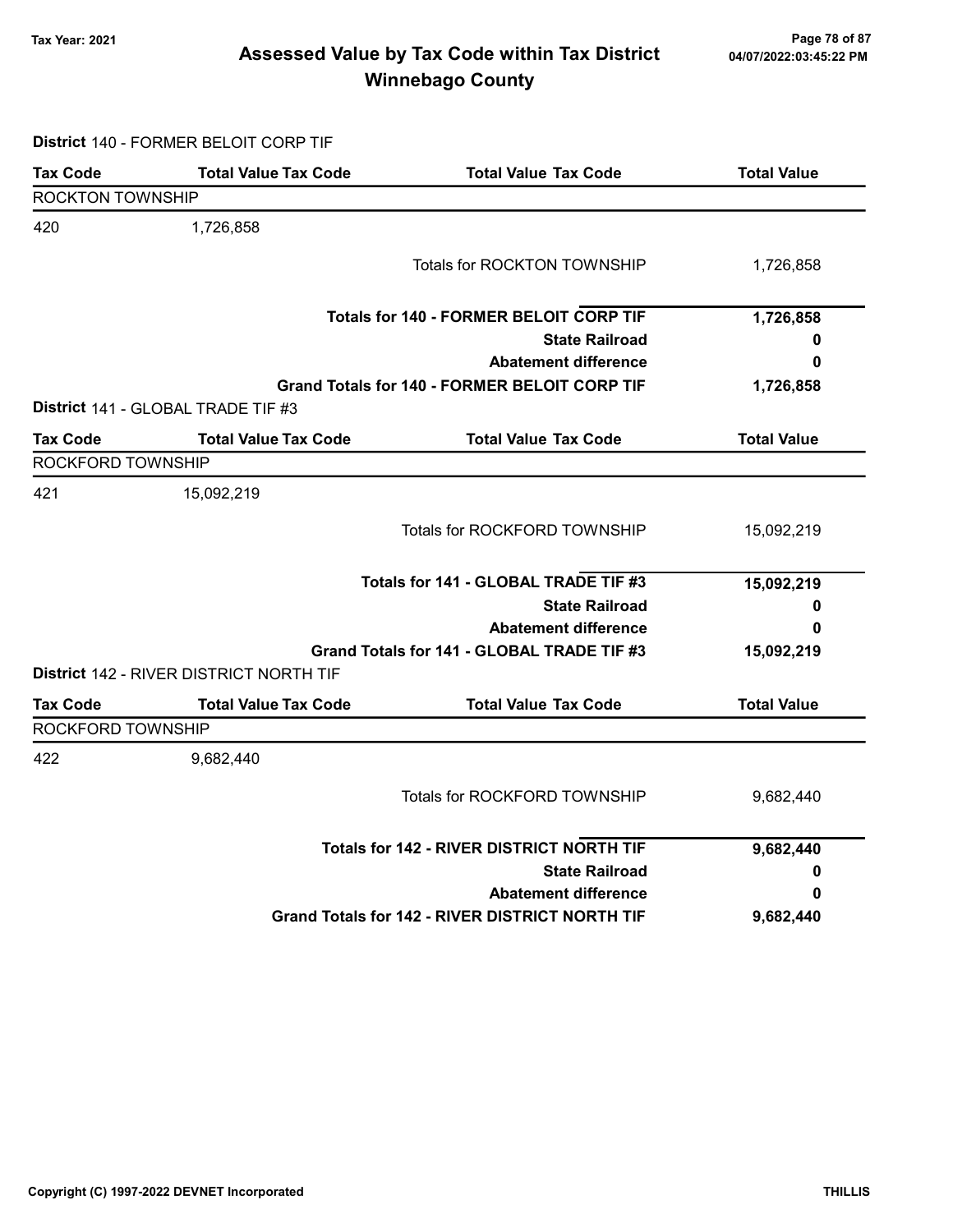### Tax Year: 2021 Page 79 of 87 Assessed Value by Tax Code within Tax District Winnebago County

District 143 - BROADWAY TIF

| <b>Tax Code</b>               | <b>Total Value Tax Code</b>               | <b>Total Value Tax Code</b>                       | <b>Total Value</b> |
|-------------------------------|-------------------------------------------|---------------------------------------------------|--------------------|
| ROCKFORD TOWNSHIP             |                                           |                                                   |                    |
| 423                           | 12,739,182                                |                                                   |                    |
|                               |                                           | Totals for ROCKFORD TOWNSHIP                      | 12,739,182         |
|                               |                                           |                                                   |                    |
|                               |                                           | <b>Totals for 143 - BROADWAY TIF</b>              | 12,739,182         |
|                               |                                           | <b>State Railroad</b>                             | 0                  |
|                               |                                           | <b>Abatement difference</b>                       | 0                  |
|                               |                                           | <b>Grand Totals for 143 - BROADWAY TIF</b>        | 12,739,182         |
| District 144 - EAST RIVER TIF |                                           |                                                   |                    |
| <b>Tax Code</b>               | <b>Total Value Tax Code</b>               | <b>Total Value Tax Code</b>                       | <b>Total Value</b> |
| ROCKFORD TOWNSHIP             |                                           |                                                   |                    |
| 424                           | 8,929,189                                 |                                                   |                    |
|                               |                                           | Totals for ROCKFORD TOWNSHIP                      | 8,929,189          |
|                               |                                           |                                                   |                    |
|                               |                                           | <b>Totals for 144 - EAST RIVER TIF</b>            | 8,929,189          |
|                               |                                           | <b>State Railroad</b>                             | 0                  |
|                               |                                           | <b>Abatement difference</b>                       | 0                  |
|                               |                                           | <b>Grand Totals for 144 - EAST RIVER TIF</b>      | 8,929,189          |
|                               | District 145 - SUMNER ROAD / GROVE ST TIF |                                                   |                    |
| <b>Tax Code</b>               | <b>Total Value Tax Code</b>               | <b>Total Value Tax Code</b>                       | <b>Total Value</b> |
| PECATONICA TOWNSHIP           |                                           |                                                   |                    |
| 425                           | 67,034                                    |                                                   |                    |
|                               |                                           | <b>Totals for PECATONICA TOWNSHIP</b>             | 67,034             |
|                               |                                           |                                                   |                    |
|                               |                                           | Totals for 145 - SUMNER ROAD / GROVE ST TIF       | 67,034             |
|                               |                                           | <b>State Railroad</b>                             | 0                  |
|                               |                                           | <b>Abatement difference</b>                       | 0                  |
|                               |                                           | Grand Totals for 145 - SUMNER ROAD / GROVE ST TIF | 67,034             |
|                               | District 146 - LOVES PARK CORP CENTER TIF |                                                   |                    |
| <b>Tax Code</b>               | <b>Total Value Tax Code</b>               | <b>Total Value Tax Code</b>                       | <b>Total Value</b> |
| <b>HARLEM TOWNSHIP</b>        |                                           |                                                   |                    |
| 427                           | 10,969<br>428                             | 1,889,927                                         |                    |
|                               |                                           | <b>Totals for HARLEM TOWNSHIP</b>                 | 1,900,896          |
|                               |                                           |                                                   |                    |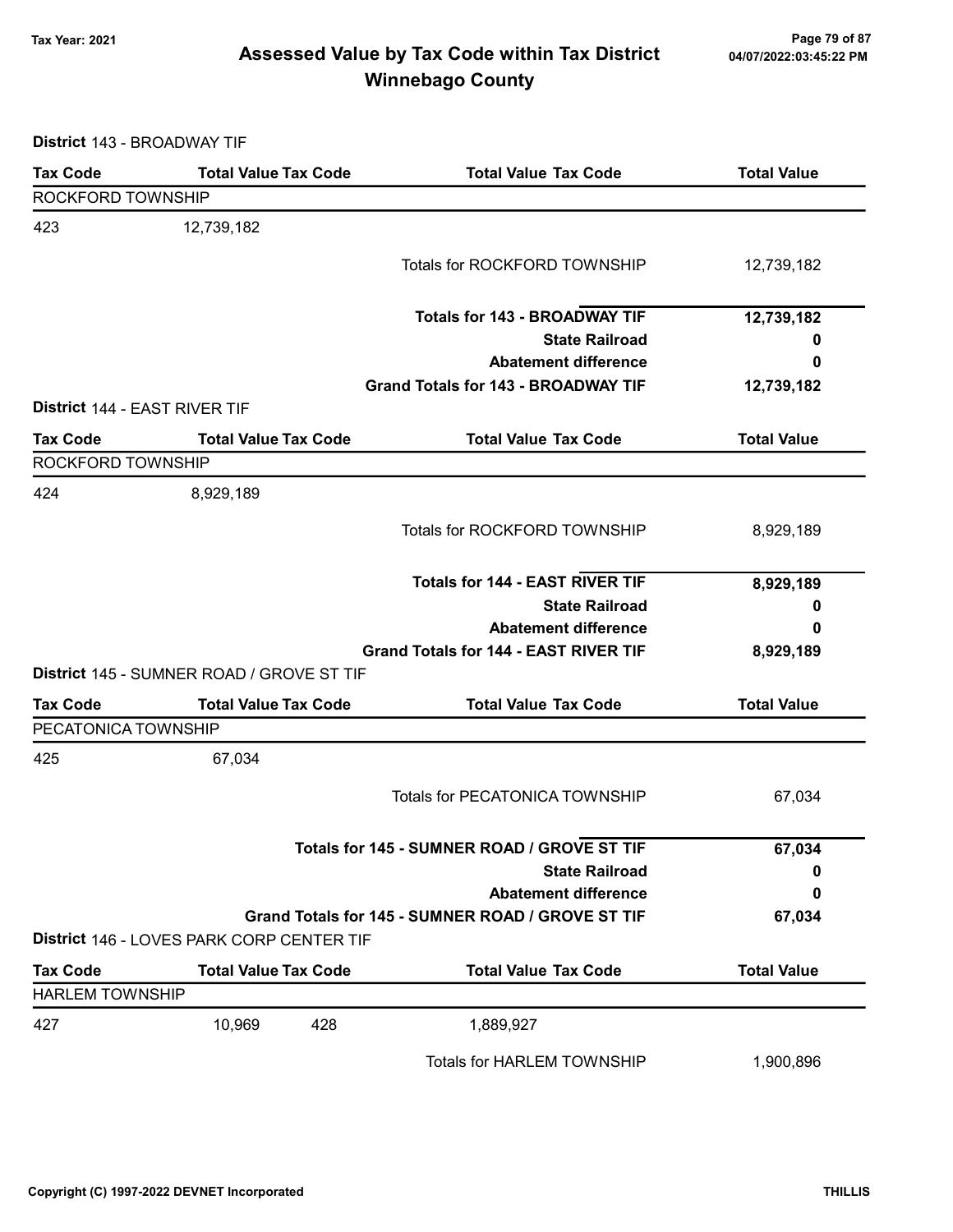#### Tax Year: 2021 Page 80 of 87 Assessed Value by Tax Code within Tax District Winnebago County

Tax Code Total Value Tax Code Total Value Tax Code Total Value ROCKFORD TOWNSHIP 426 2,368,152 Totals for ROCKFORD TOWNSHIP 2,368,152 State Railroad Totals for 146 - LOVES PARK CORP CENTER TIF Abatement difference Grand Totals for 146 - LOVES PARK CORP CENTER TIF District 147 - WESTSTONE TIF HARLEM TOWNSHIP 429 4,613 148,776 430 State Railroad Totals for 147 - WESTSTONE TIF

District 146 - LOVES PARK CORP CENTER TIF

|                              |                                       | <b>Totals for 146 - LOVES PARK CORP CENTER TIF</b>       | 4,269,048          |
|------------------------------|---------------------------------------|----------------------------------------------------------|--------------------|
|                              |                                       | <b>State Railroad</b>                                    | 0                  |
|                              |                                       | <b>Abatement difference</b>                              | 0                  |
|                              |                                       | <b>Grand Totals for 146 - LOVES PARK CORP CENTER TIF</b> | 4,269,048          |
| District 147 - WESTSTONE TIF |                                       |                                                          |                    |
| <b>Tax Code</b>              | <b>Total Value Tax Code</b>           | <b>Total Value Tax Code</b>                              | <b>Total Value</b> |
| <b>HARLEM TOWNSHIP</b>       |                                       |                                                          |                    |
| 429                          | 4,613<br>430                          | 148,776                                                  |                    |
|                              |                                       | <b>Totals for HARLEM TOWNSHIP</b>                        | 153,389            |
|                              |                                       | <b>Totals for 147 - WESTSTONE TIF</b>                    | 153,389            |
|                              |                                       | <b>State Railroad</b>                                    | 0                  |
|                              |                                       | <b>Abatement difference</b>                              | 0                  |
|                              |                                       | <b>Grand Totals for 147 - WESTSTONE TIF</b>              | 153,389            |
|                              | District 148 - NORTH WILLOW CREEK TIF |                                                          |                    |
| Tax Code                     | <b>Total Value Tax Code</b>           | <b>Total Value Tax Code</b>                              | <b>Total Value</b> |
| <b>HARLEM TOWNSHIP</b>       |                                       |                                                          |                    |
| 433                          | 1,486,648                             |                                                          |                    |
|                              |                                       | <b>Totals for HARLEM TOWNSHIP</b>                        | 1,486,648          |
|                              |                                       | <b>Totals for 148 - NORTH WILLOW CREEK TIF</b>           | 1,486,648          |
|                              |                                       | <b>State Railroad</b>                                    | 0                  |
|                              |                                       | <b>Abatement difference</b>                              | 0                  |
|                              |                                       | Grand Totals for 148 - NORTH WILLOW CREEK TIF            | 1,486,648          |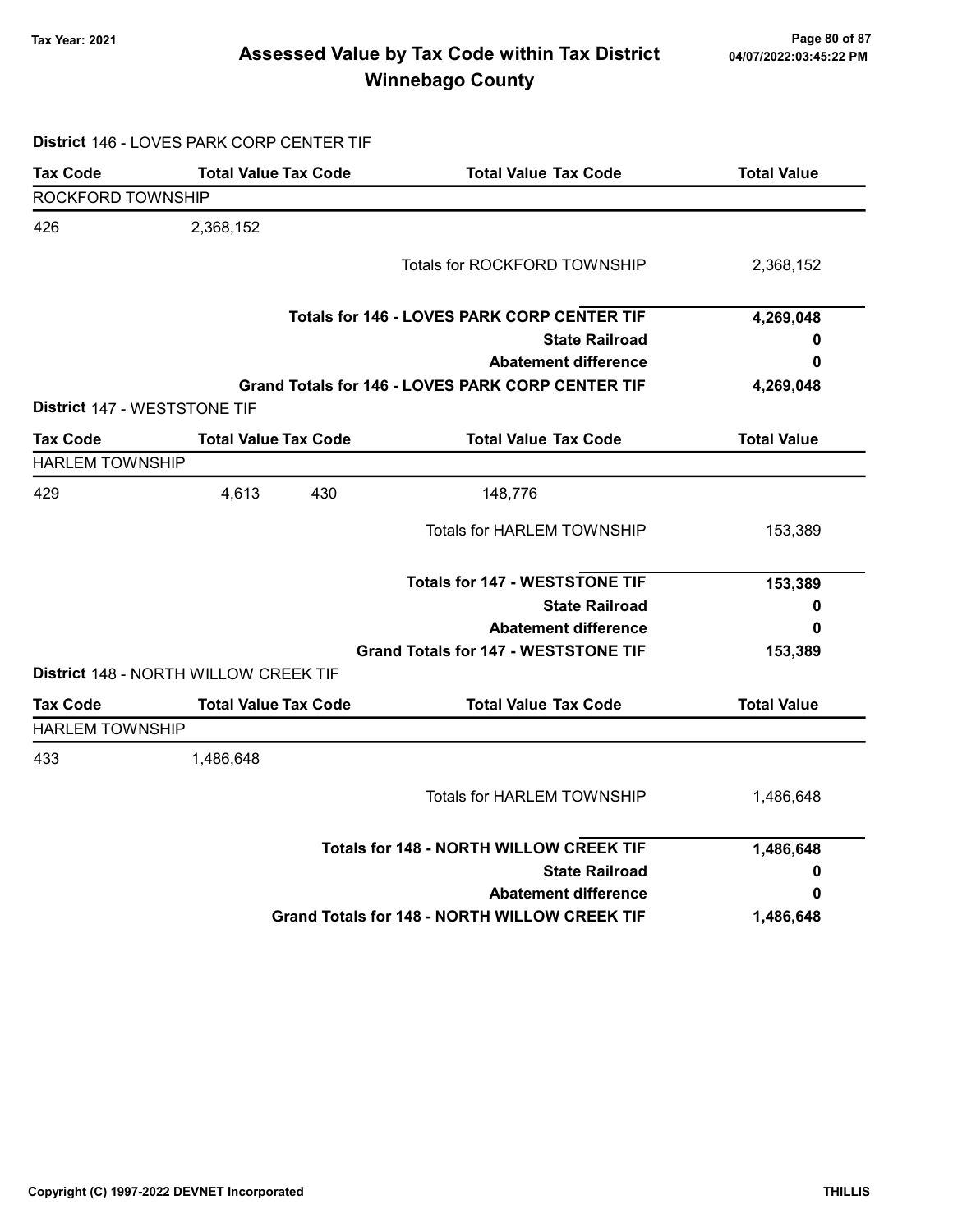### 7ax Year: 2021 Page 81 of 87<br>Assessed Value by Tax Code within Tax District 04/07/2022:03:45:22 PM Winnebago County

#### District 149 - SOUTH WILLOW CREEK TIF

| <b>Tax Code</b>                                  | <b>Total Value Tax Code</b>               | <b>Total Value Tax Code</b>                          | <b>Total Value</b> |
|--------------------------------------------------|-------------------------------------------|------------------------------------------------------|--------------------|
| <b>HARLEM TOWNSHIP</b>                           |                                           |                                                      |                    |
| 434                                              | 435<br>225,630                            | 6,534,832                                            |                    |
|                                                  |                                           | <b>Totals for HARLEM TOWNSHIP</b>                    | 6,760,462          |
|                                                  |                                           | <b>Totals for 149 - SOUTH WILLOW CREEK TIF</b>       | 6,760,462          |
|                                                  |                                           | <b>State Railroad</b>                                | o                  |
|                                                  |                                           | <b>Abatement difference</b>                          | 0                  |
|                                                  | District 150 - GLOBAL TRADEPARK SOUTH TIF | Grand Totals for 149 - SOUTH WILLOW CREEK TIF        | 6,760,462          |
| <b>Tax Code</b>                                  | <b>Total Value Tax Code</b>               | <b>Total Value Tax Code</b>                          | <b>Total Value</b> |
| ROCKFORD TOWNSHIP                                |                                           |                                                      |                    |
| 453                                              | 176,597                                   |                                                      |                    |
|                                                  |                                           | <b>Totals for ROCKFORD TOWNSHIP</b>                  | 176,597            |
|                                                  |                                           | Totals for 150 - GLOBAL TRADEPARK SOUTH TIF          | 176,597            |
|                                                  |                                           | <b>State Railroad</b>                                | 0                  |
|                                                  |                                           | <b>Abatement difference</b>                          | 0                  |
|                                                  |                                           | Grand Totals for 150 - GLOBAL TRADEPARK SOUTH TIF    | 176,597            |
|                                                  | District 151 - I-39 / BAXTER ROAD TIF     |                                                      |                    |
| <b>Tax Code</b><br><b>CHERRY VALLEY TOWNSHIP</b> | <b>Total Value Tax Code</b>               | <b>Total Value Tax Code</b>                          | <b>Total Value</b> |
| 440                                              | 26,485                                    |                                                      |                    |
|                                                  |                                           | <b>Totals for CHERRY VALLEY TOWNSHIP</b>             | 26,485             |
| ROCKFORD TOWNSHIP                                |                                           |                                                      |                    |
| 438                                              | 586,532<br>439                            | 485,239<br>441                                       | 465,025            |
| 452                                              | 30,668                                    |                                                      |                    |
|                                                  |                                           | Totals for ROCKFORD TOWNSHIP                         | 1,567,464          |
|                                                  |                                           |                                                      |                    |
|                                                  |                                           | Totals for 151 - I-39 / BAXTER ROAD TIF              | 1,593,949          |
|                                                  |                                           | <b>State Railroad</b><br><b>Abatement difference</b> | 0<br>0             |
|                                                  |                                           | Grand Totals for 151 - I-39 / BAXTER ROAD TIF        |                    |
|                                                  |                                           |                                                      | 1,593,949          |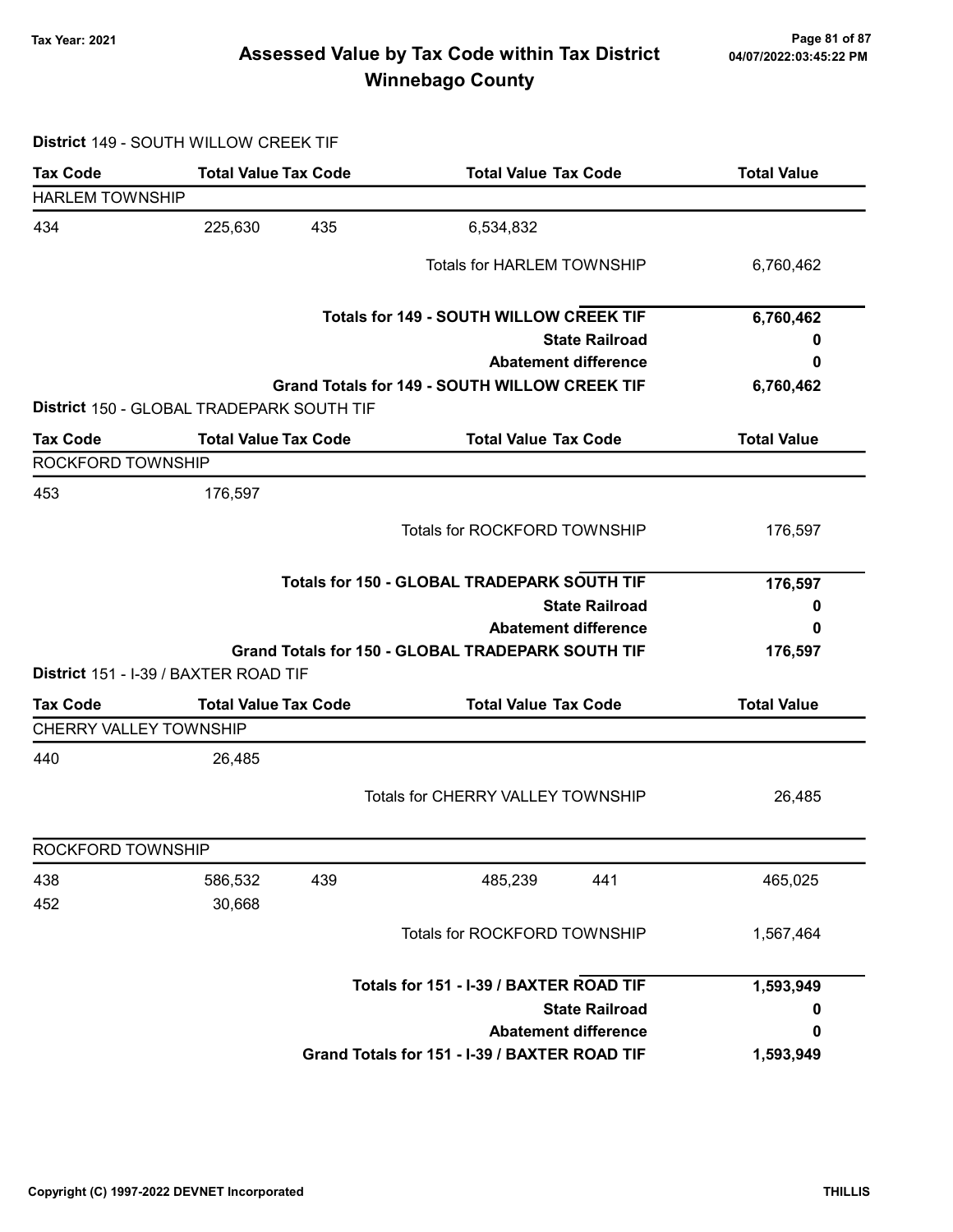### Tax Year: 2021 Page 82 of 87 Assessed Value by Tax Code within Tax District Winnebago County

District 152 - ZENITH CUTTER TIF

| <b>Tax Code</b>        | <b>Total Value Tax Code</b>               | <b>Total Value Tax Code</b>                              | <b>Total Value</b> |
|------------------------|-------------------------------------------|----------------------------------------------------------|--------------------|
| <b>HARLEM TOWNSHIP</b> |                                           |                                                          |                    |
| 442                    | 1,036,911                                 |                                                          |                    |
|                        |                                           | <b>Totals for HARLEM TOWNSHIP</b>                        | 1,036,911          |
|                        |                                           |                                                          |                    |
|                        |                                           | <b>Totals for 152 - ZENITH CUTTER TIF</b>                | 1,036,911          |
|                        |                                           | <b>State Railroad</b>                                    | 0                  |
|                        |                                           | <b>Abatement difference</b>                              | 0                  |
|                        |                                           | <b>Grand Totals for 152 - ZENITH CUTTER TIF</b>          | 1,036,911          |
|                        | District 153 - SPRING CREEK LAKES TIF     |                                                          |                    |
| <b>Tax Code</b>        | <b>Total Value Tax Code</b>               | <b>Total Value Tax Code</b>                              | <b>Total Value</b> |
| <b>HARLEM TOWNSHIP</b> |                                           |                                                          |                    |
| 443                    | 53,848<br>444                             | 14,351<br>454                                            | 30,306             |
|                        |                                           | <b>Totals for HARLEM TOWNSHIP</b>                        | 98,505             |
|                        |                                           |                                                          |                    |
| ROCKFORD TOWNSHIP      |                                           |                                                          |                    |
| 448                    | 11,686                                    |                                                          |                    |
|                        |                                           | Totals for ROCKFORD TOWNSHIP                             | 11,686             |
|                        |                                           |                                                          |                    |
|                        |                                           | <b>Totals for 153 - SPRING CREEK LAKES TIF</b>           | 110,191            |
|                        |                                           | <b>State Railroad</b>                                    | 0                  |
|                        |                                           | <b>Abatement difference</b>                              | 0                  |
|                        |                                           | <b>Grand Totals for 153 - SPRING CREEK LAKES TIF</b>     | 110,191            |
|                        | District 154 - FORMER WARNER ELECTRIC TIF |                                                          |                    |
| <b>Tax Code</b>        | <b>Total Value Tax Code</b>               | <b>Total Value Tax Code</b>                              | <b>Total Value</b> |
| ROSCOE TOWNSHIP        |                                           |                                                          |                    |
| 447                    | 390,181                                   |                                                          |                    |
|                        |                                           | Totals for ROSCOE TOWNSHIP                               | 390,181            |
|                        |                                           |                                                          |                    |
|                        |                                           | <b>Totals for 154 - FORMER WARNER ELECTRIC TIF</b>       | 390,181            |
|                        |                                           | <b>State Railroad</b>                                    | 0                  |
|                        |                                           | <b>Abatement difference</b>                              | 0                  |
|                        |                                           | <b>Grand Totals for 154 - FORMER WARNER ELECTRIC TIF</b> | 390,181            |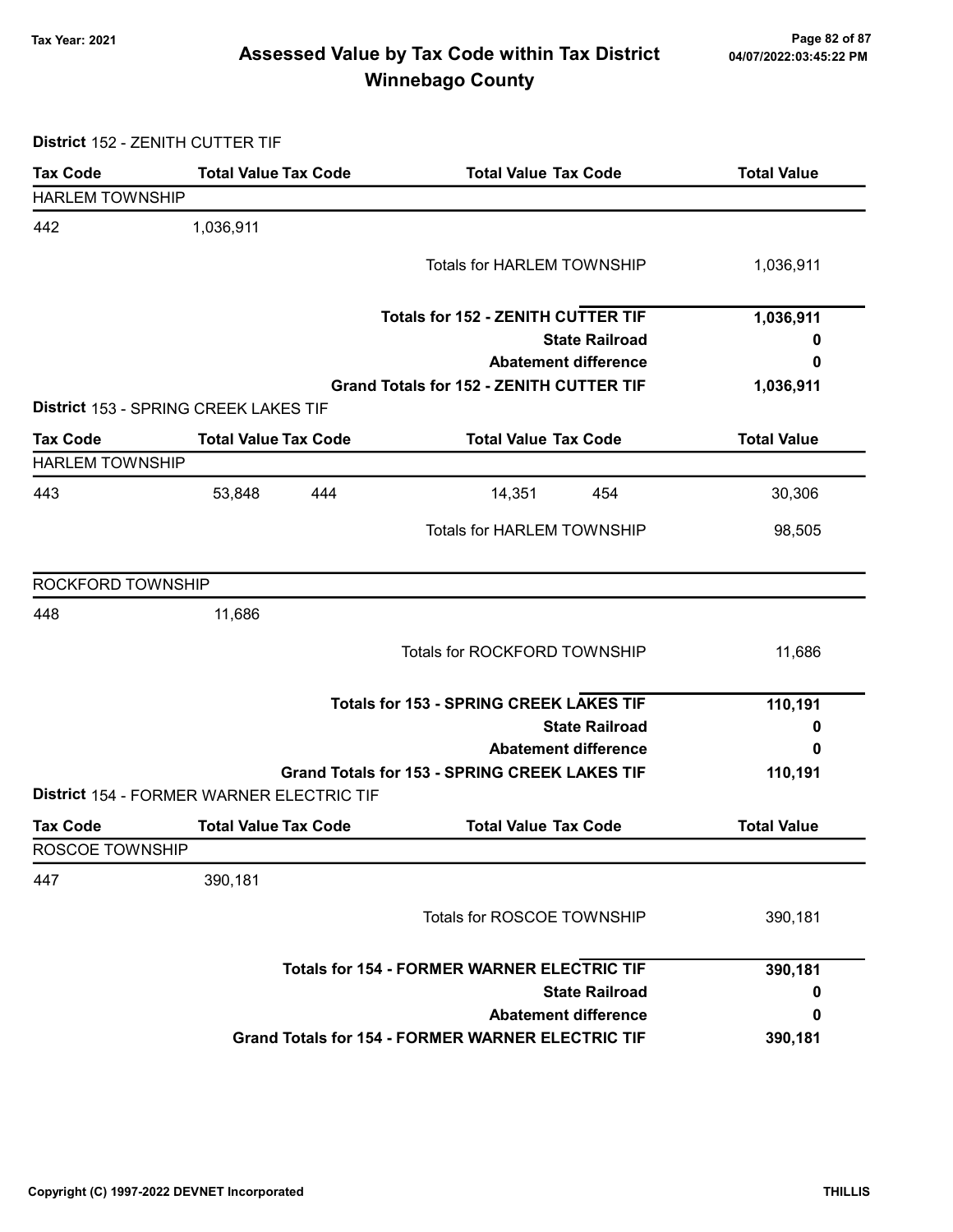### Tax Year: 2021 Page 83 of 87 Assessed Value by Tax Code within Tax District Winnebago County

#### District 156 - OLDE RIVER RIDGE PLAT 6 SSA

| <b>Tax Code</b>      | <b>Total Value Tax Code</b>                    | <b>Total Value Tax Code</b>                            | <b>Total Value</b> |
|----------------------|------------------------------------------------|--------------------------------------------------------|--------------------|
| <b>OWEN TOWNSHIP</b> |                                                |                                                        |                    |
| 358                  | $\mathbf 0$<br>359                             | 4,055                                                  |                    |
|                      |                                                | Totals for OWEN TOWNSHIP                               | 4,055              |
|                      |                                                | Totals for 156 - OLDE RIVER RIDGE PLAT 6 SSA           | 4,055              |
|                      |                                                | <b>State Railroad</b>                                  | 0                  |
|                      |                                                | <b>Abatement difference</b>                            | 0                  |
|                      | District 157 - JEFFERSON / NORTH 3RD ST TIF    | Grand Totals for 156 - OLDE RIVER RIDGE PLAT 6 SSA     | 4,055              |
| <b>Tax Code</b>      | <b>Total Value Tax Code</b>                    | <b>Total Value Tax Code</b>                            | <b>Total Value</b> |
| ROCKFORD TOWNSHIP    |                                                |                                                        |                    |
| 450                  | 219,194                                        |                                                        |                    |
|                      |                                                | Totals for ROCKFORD TOWNSHIP                           | 219,194            |
|                      |                                                | Totals for 157 - JEFFERSON / NORTH 3RD ST TIF          | 219,194            |
|                      |                                                | <b>State Railroad</b>                                  | 0                  |
|                      |                                                | <b>Abatement difference</b>                            | 0                  |
|                      | District 159 - MULFORD & EAST STATE STREET TIF | Grand Totals for 157 - JEFFERSON / NORTH 3RD ST TIF    | 219,194            |
| <b>Tax Code</b>      | <b>Total Value Tax Code</b>                    | <b>Total Value Tax Code</b>                            | <b>Total Value</b> |
| ROCKFORD TOWNSHIP    |                                                |                                                        |                    |
| 451                  | 43,025,487                                     |                                                        |                    |
|                      |                                                | Totals for ROCKFORD TOWNSHIP                           | 43,025,487         |
|                      |                                                | Totals for 159 - MULFORD & EAST STATE STREET TIF       | 43,025,487         |
|                      |                                                | <b>State Railroad</b>                                  | 0                  |
|                      |                                                | <b>Abatement difference</b>                            | 0                  |
|                      |                                                | Grand Totals for 159 - MULFORD & EAST STATE STREET TIF | 43,025,487         |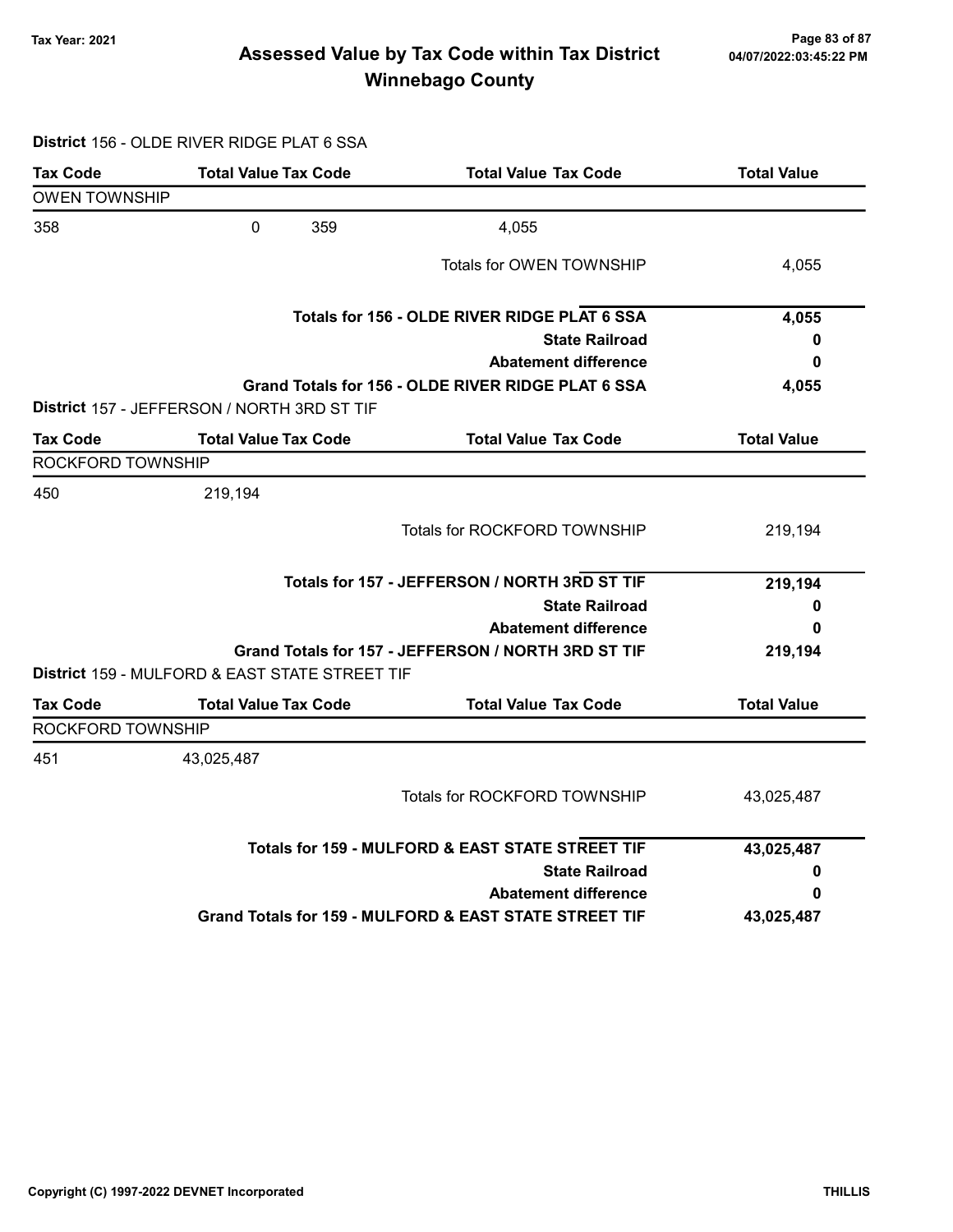### 7ax Year: 2021 Page 84 of 87<br>Assessed Value by Tax Code within Tax District 04/07/2022:03:45:22 PM Winnebago County

District 164 - AUBURN STREET TIF

| <b>Tax Code</b>         | <b>Total Value Tax Code</b>            | <b>Total Value Tax Code</b>                     | <b>Total Value</b> |
|-------------------------|----------------------------------------|-------------------------------------------------|--------------------|
| ROCKFORD TOWNSHIP       |                                        |                                                 |                    |
| 455                     | 6,527,617                              |                                                 |                    |
|                         |                                        | Totals for ROCKFORD TOWNSHIP                    | 6,527,617          |
|                         |                                        |                                                 |                    |
|                         |                                        | <b>Totals for 164 - AUBURN STREET TIF</b>       | 6,527,617          |
|                         |                                        | <b>State Railroad</b>                           | 0                  |
|                         |                                        | <b>Abatement difference</b>                     | 0                  |
|                         |                                        | <b>Grand Totals for 164 - AUBURN STREET TIF</b> | 6,527,617          |
|                         | District 165 - FOREST HILLS ROAD TIF   |                                                 |                    |
| <b>Tax Code</b>         | <b>Total Value Tax Code</b>            | <b>Total Value Tax Code</b>                     | <b>Total Value</b> |
| ROCKFORD TOWNSHIP       |                                        |                                                 |                    |
| 456                     | 4,263,480                              |                                                 |                    |
|                         |                                        | Totals for ROCKFORD TOWNSHIP                    | 4,263,480          |
|                         |                                        |                                                 |                    |
|                         |                                        | <b>Totals for 165 - FOREST HILLS ROAD TIF</b>   | 4,263,480          |
|                         |                                        | <b>State Railroad</b>                           | 0                  |
|                         |                                        | <b>Abatement difference</b>                     | 0                  |
|                         |                                        | Grand Totals for 165 - FOREST HILLS ROAD TIF    | 4,263,480          |
|                         | District 166 - GARDNER / BLACKHAWK TIF |                                                 |                    |
| <b>Tax Code</b>         | <b>Total Value Tax Code</b>            | <b>Total Value Tax Code</b>                     | <b>Total Value</b> |
| <b>ROCKTON TOWNSHIP</b> |                                        |                                                 |                    |
| 348                     | 60,862<br>458                          | 5,016,413                                       |                    |
|                         |                                        | <b>Totals for ROCKTON TOWNSHIP</b>              |                    |
|                         |                                        |                                                 | 5,077,275          |
| ROSCOE TOWNSHIP         |                                        |                                                 |                    |
| 347                     | 457<br>304,604                         | 1,645,701                                       |                    |
|                         |                                        | Totals for ROSCOE TOWNSHIP                      | 1,950,305          |
|                         |                                        |                                                 |                    |
|                         |                                        | Totals for 166 - GARDNER / BLACKHAWK TIF        | 7,027,580          |
|                         |                                        | <b>State Railroad</b>                           |                    |
|                         |                                        | <b>Abatement difference</b>                     | 0                  |
|                         |                                        | Grand Totals for 166 - GARDNER / BLACKHAWK TIF  | 7,027,580          |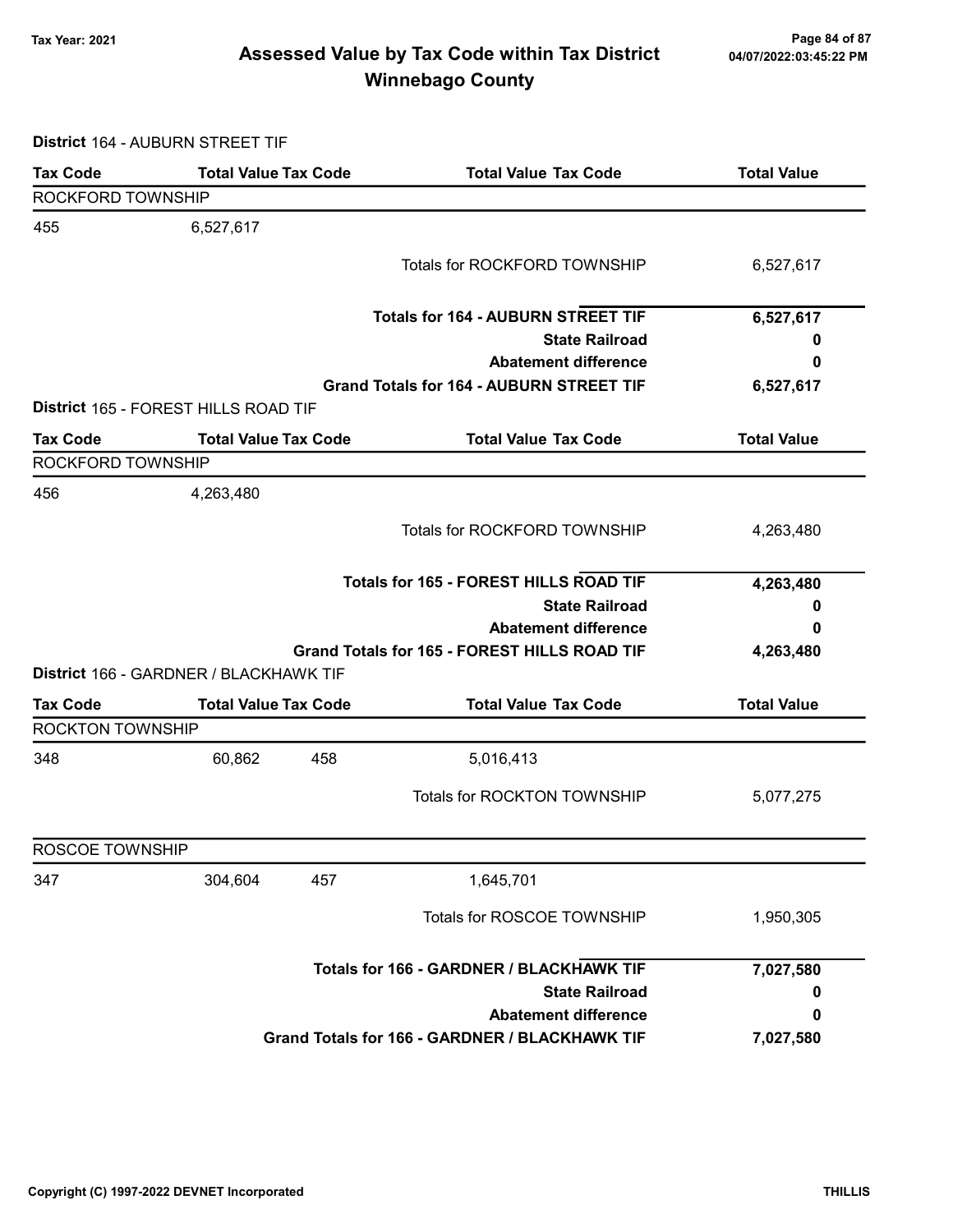#### 7ax Year: 2021 Page 85 of 87<br>Assessed Value by Tax Code within Tax District 04/07/2022:03:45:22 PM Winnebago County

#### Tax Code Total Value Tax Code Total Value Tax Code Total Value ROCKTON TOWNSHIP 401 4,009,467 Totals for ROCKTON TOWNSHIP 4,009,467 State Railroad Totals for 167 - VILLAGE OF ROCKTON DOWNTOWN TIF Abatement difference Grand Totals for 167 - VILLAGE OF ROCKTON DOWNTOWN TIF 4,009,467 0 0 4,009,467 District 168 - AMEROCK HOTEL TIF Tax Code Total Value Tax Code Total Value Tax Code Total Value ROCKFORD TOWNSHIP 460 859,185 Totals for ROCKFORD TOWNSHIP 859,185 State Railroad Totals for 168 - AMEROCK HOTEL TIF Abatement difference Grand Totals for 168 - AMEROCK HOTEL TIF 859,185 0 0 859,185 District 169 - SOUTH BELOIT SSA 5 Tax Code Total Value Tax Code Total Value Tax Code Total Value Tax Code ROCKTON TOWNSHIP 348 60,862 Totals for ROCKTON TOWNSHIP 60,862

| Totals for 169 - SOUTH BELOIT SSA 5       | 60,862 |
|-------------------------------------------|--------|
| <b>State Railroad</b>                     | 0      |
| <b>Abatement difference</b>               | 0      |
| Grand Totals for 169 - SOUTH BELOIT SSA 5 | 60,862 |

#### District 167 - VILLAGE OF ROCKTON DOWNTOWN TIF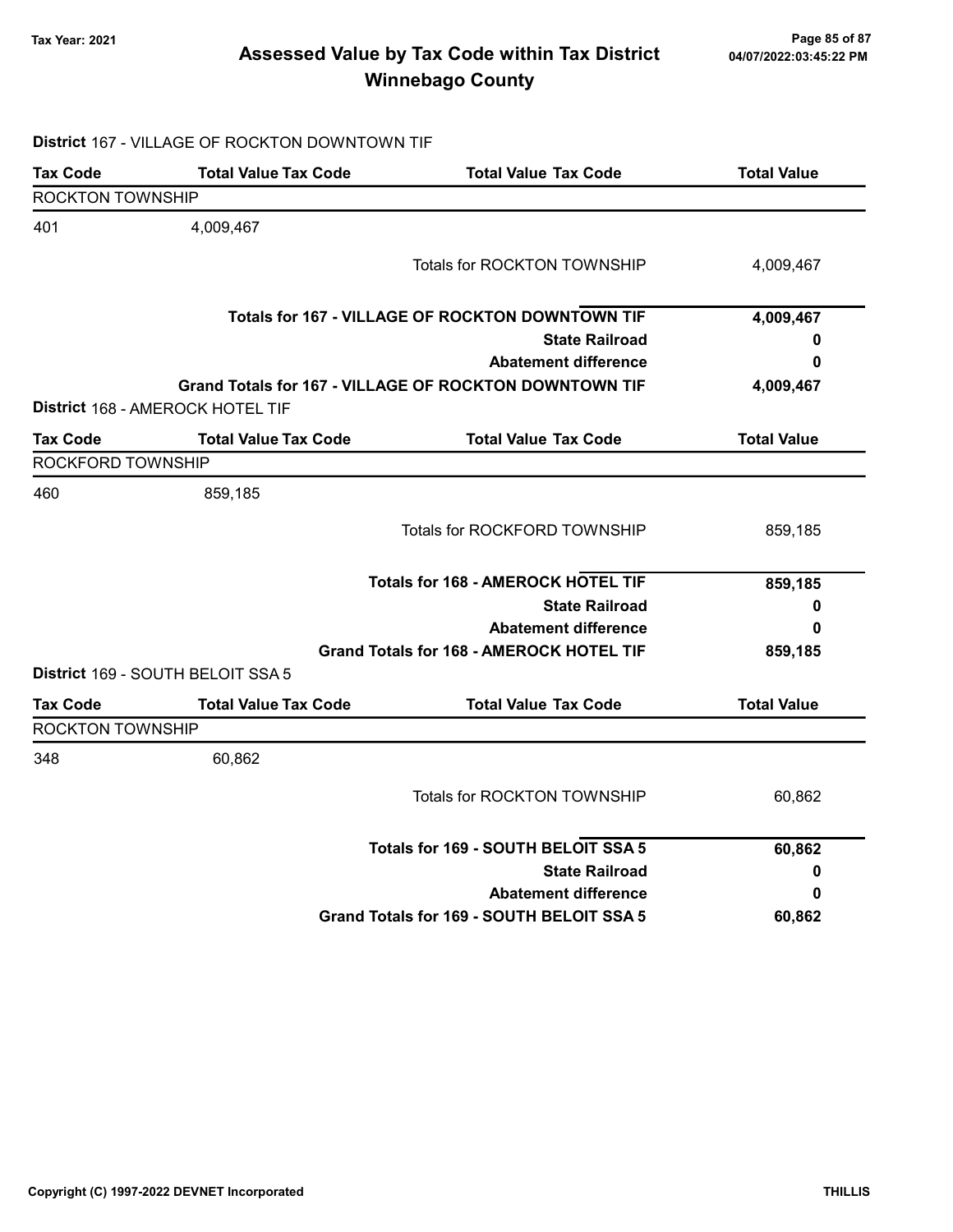### Tax Year: 2021 Page 86 of 87 Assessed Value by Tax Code within Tax District Winnebago County

District 174 - SOUTH BELOIT SSA 10

| <b>Tax Code</b>   | <b>Total Value Tax Code</b>            | <b>Total Value Tax Code</b>                           | <b>Total Value</b> |
|-------------------|----------------------------------------|-------------------------------------------------------|--------------------|
| ROSCOE TOWNSHIP   |                                        |                                                       |                    |
| 347               | 304,604                                |                                                       |                    |
|                   |                                        | <b>Totals for ROSCOE TOWNSHIP</b>                     | 304,604            |
|                   |                                        | Totals for 174 - SOUTH BELOIT SSA 10                  | 304,604            |
|                   |                                        | <b>State Railroad</b>                                 | 0                  |
|                   |                                        | <b>Abatement difference</b>                           | 0                  |
|                   | District 177 - SOUTH MAIN-ROCK ST TIF  | Grand Totals for 174 - SOUTH BELOIT SSA 10            | 304,604            |
| Tax Code          | <b>Total Value Tax Code</b>            | <b>Total Value Tax Code</b>                           | <b>Total Value</b> |
| ROCKFORD TOWNSHIP |                                        |                                                       |                    |
| 408               | 281,186                                |                                                       |                    |
|                   |                                        | Totals for ROCKFORD TOWNSHIP                          | 281,186            |
|                   |                                        | Totals for 177 - SOUTH MAIN-ROCK ST TIF               | 281,186            |
|                   |                                        | <b>State Railroad</b>                                 | 0                  |
|                   |                                        | <b>Abatement difference</b>                           | 0                  |
|                   | District 178 - KISHWAUKEE HARRISON TIF | Grand Totals for 177 - SOUTH MAIN-ROCK ST TIF         | 281,186            |
| <b>Tax Code</b>   | <b>Total Value Tax Code</b>            | <b>Total Value Tax Code</b>                           | <b>Total Value</b> |
| ROCKFORD TOWNSHIP |                                        |                                                       |                    |
| 436               | 238,617                                |                                                       |                    |
|                   |                                        | Totals for ROCKFORD TOWNSHIP                          | 238,617            |
|                   |                                        | <b>Totals for 178 - KISHWAUKEE HARRISON TIF</b>       | 238,617            |
|                   |                                        | <b>State Railroad</b>                                 | 0                  |
|                   |                                        | <b>Abatement difference</b>                           | 0                  |
|                   |                                        | <b>Grand Totals for 178 - KISHWAUKEE HARRISON TIF</b> | 238,617            |